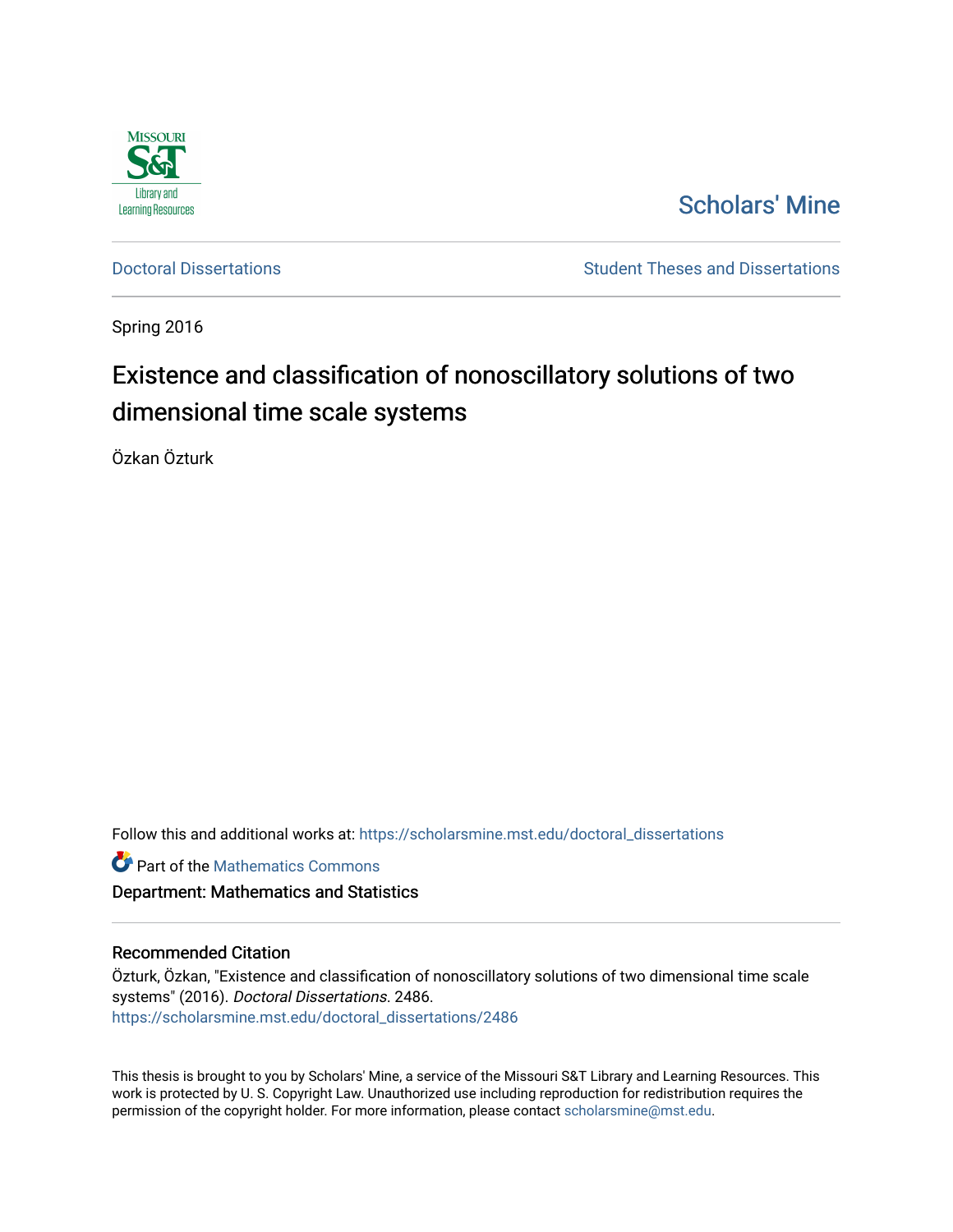# EXISTENCE AND CLASSIFICATION OF NONOSCILLATORY SOLUTIONS OF TWO DIMENSIONAL TIME SCALE SYSTEMS

by

# ÖZKAN ÖZTÜRK

## A DISSERTATION

Presented to the Faculty of the Graduate School of the

### MISSOURI UNIVERSITY OF SCIENCE AND TECHNOLOGY

In Partial Fulfillment of the Requirements for the Degree

## DOCTOR OF PHILOSOPHY

in

### MATHEMATICS

2016

Approved by

Dr. Elvan Akın, Advisor Dr. Martin Bohner Dr. David Grow Dr. John Singler Dr. Gregory Gelles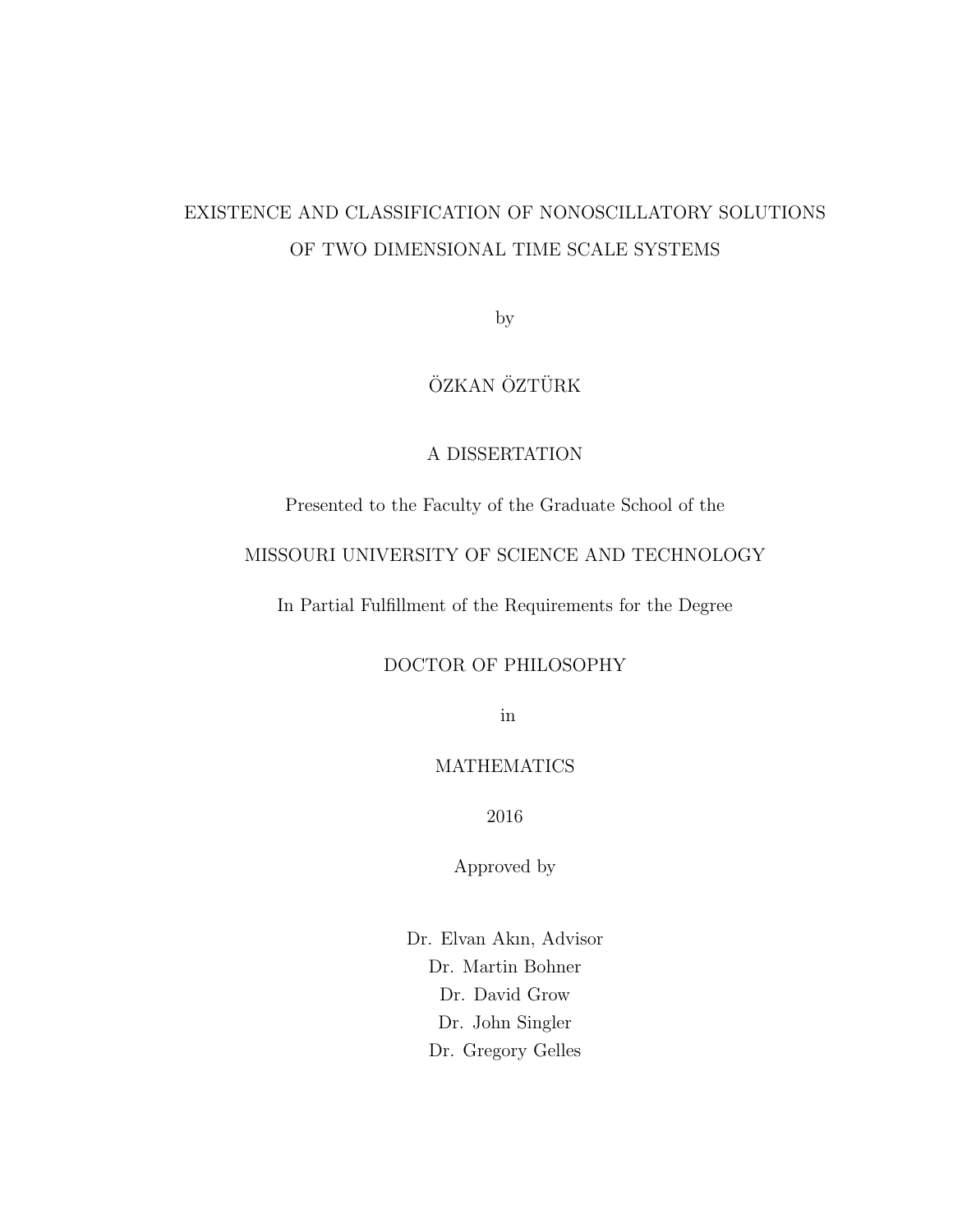Copyright 2016 ÖZKAN ÖZTÜRK All Rights Reserved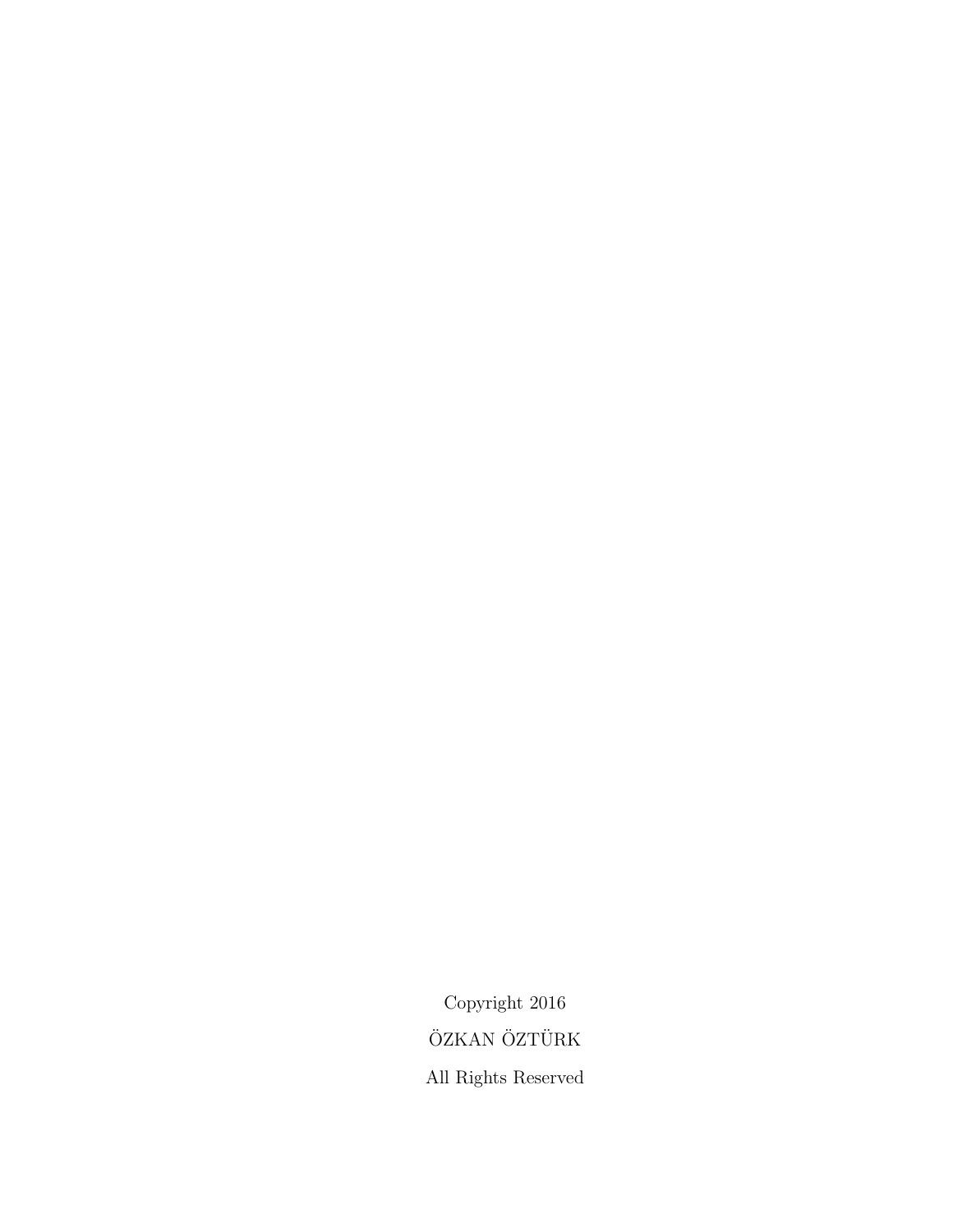### PUBLICATION DISSERTATION OPTION

<span id="page-3-0"></span>This dissertation consists of the following four articles, formatted in the style used by Missouri University of Science and Technology.

- I Pages [11–](#page-21-0)[37](#page-46-0) are accepted by DYNAMIC SYSTEMS AND APPLICATIONS as Classification of Nonoscillatory Solutions of Nonlinear Dynamic Equations on Time Scales.
- II Pages [38–](#page-48-0)[61](#page-71-0) are accepted by FILOMAT as On Nonoscillatory Solutions of Emden-Fowler Dynamic Systems on Time Scales.
- III Pages [62](#page-72-0)[–85](#page-95-0) are accepted by NONAUTONOMOUS DYNAMICAL SYSTEMS as Nonoscillation Criteria for Two-Dimensional Time-Scale Systems.
- IV Pages [86–](#page-96-0)[110](#page-120-0) are accepted by OPUSCULA MATHEMATICA as On Nonoscillatory Solutions of Two Dimensional Nonlinear Time Scale Systems with Delay.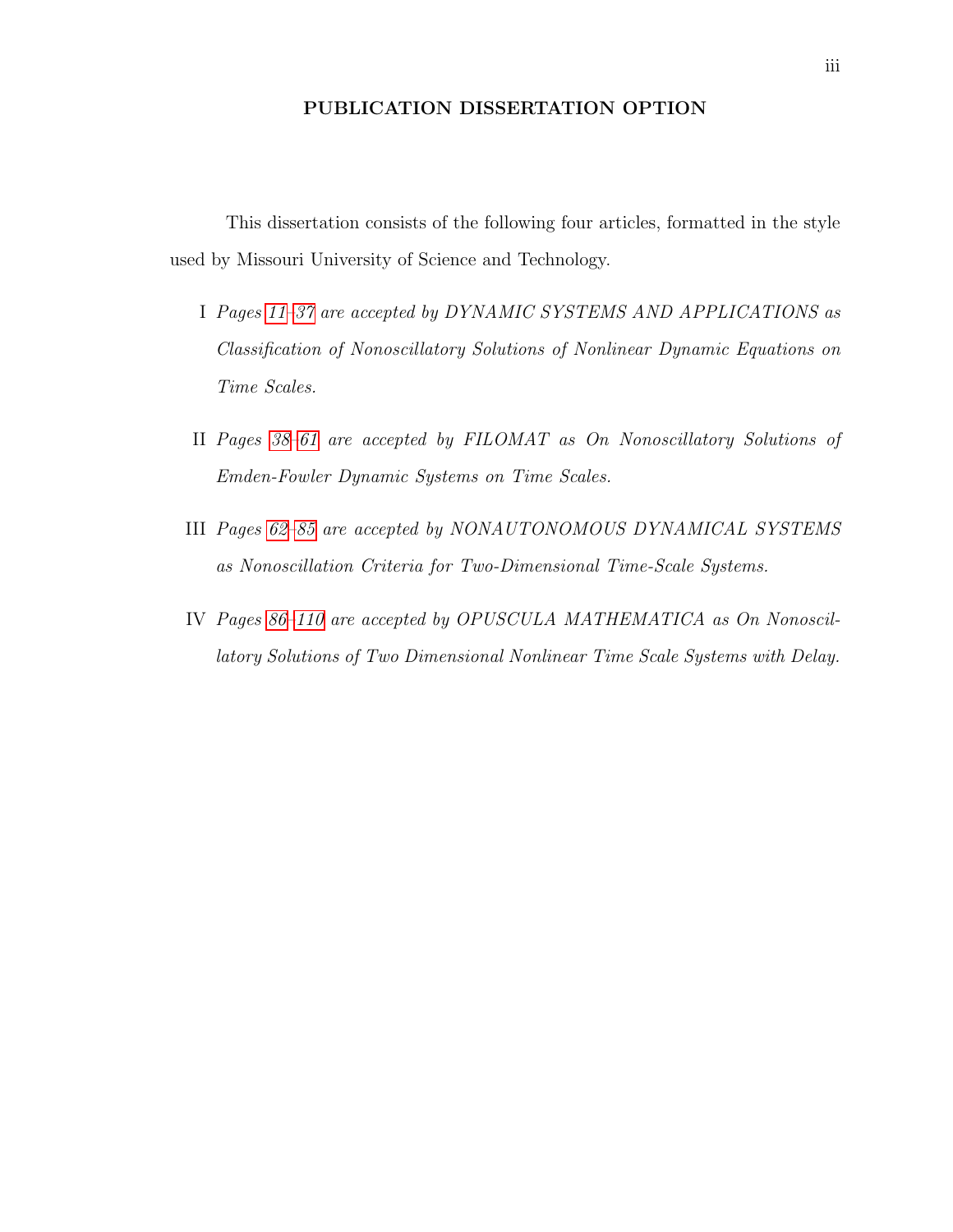#### ABSTRACT

<span id="page-4-0"></span>During the past years, there has been an increasing interest in studying oscillation and nonoscillation criteria for dynamic equations and systems on time scales that harmonize the oscillation and nonoscillation theory for the continuous and discrete cases in order to combine them in one comprehensive theory and eliminate obscurity from both.

We not only classify nonoscillatory solutions of dynamic equations and systems on time scales but also guarantee the (non)existence of such solutions by using the Knaster fixed point theorem, Schauder - Tychonoff fixed point theorem, and Schauder fixed point theorem. The approach is based on the sign of nonoscillatory solutions. A short introduction to the time scale calculus is given as well.

Examples are significant in order to see if nonoscillatory solutions exist or not. Therefore, we give several examples in order to highlight our main results for the set of real numbers R, the set of integers Z, and  $q^{\mathbb{N}_0} = \{1, q, q^2, q^3, ...\}$ ,  $q > 1$ , which are the most well-known time scales.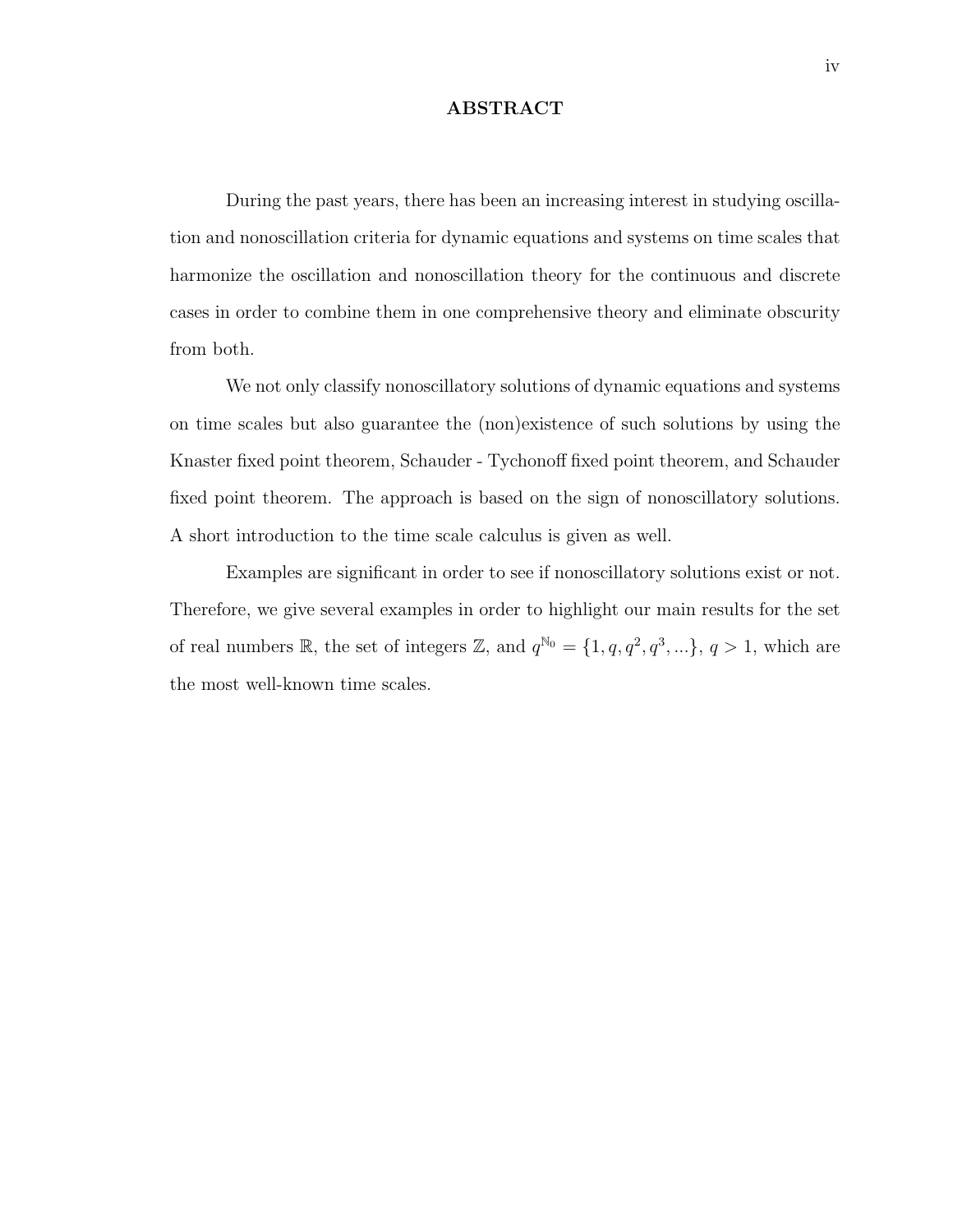### ACKNOWLEDGMENTS

<span id="page-5-0"></span>Firstly, I would like to express my sincere gratitude to my advisor, Dr. Elvan Akın, for her continuous support of my Ph.D. studies and related research, and for her patience, motivation, and immense knowledge. Her guidance helped me throughout my research and writing of this thesis. I would also like to thank to the chair of the Department of Mathematics and Statistics, Dr. Stephen Clark, for his support during my Ph.D. and for providing oppurtunities for me to enhance my knowledge.

I would also like to thank the rest of my thesis committee members, Dr. Martin Bohner, Dr. David Grow, Dr. John Singler, and Dr. Gregory Gelles for their insightful comments and encouragement to widen my research from different perspectives. Especially, speacial thanks go to Dr. Martin Bohner for his great comments and contributions that lead me to complete my dissertation during the Time Scale seminars. My sincere thanks also go to Dr. Matt Insall, Dr. Lean Hall, Dr. V. A. Samaranayake, and Mrs. Stephanie Fitch for their support during the great time that I spent in the mathematics department. I would also like to thank Dr. Ismail U. Tiryaki for his tremendeous support and help with my research. I will forever be thankful to my friends Sahika Sahan, Gülşah Yeni, Aziz Şen, Ozgün Kamil Şahin, Hüseyin Şahiner, Efecan Karademir, Çağatay Atmaca, Elif Esra Ozyurt, Hacı Mehmet Güzey, and my American friends, Brittany and Tom Cuchta, Judy Beckett, Tülin, and Clayton Price, who made me enjoy living in Rolla during my Ph.D. studies.

Last but not the least, I would like to thank my family: my parents, my brother, and my little niece, Sude, for supporting me during my education and during my life in general. Another special thanks the Ministry of Turkish Republic for supporting me during my master's and Ph.D. studies Final thanks go to Mirac, who was about one year old and died last month, for his inspiration.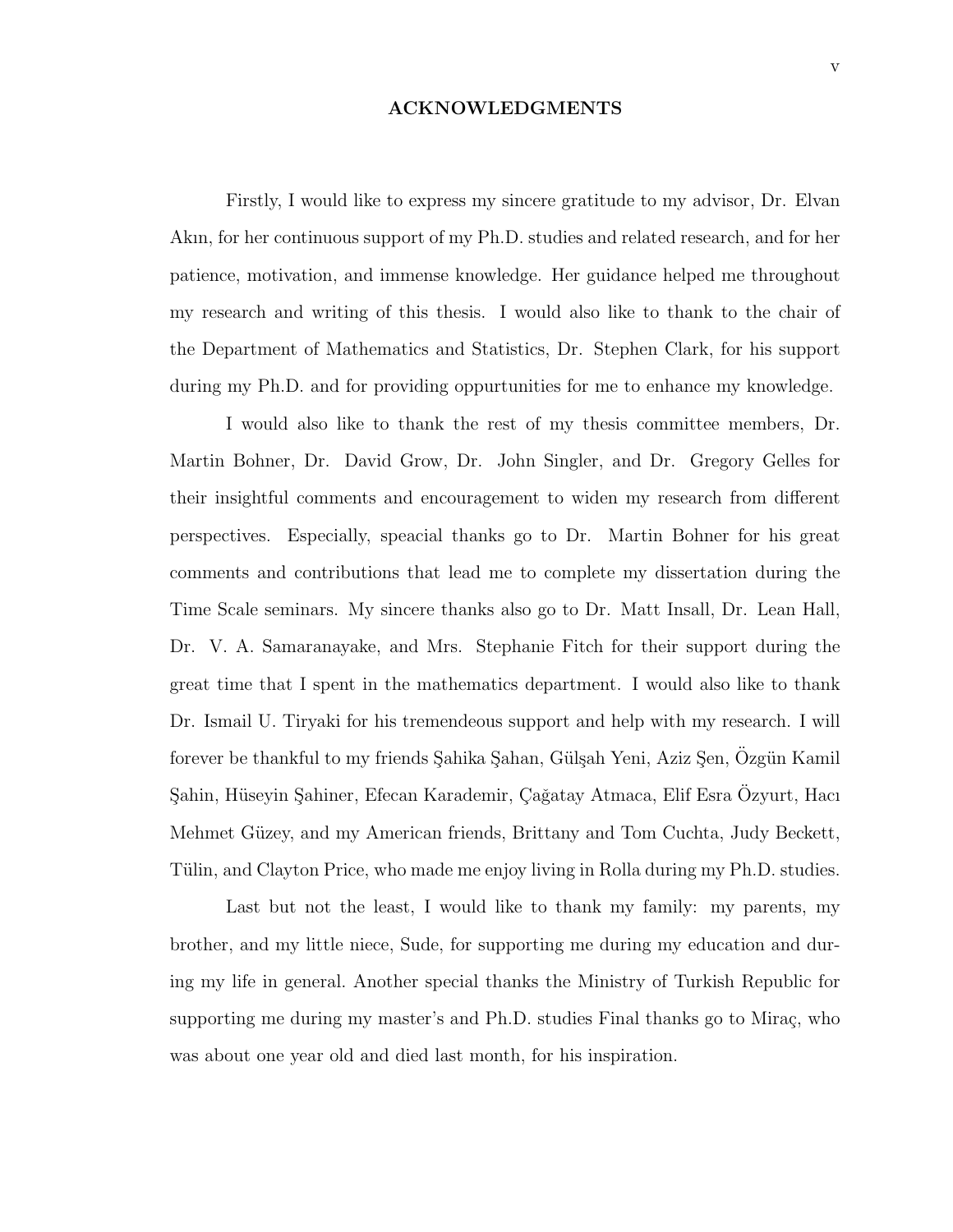## TABLE OF CONTENTS

## Page

<span id="page-6-0"></span>

|              | <b>SECTION</b>                                                        |                |
|--------------|-----------------------------------------------------------------------|----------------|
|              |                                                                       |                |
|              |                                                                       |                |
|              | 1.2. INTRODUCTION TO DYNAMIC EQUATIONS AND SYS-                       | $\overline{7}$ |
|              | <b>PAPER</b>                                                          |                |
| $\mathbf{I}$ | CLASSIFICATION OF NONOSCILLATORY SOLUTIONS OF NONLIN-                 |                |
|              |                                                                       | 11             |
|              | $\mathbf{1}$                                                          | 12             |
|              | CLASSIFICATION OF NONOSCILLATORY SOLUTIONS OF (I.1)<br>$\overline{2}$ | 17             |
|              | 3                                                                     | 24             |
|              | $\overline{4}$                                                        | 31             |
|              | $\overline{5}$                                                        | 32             |
|              |                                                                       | 36             |
|              | II ON NONOSCILLATORY SOLUTIONS OF EMDEN-FOWLER DYNAMIC                | 38             |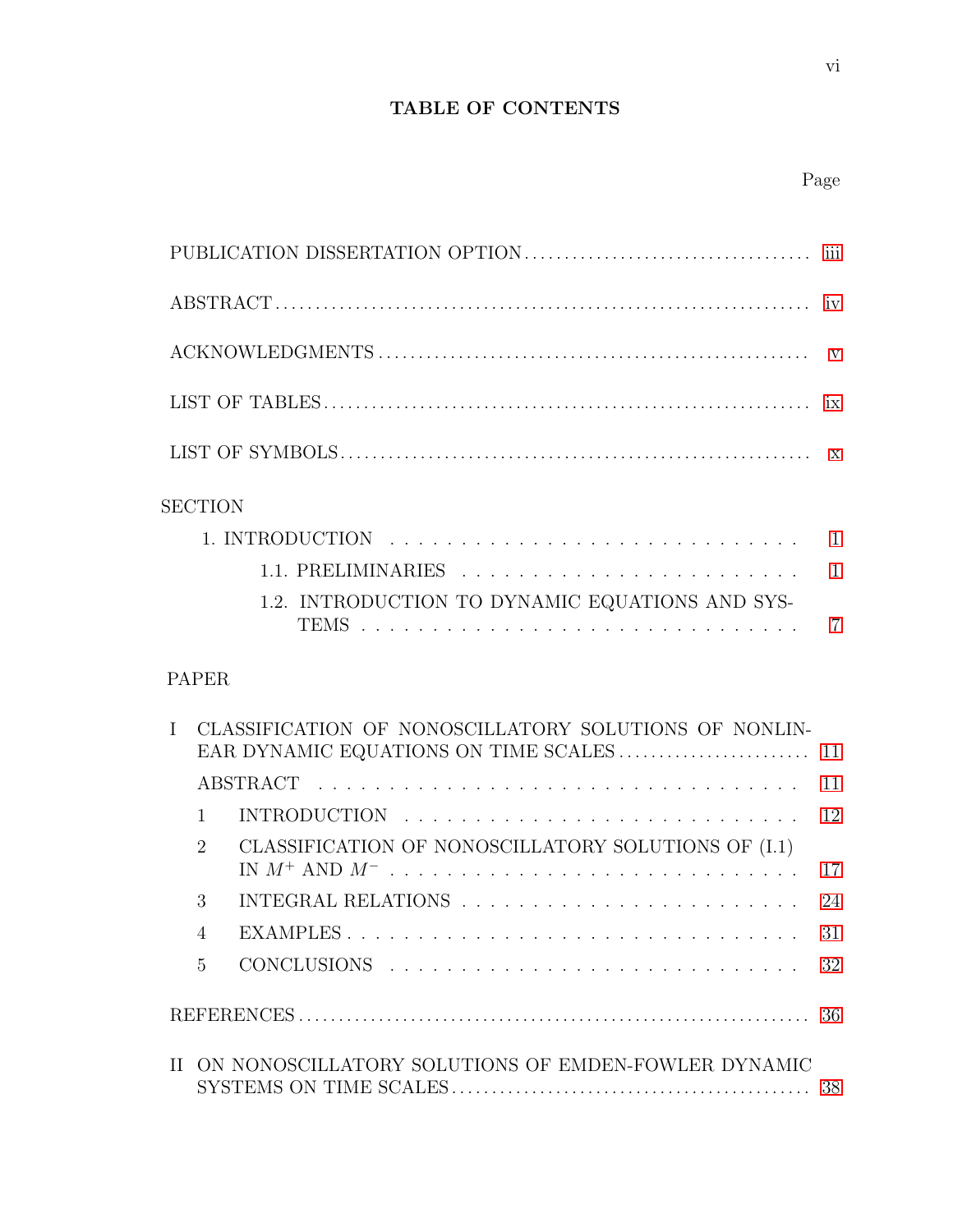|                | 38                                                                                                       |  |
|----------------|----------------------------------------------------------------------------------------------------------|--|
| $\mathbf{1}$   | 39                                                                                                       |  |
| $\overline{2}$ | THE CASE $Y_a = \infty$ AND $Z_b < \infty$<br>46                                                         |  |
| 3              | THE CASE $Y_a < \infty$ AND $Z_b < \infty$<br>55                                                         |  |
| $\overline{4}$ | 58                                                                                                       |  |
|                | 61                                                                                                       |  |
|                | III NONOSCILLATION CRITERIA FOR TWO-DIMENSIONAL TIME-SCALE<br>62                                         |  |
|                | 62                                                                                                       |  |
| $\mathbf{1}$   | 63                                                                                                       |  |
| $\overline{2}$ | EXISTENCE OF NONOSCILLATORY SOLUTIONS OF (III.1) IN<br>68                                                |  |
| 3              | NONEXISTENCE OF NONOSCILLATORY SOLUTIONS OF (III.1)                                                      |  |
|                | 77                                                                                                       |  |
| $\overline{4}$ | 81                                                                                                       |  |
| 5              | 84                                                                                                       |  |
|                |                                                                                                          |  |
|                | IV ON NONOSCILLATORY SOLUTIONS OF TWO - DIMENSIONAL NON-<br>LINEAR TIME - SCALE SYSTEMS WITH DELAY<br>86 |  |
|                | 86                                                                                                       |  |
| $\mathbf{1}$   | INTRODUCTION $\ldots \ldots \ldots \ldots \ldots \ldots \ldots \ldots \ldots \ldots$<br>87               |  |
| $\overline{2}$ | EXISTENCE OF NONOSCILLATORY SOLUTIONS OF (IV.1) IN<br>$M^+$ AND $M^-$<br>90<br>.                         |  |
|                | THE CASE $A(t_0) = \infty$ AND $B(t_0) < \infty$<br>90<br>2.1                                            |  |
|                | THE CASE $A(t_0) < \infty$ AND $B(t_0) < \infty$<br>94<br>2.2                                            |  |
|                | THE CASE $A(t_0) < \infty$ AND $B(t_0) = \infty$<br>2.3<br>97                                            |  |
| 3              | NONEXISTENCE OF NONOSCILLATORY SOLUTIONS OF (IV.1)<br>IN $M^+$ AND $M^-$<br>101<br><u>.</u>              |  |
|                | THE CASE $A(t_0) = \infty$ AND $B(t_0) < \infty$<br>3.1<br>101                                           |  |
|                | THE CASE $A(t_0) < \infty$ AND $B(t_0) = \infty$<br>102<br>3.2                                           |  |
| 4              | 106                                                                                                      |  |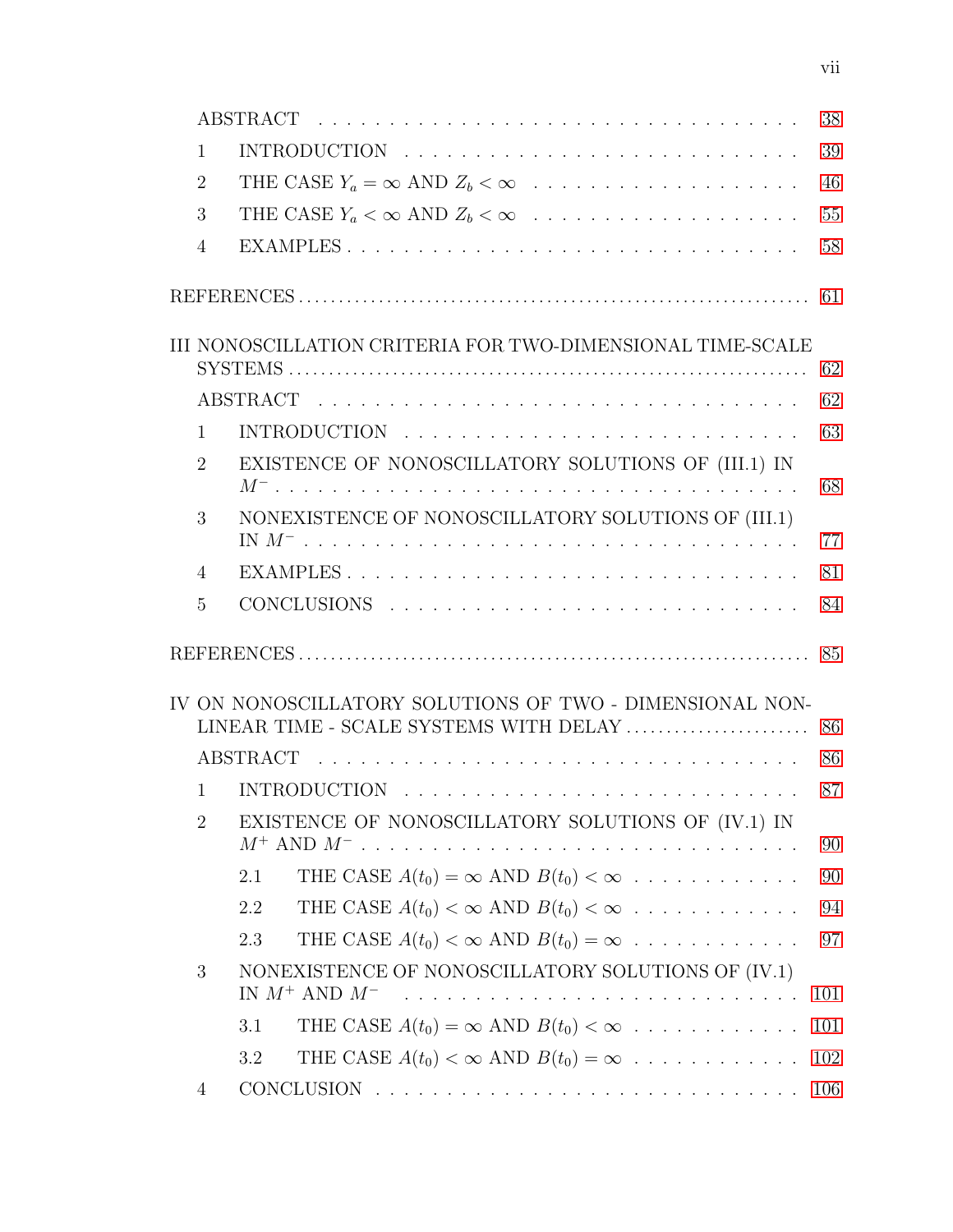| <b>SECTION</b> |  |
|----------------|--|
|                |  |
|                |  |
|                |  |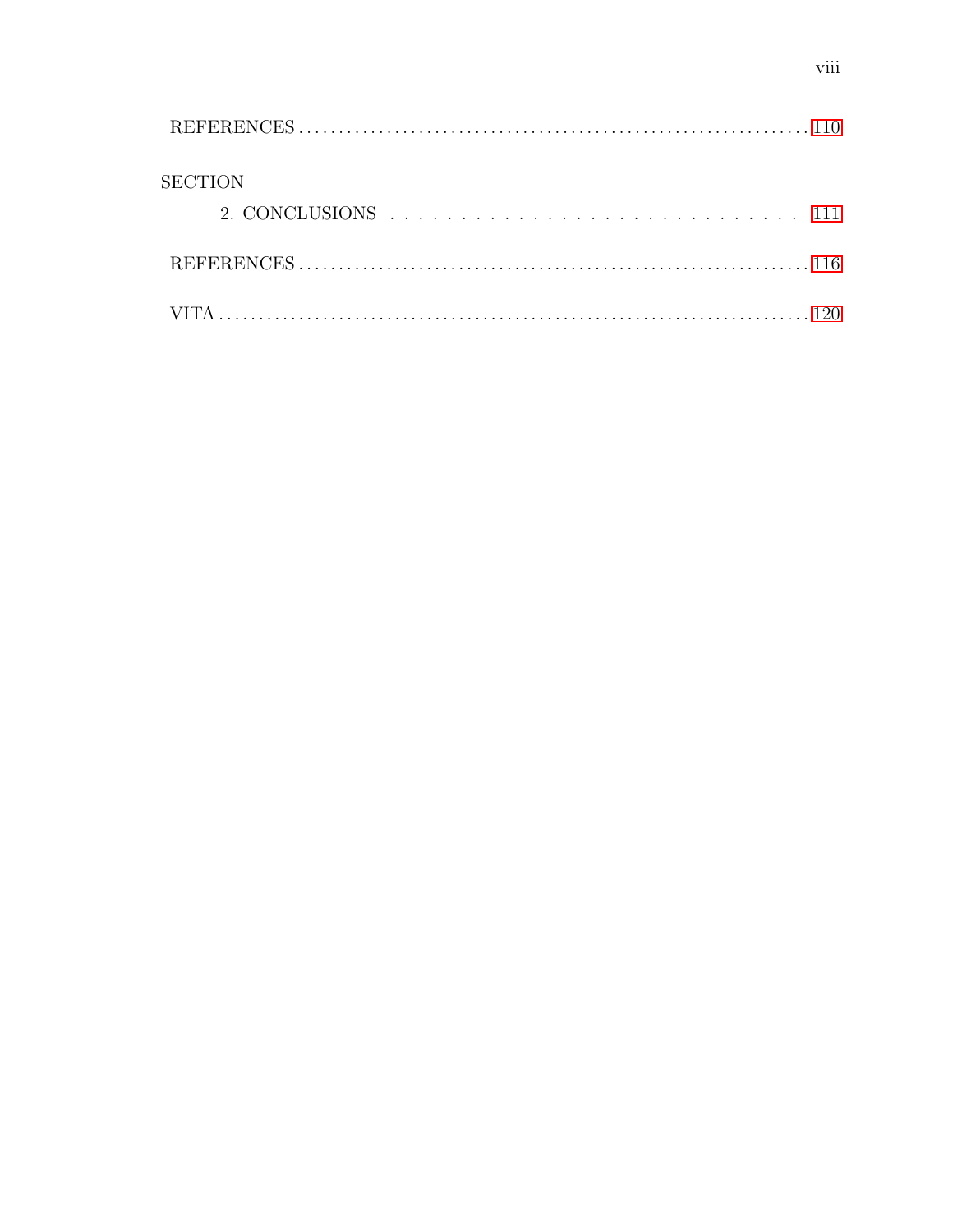## LIST OF TABLES

Table Page

|     | 1.1 Examples of Most Known Time Scales                     | 2 |
|-----|------------------------------------------------------------|---|
| 1.2 |                                                            | 3 |
|     | 1.3 Derivative and Integrals for Most Common Time Scales 6 |   |
| 2.1 |                                                            |   |
|     |                                                            |   |
| 2.3 |                                                            |   |
|     |                                                            |   |
| 2.5 |                                                            |   |
|     |                                                            |   |
| 2.7 |                                                            |   |
|     |                                                            |   |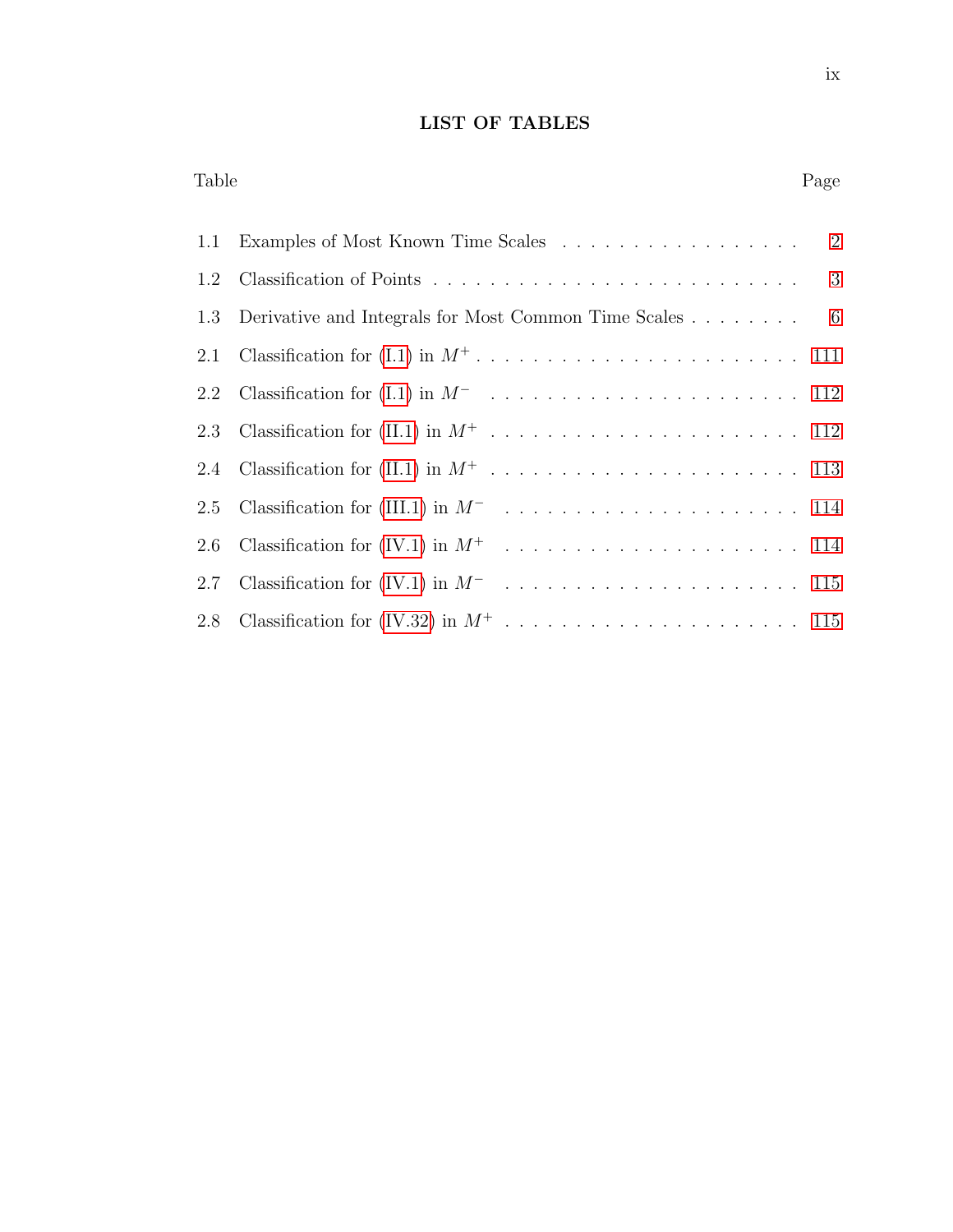### LIST OF SYMBOLS

- <span id="page-10-0"></span>T A Time Scale
- R A Set of Real Numbers
- N A Set of Natural Numbers
- Z A Set of Integers
- C A Set of Complex Numbers
- $q^{\mathbb{N}_0}$ <sup>N<sub>0</sub></sup> The Set  $\{1, q, q^2, q^3, ...\}$  for  $q > 1$ .
- ∅ Empty Set
- $\sigma$  Forward Jump Operator
- $\rho$  Backward Jump Operator
- $\mu$  Graininess Function
- <sup>∆</sup> Delta Derivative Operator
- ∆ Forward Difference Operator
- $\Delta_q$  q Difference Operator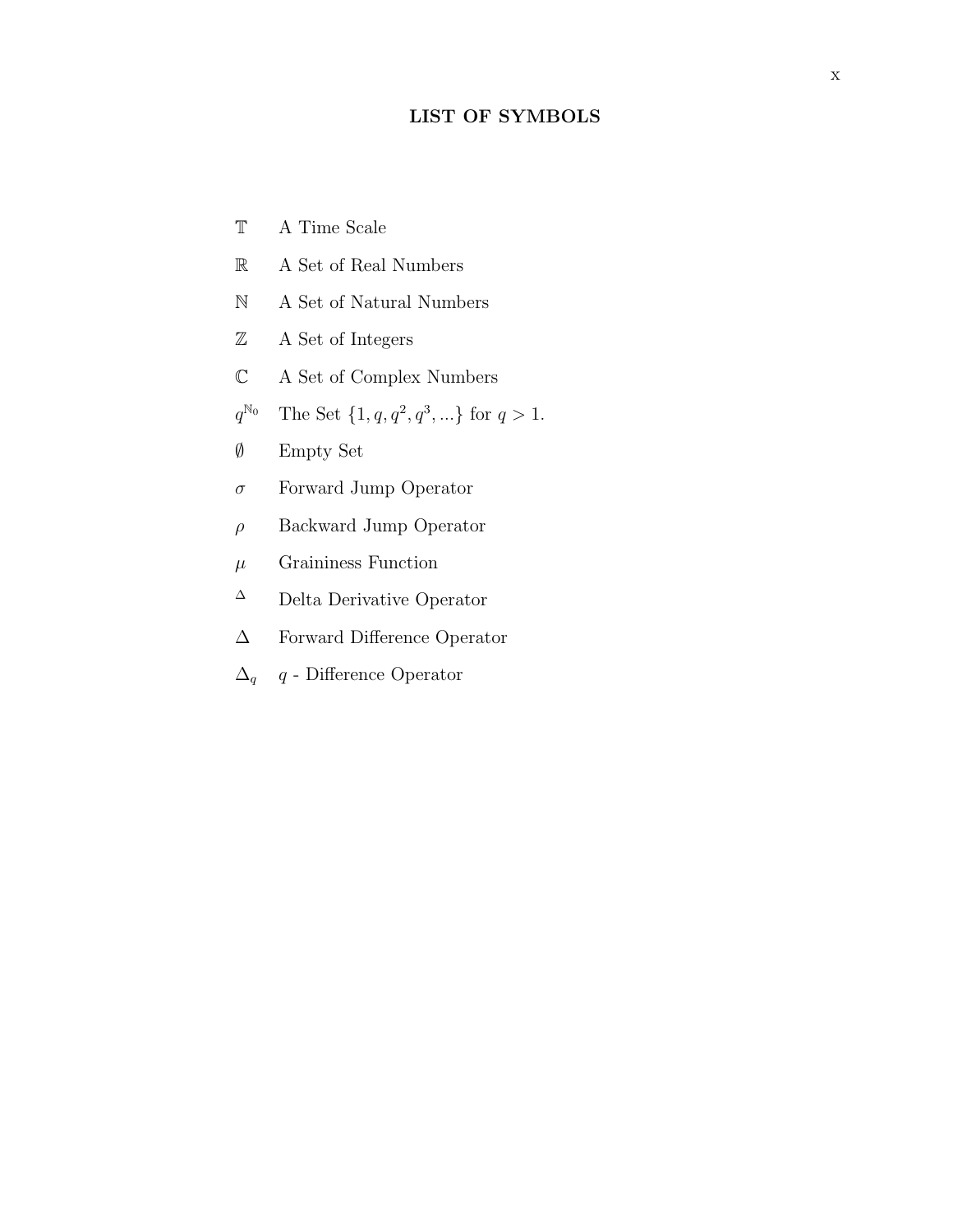### 1. INTRODUCTION

#### <span id="page-11-0"></span>1.1. PRELIMINARIES

The theory of time scales was first introduced by Stefan Hilger in his Ph.D. thesis in 1988. The main idea is to unify and extend the continuous and discrete theories that are used in mathematical models in population dynamics, economics, and engineering. For example, if the time scale is chosen as the set of real numbers, the general results give the results in differential equations, while if the time scale is chosen as the set of integers, the results hold for difference equations. In this section, basic definitions and the theory of time scales are introduced based on the books by Bohner and Peterson, see [\[14\]](#page-127-0).

A time scale T is an arbitrary nonempty closed subset of the real numbers R that has the following properties:

- (i)  $\mathbb T$  and  $\emptyset$  are closed subsets of  $\mathbb T$ ,
- (ii) Any intersection of arbitrarily many closed subsets of  $\mathbb T$  is a also closed subset of T,
- (iii) Any union of finitely many closed subsets of  $\mathbb T$  is a closed subset of  $\mathbb T$ .

The most well known examples for time scales are  $\mathbb{R}, \mathbb{Z}$ , and  $q^{\mathbb{N}_0}$ . However,  $\mathbb{Q}, \mathbb{R}\backslash\mathbb{Q}, \mathbb{C}$ , and the interval  $(0, 1)$  are not time scales.

**Definition 1.1.** [\[14,](#page-127-0) Definition 1.1] Let  $\mathbb{T}$  be a time scale. For  $t \in \mathbb{T}$ , we have the following definitions:

(i) The forward jump operator  $\sigma : \mathbb{T} \to \mathbb{T}$  by

$$
\sigma(t) := \inf\{s \in \mathbb{T} : s > t\} \quad \text{for all} \quad t \in \mathbb{T}.
$$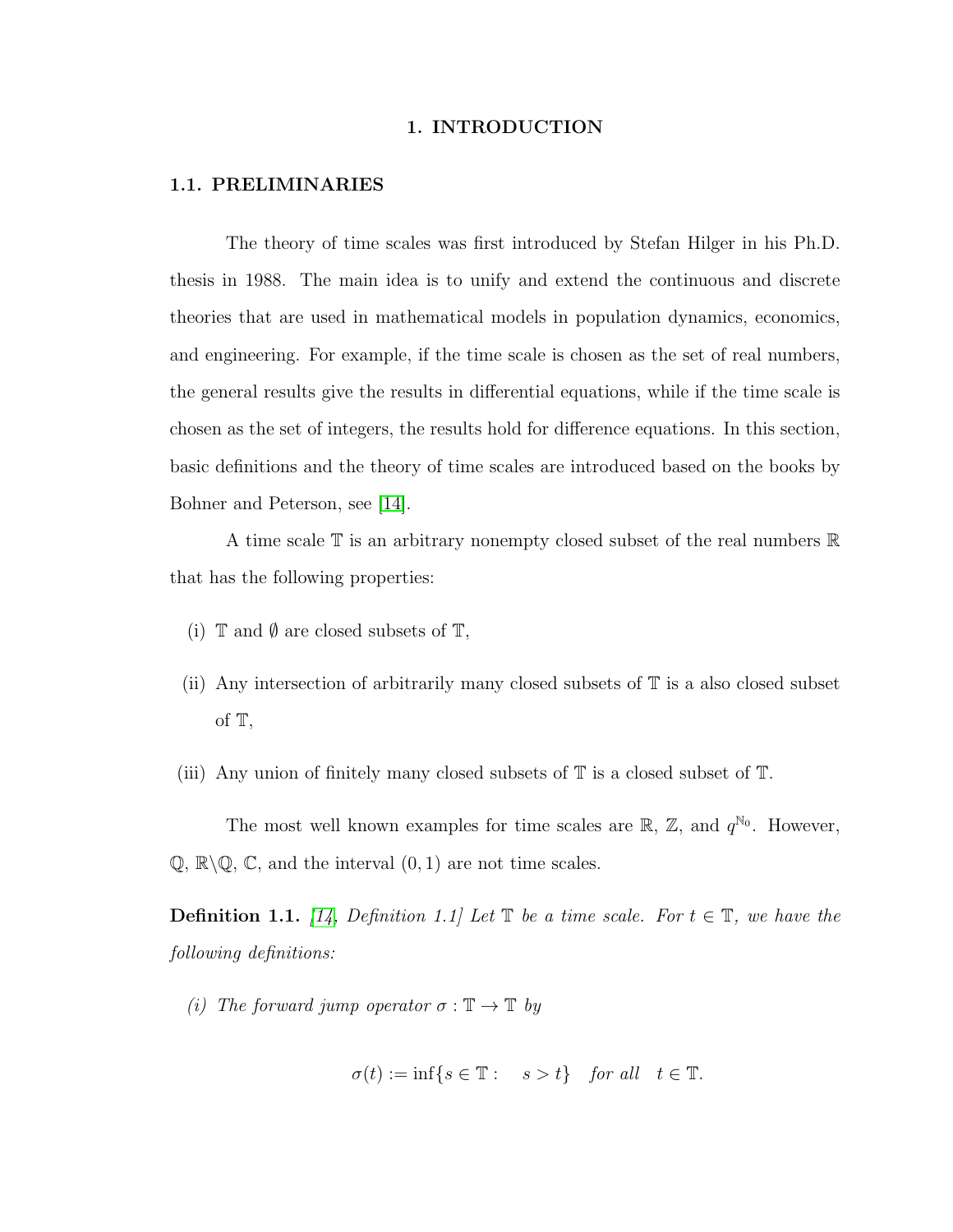(ii) The backward jump operator  $\rho : \mathbb{T} \to \mathbb{T}$  by

$$
\rho(t) := \inf\{s \in \mathbb{T} : s < t\} \quad \text{for all} \quad t \in \mathbb{T}.
$$

(iii) The graininess function  $\mu : \mathbb{T} \to [0, \infty)$  by

$$
\mu(t) := \sigma(t) - t \quad \text{for all} \quad t \in \mathbb{T}.
$$

We define inf  $\emptyset = \sup \mathbb{T}$ . If  $\sigma(t) > t$ , then t is called right - scattered, while if  $\rho(t) < t$ , t is called left - scattered. If t is right and left - scattered at the same time, then we say that t is isolated. If  $t < \sup \mathbb{T}$  and  $\sigma(t) = t$ , then t is called right - dense, while if  $t > \inf \mathbb{T}$  and  $\rho(t) = t$ , we say t is left - dense. Also, if t is right and left dense at the same time, then we say  $t$  is dense.

<span id="page-12-0"></span>Tables [1.1](#page-12-0) and [1.2](#page-13-0) show some examples of the forward and backward jump operators and the graininess function for most known time scales and the classifications for a time scale point.

| T                  | $\sigma(t)$ | $\rho(t)$ | $\mu(t)$ |
|--------------------|-------------|-----------|----------|
| $\mathbb R$        |             |           |          |
| $\mathbb Z$        | $t+1$       | $t-1$     |          |
| $a^{\mathbb{N}_0}$ | tq          |           | $(q-1)t$ |

Table 1.1 Examples of Most Known Time Scales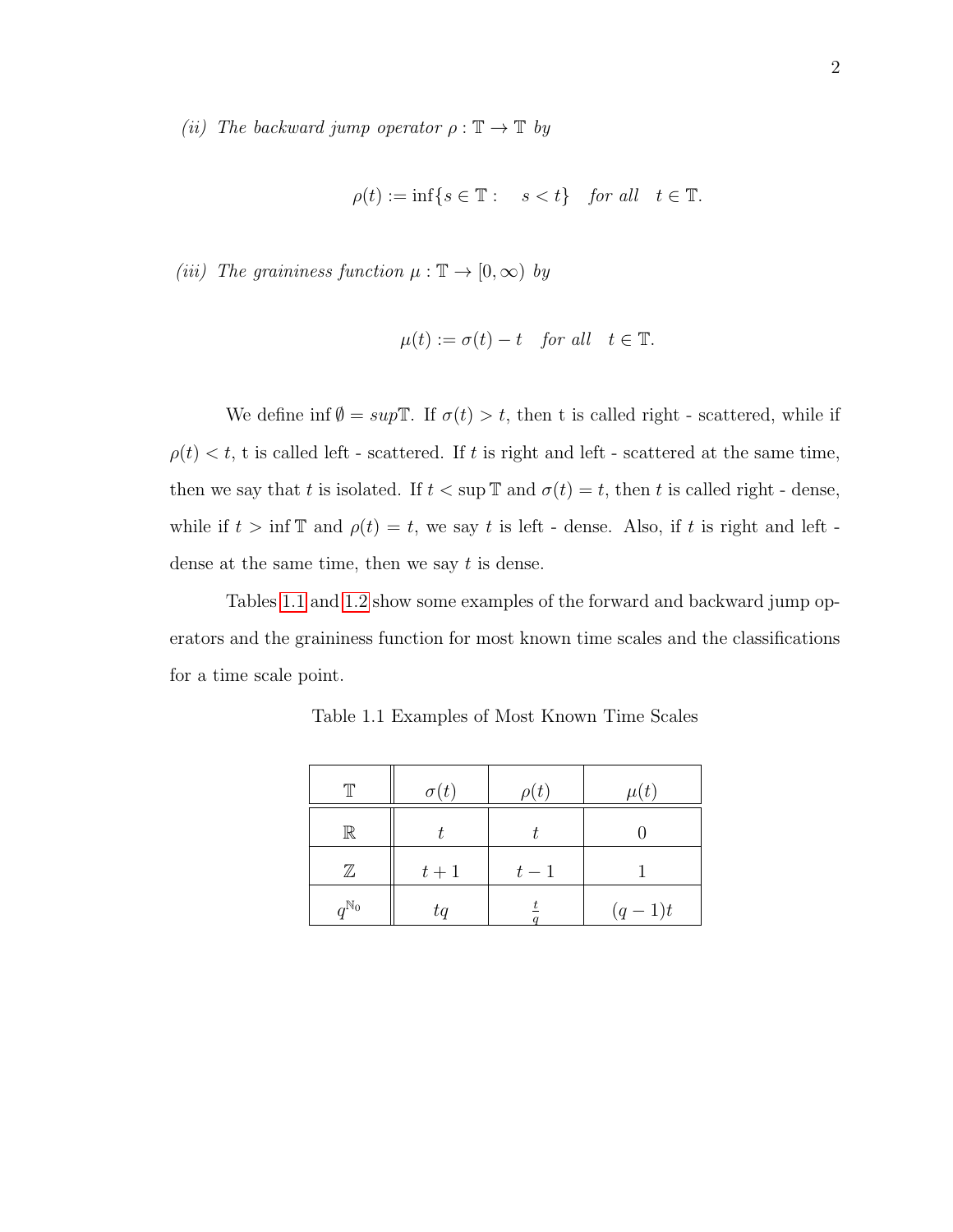<span id="page-13-0"></span>

| $t < \sigma(t)$           | t is right-scattered |
|---------------------------|----------------------|
| $t > \rho(t)$             | t is left-scattered  |
| $\rho(t) < t < \sigma(t)$ | t is isolated        |
| $t=\sigma(t)$             | $t$ is right-dense   |
| $t=\rho(t)$               | $t$ is left dense    |
| $\rho(t) = t = \sigma(t)$ | $t$ is dense         |

Table 1.2 Classification of Points

If  $\sup \mathbb{T} < \infty$ , then  $\mathbb{T}^{\kappa} = \mathbb{T}\setminus (\rho(\sup \mathbb{T}), \sup \mathbb{T}],$  and  $\mathbb{T}^{\kappa} = \mathbb{T}$  if otherwise. Suppose that  $f : \mathbb{T} \to \mathbb{R}$  is a function. Then  $f^{\sigma} : \mathbb{T} \to \mathbb{R}$  is defined by  $f^{\sigma}(t) =$  $f(\sigma(t))$  for all  $t \in \mathbb{T}$ .

**Definition 1.2.** [\[14,](#page-127-0) Definition 1.10] For any  $\epsilon$ , if there exists a  $\delta > 0$  such that

$$
|f(\sigma(t))-f(s)-f^{\Delta}(t)(\sigma(t)-s)|\leq \epsilon |\sigma(t)-s|\quad \textit{for all}\quad s\in (t-\delta,t+\delta)\cap \mathbb{T},
$$

then f is called delta (or Hilger) differentiable on  $\mathbb{T}^{\kappa}$  and  $f^{\Delta}$  is called delta derivative of f.

**Theorem 1.3.** [\[14,](#page-127-0) Theorem 1.16] Let  $f : \mathbb{T} \to \mathbb{R}$  be a function with  $t \in \mathbb{T}^{\kappa}$ . Then

- (i) If f is differentiable at t, f is continuous at t.
- (ii) If f is continuous at t and t is right-scattered, then f is differentiable at t and

$$
f^{\Delta}(t) = \frac{f(\sigma(t)) - f(t)}{\mu(t)}.
$$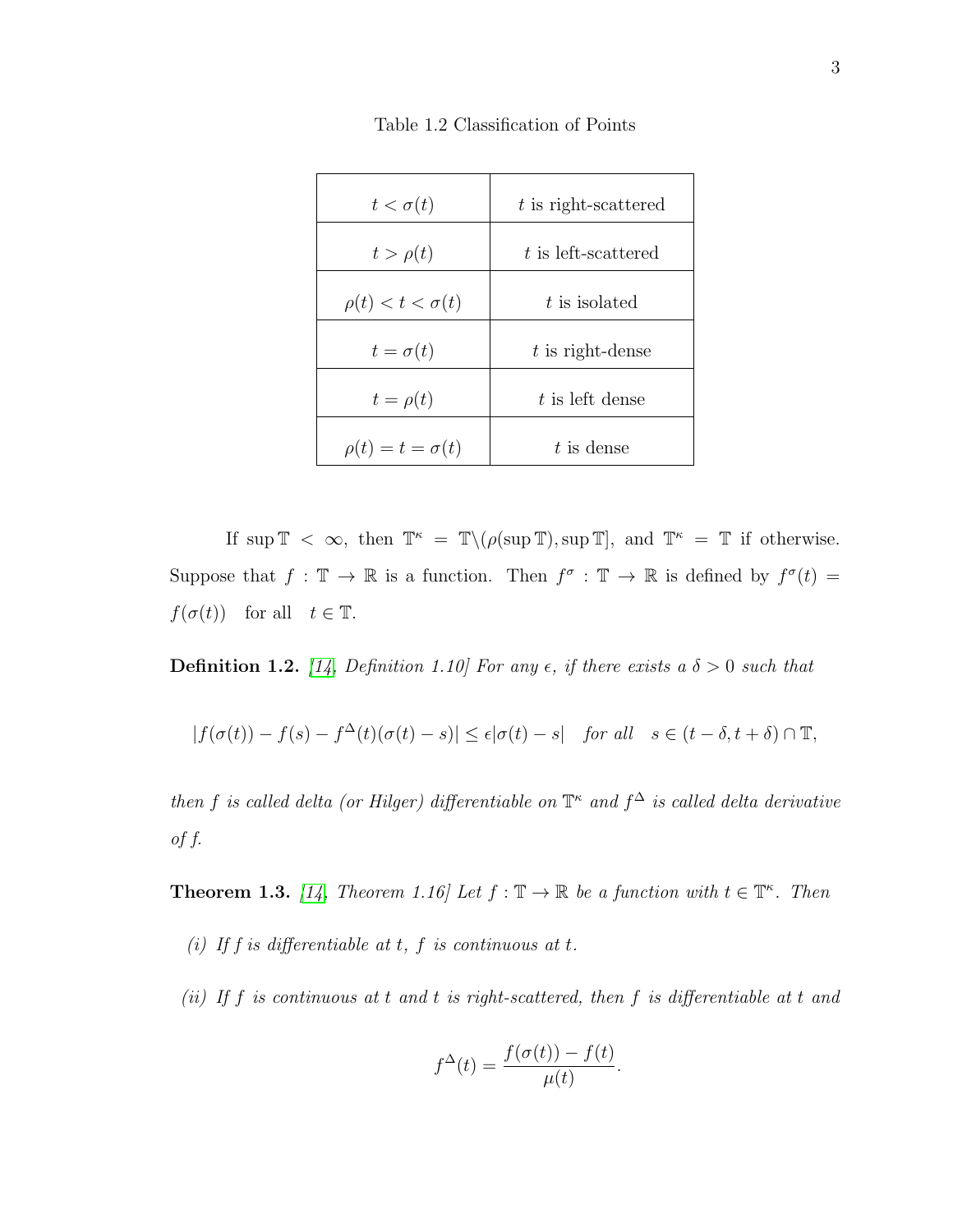(iii) If f is differentiable at t, then  $f(\sigma(t)) = f(t) + \mu(t)f^{\Delta}(t)$ .

The following theorem presents the product and quotient rules on time scales.

**Theorem 1.4.** [\[14,](#page-127-0) Theorem 1.20] Let  $f, g : \mathbb{T} \to \mathbb{R}$  be differentiable at  $t \in \mathbb{T}^{\kappa}$ . Then

(i) If  $fg : \mathbb{T} \to \mathbb{R}$  is differentiable at t, then

$$
(fg)^{\Delta}(t) = f^{\Delta}(t)g(t) + f(\sigma(t))g^{\Delta}(t) = f(t)g^{\Delta}(t) + f^{\Delta}(t)g(\sigma(t)).
$$

(ii) If  $g(t)g(\sigma(t)) \neq 0$ , then  $\frac{f}{g}$  is differentaible at t with

$$
\left(\frac{f}{g}\right)^{\Delta}(t) = \frac{f^{\Delta}(t)g(t) - f(t)g^{\Delta}(t)}{g(t)g(\sigma(t))}.
$$

The following concepts must be introduced in order to define  $\Delta$  - integrable functions.

**Definition 1.5.** [\[14,](#page-127-0) Definition 1.58]  $f : \mathbb{T} \to \mathbb{R}$  is called rd-continuous, denoted by  $C_{rd}, C_{rd}(\mathbb{T})$ , or  $C_{rd}(\mathbb{T}, \mathbb{R})$  if it is continuous at right dense points in  $\mathbb{T}$  and its left sided limits exist as a finite number at left dense points in T. Also the set of functions  $f: \mathbb{T} \to \mathbb{R}$  which are differentiable and whose derivative is rd-continuous is denoted by  $C^1_{rd}, C^1_{rd}(\mathbb{T}), \text{ or } C^1_{rd}(\mathbb{T}, \mathbb{R}).$ 

**Theorem 1.6.** [\[14,](#page-127-0) Theorem 1.60] Let  $f : \mathbb{T} \to \mathbb{R}$ .

- (i) If  $f$  is continuous, then  $f$  is rd-continuous.
- (ii) The jump operator  $\sigma$  is rd-continuous.

Also, Cauchy integral is defined by

$$
\int_{a}^{b} f(t)\Delta t = F(b) - F(a) \text{ for all } a, b \in \mathbb{T}.
$$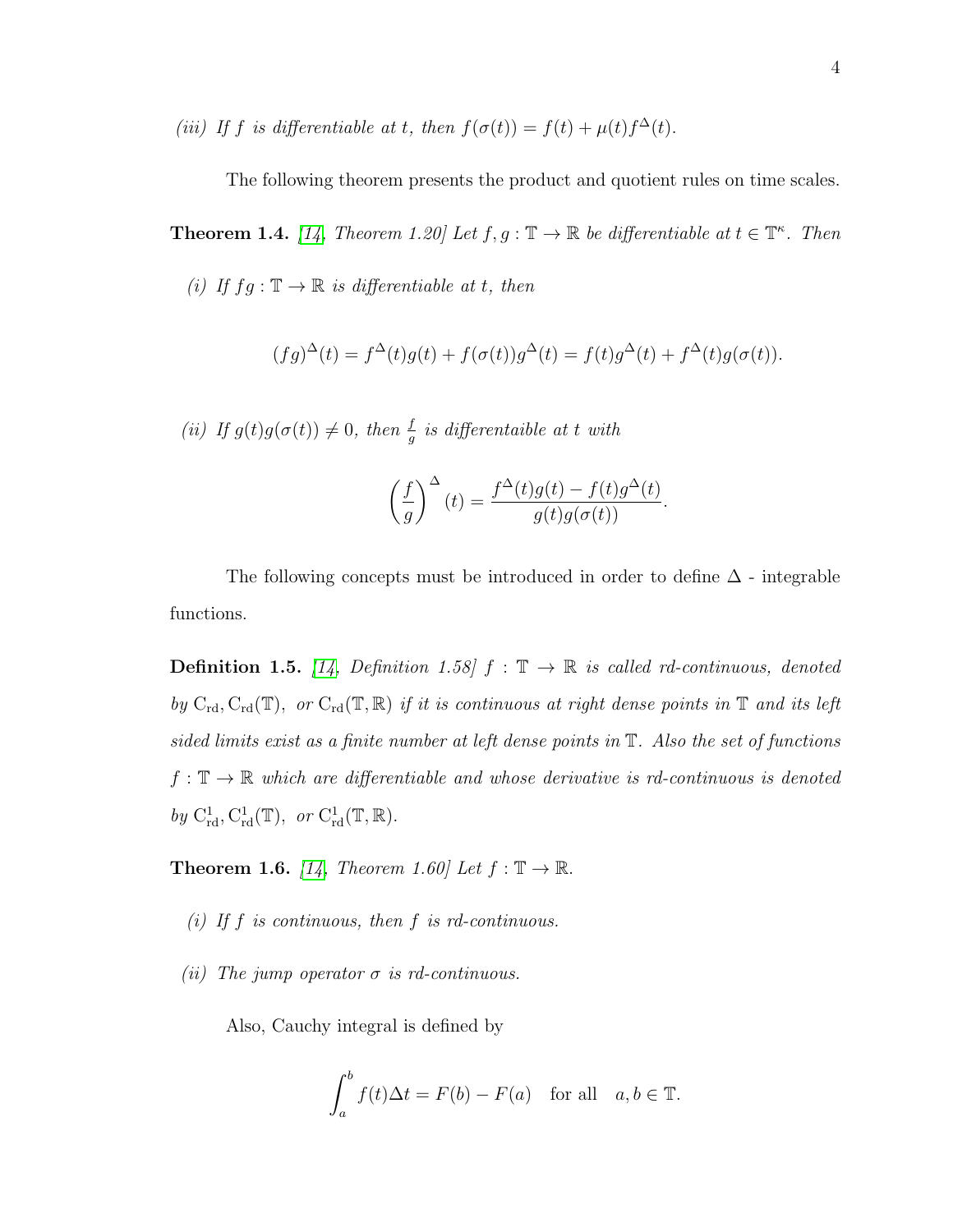The following theorem presents the existence of antiderivatives.

Theorem 1.7. [\[14,](#page-127-0) Theorem 1.74] Every rd-continuous function has an antiderivative. Moreover, F given by

$$
F(t) = \int_{t_0}^t f(s) \Delta s \quad \text{for} \quad t \in \mathbb{T}
$$

is called an antiderivative of f.

**Remark 1.8.** [\[14,](#page-127-0) Theorem 1.76] If  $f^{\Delta} \geq 0$ , then f is nondecreasing.

**Theorem 1.9.** [\[14,](#page-127-0) Theorem 1.77] Let  $a, b, c \in \mathbb{T}, \alpha \in \mathbb{R}$ , and  $f, g \in C_{\rm rd}$ . Then the following holds:

(i)  $\int_a^b [(\alpha f(t)) + (\alpha g(t))] = \alpha \int_a^b f(t) \Delta t + \int_a^b \alpha g(t) \Delta t.$ (ii)  $\int_a^b f(t)\Delta t = -\int_b^a f(t)\Delta t$ . (iii)  $\int_a^b f(t)\Delta t = \int_a^c f(t)\Delta t + \int_c^b f(t)\Delta t$ . (iv)  $\int_a^a f(t) \Delta t = 0$ .

Table [1.3](#page-16-0) shows the derivative and integral definitions for the most known time scales for  $a, b \in \mathbb{T}$ . Finally, we finish the subsection by the following fixed point theorems.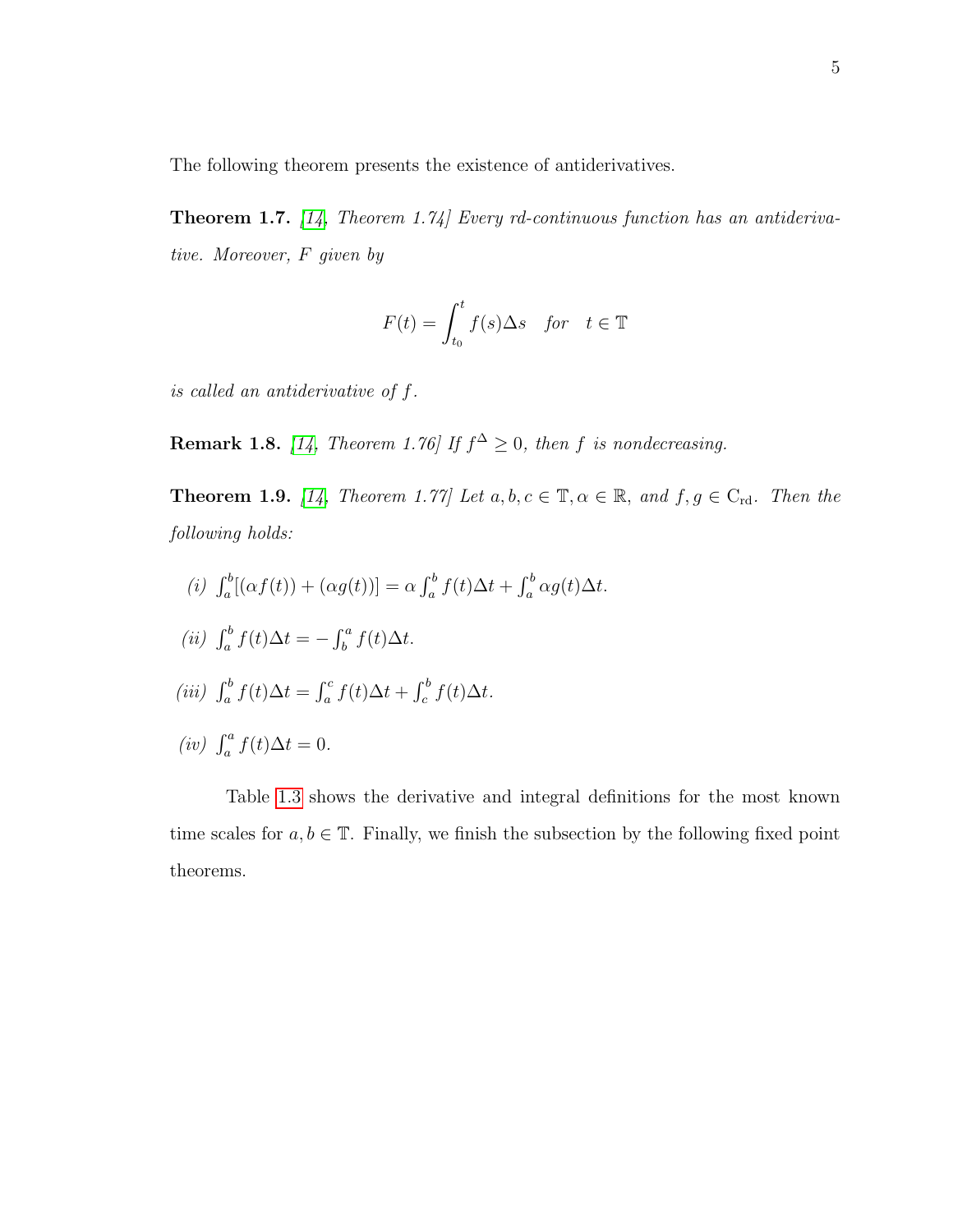| $\mathbb T$        | $f^{\Delta}(t)$ | $\int_a^{\infty} f(t) \Delta t$                          |
|--------------------|-----------------|----------------------------------------------------------|
| $\mathbb R$        | f'(t)           | $\int_{c}^{c} f(t) dt$                                   |
| $\mathbb Z$        | $\Delta f(t)$   | $b-1$<br>$\sum f(t)$<br>$t = a$                          |
| $q^{\mathbb{N}_0}$ | $\Delta_q f(t)$ | $\sum f(t)\mu(t)$<br>$t{\in}[a{,}b{)}_{a^{\mathbb{N}}0}$ |

<span id="page-16-0"></span>Table 1.3 Derivative and Integrals for Most Common Time Scales

**Theorem 1.10** (Schauder's Fixed Point Theorem). [\[50,](#page-129-0) Theorem 2.A] Let M be a nonempty, closed, bounded, convex subset of a Banach space X, and suppose that  $T: M \to M$  is a compact operator. Then, T has a fixed point.

The following theorem is the alternate version of the Schauder's fixed point theorem, see [\[50\]](#page-129-0).

Corollary 1.11. Let M be a nonempty, compact, convex subset of a Banach space X, and suppose that  $T : M \to M$  is a continuous operator. Then, T has a fixed point.

The Schauder fixed point theorem was proved by Juliusz Schauder in 1930. In 1934, Tychonoff proved the same theorem for the case when  $M$  is a compact convex subset of a locally convex space  $X$ . In the literature, this version is known as the Schauder - Tychonoff fixed point theorem, see [\[45\]](#page-129-1).

**Theorem 1.12** (Schauder - Tychonoff Fixed Point Theorem). Let M be a compact convex subset of a locally convex (linear topological) space  $X$  and  $T$  a continuous map of  $M$  into itself. Then,  $T$  has a fixed point.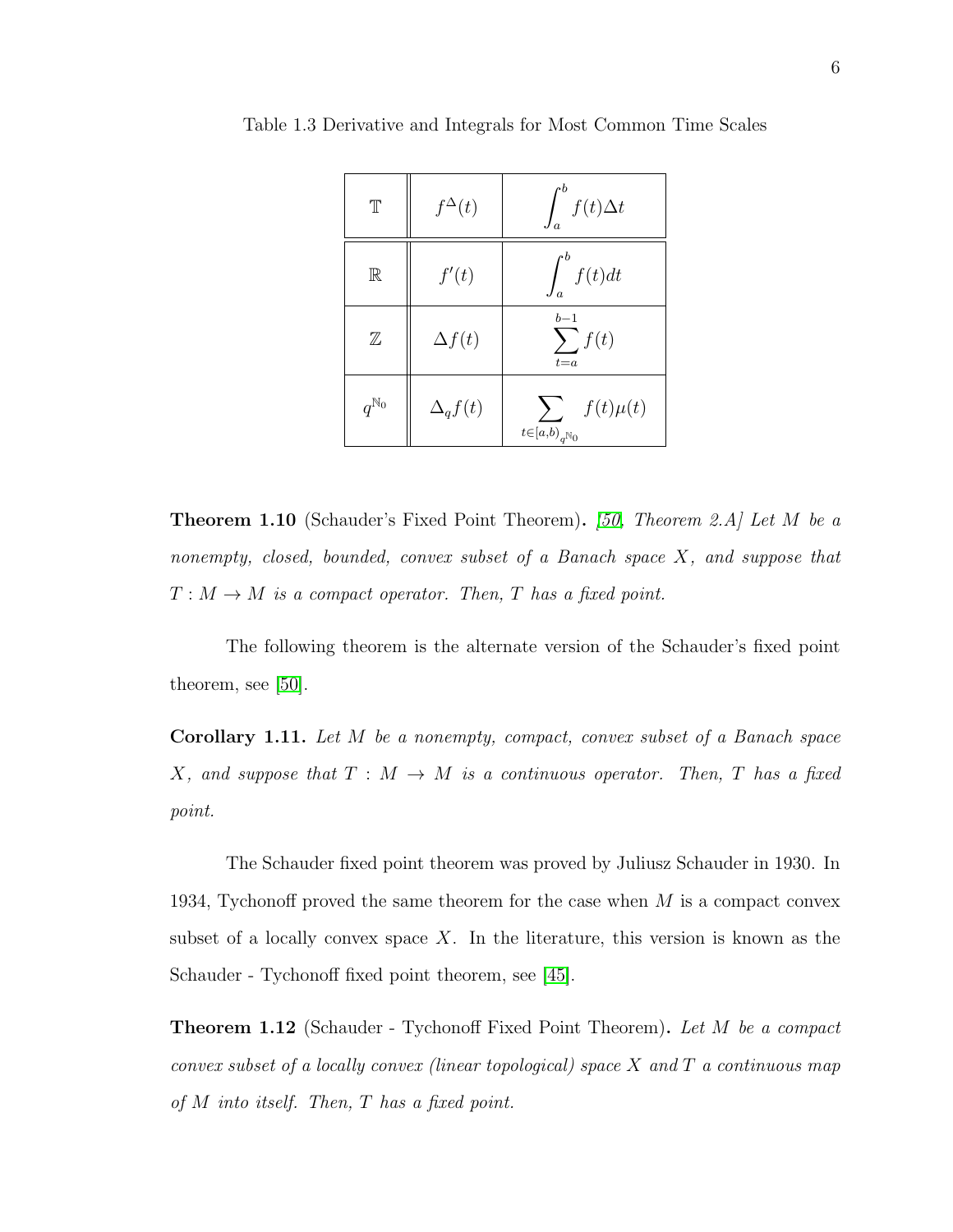Finally, we provide the Knaster fixed point theorem, see [\[38\]](#page-128-0).

<span id="page-17-0"></span>**Theorem 1.13** (Knaster Fixed Point Theorem). If  $(M, \leq)$  is a complete lattice and  $T : M \to M$  is order-preserving (also called monotone or isotone), then T has a fixed point. In fact, the set of fixed points of  $T$  is a complete lattice.

### 1.2. INTRODUCTION TO DYNAMIC EQUATIONS AND SYSTEMS

Asymptotic properties of systems of first order dynamic equations on time scales have recently gotten a lot of attention that combines continuous and discrete analyses, which are related but in distinct areas. One special case of systems of dynamic equations is the Emden-Fowler type equation. The equation has several interesting applications such as in astrophysics, gas dynamics and fluid mechanics, relativistic mechanics, nuclear pyhsics, and chemically reacting systems. For example, the fundamental problem in studying the stellar structure for gaseous dynamics in astrophysics was to look into the equilibrium formation of the mass of spherical clouds of gas for the continuous case, proposed by Kelvin and Lane, see [\[47\]](#page-129-2) and [\[36\]](#page-128-1). They considered the equation

<span id="page-17-1"></span>
$$
\frac{1}{t^2}\frac{d}{dt}\left(t^2\frac{du}{dt}\right) + u^n = 0\tag{1}
$$

for  $n = 1.5$  and  $n = 2.5$ . This equation is referred to as the Lane - Emden equation, see [\[16\]](#page-127-1) - [\[17\]](#page-127-2). At that time, astrophysicists were interested in equation [\(1\)](#page-17-1) for initial conditions  $u(0) = 1$  and  $u'(0) = 0$ . The mathematical foundation for the study of such an equation was made by Fowler in a series of four papers during 1914 - 1931, see [\[29\]](#page-128-2) - [\[32\]](#page-128-3). The other types of dynamic equations on time scales are quasilinear, half - linear and self - adjoint equations. Classification for nonoscillatory solutions of the quasilinear dynamic equation

<span id="page-17-2"></span>
$$
[a(t)\Phi_p(x^{\Delta})]^{\Delta} = b(t)f(x^{\sigma})
$$
\n(2)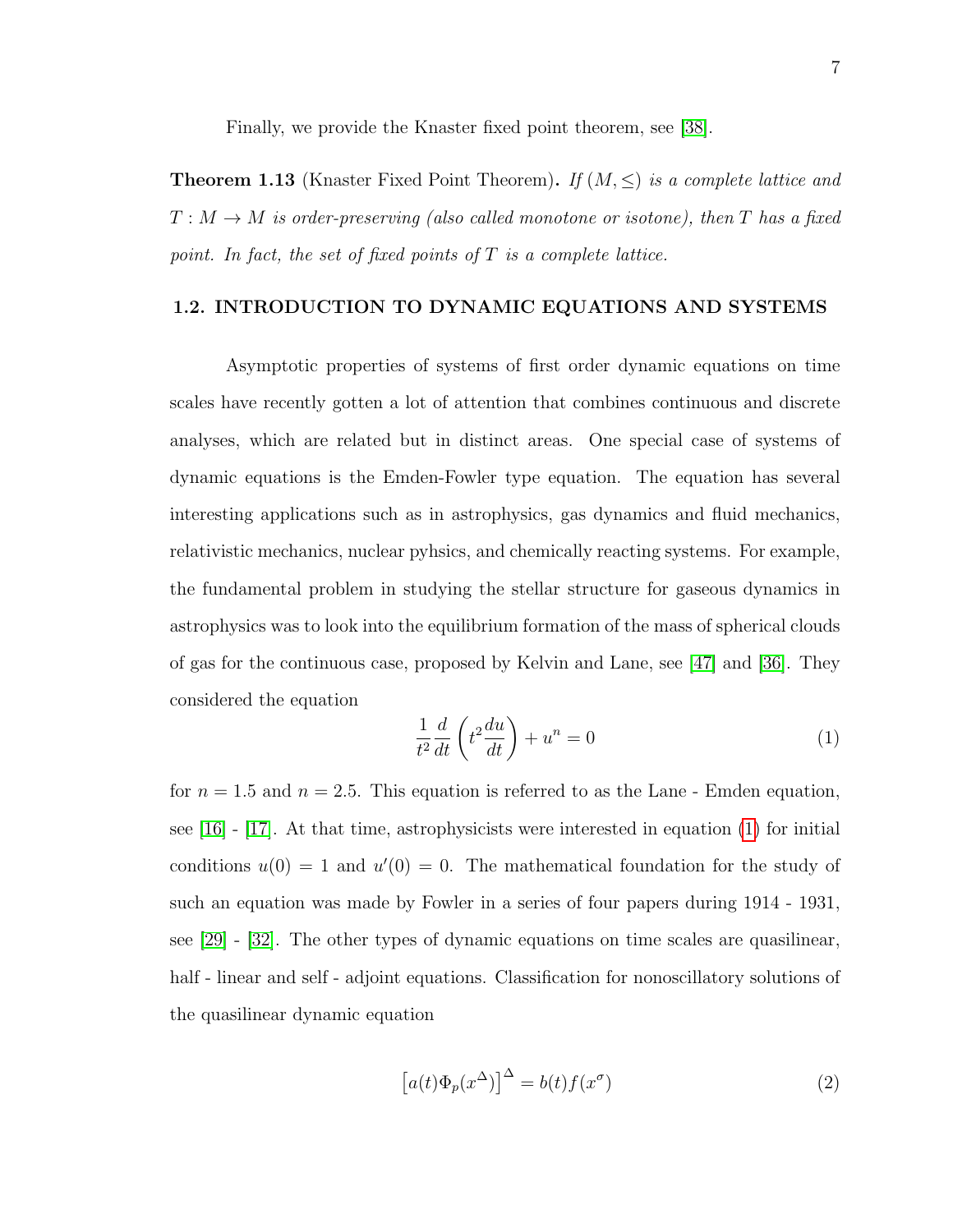reduced to a quasilinear differential equation, see [\[21\]](#page-127-3)

$$
[a(t)\Phi_p(x')]' = b(t)f(x),
$$

while if  $\mathbb{T} = \mathbb{Z}$ , it is reduced to a quasilinear difference equation, see [\[22\]](#page-127-4)

$$
\Delta [a_k \Phi_p(\Delta x_k)] = b_k f(x_{k+1}).
$$

The following half - linear dynamic equation

<span id="page-18-0"></span>
$$
[a(t)\Phi_p(x^{\Delta})]^{\Delta} = b(t)\Phi_p(x^{\sigma})
$$
\n(3)

is considered by P. Řehak in [\[48\]](#page-129-3), where  $f = \Phi_p$  in equation [\(2\)](#page-17-2). The continuous and discrete cases of equation [\(3\)](#page-18-0)

<span id="page-18-1"></span>
$$
[a(t)\Phi_p(x')]' = b(t)\Phi_p(x')
$$
\n(4)

and

<span id="page-18-2"></span>
$$
\Delta \left[ a_k \Phi_p(\Delta x_k) \right] = b_k \Phi_p(x_{k+1}). \tag{5}
$$

are considered by Došly in  $[27]$  and by Rehak in  $[49]$ , respectively.

In case  $p = 2$  in equations [\(3\)](#page-18-0), [\(4\)](#page-18-1) and [\(5\)](#page-18-2), we obtain Sturm-Liouville dynamic, differential, and difference equations

$$
(a(t)x^{\Delta})^{\Delta} = b(t)x^{\sigma},
$$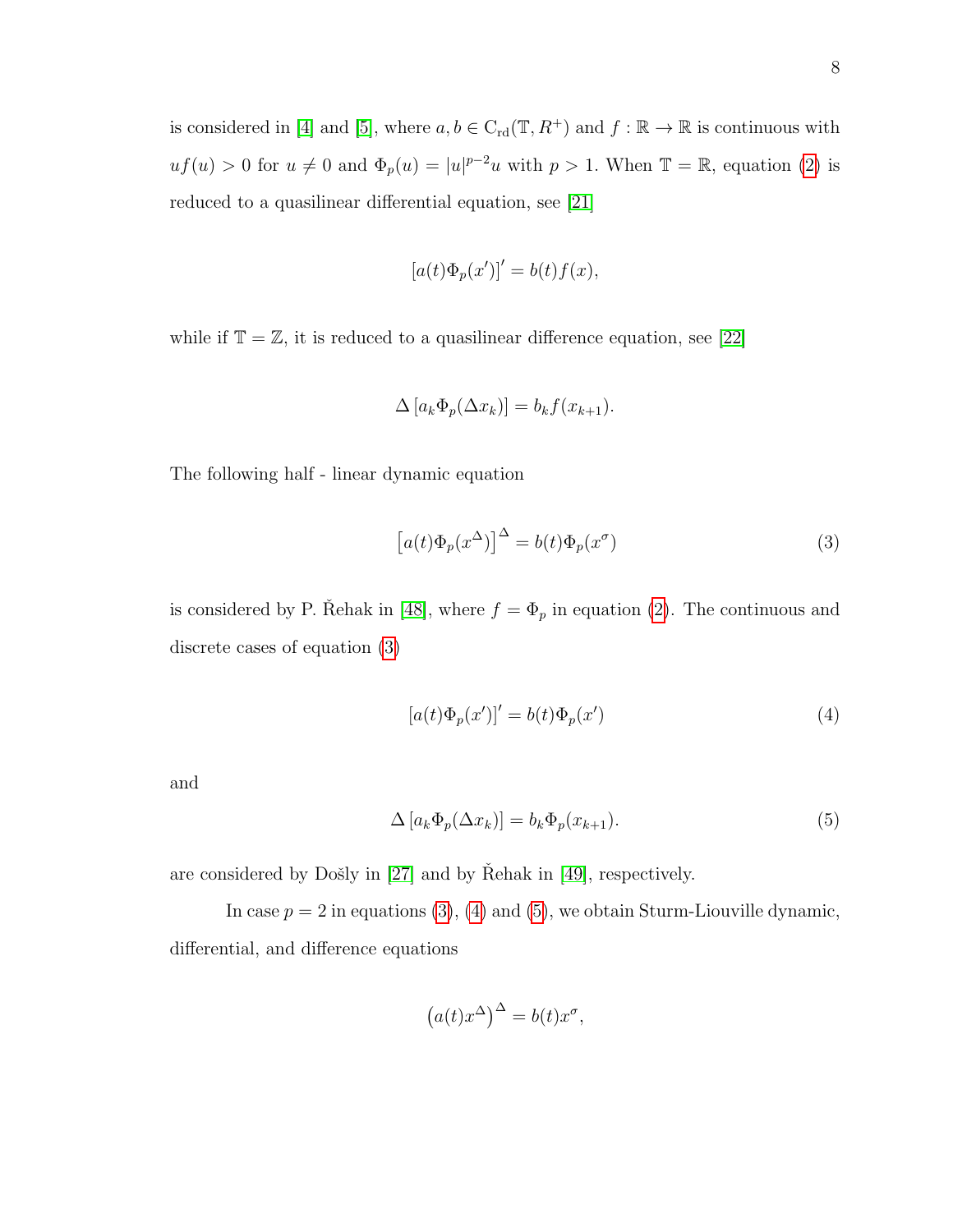$$
(a(t)x')' = b(t)x
$$

and

$$
\Delta(a_k \Delta x_k) = b_k x_{k+1},
$$

respectively, see [\[14\]](#page-127-0), [\[34\]](#page-128-4), and [\[2\]](#page-126-3). Finally, the case  $a(t) = 1$ ,  $p = 2$  and  $f = \Phi_q$ ,  $q > 1$ in equation [\(2\)](#page-17-2) is considered by E. Akın and J. Hoffacker in [\[8\]](#page-126-4) and [\[9\]](#page-126-5).

In the first paper, we consider

$$
[a(t)|x^{\Delta}(t)|^{\alpha}\operatorname{sgn} x^{\Delta}]^{\Delta} = b(t)|x^{\sigma}(t)|^{\beta}\operatorname{sgn} x^{\sigma}(t),
$$

where  $f = \Phi_q(x^{\sigma})$  in equation [\(2\)](#page-17-2) for  $q = \beta + 1$  and  $p = \alpha + 1$ , and deal with the (non)existence of nonoscillatory solutions by using fixed point theorems and the convergence/divergence of some improper integrals of coefficient functions a and b.

Systems of dynamic equations are more fit for physical applications. Therefore, classification of nonoscillatory solutions is important in order to have enough information about the behavior of solutions in a long term. For example, the study of discrete systems has been motivated by their applications in modeling for population, extinction, and neuron dynamics because their computational costs are very low.

Motivated by [\[20\]](#page-127-6), we study the classification and existence of nonoscillatory solutions of the Emden - Fowler system of first order dynamic equations

$$
\begin{cases}\nx^{\Delta}(t) = \left(\frac{1}{a(t)}\right)^{\frac{1}{\alpha}} |y(t)|^{\frac{1}{\alpha}} sgny(t) \\
y^{\Delta}(t) = -b(t) |x^{\sigma}(t)|^{\beta} sgnx^{\sigma}(t),\n\end{cases} \tag{6}
$$

where  $\alpha, \beta > 0$  and  $a, b \in C_{rd}([t_0, \infty)_\mathbb{T}, \mathbb{R}^+)$ .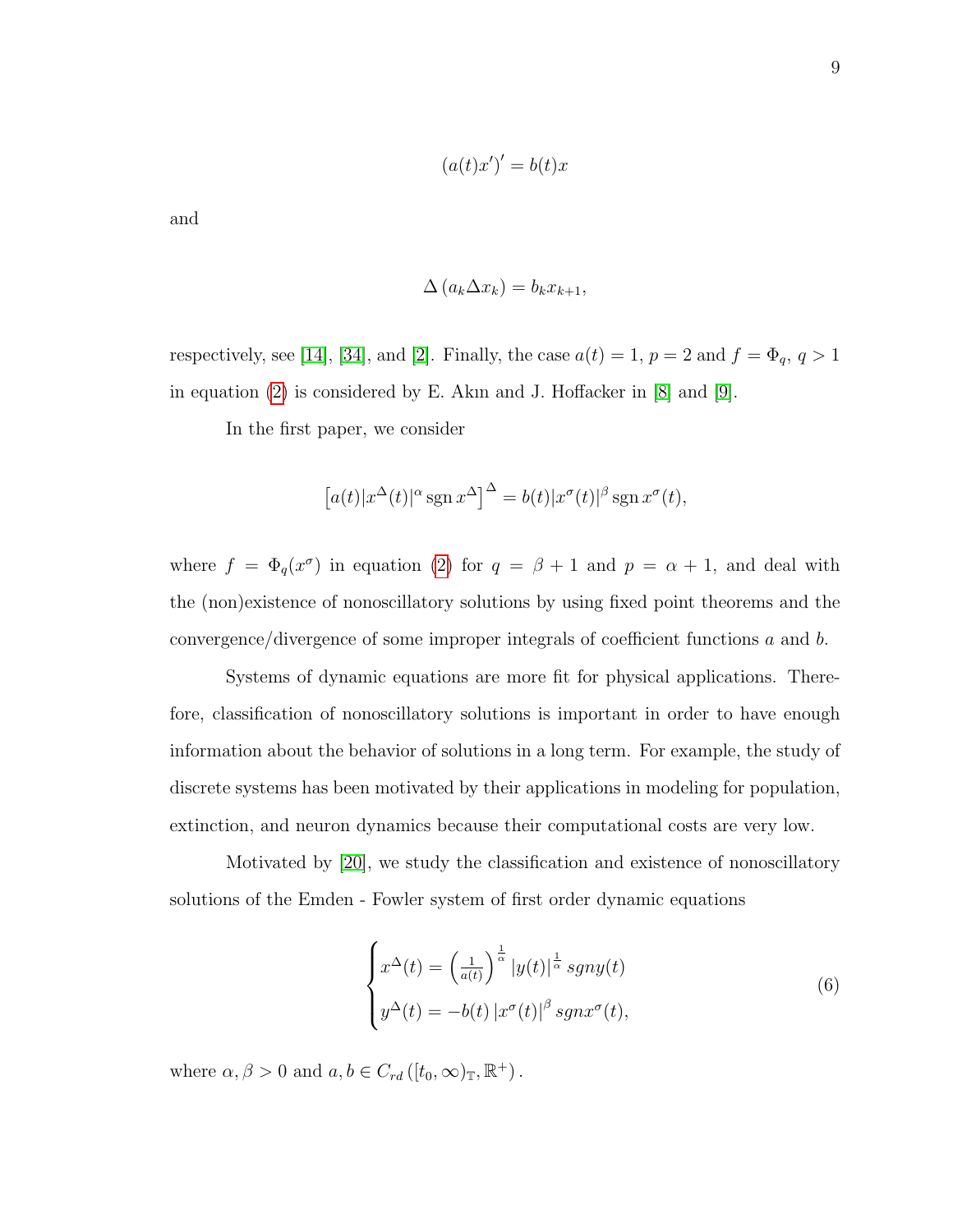Systems of delay dynamic equations take a lot of attention in all areas such as population dynamics and epidemiology in biological sciences. For instance, when the birth rate of preys is affected by the previous values rather than current values, a system of delay dynamic equations is used, because the delta derivative at any time depends on solutions at prior times. Therefore, we consider a system of first order delay dynamic equations

<span id="page-20-0"></span>
$$
\begin{cases}\nx^{\Delta}(t) = a(t)f(y(t)) \\
y^{\Delta}(t) = -b(t)g(x(\tau(t)))\n\end{cases}
$$
\n(7)

where  $a, b \in C_{rd}([t_0,\infty)_\mathbb{T}, \mathbb{R}^+), \tau \in C_{rd}([t_0,\infty)_\mathbb{T}, [t_0,\infty)_\mathbb{T})$ ,  $\tau(t) \leq t$ , and  $\tau(t) \to \infty$ as  $t \to \infty$ , f and g are nondecreasing functions such that  $uf(u) > 0$  and  $ug(u) > 0$  for  $u \neq 0$  in order to make observations for the (non)existence of nonoscillatory solutions.

We also consider the special cases  $\tau(t) = t$  in [\(7\)](#page-20-0) in order to show the asymptotic behaviors and the (non)existence of nonoscillatory solutions in  $M^+$  and  $M^$ based on the sign of such solutions. Classification of nonoscillatory solutions when  $\mathbb{T} = \mathbb{R}$  and  $\mathbb{T} = \mathbb{Z}$  is given in [\[40\]](#page-128-5) and [\[39\]](#page-128-6) as

$$
\begin{cases}\nx' = a(t)f(y(t)) \\
y' = -b(t)g(x(t)),\n\end{cases}\n\qquad\n\begin{cases}\n\Delta x_n = a_n f(y_n) \\
\Delta y_n = -b_n g(x_n),\n\end{cases}
$$

respectively.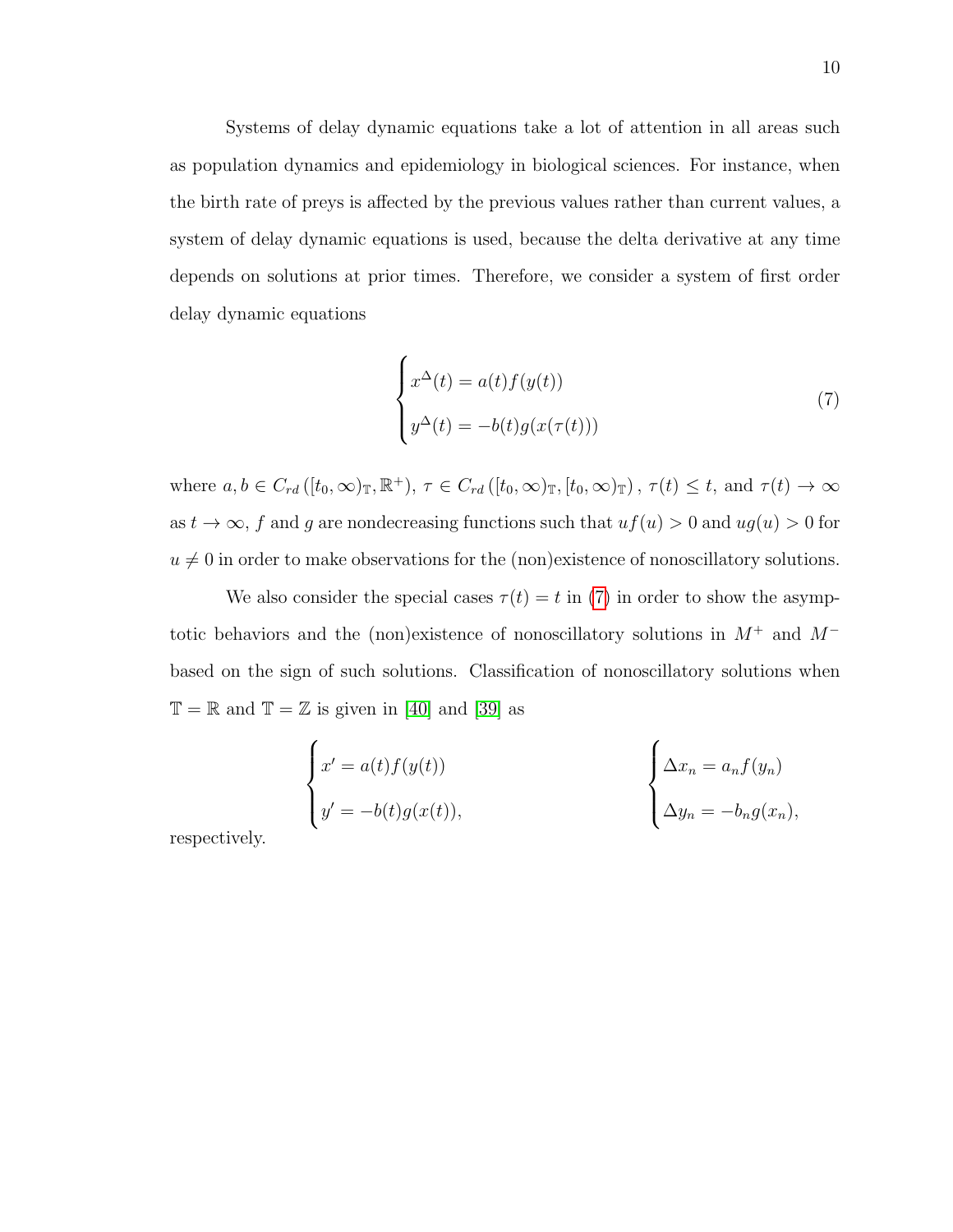### <span id="page-21-0"></span>I. CLASSIFICATION OF NONOSCILLATORY SOLUTIONS OF NONLINEAR DYNAMIC EQUATIONS ON TIME SCALES

### ABSTRACT

<span id="page-21-1"></span>We study the asymptotic behavior of nonoscillatory solutions of nonlinear dynamic equations on time scales. More precisely, all eventually monotone solutions of nonlinear dynamic equations can be divided into several disjoint subsets by means of necessary and sufficient integral conditions. Examples are given to illustrate some of our main results.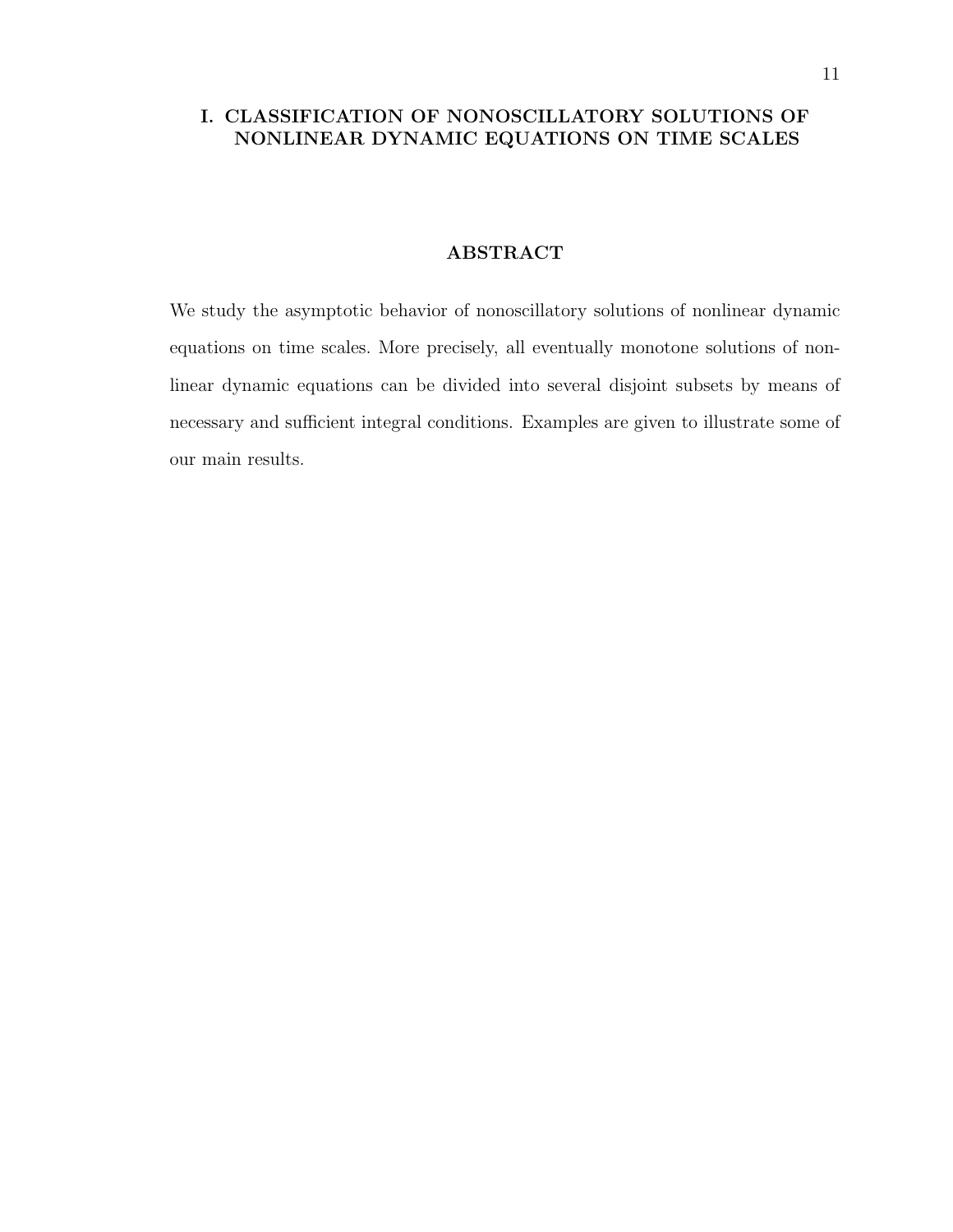#### 1. INTRODUCTION

<span id="page-22-0"></span>This paper deals with the asymptotic behavior of solutions of the nonlinear dynamic equation

<span id="page-22-1"></span>
$$
[a(t)|x^{\Delta}(t)|^{\alpha}\operatorname{sgn} x^{\Delta}]^{\Delta} = b(t)|x^{\sigma}(t)|^{\beta}\operatorname{sgn} x^{\sigma}(t), \qquad (I.1)
$$

where  $a, b \in C_{rd}([t_0, \infty)_\mathbb{T}, \mathbb{R}^+)$  and  $\alpha, \beta > 0$ . A time scale, denoted by  $\mathbb{T}$ , is a closed subset of real numbers. Throughout this paper, we assume that  $\mathbb T$  is unbounded above. By a solution we mean a delta differentiable function x satisfying equation  $(I.1)$  such that  $[a(t)|x^{\Delta}(t)|^{\alpha}$  sgn  $x^{\Delta}] \in C^1_{\text{rd}}$ , where the set of rd-continuous functions and the set of functions that are differentiable and whose derivative is rd-continuous will be denoted by  $C_{rd}$  and  $C_{rd}^1$ , respectively. We also assume that  $x(t)$  is a proper solution on  $[t_0, T)$ <sub>T</sub>, i.e.,  $x(t)$  exists and  $x(t) \neq 0$  on  $[t_0, T)$ <sub>T</sub>. Whenever we write  $t \geq t_1$ , we mean that  $t \in [t_1, \infty)$ <sub>T</sub> :=  $[t_1, \infty) \cap \mathbb{T}$ .

Equation  $(I.1)$  reduces to the nonlinear differential equation, see Cecchi, Došlá, Marini and Vrkoč [\[8\]](#page-46-1), and Tanigawa [\[15\]](#page-47-0),

$$
[a(t)|x'(t)|^{\alpha}\operatorname{sgn} x']' = b(t)|x(t)|^{\beta}\operatorname{sgn} x \tag{I.2}
$$

when  $\mathbb{T} = \mathbb{R}$ , and the nonlinear difference equation, see Cecchi, Došlá, Marini [\[9\]](#page-46-2),

$$
\Delta(a_n|\Delta x_n|^\alpha \operatorname{sgn} \Delta x_n) = b_n |x_{n+1}|^\beta \operatorname{sgn} x_{n+1}
$$
\n(I.3)

when  $\mathbb{T} = \mathbb{Z}$ .

Such dynamic equations are studied by Akın-Bohner in [\[1,](#page-46-3) [2,](#page-46-4) [3\]](#page-46-5), by Erbe, Baoguo and Peterson in [\[12\]](#page-46-6) and Akın-Bohner, Bohner, and Saker in [\[4\]](#page-46-7). Such studies are motivated by the dynamics of positive radial solutions of reaction-diffusion (flow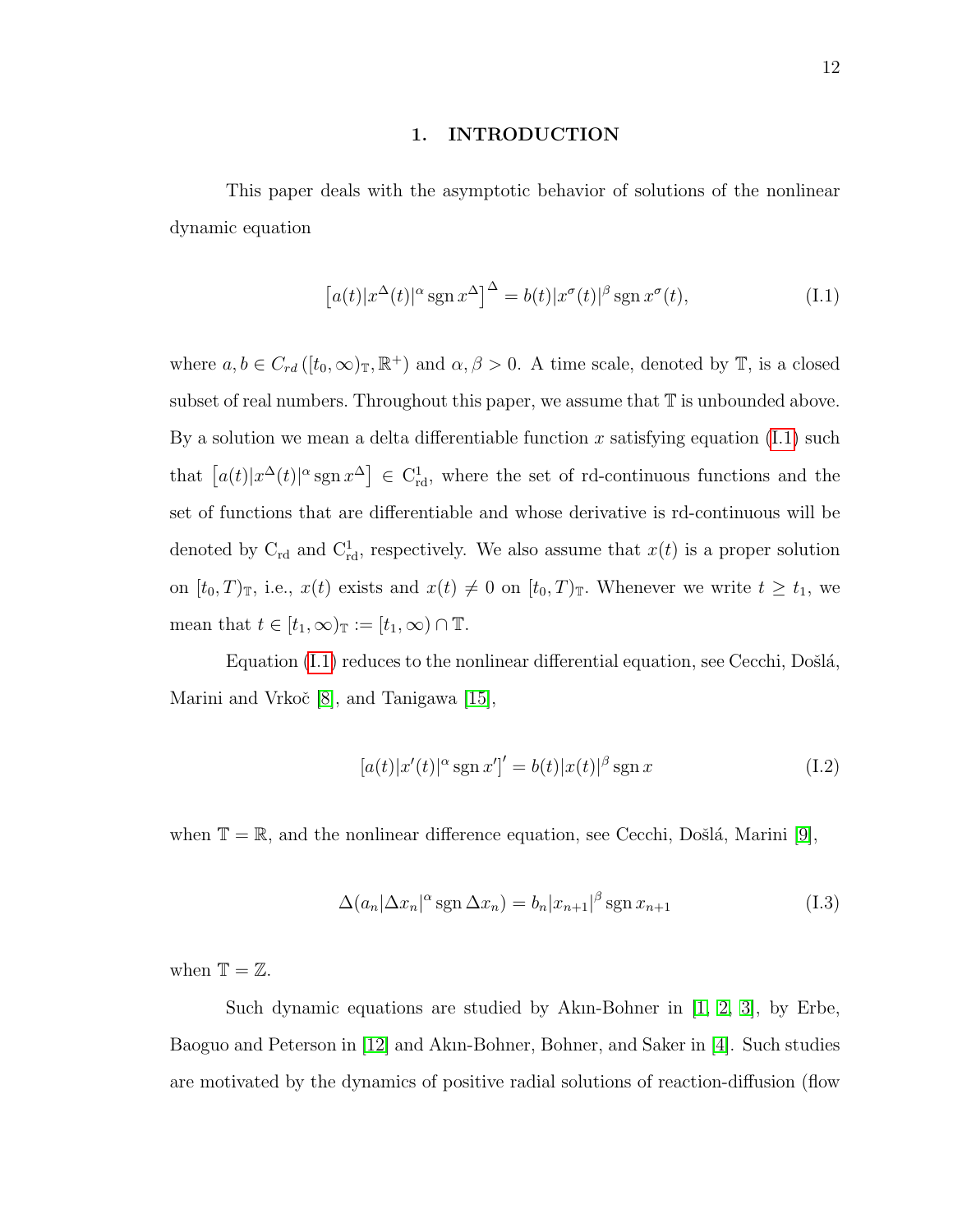through porous media, nonlinear elasticity) problems, see Diaz [\[11\]](#page-46-8) and Grossinho and Omari [\[13\]](#page-46-9). Our results and methods extend those stated and used in the continuous case in  $[1]$  and  $[8]$ , and in the discrete case in  $[9, 10]$  $[9, 10]$ , see also references therein.

Our goal is to investigate the asymptotic behavior of nonoscillatory solutions of [\(I.1\)](#page-22-1) by certain types of integrals depending on  $a, b, \alpha$  and  $\beta$ . In Section 2, we classify eventually monotone solutions in two types, introduce the sub-classes that are obtained by using equation [\(I.1\)](#page-22-1) and show the existence and non-existence of nonoscillatory solutions of [\(I.1\)](#page-22-1). In Section 3, we investigate the convergence and divergence of more general integrals and use those results in Section 4 to show the co-existence of solutions of [\(I.1\)](#page-22-1) in these sub-classes when  $\alpha > \beta$ ,  $\alpha < \beta$  and  $\alpha = \beta$ . Finally, we construct examples to highlight some of our results in the last section.

An excellent introduction of time scales calculus can be found in [\[6\]](#page-46-11) and [\[7\]](#page-46-12) by Bohner and Peterson. Therefore, we only give the preliminary results that we use in our proofs.

**Theorem 1.1.** [\[6,](#page-46-11) Theorem 1.75]. If  $f \in C_{rd}$  and  $t \in \mathbb{T}^{\kappa}$ , then

$$
\int_t^{\sigma(t)} f(\tau) \Delta \tau = \mu(t) f(t).
$$

<span id="page-23-0"></span>**Theorem 1.2.** [\[6,](#page-46-11) Theorem 1.77] If  $a, b \in \mathbb{T}$  and  $f, g \in C_{rd}$ , then

$$
\int_a^b f(\sigma(t))g^{\Delta}(t) = (fg)(b) - (fg)(a) - \int_a^b f^{\Delta}(t)g(t)\Delta t;
$$

or

$$
\int_a^b f(t)g^{\Delta}(t) = (fg)(b) - (fg)(a) - \int_a^b f^{\Delta}(t)g(\sigma(t))\Delta t.
$$

**Theorem 1.3.** [\[6,](#page-46-11) Theorem 1.90] Let  $f : \mathbb{R} \to \mathbb{R}$  be continuously differentiable and suppose  $g: \mathbb{T} \mapsto \mathbb{R}$  is delta differentiable. Then  $f \circ g: \mathbb{T} \mapsto \mathbb{R}$  is delta differentiable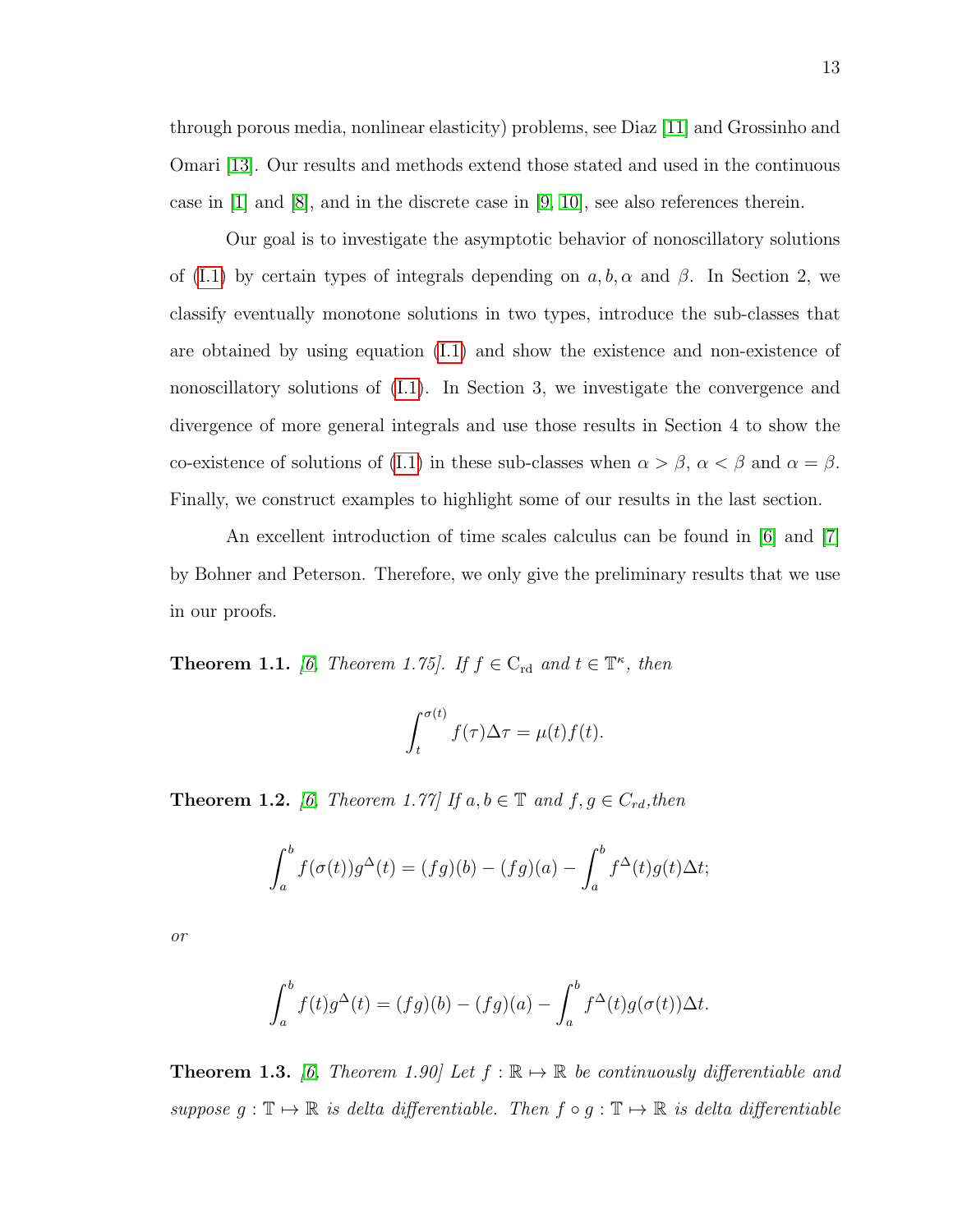$$
(f \circ g)^{\Delta}(t) = \left\{ \int_0^1 f'(g(t) + h\mu(t)g^{\Delta}(t)) \, dh \right\} g^{\Delta}(t)
$$

holds.

**Theorem 1.4.** [\[6,](#page-46-11) Theorem 1.98] Assume  $\nu : \mathbb{T} \longrightarrow \mathbb{R}$  is strictly increasing and  $\tilde{\mathbb{T}} = \nu(\mathbb{T})$  is a time scale. If  $f : \mathbb{T} \longrightarrow \mathbb{R}$  is an rd-continuous function and  $\nu$  is differentiable with rd-continuous derivative, then for  $a, b \in \mathbb{T}$ 

$$
\int_a^b f(t)\nu^{\Delta}(t)\Delta t = \int_{\nu(a)}^{\nu(b)} (f \circ \nu^{-1})(s)\tilde{\Delta}s.
$$

<span id="page-24-2"></span>**Theorem 1.5.** (Integral Minkowski Inequality) [\[5,](#page-46-13) Theorem 2.1] Let  $(X, \mathcal{M}, \mu_{\Delta})$  and  $(Y, \mathscr{L}, \nu_{\Delta})$  be time scale measure spaces and let u, v and f be nonnegative functions on X, Y, and  $X \times Y$ , respectively. If  $p \geq 1$ , then

<span id="page-24-0"></span>
$$
\left[\int_{X} \left(\int_{Y} f(x, y)v(y)d\nu_{\Delta}(y)\right)^{p} u(x)d\mu_{\Delta}(x)\right]^{\frac{1}{p}}
$$
\n
$$
\leq \int_{Y} \left(\int_{X} f^{p}(x, y)u(x)d\mu_{\Delta}(x)\right)^{\frac{1}{p}} v(y)d\nu_{\Delta}(y) \tag{I.4}
$$

holds provided all integrals in [\(I.4\)](#page-24-0) exist. If  $0 < p < 1$  and

<span id="page-24-1"></span>
$$
\int_{X} \left( \int_{Y} f v d\nu_{\Delta} \right)^{p} u d\mu_{\Delta} > 0, \quad \int_{Y} f v d\nu_{\Delta} > 0 \tag{I.5}
$$

then  $(1.4)$  is reversed. If  $f < 0$  and  $(1.5)$  and

$$
\int_X f^p u d\mu_\Delta > 0
$$

hold, then  $(I.4)$  is reversed, as well.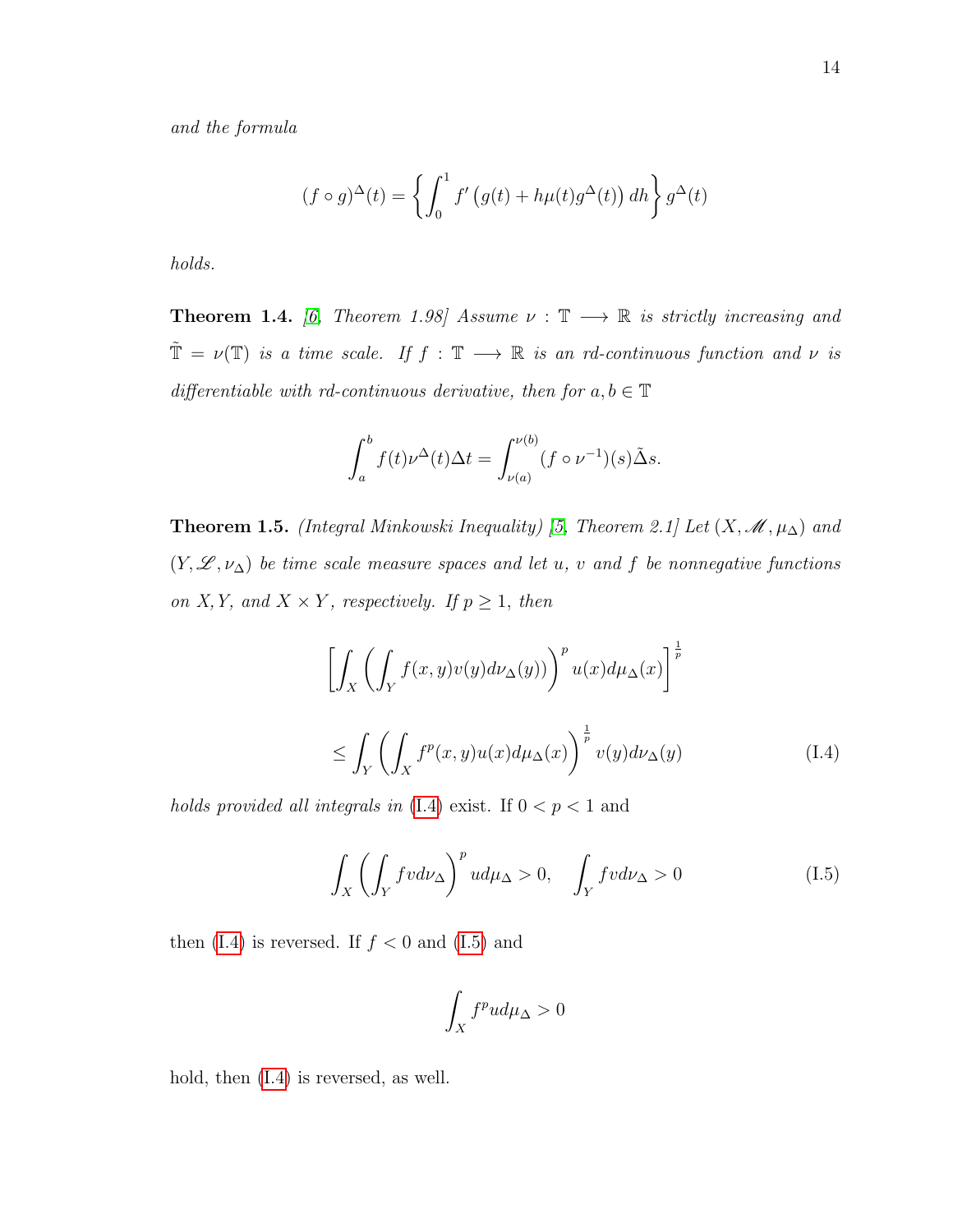**Theorem 1.6.** (Hölder's Inequality) [\[5,](#page-46-13) Theorem 1.3] For  $p \neq 1$ , define  $q = p/(p - 1)$ 1). Let  $(E, \mathscr{F}, \mu_{\Delta})$  be a time scale measure space. Assume w, f, g are nonnegative functions such that  $w f^p$ ,  $w g^p$ ,  $w(f + g)^p$  are  $\Delta$  – integrable on E. If  $p > 1$ , then

<span id="page-25-0"></span>
$$
\int_{E} w(t)f(t)g(t)d\mu_{\Delta}(t) \leq \left(\int_{E} w(t)f^{p}(t)d\mu_{\Delta}(t)\right)^{\frac{1}{p}} \left(\int_{E} w(t)g^{q}(t)d\mu_{\Delta}(t)\right)^{\frac{1}{q}}.
$$
 (I.6)

If  $0 < p < 1$  and  $\int_E wg^q d\mu_{\Delta} > 0$ , or if  $p < 0$  and  $\int_E wf^p d\mu_{\Delta} > 0$ , then [\(I.6\)](#page-25-0) is reversed.

We also use the algebraic inequality

$$
(a+b)^p \le 2^p(a^p + b^p) \tag{I.7}
$$

for  $a \ge 0$ ,  $b \ge 0$  and  $p > 0$ , see [\[14\]](#page-46-14).

It is shown by Akın-Bohner in [\[1\]](#page-46-3) that any nontrivial solutions of equation (1) on  $[t_0, \infty)$ <sub>T</sub> is eventually monotone and belongs to one of the following classes:

$$
M^+ := \{x \text{ is a solution of } (1) : \exists t_1 \ge t_0 \text{ such that } x(t)x^{\Delta}(t) > 0 \text{ for } t \ge t_1\},\
$$
  

$$
M^- := \{x \text{ is a solution of } (1) : x(t)x^{\Delta}(t) < 0 \text{ for } t \ge t_0\}.
$$

For equation [\(I.1\)](#page-22-1),  $M^+$  can be empty when  $\mathbb{T} = \mathbb{R}$ , see [\[1\]](#page-46-3). However, it is not true when  $\mathbb{T} = \mathbb{Z}$ , see [\[9\]](#page-46-2). In addition,  $M^-$  can be empty when  $\mathbb{T} = \mathbb{R}$ , see [\[1\]](#page-46-3), while this is an open problem in the case  $\mathbb{T} = \mathbb{Z}$ . In this paper, we study the solutions of [\(I.1\)](#page-22-1) in  $M^+$  and  $M^-$  described by the following integrals:

$$
J_1 = \lim_{T \to \infty} \int_{t_0}^T \left(\frac{1}{a(t)}\right)^{\frac{1}{\alpha}} \left(\int_{t_0}^t b(s) \Delta s\right)^{\frac{1}{\alpha}} \Delta t,\tag{I.8}
$$

$$
K_1 = \lim_{T \to \infty} \int_{t_0}^T b(t) \left( \int_{t_0}^t \left( \frac{1}{a(s)} \right)^{\frac{1}{\alpha}} \Delta s \right)^{\beta} \Delta t, \tag{I.9}
$$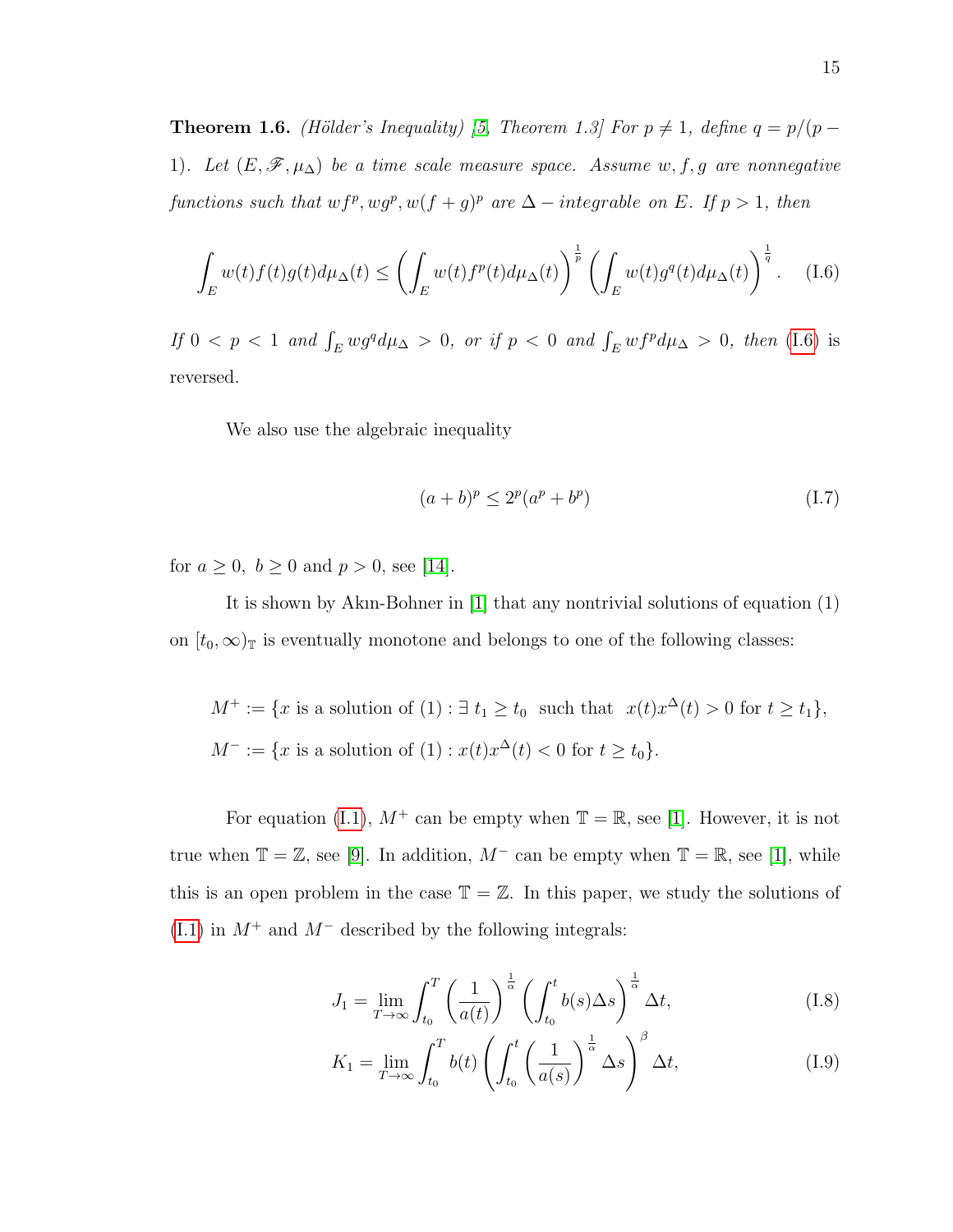$$
J_2 = \lim_{T \to \infty} \int_{t_0}^T \left(\frac{1}{a(t)}\right)^{\frac{1}{\alpha}} \left(\int_{\sigma(t)}^T b(s) \Delta s\right)^{\frac{1}{\alpha}} \Delta t, \tag{I.10}
$$

$$
K_2 = \lim_{T \to \infty} \int_{t_0}^T b(t) \left( \int_{\sigma(t)}^T \left( \frac{1}{a(s)} \right)^{\frac{1}{\alpha}} \Delta s \right)^{\beta} \Delta t,
$$
\n
$$
J_3 = \lim_{T \to \infty} \int_{t_0}^T \left( \frac{1}{a(t)} \right)^{\frac{1}{\alpha}} \Delta t,
$$
\n(I.11)

$$
K_3 = \lim_{T \to \infty} \int_{t_0}^T b(t) \Delta t.
$$

We now present the convergence and divergence relationships between above integrals. One can prove the followings similar to [\[2,](#page-46-4) Lemma 2.1].

<span id="page-26-0"></span>**Lemma 1.7.** For the integrals  $J_1, K_1, J_2, K_2, J_3$  and  $K_3$ , we have the following relationships:

(a) If  $J_1 < \infty$ , then  $J_3 < \infty$ . (b) If  $K_1 < \infty$ , then  $K_3 < \infty$ . (c) If  $J_1 = \infty$ , then  $J_3 = \infty$  or  $K_3 = \infty$ . (d) If  $K_1 = \infty$ , then  $J_3 = \infty$  or  $K_3 = \infty$ . (e)  $J_1 < \infty$  and  $K_1 < \infty$  if and only if  $J_3 < \infty$  and  $K_3 < \infty$ , (f) If  $J_2 < \infty$ , then  $K_3 < \infty$ . (g) If  $K_2 < \infty$ , then  $J_3 < \infty$ . (h) If  $J_2 = \infty$ , then  $J_3 = \infty$  or  $K_3 = \infty$ . (i) If  $K_2 = \infty$ , then  $J_3 = \infty$  or  $K_3 = \infty$ . (j)  $J_2 < \infty$  and  $K_2 < \infty$  if and only if  $J_3 < \infty$  and  $K_3 < \infty$ .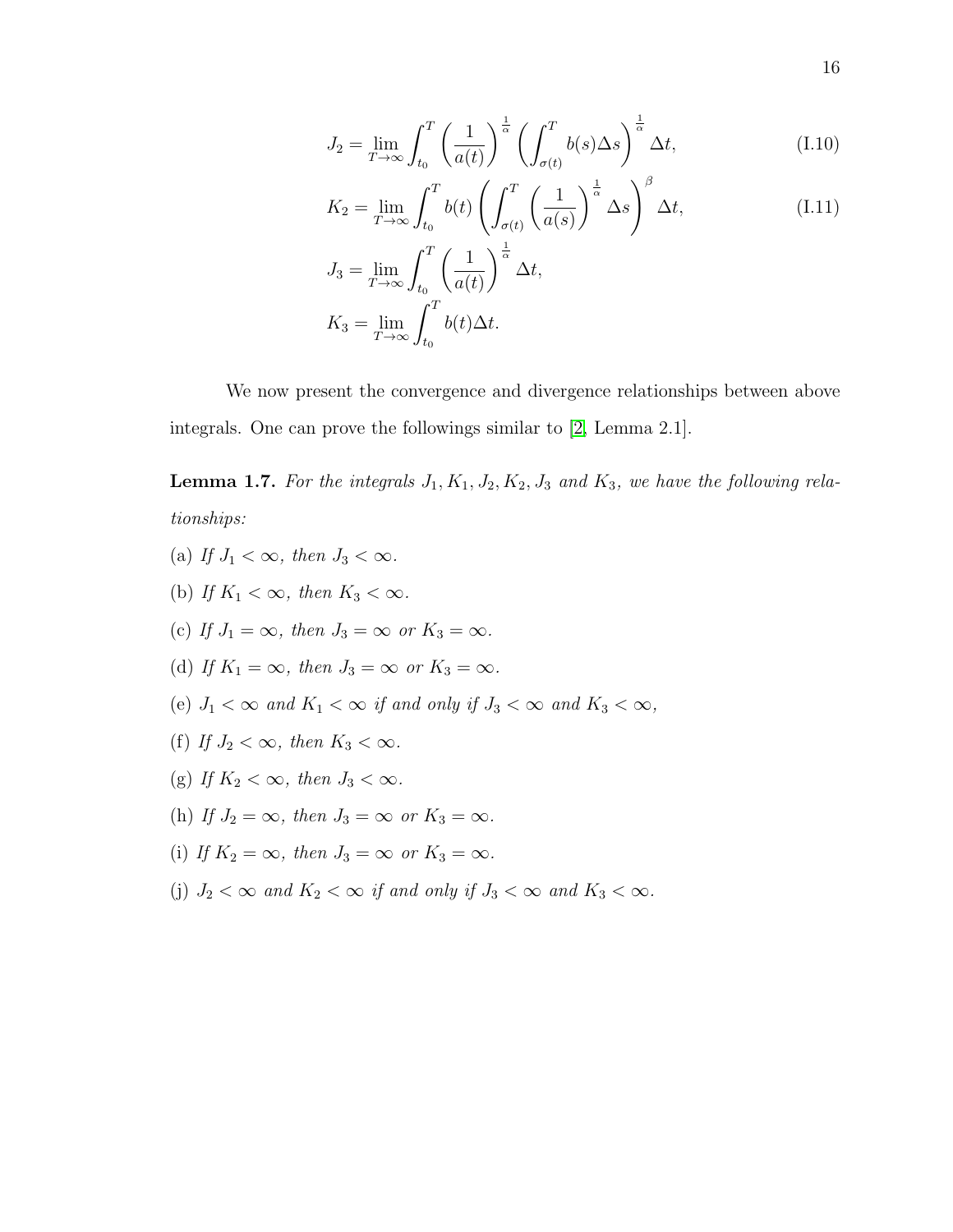# <span id="page-27-0"></span>2. CLASSIFICATION OF NONOSCILLATORY SOLUTIONS OF (I.1) IN  $M^+$  AND  $M^-$

In this section, we obtain the existence and non-existence of solutions of [\(I.1\)](#page-22-1) in  $M^+$  and  $M^-$  depending on  $J_1, K_1$ , and  $J_2, K_2$ , respectively.

For the convenience, we denote

$$
x^{[1]} = a(t)|x^{\Delta}|^{\alpha} \operatorname{sgn} x^{\Delta}, \tag{I.12}
$$

so-called the quasi-derivative of x. Let  $x(t)$  be a proper solution of (1) in  $M^+$  on  $[t_0,\infty)_\mathbb{T}$ , and without loss of generality assume that  $x(t) > 0$  for  $[t_0,\infty)_\mathbb{T}$ . By equation [\(I.1\)](#page-22-1) we have that  $x^{[1]}(t)$  is increasing for  $t \ge t_0$ . Then either there exists  $t_1 \ge t_0$  such that  $x^{[1]}(t) > 0$ ,  $t \ge t_1$  or  $x^{[1]}(t) < 0$ ,  $t \ge t_0$ . If  $x^{[1]}(t) > 0$ ,  $t \ge t_1$ , then  $x^{\Delta}(t) > 0$ for  $t \geq t_1$  and  $x^{[1]}(t)$  tends to a positive constant or infinity as  $t \to \infty$ . Clearly, x has a positive limit or infinite limit. Similarly, if  $x^{[1]}(t) < 0, t \ge t_0$ , then  $x^{\Delta}(t) < 0$  for  $t \geq t_0$  and so  $x^{[1]}(t)$  tends to a non-positive constant as  $t \to \infty$  while  $x(t)$  goes to a non-negative constant  $t \to \infty$ .

So in the light of this information, we can have the following lemmas:

**Lemma 2.1.** For positive real numbers c and d,  $M^+$  can be a divided into the following sub-classes according to the asymptotic behavior of solution x of  $(I.1)$  and  $x^{[1]}$ :

$$
M_{B,B}^{+} = \left\{ x \in M^{+} : \lim_{t \to \infty} |x(t)| = c, \lim_{t \to \infty} |x^{[1]}(t)| = d \right\},
$$
  
\n
$$
M_{\infty,B}^{+} = \left\{ x \in M^{+} : \lim_{t \to \infty} |x(t)| = \infty, \lim_{t \to \infty} |x^{[1]}(t)| = d \right\},
$$
  
\n
$$
M_{B,\infty}^{+} = \left\{ x \in M^{+} : \lim_{t \to \infty} |x(t)| = c, \lim_{t \to \infty} |x^{[1]}(t)| = \infty \right\},
$$
  
\n
$$
M_{\infty,\infty}^{+} = \left\{ x \in M^{+} : \lim_{t \to \infty} |x(t)| = \infty, \lim_{t \to \infty} |x^{[1]}(t)| = \infty \right\}.
$$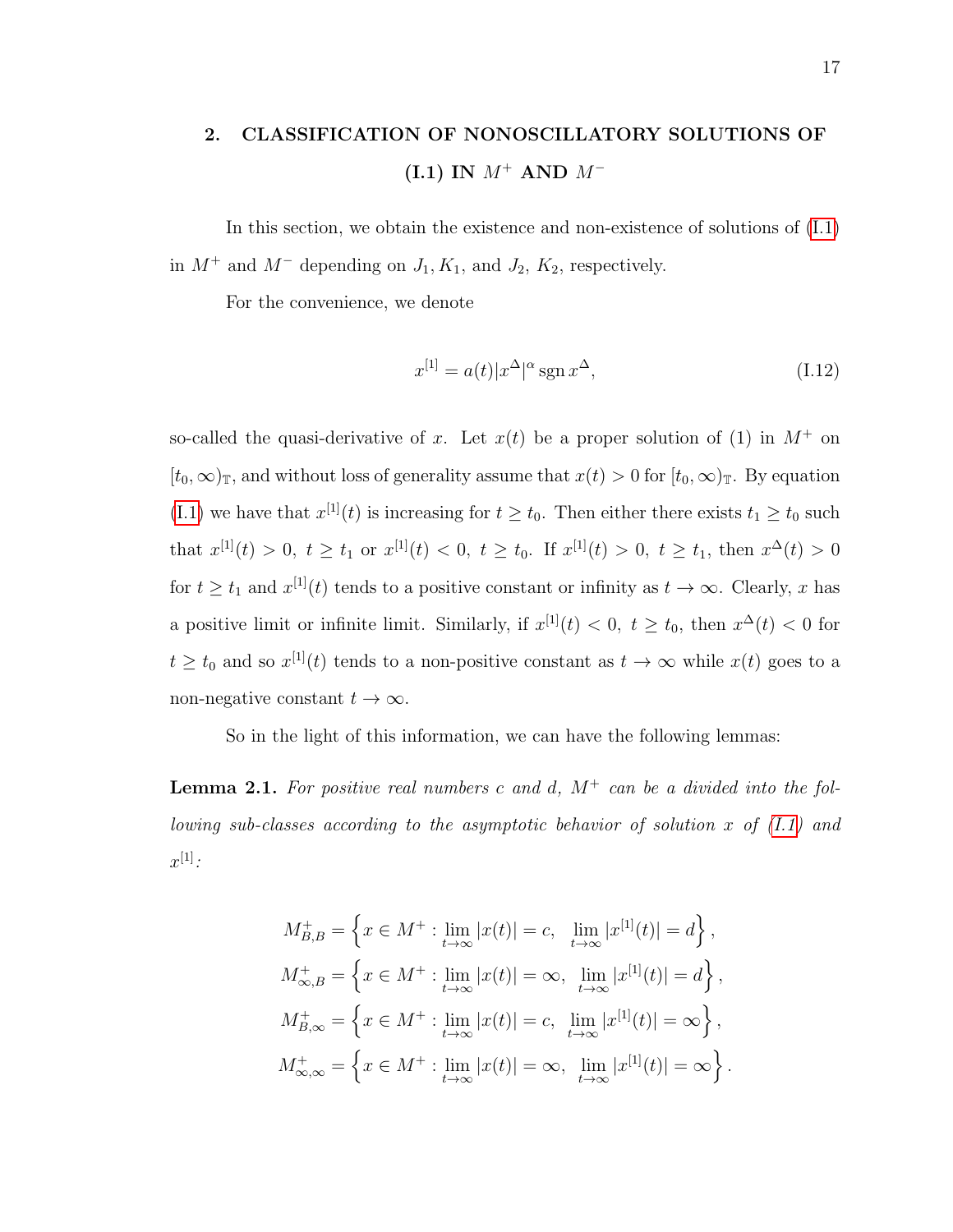**Lemma 2.2.** For positive real numbers c and d,  $M^-$  can be divided into the following sub-classes according to the asymptotic behavior of solution x of  $(I.1)$  and  $x^{[1]}$ .

$$
M_{B,B}^- = \left\{ x \in M^- : \lim_{t \to \infty} |x(t)| = c, \lim_{t \to \infty} |x^{[1]}(t)| = d \right\},\,
$$
  
\n
$$
M_{B,0}^- = \left\{ x \in M^- : \lim_{t \to \infty} |x(t)| = c, \lim_{t \to \infty} |x^{[1]}(t)| = 0 \right\},\,
$$
  
\n
$$
M_{0,B}^- = \left\{ x \in M^- : \lim_{t \to \infty} |x(t)| = 0, \lim_{t \to \infty} |x^{[1]}(t)| = d \right\},\,
$$
  
\n
$$
M_{0,0}^- = \left\{ x \in M^+ : \lim_{t \to \infty} |x(t)| = 0, \lim_{t \to \infty} |x^{[1]}(t)| = 0 \right\}.
$$

In the literature, any eventually nontrivial solution  $x \in M^+$  is called *regularly* (weakly) increasing if at least one of  $\lim_{t\to\infty} |x(t)|$ ,  $\lim_{t\to\infty} |x^{[1]}(t)|$  exists finitely. Otherwise, it is called a *strongly increasing* solution. Similarly, a solution in  $M_{0,B}^-$  is called regularly (weakly) decaying while a solution in  $M_{0,0}^-$  is called *strongly decaying*.

The following theorem gives us the existence of proper solutions of [\(I.1\)](#page-22-1) in sub-classes of  $M^+$  based on the integrals  $J_1$  and  $K_1$ .

<span id="page-28-0"></span>**Theorem 2.3.** For solutions of  $(I.1)$  in  $M^+$ , we have the followings:

- (a)  $J_1 < \infty$  and  $K_1 < \infty$  if and only if  $M_{B,B}^+ \neq \emptyset$ .
- (b)  $J_1 < \infty$  and  $K_1 = \infty$  if and only if  $M_{B,\infty}^+ \neq \emptyset$ .
- (c) If  $M_{\infty,B}^+\neq\emptyset$ , then  $J_1=\infty$  and  $K_1<\infty$ .
- (d) If  $J_1 = K_1 = \infty$ , then every solution in  $M^+$  belongs to  $M^+_{\infty,\infty}$ .

*Proof.* (a) Suppose that there exists a solution of [\(I.1\)](#page-22-1) in  $M_{B,B}^+$ . Without loss of generality we assume that  $x(t) > 0$  for  $t \ge t_1$ . Then  $x^{[1]}(t)$  is increasing for  $t \ge t_1$ . By [\[2,](#page-46-4) Theorem 3.1], if x has a finite limit, then  $J_1 < \infty$ . So it is enough to prove that  $K_1 < \infty$ . Since  $x^{[1]}(t)$  is increasing for  $t \geq t_1$ ,  $x^{[1]}(t) \geq M$ , where  $x^{[1]}(t_1) = M \in \mathbb{R}^+$ . This implies that

$$
x^{\Delta}(t) \ge M^{\frac{1}{\alpha}}\left(\frac{1}{a(t)}\right)^{\frac{1}{\alpha}}, \ t \ge t_1.
$$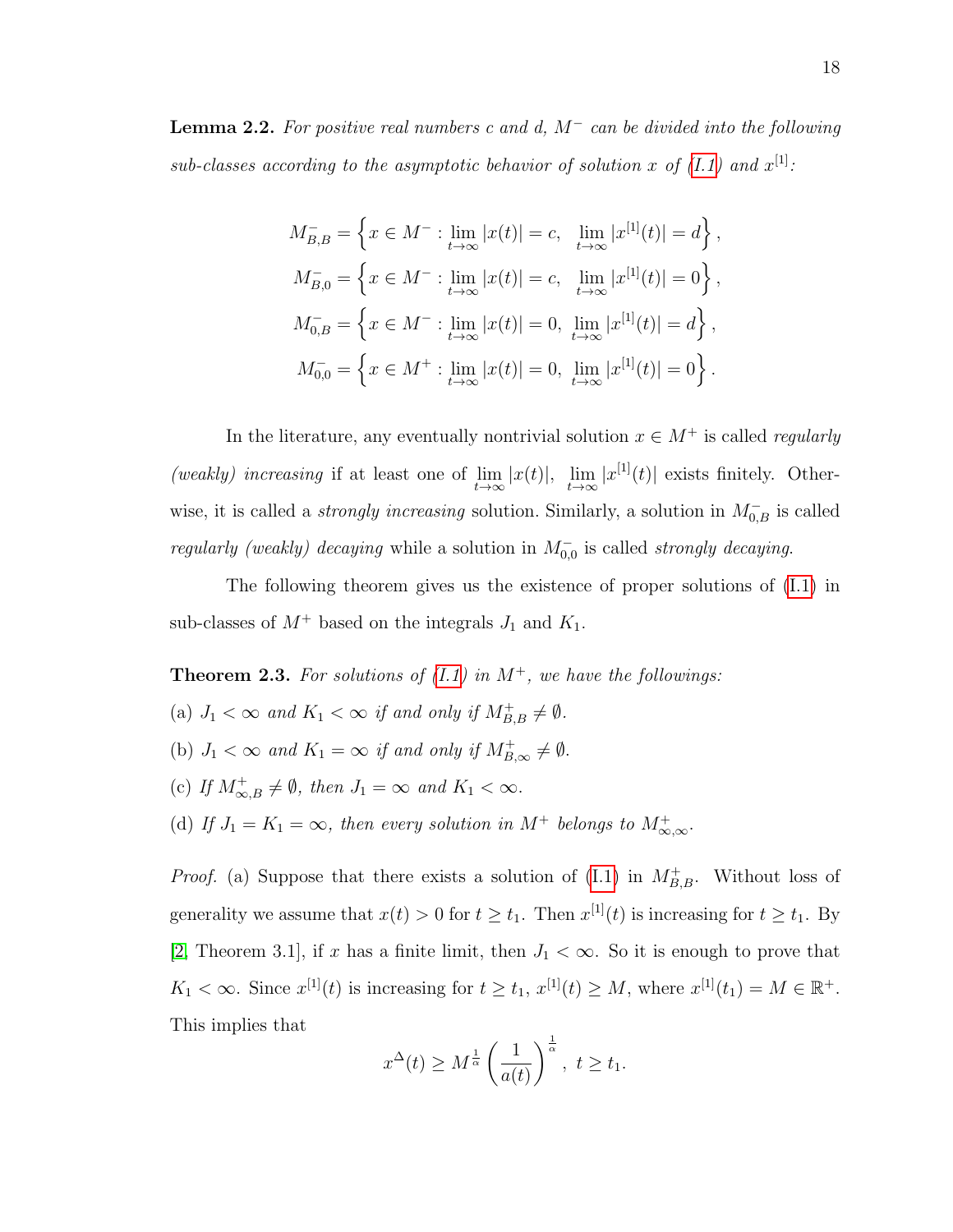Integrating the last inequality from  $t_1$  to  $t$  yields

$$
x(t) > M^{\frac{1}{\alpha}} \int_{t_1}^t \left(\frac{1}{a(s)}\right)^{\frac{1}{\alpha}} \Delta s, \ t \ge t_1
$$

or

<span id="page-29-0"></span>
$$
x^{\sigma}(t) > M^{\frac{1}{\alpha}} \int_{t_1}^{t} \left(\frac{1}{a(s)}\right)^{\frac{1}{\alpha}} \Delta s, \ t \ge t_1
$$
 (I.13)

by the monotonicity of x. Taking the  $\beta^{th}$  power of both sides of [\(I.13\)](#page-29-0) and multiplying the resulting by b yield

$$
\left(x^{\sigma}(t)\right)^{\beta}b(t) > M^{\frac{\beta}{\alpha}}b(t)\left[\int_{t_1}^t \left(\frac{1}{a(s)}\right)^{\frac{1}{\alpha}} \Delta s\right]^{\beta}, \ t \geq t_1.
$$

From [\(I.1\)](#page-22-1) we get

$$
\left[x^{[1]}(t)\right]^{\Delta} > M^{\frac{\beta}{\alpha}}b(t) \left[\int_{t_1}^t \left(\frac{1}{a(s)}\right)^{\frac{1}{\alpha}} \Delta s\right]^{\beta}, \ t \geq t_1.
$$

Finally, integrating the last inequality from  $t_1$  to  $t$  yields

<span id="page-29-1"></span>
$$
x^{[1]}(t) > M^{\frac{\beta}{\alpha}} \int_{t_1}^t b(s) \left[ \int_{t_1}^s \left( \frac{1}{a(\tau)} \right)^{\frac{1}{\alpha}} \Delta \tau \right]^\beta \Delta s, \ t \ge t_1. \tag{I.14}
$$

Since  $x^{[1]}$  has a finite limit,  $K_1 < \infty$  from the above inequality.

Conversely, suppose that  $J_1 < \infty$  and  $K_1 < \infty$ . Without loss of generality assume that  $x(t) > 0$  for  $t \geq t_1$ . By [\[2,](#page-46-4) Theorem 3.1], there exists a solution x of [\(I.1\)](#page-22-1) such that  $\lim_{t\to\infty} x(t) = c$ , where  $0 < c < \infty$ . So it is enough to show that  $x^{[1]}(t)$ converges to a finite number as  $t \to \infty$ . Since  $x(t)$  has a finite limit, there exists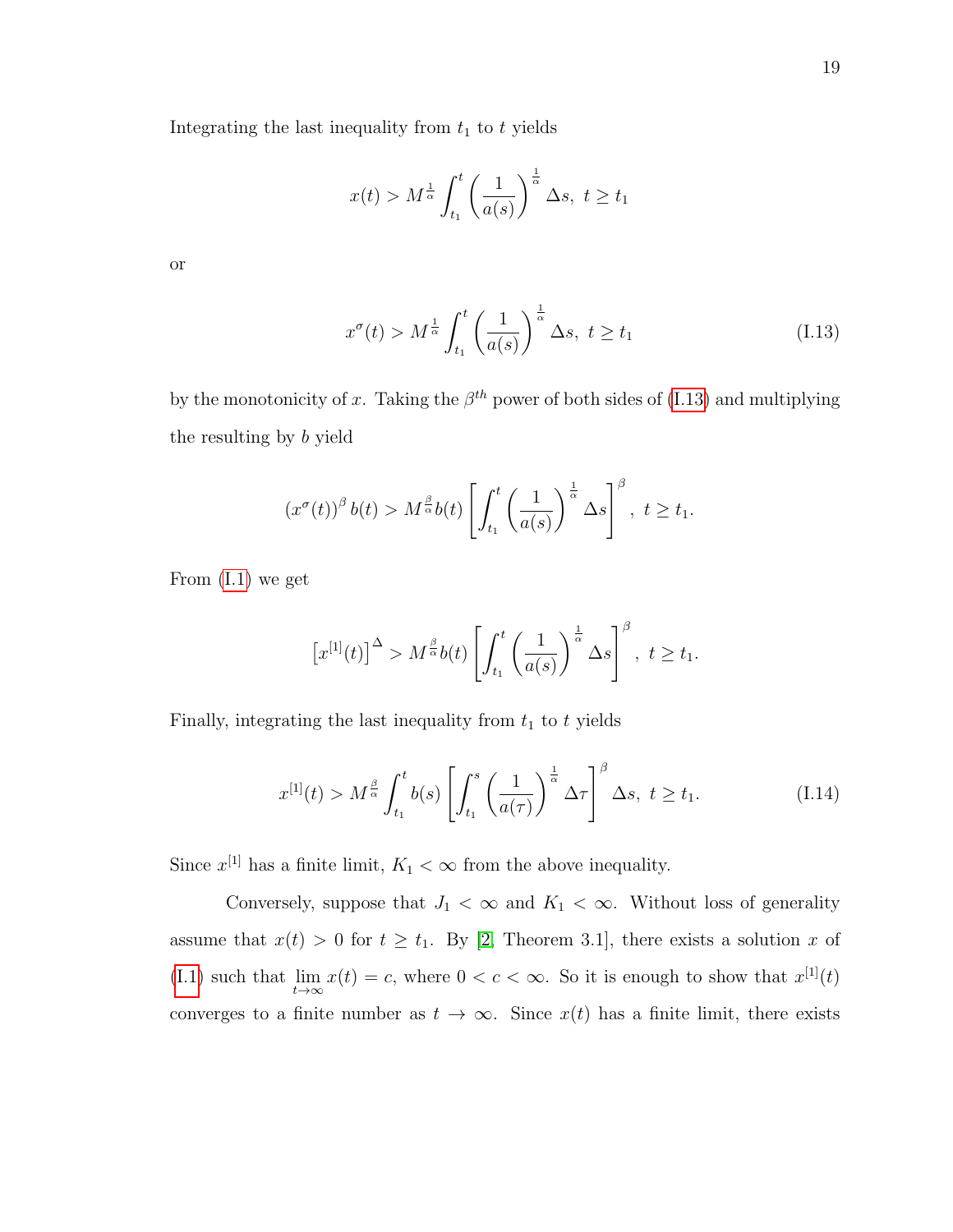$t_2 \geq t_1$  such that  $x^{\sigma}(t) < c$  for  $t \geq t_2$ . Integrating equation [\(I.1\)](#page-22-1) from  $t_2$  to t gives

<span id="page-30-0"></span>
$$
x^{[1]}(t) = x^{[1]}(t_2) + \int_{t_2}^t b(s) (x^{\sigma}(s))^{\beta} \Delta s < x^{[1]}(t_2) + c^{\beta} \int_{t_2}^t b(s) \Delta s. \tag{I.15}
$$

By Lemma [1.7\(](#page-26-0)b),  $K_3 < \infty$ . Therefore, taking the limit of both sides of [\(I.15\)](#page-30-0) as  $t \to \infty$  proves the assertion.

(b) Suppose that there exists a solution x of [\(I.1\)](#page-22-1) in  $M_{B,\infty}^+$ . It is enough to show that  $K_1 = \infty$  since we show in Theorem [2.3\(](#page-28-0)a) that if there exists a bounded solution of [\(I.1\)](#page-22-1), then  $J_1 < \infty$ . By Lemma 1.1(b), it is enough to show that  $K_3 = \infty$ . Without loss of generality, we assume that  $x(t) > 0$  for  $t \ge t_1$ . Integrating equation (1) from  $t_1$  to t yields

$$
x^{[1]}(t) = x^{[1]}(t_1) + \int_{t_1}^t b(s) (x^{\sigma}(s))^{\beta} \Delta s \leq x^{[1]}(t_1) + (x^{\sigma}(t))^{\beta} \int_{t_1}^t b(s) \Delta s, \ t \geq t_1.
$$

Taking the limit of both sides of the inequality above as  $t \to \infty$  gives us that  $K_3 = \infty$ .

Conversely, suppose that  $J_1 < \infty$  and  $K_1 = \infty$ . By Theorem [2.3\(](#page-28-0)a), we have the existence of a bounded solution x of  $(1.1)$  in  $M^+$ . By the estimate  $(1.14)$  and the divergence of  $K_1$ , we obtain that  $x^{[1]}$  has an infinite limit. So this completes the proof.

(c) Suppose that there exists a solution of [\(I.1\)](#page-22-1) in  $M^+_{\infty,B}$ . By [\[2,](#page-46-4) Corollary 3.1],  $J_1 = \infty$ . So it suffices to prove that  $K_1 < \infty$ . The proof is very similar to the proof of Theorem [2.3\(](#page-28-0)a). So from estimate [\(I.14\)](#page-29-1) and since  $x^{[1]}$  has a finite limit, we obtain that  $K_1 < \infty$ .

(d) It follows from Theorem [2.3](#page-28-0) (a).  $\Box$ 

In the following corollary, we obtain the necessary conditions for the nonexistence of solutions in sub-classes of  $M^+$  based on the integrals  $J_1$  and  $K_1$  and the proof follows from Theorem [2.3.](#page-28-0)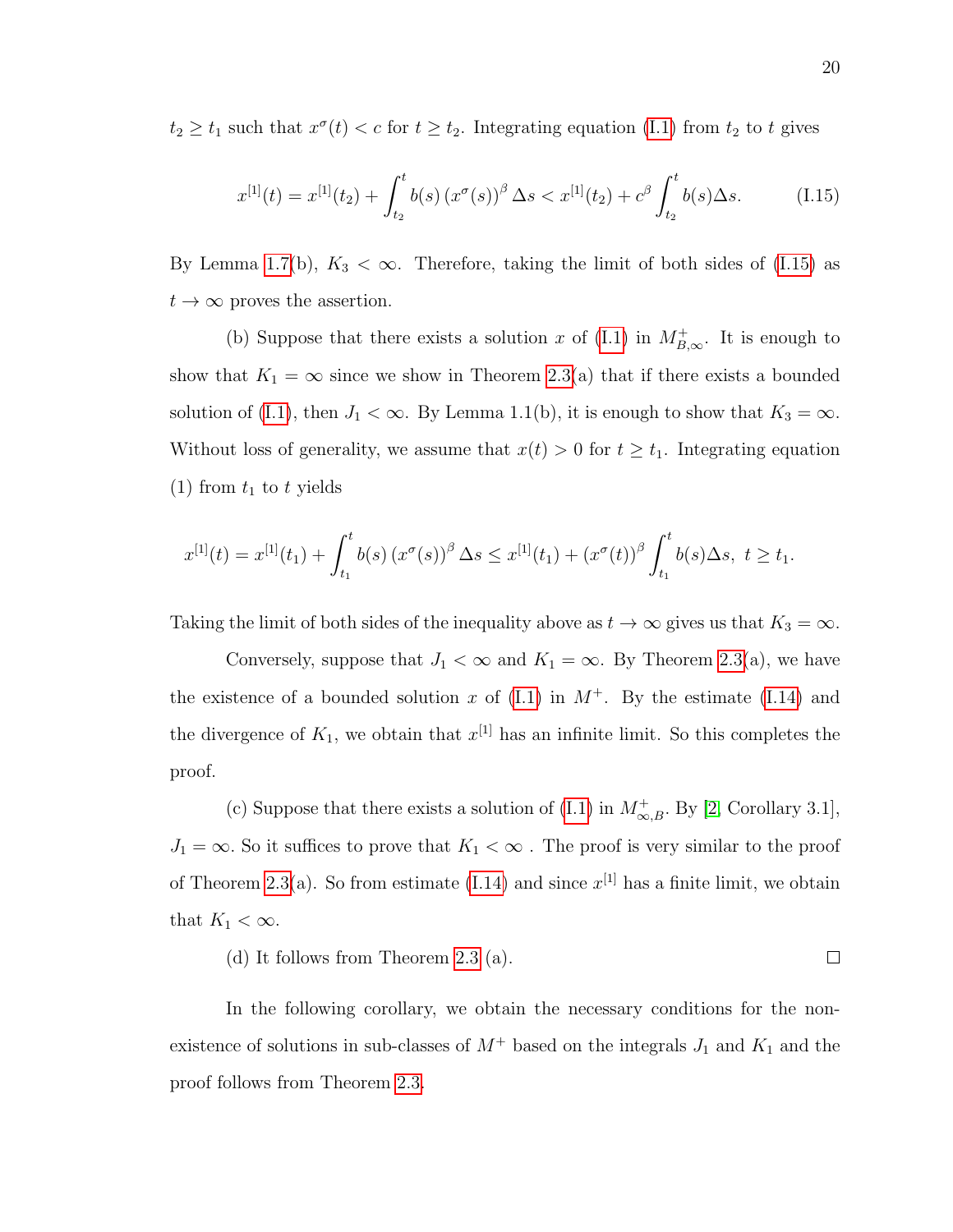**Corollary 2.4.** For solutions of  $(I.1)$  in  $M^+$ , we have the followings:

- (a) If  $J_1 = \infty$  or  $K_1 = \infty$ , then  $M_{B,B}^+ = \emptyset$ .
- (b) If  $J_1 = \infty$  or  $K_1 < \infty$ , then  $M_{B,\infty}^+ = \emptyset$ .
- (c) If  $J_1 < \infty$  or  $K_1 = \infty$ , then  $M_{\infty,B}^+ = \emptyset$ .

We finish this section by showing the existence and non-existence of solutions of equation [\(I.1\)](#page-22-1) in sub-classes of  $M^-$ . In order to do that we define the following integral

$$
I = \lim_{T \to \infty} \int_{t_0}^{T} \left(\frac{1}{a(t)}\right)^{\frac{1}{\alpha}} \left(\int_{t}^{T} b(s) \Delta s\right)^{\frac{1}{\alpha}} \Delta t.
$$

The proofs of (b) and (d) below can be found in [\[3,](#page-46-5) Theorem 2.1, Theorem 2.3] and [\[3,](#page-46-5) Theorem 2.4], respectively. So we only prove parts (a) and (c). We use Schauder-Tychonoff fixed point theorem in order to show some of the existence of solutions in  $M^-$ .

### <span id="page-31-1"></span>**Theorem 2.5.** For solutions of  $(I.1)$  in  $M^-$ , we have the followings:

- (a)  $M_{B,B}^- \neq \emptyset$  if and only if  $I < \infty$  and  $K_2 < \infty$ .
- (b)  $M_{0,B}^- \neq \emptyset$  if and only if  $K_2 < \infty$ .
- (c) If  $I < \infty$  and  $K_2 = \infty$ , then  $M_{B,0}^- \neq \emptyset$
- (d) If  $J_2 = K_2 = \infty$ , then every solution in M<sup>-</sup> belongs to  $M_{0,0}^-$ .

*Proof.* (a) Suppose that  $M_{B,B}^- \neq \emptyset$ . Then for  $c > 0$  and  $d > 0$ , there exists a solution  $x \in M^-$  of [\(I.1\)](#page-22-1) such that  $|x(t)| \to c$  and  $|x^{[1]}(t)| \to d$  as  $t \to \infty$ . By [\[1,](#page-46-3) Theorem 4.1], we have that  $I < \infty$ . So it is enough to show that  $K_2 < \infty$ . Without loss of generality, assume that  $x(t) > 0$  for  $t \geq t_0$ . Then integrating [\(I.1\)](#page-22-1) from  $\sigma(t)$  to  $\infty$ gives us

<span id="page-31-0"></span>
$$
x^{\sigma}(t) > \int_{\sigma(t)}^{\infty} \left(\frac{1}{a(s)}\right)^{\frac{1}{\alpha}} \left[-x^{[1]}(s)\right]^{\frac{1}{\alpha}} \Delta s > d^{\frac{1}{\alpha}} \int_{\sigma(t)}^{\infty} \left(\frac{1}{a(s)}\right)^{\frac{1}{\alpha}} \Delta s. \tag{I.16}
$$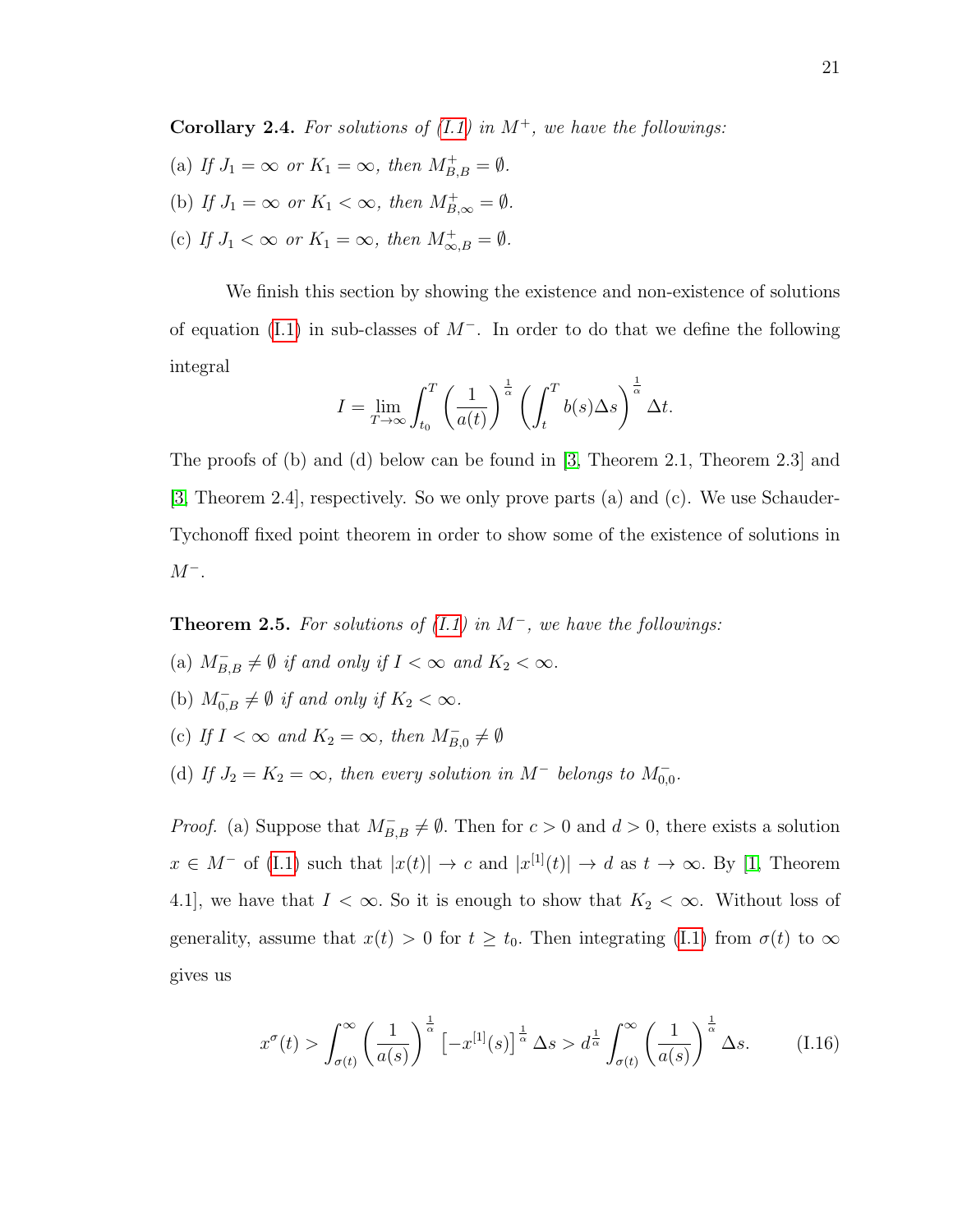Taking the  $\beta^{th}$  power and multiplying both sides of [\(I.16\)](#page-31-0) by b yield us

<span id="page-32-0"></span>
$$
\left[-x^{[1]}(t)\right]^{\Delta} > d^{\frac{\beta}{\alpha}}b(t) \left[\int_{\sigma(t)}^{\infty} \left(\frac{1}{a(s)}\right)^{\frac{1}{\alpha}} \Delta s\right]^{\beta}.\tag{I.17}
$$

Integrating  $(1.17)$  from  $t_0$  to t gives us

$$
0 < -x^{[1]}(t_0) + (d)^{\frac{\beta}{\alpha}} \int_{t_0}^t b(s) \left[ \int_{\sigma(s)}^{\infty} \left( \frac{1}{a(\tau)} \right)^{\frac{1}{\alpha}} \Delta \tau \right]^{\beta} \Delta s < -x^{[1]}(t).
$$

As  $t \to \infty$  the assertion follows.

Conversely, assume that  $I < \infty$  and  $K_2 < \infty$ . Since  $J_3 < \infty$  by Lemma [1.7\(](#page-26-0)g), for arbitrarily given  $c > 0$  and  $d > 0$ , take  $t_1 \ge t_0$  so large that

$$
\int_{t_1}^{\infty} \left(\frac{1}{a(t)}\right)^{\frac{1}{\alpha}} \left[d + (2c)^{\beta} \int_t^{\infty} b(s) \Delta s\right]^{\frac{1}{\alpha}} \Delta t \leq c.
$$

Define X to be the Frečhet space of all continuous functions on  $[t_1,\infty)$ <sub>T</sub> endowed with the topology of uniform convergence on compact sub-intervals of  $[t_1,\infty)_\mathbb{T}$ . Let  $\Omega$  be the nonempty subset of X given by

$$
\Omega := \{ x \in X : \ c \le x(t) \le 2c, \ t \ge t_1 \}.
$$

Define

$$
(\mathscr{F}x)(t) = c + \int_t^\infty \left(\frac{1}{a(s)}\right)^{\frac{1}{\alpha}} \left[d + \int_s^\infty b(\tau)(x^\sigma(\tau))^{\beta} \Delta t\right]^{\frac{1}{\alpha}} \Delta s.
$$

Clearly  $\Omega$  is closed, convex and bounded. One can also show that  $\mathscr{F}: \Omega \to \Omega$  is a continuous mapping and relatively compact. Then by the Schauder-Tychonoff fixed point theorem,  $\mathscr F$  has a fixed element  $x \in \Omega$  such that  $x = \mathscr F(x)$ , i.e.,

<span id="page-32-1"></span>
$$
x(t) = (\mathscr{F}x)(t) = c + \int_t^{\infty} \left(\frac{1}{a(s)}\right)^{\frac{1}{\alpha}} \left[d + \int_s^{\infty} b(\tau)(x^{\sigma}(\tau))^{\beta} \Delta t\right]^{\frac{1}{\alpha}} \Delta s.
$$
 (I.18)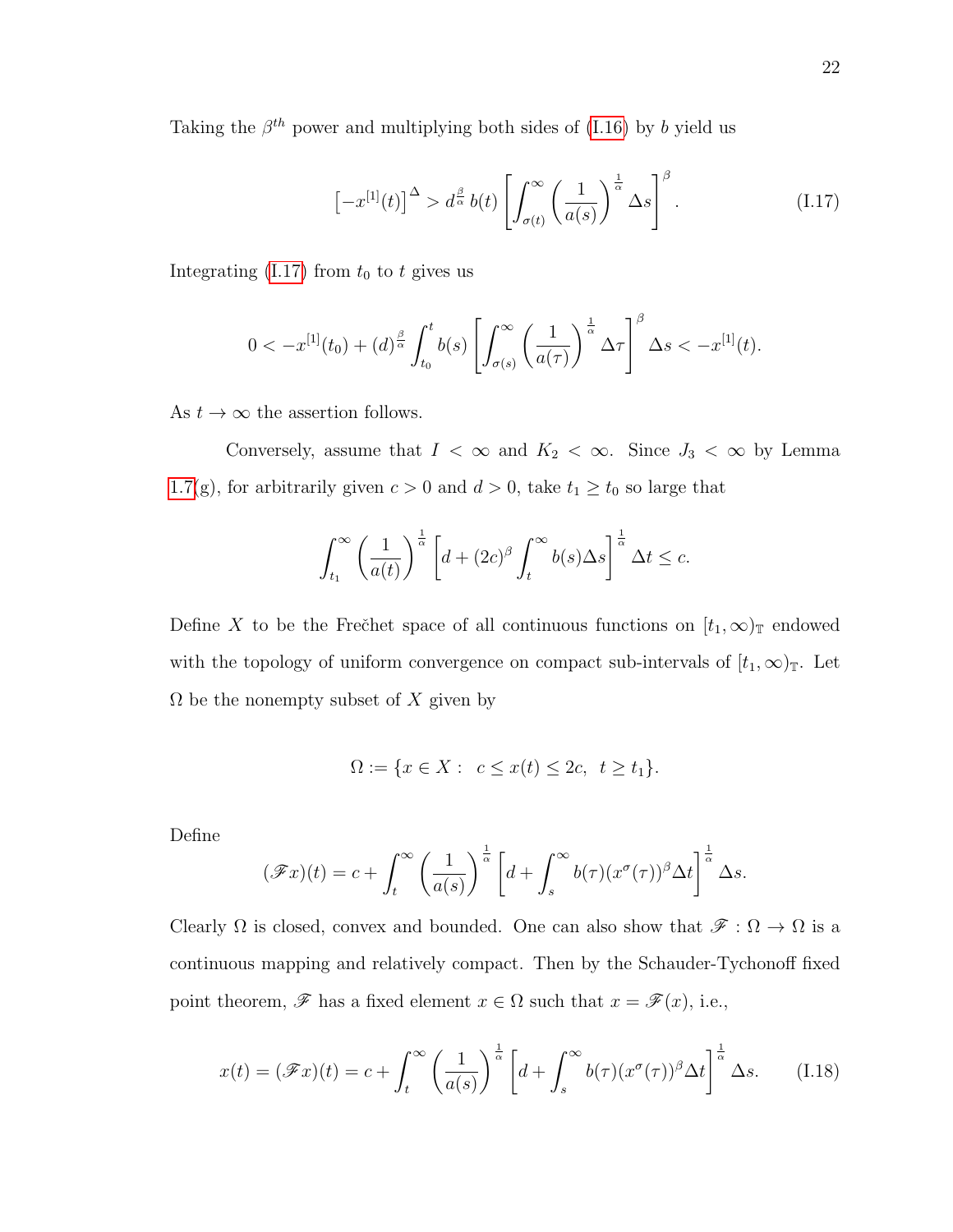So by [\(I.18\)](#page-32-1), we have  $x^{\Delta}(t) < 0$  for  $[t_1, \infty)_{\mathbb{T}}$ , i.e.,  $x(t)x^{\Delta}(t) < 0$  on  $[t_1, \infty)_{\mathbb{T}}$ . Taking the limit as  $t \to \infty$  proves the assertion.

(c) Suppose that  $I < \infty$  and  $K_2 = \infty$ . By [\[1,](#page-46-3) Theorem 4.1], we have that there exists a solution x of [\(I.1\)](#page-22-1) such that  $|x(t)| \to c$  as  $t \to \infty$ . So we only show that  $x^{[1]}$ has a zero limit. Since  $K_2 = \infty$ , by Lemma [1.7\(](#page-26-0)i),  $J_3 = \infty$  or  $K_3 = \infty$ . But since  $I < \infty$  implies that  $J_2 < \infty$ , we have that  $K_3 < \infty$  by Lemma [1.7\(](#page-26-0)f). Hence  $J_3 = \infty$ . Therefore by [\[3,](#page-46-5) Lemma 1.3], the proof is complete.  $\Box$ 

The following corollary gives us the non-existence of solutions of (1) in subclasses of  $M^-$ .

Corollary 2.6. For solutions of  $(I.1)$  in  $M^-$ , we have the following results:

- (a)  $M_{B,B}^- = \emptyset$  if and only if  $I = \infty$  or  $K_2 = \infty$ .
- (b)  $M_{0,B}^- = \emptyset$  if and only if  $K_2 = \infty$ .
- (c) Let  $\beta \geq \alpha$ .  $M_{0,0}^- = \emptyset$  if  $I < \infty$  or  $K_2 < \infty$ .
- (d) Let  $\beta \geq \alpha$ . If  $J_2 = \infty$  or  $K_2 < \infty$ , then  $M_{B,0}^- = \emptyset$ .

Proof. (a) and (b) immediately follow from Theorem [2.5\(](#page-31-1)a) and (b), respectively. The part (c) was proved in [\[3,](#page-46-5) Theorem 2.2]. For part (d), non-existence of such a solution of [\(I.1\)](#page-22-1) can be found in [\[1,](#page-46-3) Theorem 4.1] and limit behavior of  $x^{[1]}$  can be shown with the similar idea as in  $[3,$  Theorem 2.2(ii).  $\Box$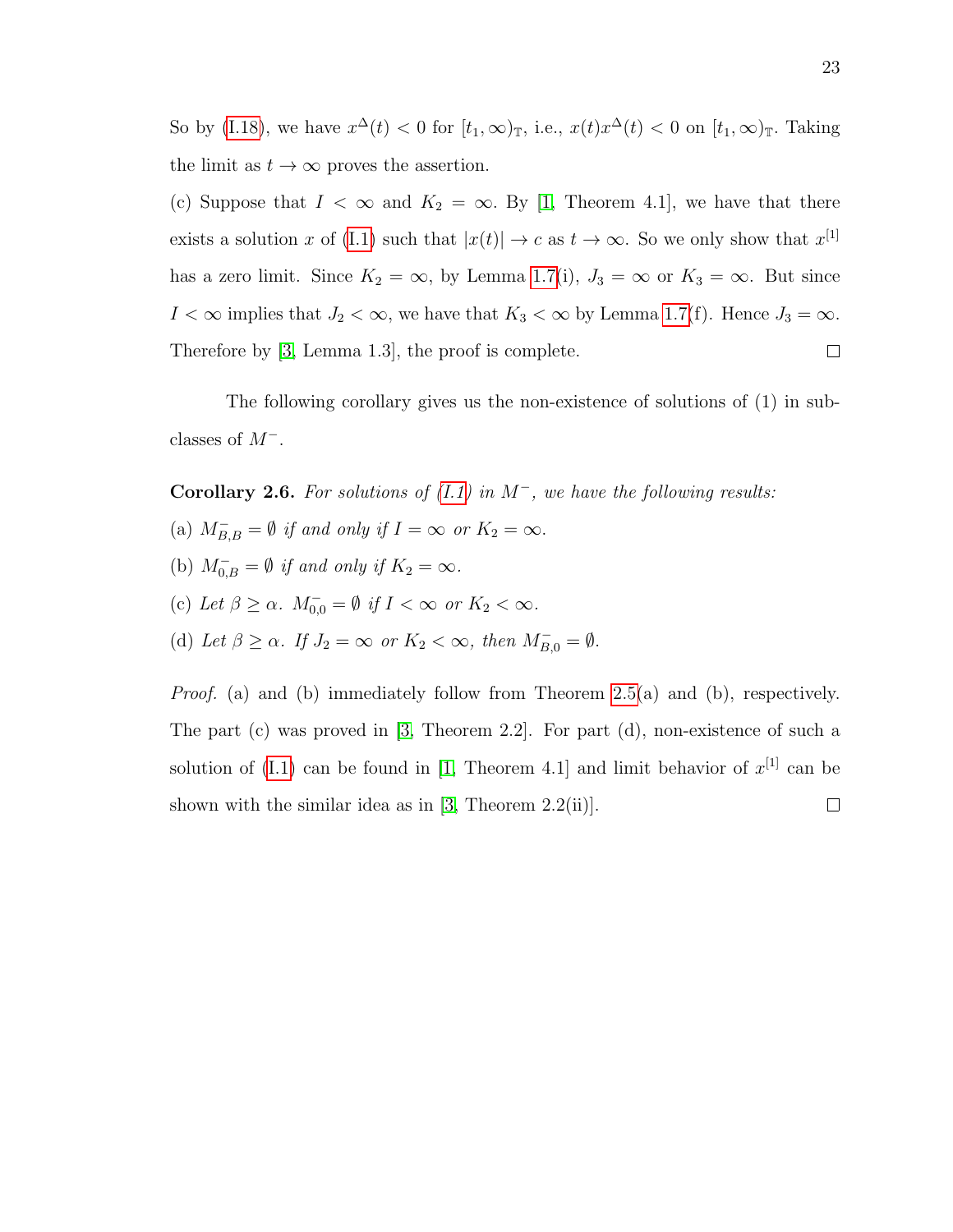#### 3. INTEGRAL RELATIONS

<span id="page-34-0"></span>In this section, we introduce more general integrals than  $J_i$  and  $K_i$ ,  $i = 1, 2$ . The goal is to obtain not only integral relations between these integrals but also some preliminary results in order to investigate the co-existence of solutions in  $M^+$  and  $M^-$ .

Let  $r, q \in C_{rd}([t_0, \infty)_\mathbb{T}, \mathbb{R}^+)$  and  $\lambda, \gamma > 0$ .

Define

<span id="page-34-1"></span>
$$
L_{\lambda}(r,q) = \lim_{T \to \infty} \int_{t_0}^{T} q(t) \left( \int_{t_0}^{t} r(s) \Delta s \right)^{\lambda} \Delta t \tag{I.19}
$$

and

<span id="page-34-2"></span>
$$
M_{\gamma}(r,q) = \lim_{T \to \infty} \int_{t_0}^{T} r(t) \left( \int_{\sigma(t)}^{T} q(s) \Delta s \right)^{\frac{1}{\gamma}} \Delta t.
$$
 (I.20)

We can rewrite the integrals  $J_1, J_2, K_1$  and  $K_2$  by using [\(I.19\)](#page-34-1) and [\(I.20\)](#page-34-2) as follows:

$$
J_1 = L_{\frac{1}{\alpha}}(b, A), \ J_2 = M_{\alpha}(A, b), \ K_1 = L_{\beta}(A, b), \ K_2 = M_{\frac{1}{\beta}}(b, A),
$$

where  $A = \left(\frac{1}{a}\right)$  $\frac{1}{a}$ ) $\frac{1}{\alpha}$ . It is clear that if

$$
\lim_{T \to \infty} \int_{t_0}^{T} q(t) \Delta t = \infty,
$$
\n(I.21)

then

$$
L_{\lambda}(r,q) = M_{\gamma}(r,q) = \infty.
$$

The following follows from Theorem [1.2.](#page-23-0)

**Lemma 3.1.** If  $\lambda = \gamma = 1$ , then  $L_1(r, q) = M_1(r, q)$ .

The following lemmas show the convergence and divergence of [\(I.19\)](#page-34-1) and [\(I.20\)](#page-34-2) by using  $\lambda$  and  $\gamma$ .

**Lemma 3.2.** Let  $\lambda = \gamma \leq 1$ . If  $M_{\lambda}(r, q) = \infty$ , then  $L_{\lambda}(r, q) = \infty$ .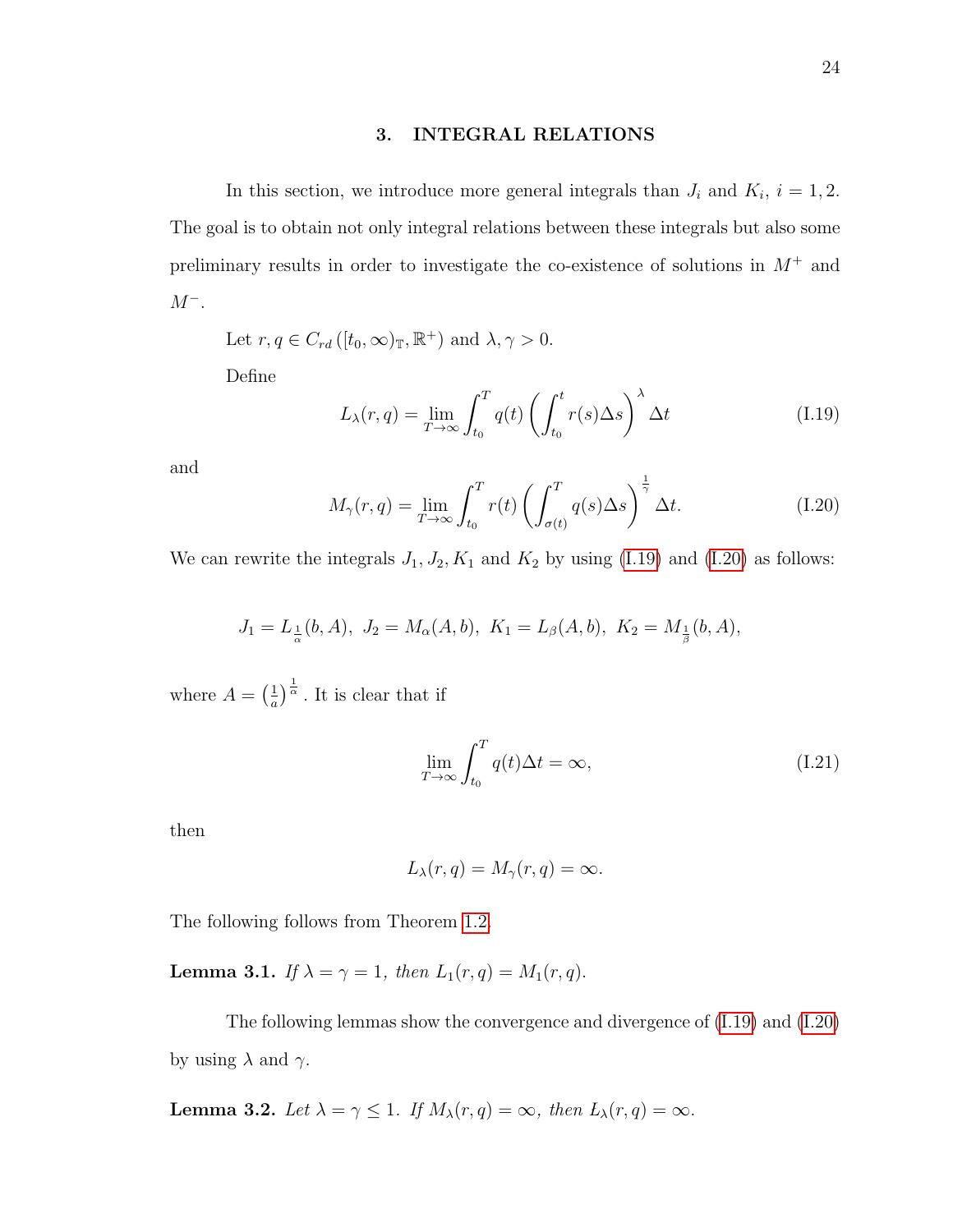*Proof.* Let  $p = \frac{1}{\lambda}$  $\frac{1}{\lambda}$ . So  $L_{\lambda}(r,q)$  and  $M_{\lambda}(r,q)$  can be rewritten as

$$
L_{\frac{1}{p}}(r,q) = \lim_{T \to \infty} \int_{t_0}^{T} q(t) \left( \int_{t_0}^{t} r(s) \Delta s \right)^{\frac{1}{p}} \Delta t,
$$
  

$$
M_{\frac{1}{p}}(r,q) = \lim_{T \to \infty} \int_{t_0}^{T} r(t) \left( \int_{\sigma(t)}^{T} q(s) \Delta s \right)^{p} \Delta t.
$$

Set

$$
r(t,s) = \begin{cases} 0; & s \le \sigma(t) \\ r(t); & s > \sigma(t). \end{cases}
$$

Then we have

$$
\left[\int_{t_0}^T r(t) \left(\int_{\sigma(t)}^T q(s) \Delta s\right)^p \Delta t\right]^{\frac{1}{p}} = \left[\int_{t_0}^T \left(\int_{\sigma(t)}^T (r(t))^{\frac{1}{p}} q(s) \Delta s\right)^p \Delta t\right]^{\frac{1}{p}}
$$

$$
= \left[\int_{t_0}^T \left(\int_{t_0}^T (r(t,s))^{\frac{1}{p}} q(s) \Delta s\right)^p \Delta t\right]^{\frac{1}{p}} \leq \int_{t_0}^T q(s) \left(\int_{t_0}^T r(t,s) \Delta t\right)^{\frac{1}{p}} \Delta s
$$

$$
= \int_{t_0}^T q(s) \left(\int_{t_0}^s r(t) \Delta t\right)^{\frac{1}{p}} \Delta s,
$$

where  $u = 1$ ,  $f = r^{\frac{1}{p}}$  and  $v = q$  in Theorem [1.5.](#page-24-2) Taking limit as  $T \to \infty$  completes the proof.  $\Box$ 

**Lemma 3.3.** Let  $\lambda = \gamma \ge 1$ . If  $L_{\lambda}(r, q) = \infty$ , then  $M_{\lambda}(r, q) = \infty$ .

*Proof.* Suppose that  $L_{\lambda}(r, q) = \infty$  and  $\lambda \geq 1$ . Let

$$
q(t,s) = \begin{cases} 0; & s \ge t \\ q(t); & s < t. \end{cases}
$$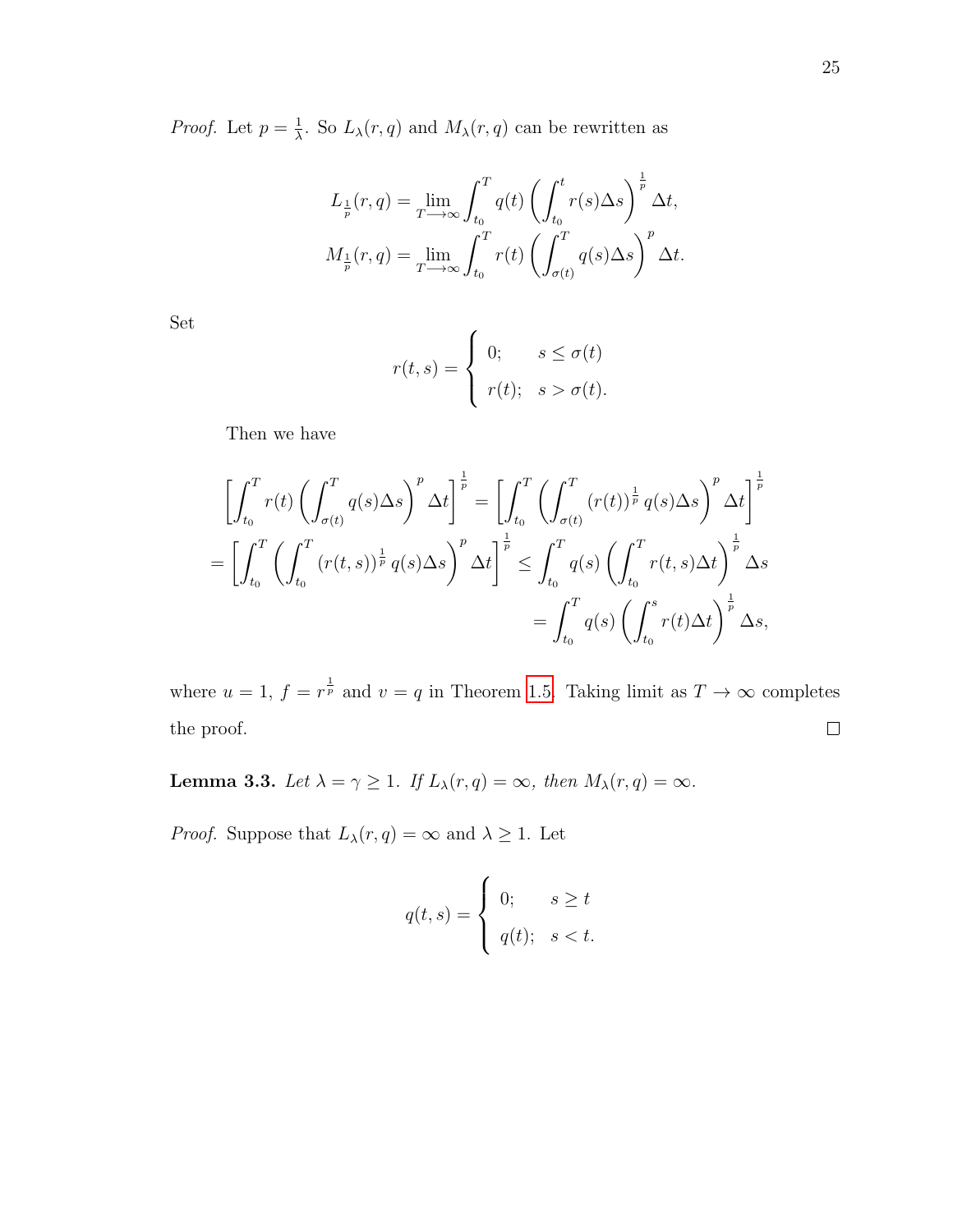Then we have

$$
\left[\int_{t_0}^T q(t) \left(\int_{t_0}^t r(s) \Delta s\right)^{\lambda} \Delta t\right]^{\frac{1}{\lambda}} = \left[\int_{t_0}^T \left(\int_{t_0}^t (q(t))^{\frac{1}{\lambda}} r(s) \Delta s\right)^{\lambda} \Delta t\right]^{\frac{1}{\lambda}}
$$

$$
= \left[\int_{t_0}^T \left(\int_{t_0}^T (q(t,s))^{\frac{1}{\lambda}} r(s) \Delta s\right)^{\lambda} \Delta t\right]^{\frac{1}{\lambda}} \leq \int_{t_0}^T r(s) \left(\int_{t_0}^T q(t,s) \Delta t\right)^{\frac{1}{\lambda}} \Delta s
$$

$$
= \int_{t_0}^T r(s) \left(\int_{\sigma(s)}^T q(t) \Delta t\right)^{\frac{1}{\lambda}} \Delta s,
$$

where  $f = q^{\frac{1}{\lambda}}, v = r$  and  $u = 1$  in Theorem [1.5.](#page-24-0) As  $T \to \infty$ , the assertion follows.

Now we will obtain similar results for  $\lambda \neq \gamma$ . But in order to do that we need the following two lemmas.

<span id="page-36-1"></span>Lemma 3.4. Let

<span id="page-36-0"></span>
$$
Q_T(t) = \int_t^T q(s) \Delta s. \tag{I.22}
$$

If  $\eta < 1$  and

$$
\lim_{T \to \infty} \int_{t_0}^T q(s) \Delta s < \infty,
$$

then

$$
\lim_{T \to \infty} \int_{t_0}^{T} \frac{-Q_T^{\Delta}(t)}{\left[Q_T(\sigma(t)\right]^{\eta}} \Delta t < \infty.
$$

*Proof.* Set  $\nu(t) = -Q_T(t)$  and  $f(t) = \frac{1}{[Q_T(\sigma(t))]^{\eta}}$ . Since  $-Q_T(t)$  is increasing on  $[t_0, T)_{\mathbb{T}}$  and  $f \in C_{rd}(\mathbb{T}, \mathbb{R})$  on  $[t_0, T)_{\mathbb{T}}$ , by Theorem [1.4,](#page-24-1) we have

$$
\int_{t_0}^T \frac{-Q_T^{\Delta}(t)}{\left[Q_T(\sigma(t))\right]^{\eta}} \Delta t = \int_{-\int_{t_0}^T q(s) \Delta s}^0 \frac{dt}{\left[Q_T((-Q_T)^{-1}(t))\right]^{\eta}} \quad \text{for } t \in Range(Q_T).
$$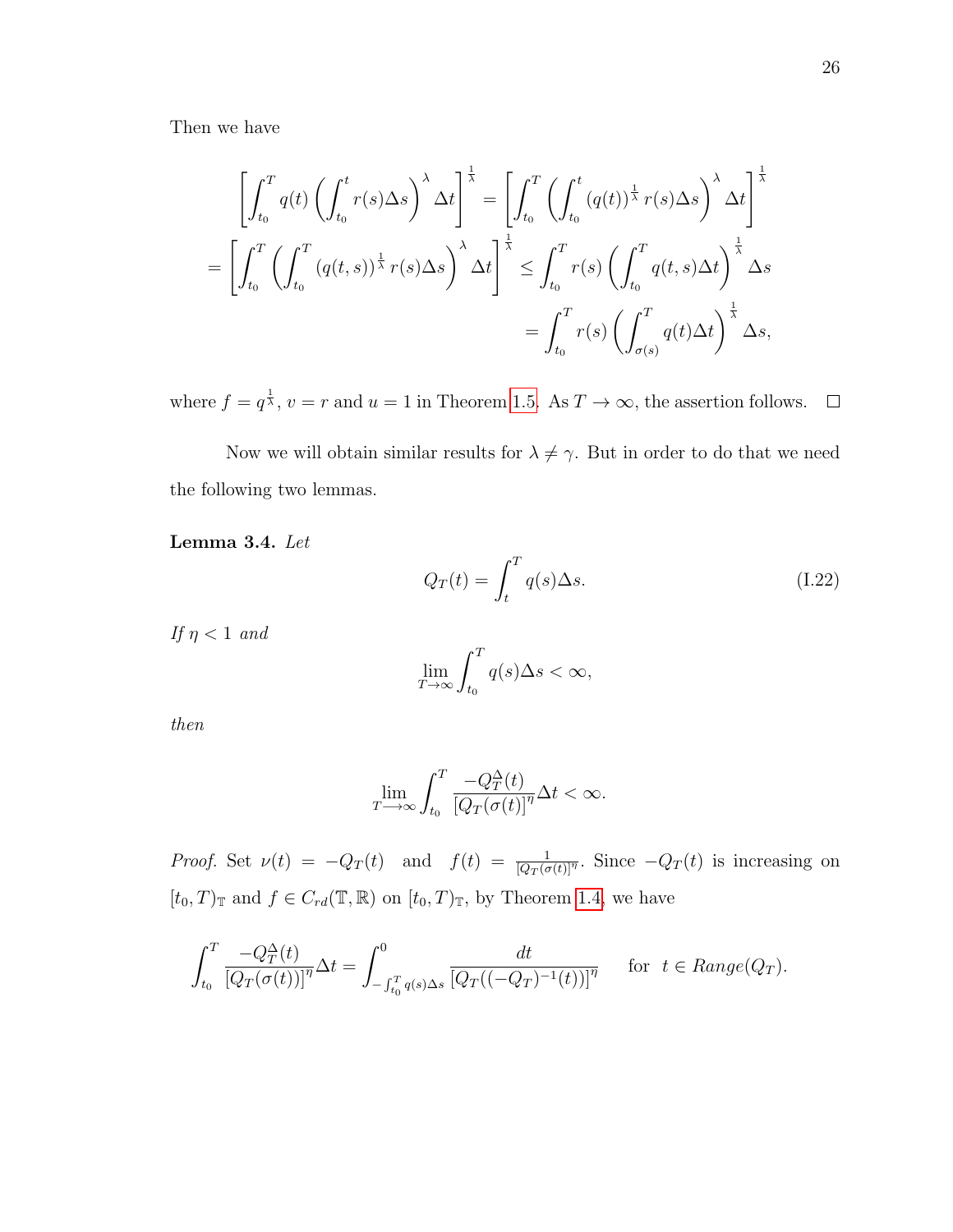$$
\int_{t_0}^{T} \frac{-Q_T^{\Delta}(t)}{\left[Q_T(\sigma(t))\right]^{\eta}} \Delta t = \int_{- \int_{t_0}^{T} q(s) \Delta s}^{0} \frac{dt}{\left(-t\right)^{\eta}} = \lim_{b \to 0^{-}} \frac{1}{1 - \eta} \left[ (-b)^{-\eta - 1} - \left( \int_{t_0}^{T} q(s) ds \right) \right]^{-\eta + 1}
$$
  
= 
$$
- \frac{1}{1 - \eta} \left[ \int_{t_0}^{T} q(s) ds \right]^{1 - \eta}.
$$

As  $T \to \infty$ , the assertion follows, in which  $\nu(t) = -Q_T(t)$  and  $f(t) = \frac{1}{[Q_T(\sigma(t)]^{\eta}}$  in Theorem [1.4.](#page-24-1)  $\Box$ 

<span id="page-37-0"></span>Lemma 3.5. Let

$$
R_1(t) = 1 + \int_{t_0}^t r(s) \Delta s.
$$

If  $\eta > 1$ , then

$$
\int_{t_0}^{\infty} \frac{R_1^{\Delta}(t)}{R_1^{\eta}(t)} \Delta t < \infty.
$$

*Proof.* Set  $\nu(t) = R_1(t)$  and  $f(t) = \frac{1}{R_1^n(t)}$  in Theorem [1.4.](#page-24-1) Since  $R_1(t)$  is strictly increasing on  $[t_0, T)_{\mathbb{T}}$  and  $f \in C_{rd}([t_0, T)_{\mathbb{T}}, \mathbb{R})$  by Theorem [1.4,](#page-24-1) we have

$$
\int_{t_0}^T \frac{R_1^{\Delta}(t)}{R_1^{\eta}(t)} \Delta t = \int_1^{1 + \int_{t_0}^T r(s) \Delta s} \frac{dt}{\left[R_1(R_1^{-1}(t))\right]^{\eta}} \quad \text{for } t \in Range(R_1(t)).
$$

So we have

$$
\int_{t_0}^T \frac{R_1^{\Delta}(t)}{R_1^{\eta}(t)} \Delta t = \int_1^{1 + \int_{t_0}^T r(s) \Delta s} \frac{dt}{t^{\eta}} = \frac{1}{1 - \eta} \left[ 1 - \left( 1 + \int_{t_0}^T r(s) \Delta s \right)^{-\eta + 1} \right].
$$

As  $T\to\infty,$  the assertion follows.

<span id="page-37-1"></span>**Lemma 3.6.** Let  $\gamma > \lambda$ . If  $L_{\lambda}(r, q) = \infty$ , then  $M_{\gamma}(r, q) = \infty$ .

*Proof.* Suppose that  $\gamma > \lambda$ . If [\(I.21\)](#page-34-0) holds, the assertion follows. Since  $L_{\lambda}(r, q) = \infty$ , we can assume

<span id="page-37-2"></span>
$$
\lim_{T \to \infty} \int_{t_0}^T r(t)\Delta t = \infty \quad \text{and} \quad \lim_{T \to \infty} \int_{t_0}^T q(t)\Delta t < \infty.
$$
 (I.23)

 $\Box$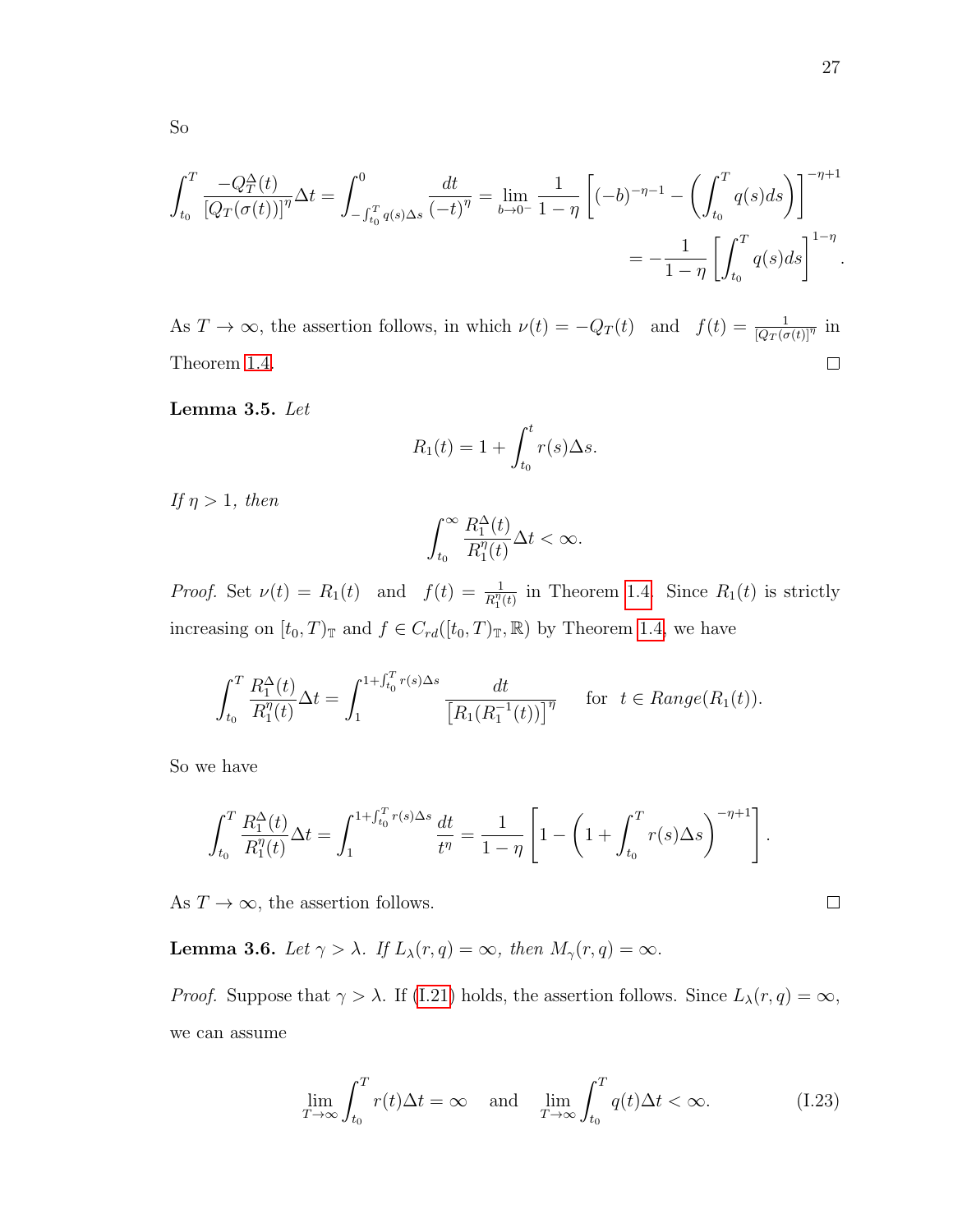Denote

$$
R_1(t) = 1 + R(t),
$$

where

<span id="page-38-0"></span>
$$
R(t) = \int_{t_0}^{t} r(s) \Delta s.
$$
 (I.24)

Consider two cases:

(i)  $\gamma\geq 1$  and (ii)  $0<\gamma<1$ 

*Case*(i): Let  $t_1 \ge t_0$  be such that  $R(t) > 1$  for  $t \ge t_1$ . Since  $L_\lambda(r, q) = \infty$ , we have

$$
\int_{t_1}^T q(t) \left( \int_{t_0}^t r(s) \Delta s \right)^{\gamma} \Delta t \ge \int_{t_1}^T q(t) \left( \int_{t_0}^t r(s) \Delta s \right)^{\lambda} \Delta t.
$$

As  $T \to \infty$ , the right hand side goes to infinity, so does the left hand side. Then by Lemma [3.3,](#page-35-0) we have  $M_{\gamma}(r, q) = \infty$ . This completes *Case*(i).  $Case (ii):$  By Theorem [1.2,](#page-23-0) we have

$$
\int_{t_0}^T q(t) R_1^{\lambda}(t) \Delta t = Q(t_0) + \int_{t_0}^T (R_1^{\lambda}(t))^{\Delta} Q_T(\sigma(t)) \Delta t.
$$

By Theorems [1.2,](#page-23-0) [1.3,](#page-23-1) and [1.6,](#page-24-2) we have

$$
\int_{t_0}^{T} q(t) R_1^{\lambda}(t) \Delta t = Q_T(t_0) + \int_{t_0}^{T} \left\{ \int_0^1 \lambda \left[ R_1(t) + h\mu(t) R_1^{\Delta}(t) \right]^{\lambda - 1} dh \right\} R_1^{\Delta}(t) Q_T(\sigma(t)) \Delta t
$$
  
\n
$$
\leq Q_T(t_0) + \int_{t_0}^{T} \lambda \left[ R_1(t) \right]^{\lambda - 1} R_1^{\Delta}(t) Q_T(\sigma(t)) \Delta t
$$
  
\n
$$
\leq Q_T(t_0) + \lambda \left[ \int_{t_0}^{T} R_1^{\Delta}(t) Q_T^{\frac{1}{\gamma}}(\sigma(t)) \Delta t \right]^{\gamma} \left[ \int_{t_0}^{T} R_1^{\Delta}(t) (R_1(t))^{\frac{\lambda - 1}{1 - \gamma}} \Delta t \right]^{1 - \gamma}
$$
  
\n
$$
= Q_T(t_0) + \lambda \left[ \int_{t_0}^{T} R_1^{\Delta}(t) Q_T^{\frac{1}{\gamma}}(\sigma(t)) \Delta t \right]^{\gamma} \left[ \int_{t_0}^{T} \frac{R_1^{\Delta}(t)}{\left[ R_1(t) \right]^{\frac{1 - \lambda}{1 - \gamma}}} \Delta t \right]^{1 - \gamma}.
$$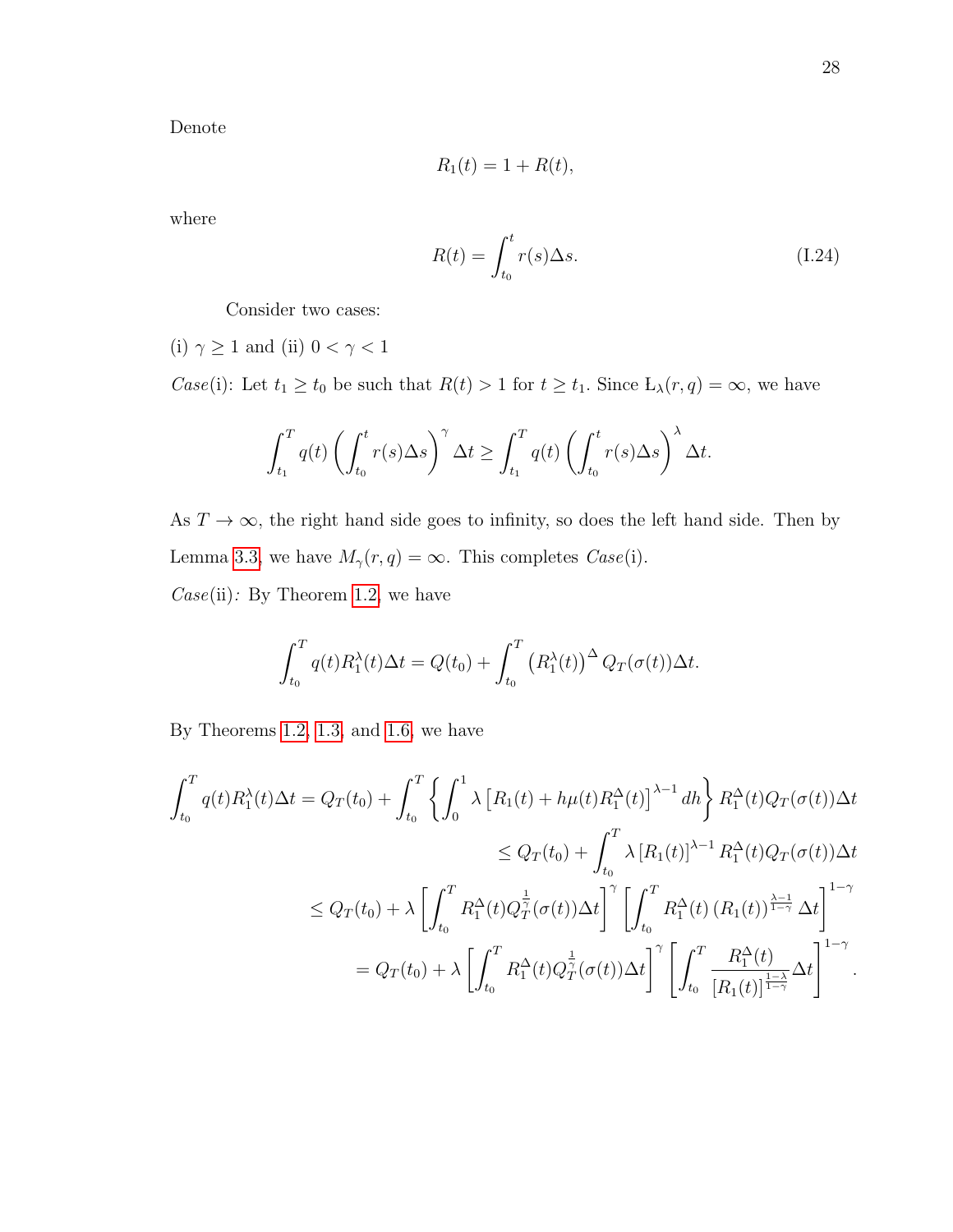Hence we have

$$
\int_{t_0}^T q(t)R_1^{\lambda}(t)\Delta t \leq Q_T(t_0) + \lambda \left[ \int_{t_0}^T R_1^{\Delta}(t)Q_T^{\frac{1}{\gamma}}(\sigma(t))\Delta t \right]^{\gamma} \left[ \int_{t_0}^T \frac{R_1^{\Delta}(t)}{[R_1(t)]^{\frac{1-\lambda}{1-\gamma}}} \Delta t \right]^{1-\gamma}.
$$

Since

$$
\int_{t_0}^{\infty}\frac{R_1^{\Delta}(t)}{[R_1(t)]^{\frac{1-\lambda}{1-\gamma}}}\Delta t<\infty
$$

for  $\frac{1-\lambda}{1-\gamma} > 1$ , by Lemma [3.5](#page-37-0) the assertion follows as  $T \to \infty$ .

 $\Box$ 

<span id="page-39-0"></span>**Lemma 3.7.** Let  $\gamma < \lambda$ . If  $M_{\gamma}(r, q) = \infty$ , then  $L_{\lambda}(r, q) = \infty$ 

*Proof.* It is clear that if [\(I.21\)](#page-34-0) holds, there is nothing to show. So since  $M_{\gamma}(r, q) = \infty$ , as in the proof in Lemma [3.6,](#page-37-1) we can assume [\(I.23\)](#page-37-2) holds.

We will consider two cases:

(i)  $\gamma \leq 1$  and (ii)  $\gamma > 1$ .

*Case*(i): For  $t_1 \ge t_0$ , we may suppose  $R(t) > 1$  for  $t \ge t_1$ . Since  $M_\gamma(r, q) = \infty$ , we have  $L_{\gamma}(r, q) = \infty$  by Lemma [3.2.](#page-34-1) Hence, similar to the  $Case(i)$  in proof of Lemma [3.6,](#page-37-1) the assertion follows.

Case(ii): By  $(1.22)$ ,  $(1.24)$  and Theorem [1.2,](#page-23-0) we have

$$
\int_{t_0}^T r(t) \left( Q_T(\sigma(t))^\frac{1}{\gamma} \Delta t \right) = - \int_{t_0}^T \left[ \left( Q_T(t) \right)^\frac{1}{\gamma} \right]^\Delta R(t) \Delta t.
$$

Finally, Theorems [1.3](#page-23-1) and [1.6](#page-24-2) yield

$$
\int_{t_0}^T r(t) \left(Q_T(\sigma(t))\right)^{\frac{1}{\gamma}} \Delta t = \frac{1}{\gamma} \int_{t_0}^T \left\{ \int_0^1 \left(Q_T(t) + h\mu(t)Q_T^{\Delta}(t)\right)^{\frac{1-\gamma}{\gamma}} dh \right\} q(t)R(t)\Delta t
$$
  

$$
\leq \frac{1}{\gamma} \int_{t_0}^T \left(Q_T(\sigma(t))\right)^{\frac{1-\gamma}{\gamma}} q(t)R(t)\Delta t \leq \frac{1}{\gamma} \left[ \int_{t_0}^T q(t)R^{\lambda}(t)\Delta t \right]^{\frac{1}{\lambda}} \left[ \int_{t_0}^T - \frac{Q_T^{\Delta}(t)}{\left(Q_T(\sigma(t))\right)^{\xi}} \Delta t \right]^{\frac{\lambda-1}{\lambda}},
$$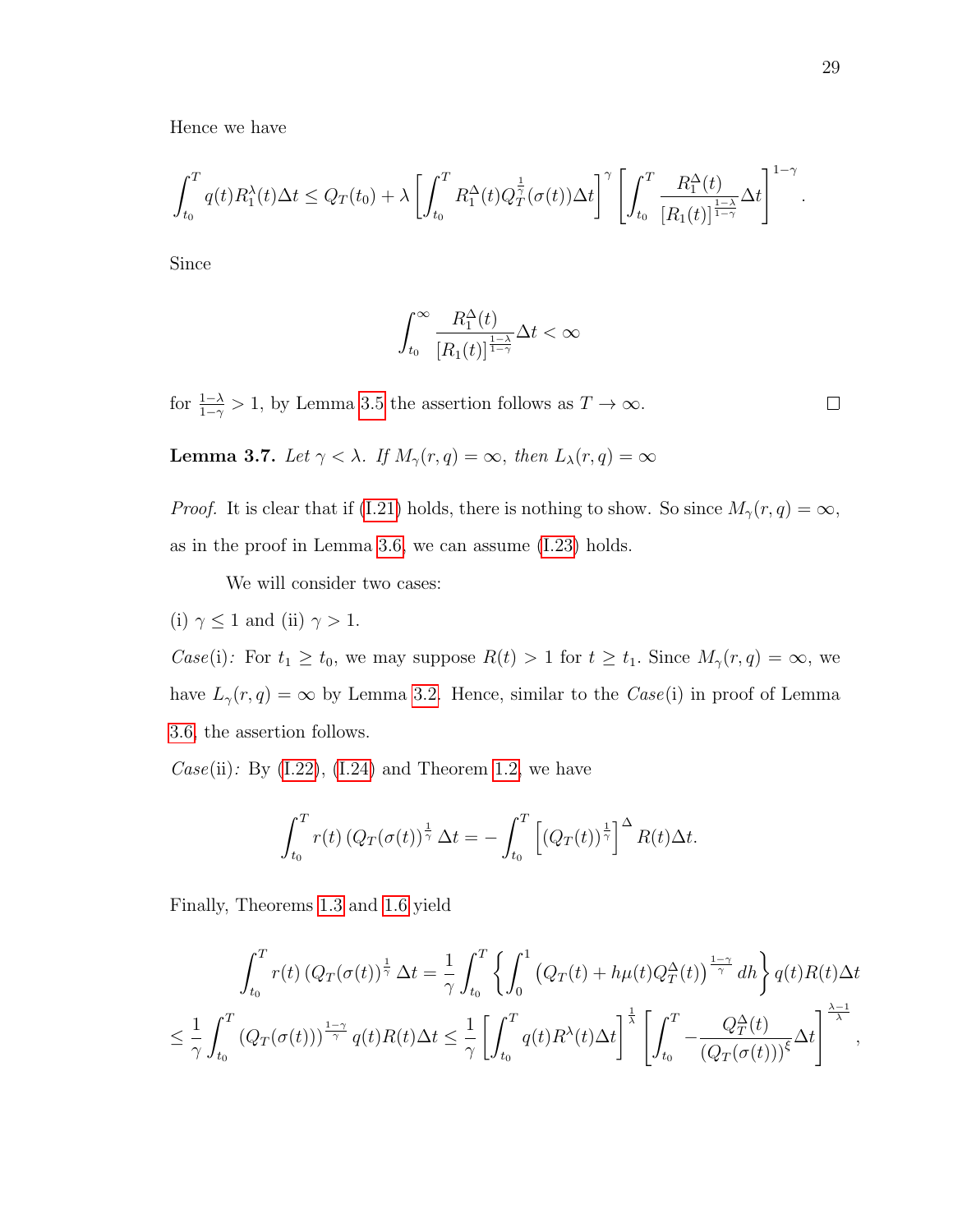where  $\xi = \frac{(\gamma - 1)\lambda}{\gamma(\lambda - 1)} < 1, w = q, f = R$  and  $g = (Q^{\sigma})^{\frac{1-\gamma}{\gamma}}$  in Theorem [1.6.](#page-24-2) Taking the limit as  $T \to \infty$  and using Lemma [3.4](#page-36-1) complete the proof.  $\Box$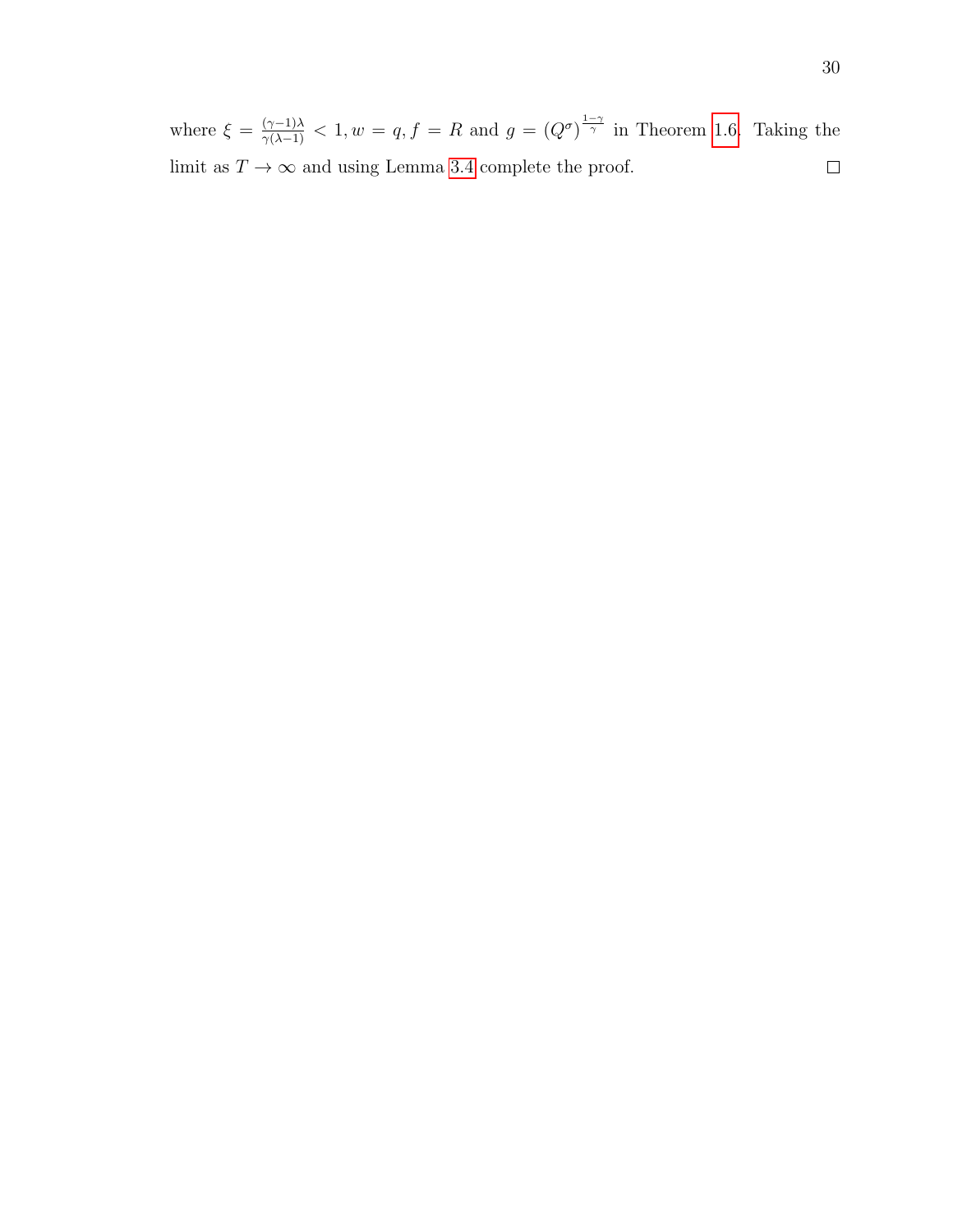## 4. EXAMPLES

In this section, we give two examples to highlight Theorem [2.5\(](#page-31-0)b).

**Example 4.1.** Let  $\mathbb{T} = \mathbb{R}$ ,  $\alpha = 1$ ,  $\beta = \frac{1}{4}$  $\frac{1}{4}$ ,  $a(t) = \frac{1+e^{-4t}}{2e^{-2t}}$  and  $b(t) = 4e^{\frac{-7t}{2}}$  in equation [\(I.1\)](#page-22-0). Then we have

$$
\lim_{T \to \infty} \left( \int_{\sigma(t)}^T A(s) ds \right)^{\beta} = \lim_{T \to \infty} \left( \int_t^T \frac{2e^{-2s}}{1 + e^{-4s}} ds \right)^{\frac{1}{4}} < \left( \frac{\pi}{2} \right)^{\frac{1}{4}}
$$

and so we obtain

$$
\int_{t_0}^T b(t) \left( \int_{\sigma(t)}^T A(s) ds \right)^{\frac{1}{4}} dt = \int_{t_0}^T 4e^{-\frac{7t}{2}} \left( \int_t^T \frac{2e^{-2s}}{1+e^{-4s}} ds \right)^{\frac{1}{4}} dt < \left( \frac{\pi}{2} \right)^{\frac{1}{4}} \frac{8}{7} e^{-\frac{7t_0}{2}}.
$$

As  $T \to \infty$ , we have  $K_2 < \infty$ . One can also easily show that  $x(t) = e^{-2t}$  is a solution of

$$
\left[\frac{1+e^{-4t}}{2e^{-2t}}|x'|\,\text{sgn}\,x'\right]' = 4e^{\frac{-7t}{2}}|x|^{\frac{1}{4}}\,\text{sgn}\,x
$$

such that  $\lim_{t \to \infty} x(t) = 0$  and  $\lim_{t \to \infty} x^{[1]}(t) = -1$ , i.e.,  $M_{0,B}^- \neq \emptyset$ .

**Example 4.2.** Let  $\mathbb{T} = \mathbb{Z}$ ,  $\alpha = 1$ ,  $\beta < 1$ ,  $t_0 \ge 1$ ,  $a_n = \frac{3}{2}$  $\frac{3}{2}(3^n+1)$  and  $b_n = 2(3^{n+1})^{\beta-1}$ in equation [\(I.1\)](#page-22-0). Letting  $t = n$  and  $s = m$  gives us

$$
\int_{t_0}^{T} b(t) \left( \int_{\sigma(t)}^{T} A(s) \Delta s \right)^{\beta} \Delta t = \sum_{n=1}^{T-1} 2(3^{n+1})^{\beta-1} \left( \sum_{m=n+1}^{T-1} \frac{2}{3(3^m+1)} \right)^{\beta}
$$
  

$$
\leq \frac{2}{3} \sum_{n=1}^{T-1} \left( \frac{1}{3^{1-\beta}} \right)^n.
$$

Hence, we have  $K_2 < \infty$  as  $T \to \infty$ . One can show that  $x_n = 3^{-n}$  is a solution of

$$
\Delta \left[ \frac{3}{2} (3^n + 1) |\Delta x_n| \operatorname{sgn} \Delta x_n \right] = 2 (3^{n+1})^{\beta - 1} |x_{n+1}|^{\beta} \operatorname{sgn} x_{n+1}
$$

such that  $\lim_{n\to\infty} x_n = 0$  and  $\lim_{n\to\infty} x_n^{[1]} = -1$ , i.e.,  $M_{0,B}^- \neq \emptyset$ .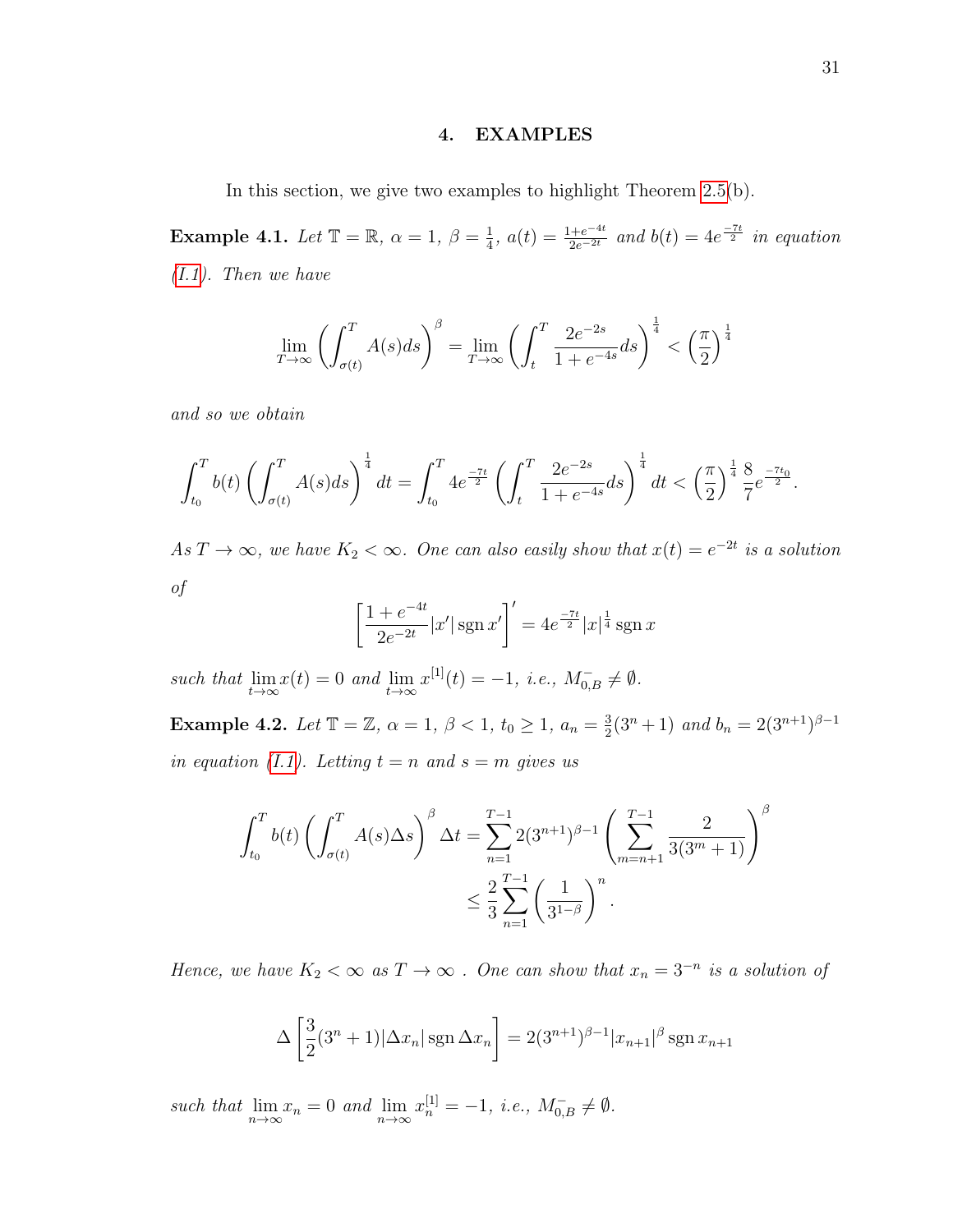# 5. CONCLUSIONS

In this section, one can obtain the co-existence and non-coexistence of solu-tions of [\(I.1\)](#page-22-0) in sub-classes of  $M^-$  and  $M^+$  in each of the cases  $\alpha = \beta$ ,  $\alpha > \beta$  and  $\alpha < \beta$ .

The following integral relationships among  $J_1, K_1, J_2$  and  $K_2$  follow directly from Lemmas [3.1-](#page-34-2)[3.3](#page-35-0) and [3.6-](#page-37-1)[3.7.](#page-39-0)

<span id="page-42-0"></span>Lemma 5.1. We have the followings:

(a) If  $\alpha = \beta = 1$ , then  $J_1 = K_2$  and  $J_2 = K_1$ . (b) If  $\alpha = \beta \leq 1$ , then  $J_2 = \infty \Longrightarrow K_1 = \infty$  and  $J_1 = \infty \Longrightarrow K_2 = \infty$ . (c) If  $\alpha = \beta \ge 1$ , then  $K_1 = \infty \Longrightarrow J_2 = \infty$  and  $K_2 = \infty \Longrightarrow J_1 = \infty$ . (d) If  $\alpha > \beta$ , then  $K_1 = \infty \Longrightarrow J_2 = \infty$  and  $J_1 = \infty \Longrightarrow K_2 = \infty$ . (e) If  $\alpha < \beta$ , then  $J_2 = \infty \Longrightarrow K_1 = \infty$  and  $K_2 = \infty \Longrightarrow J_1 = \infty$ .

In the light of Lemma [5.1,](#page-42-0) there exist eight cases:

$$
(C_1): J_1 = J_2 = K_1 = K_2 = \infty,
$$
  
\n
$$
(C_2): J_1 = K_2 = \infty, J_2 < \infty, K_1 < \infty,
$$
  
\n
$$
(C_3): J_1 < \infty, K_2 < \infty, J_2 = K_1 = \infty,
$$
  
\n
$$
(C_4): J_1 < \infty, K_1 < \infty, J_2 < \infty, K_2 < \infty,
$$
  
\n
$$
(C_5): J_1 = J_2 = K_2 = \infty, K_1 < \infty,
$$
  
\n
$$
(C_6): J_1 = J_2 = K_1 = \infty, K_2 < \infty,
$$
  
\n
$$
(C_7): J_1 = K_1 = K_2 = \infty, J_2 < \infty,
$$
  
\n
$$
(C_8): K_1 = K_2 = J_2 = \infty, J_1 < \infty.
$$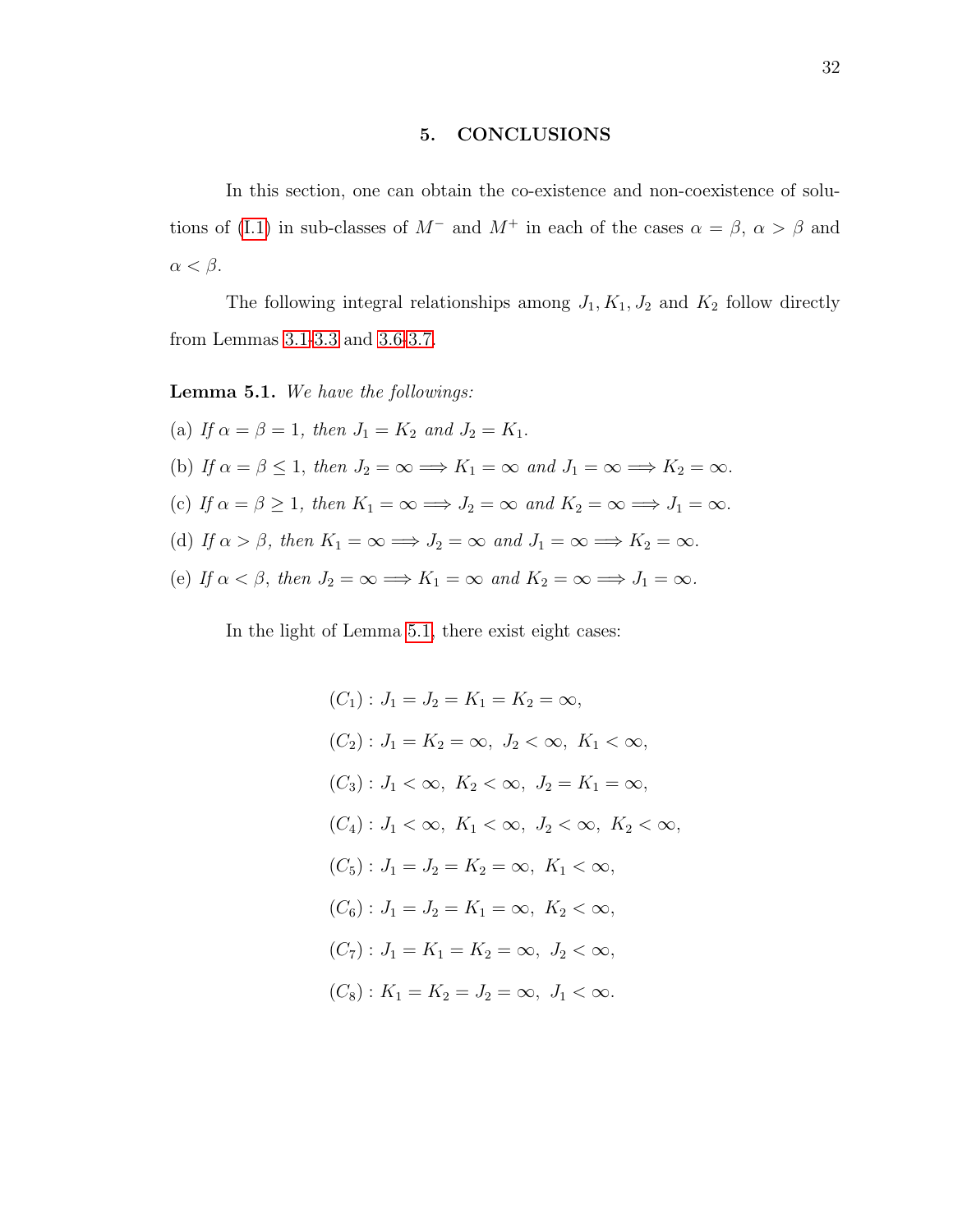Note that Cases  $(C_i)$ ,  $i = (1)$ - $(4)$  occur for any  $\alpha > 0$  and  $\beta > 0$  while  $(C_5)$  occurs only for  $\alpha = \beta > 1$  or  $\alpha > \beta$ ,  $(C_6)$  occurs only for  $\alpha = \beta > 1$  or  $\alpha < \beta$ ,  $(C_7)$  occurs only for  $\alpha < \beta$  or  $\alpha = \beta < 1$  and  $(C_8)$  occurs only for  $\alpha > \beta$  or  $\alpha = \beta < 1$ .

We now investigate the co-existence and co-nonexistence of solutions of [\(I.1\)](#page-22-0) by using the cases  $(C_i)$ ,  $i = (1)$ - $(8)$  and Theorems  $(2.3)$ ,  $(2.4)$ ,  $(2.5)$  and  $(2.6)$  in the following theorems.

**Theorem 5.2.** Let  $\alpha = \beta$ . For solutions of equation [\(I.1\)](#page-22-0) in M<sup>+</sup> and M<sup>-</sup>, we have the followings:

(a) If  $(C_1)$  holds, then  $M^+ = M^+_{\infty, \infty}$  and  $M^- = M^-_{0,0}$ . (b) If  $(C_2)$  holds, then  $M_{B,B}^+ = M_{B,\infty}^+ = \emptyset$  and  $M_{B,B}^- = M_{0,B}^- = \emptyset$ . (c) If  $(C_3)$  holds, then  $M^+_{B,\infty} \neq \emptyset$ ,  $M^+_{B,B} = M^+_{\infty,B} = \emptyset$  and  $M^-_{B,B} = M^-_{0,0} = M^-_{B,0} = \emptyset$ . Therefore  $M^- = M_{0,B}^-$ . (d) If  $(C_4)$  holds, then  $M_{B,B}^+ \neq \emptyset$ ,  $M_{B,\infty}^+ = M_{\infty,B}^+ = \emptyset$  and  $M_{0,B}^- \neq \emptyset$ ,  $M_{0,0}^- = M_{B,0}^- = \emptyset$  $\emptyset$ . (e) If  $(C_5)$  holds, then  $M_{B,B}^+ = M_{B,\infty}^+ = \emptyset$  and  $M^- = M_{0,0}^-$ . (f) If  $(C_6)$  holds, then  $M^+ = M^+_{\infty,\infty}$  and  $M^-_{B,B} = M^-_{0,0} = M^-_{B,0} = \emptyset$ . Therefore,  $M^- = M_{0,B}^-$ .

(g) If  $(C_7)$  holds, then  $M^+ = M^+_{\infty,\infty}$  and  $M^-_{B,B} = M^-_{0,B} = \emptyset$ .

(h) If  $(C_8)$  holds, then  $M^+_{B,\infty} \neq \emptyset$ ,  $M^+_{B,B} = M^+_{\infty,B} = \emptyset$  and  $M^- = M^-_{0,0}$ .

**Theorem 5.3.** Let  $\alpha > \beta$ . For solutions of equation [\(I.1\)](#page-22-0) in M<sup>+</sup> and M<sup>-</sup>, we have the followings:

(a) If  $(C_1)$  holds, then  $M^+ = M^+_{\infty, \infty}$  and  $M^- = M^-_{0,0}$ .

(b) If  $(C_2)$  holds, then  $M_{B,B}^+ = M_{B,\infty}^+ = \emptyset$  and  $M_{B,B}^- = M_{0,B}^- = \emptyset$ .

- (c) If  $(C_3)$  holds, then  $M^+_{B,\infty} \neq \emptyset$ ,  $M^+_{B,B} = M^+_{\infty,B} = \emptyset$  and  $M^-_{0,B} \neq \emptyset$ ,  $M^-_{B,B} = \emptyset$ .
- (d) If  $(C_4)$  holds, then  $M_{B,B}^+ \neq \emptyset$ ,  $M_{B,\infty}^+ = M_{\infty,B}^+ = \emptyset$ , and  $M_{0,B}^- \neq \emptyset$ .
- (e) If  $(C_5)$  holds, then  $M_{B,B}^+ = M_{B,\infty}^+ = \emptyset$  and  $M^- = M_{0,0}^-$ .
- (f) If  $(C_8)$  holds, then  $M^+_{\infty,\infty} \neq \emptyset$ ,  $M^+_{B,B} = \emptyset$ ,  $M^+_{\infty,B} = \emptyset$  and  $M^- = M^-_{0,0}$ .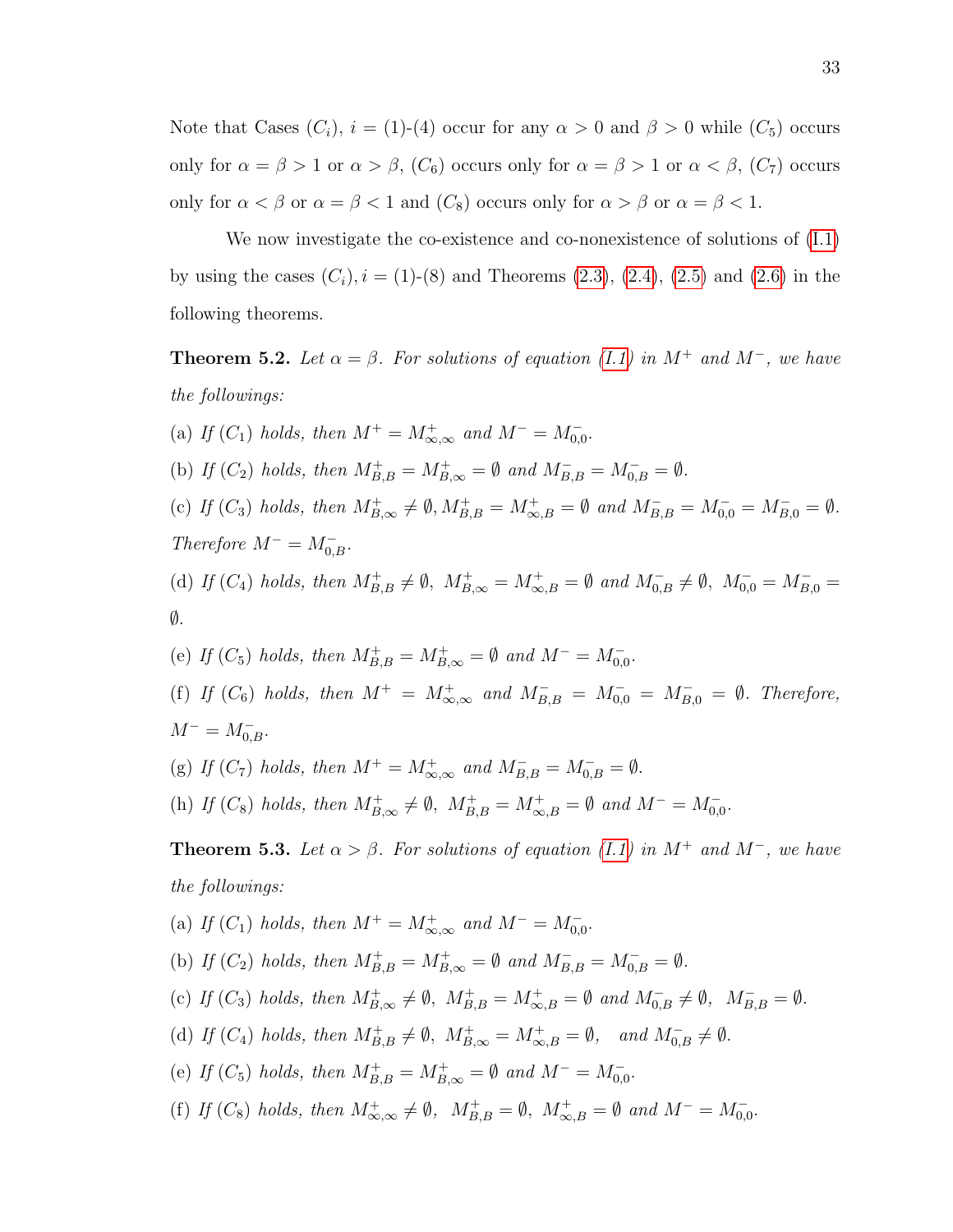**Theorem 5.4.** Let  $\alpha < \beta$ . For solutions of equation [\(I.1\)](#page-22-0) in M<sup>+</sup> and M<sup>-</sup>, we have the followings:

(a) If  $(C_1)$  holds, then  $M^+ = M^+_{\infty, \infty}$  and  $M^- = M^-_{0,0}$ . (b) If  $(C_2)$  holds, then  $M_{B,B}^+ = M_{B,\infty}^+ = \emptyset$  and  $M_{B,B}^- = M_{0,B}^- = \emptyset$ . (c) If  $(C_3)$  holds, then  $M^+_{B,\infty} \neq \emptyset$ ,  $M^+_{B,B} = M^+_{\infty,B} = \emptyset$  and  $M^-_{B,B} = M^-_{0,0} = M^-_{B,0} = \emptyset$ . Therefore  $M^- = M_{0,B}^-$ . (d) If  $(C_4)$  holds, then  $M_{B,B}^+ \neq \emptyset$ ,  $M_{B,\infty}^+ = M_{\infty,B}^+ = \emptyset$  and  $M_{0,B}^- \neq \emptyset$ ,  $M_{0,0}^- = M_{B,0}^- = \emptyset$  $\emptyset$ . (e) If  $(C_6)$  holds, then  $M^+ = M^+_{\infty, \infty}$  and  $M^-_{B,B} = M^-_{0,0} = M^-_{B,0} = \emptyset$ . Therefore,  $M^- = M_{0,B}^-$ .

(f) If  $(C_7)$  holds, then  $M^+ = M^+_{\infty, \infty}$  and  $M^-_{B,B} = M^-_{0,B} = \emptyset$ .

Our goal for the entire paper has been to classify nonoscillatory solutions of  $(1.1)$  depending on  $J_1, K_1, J_2$  and  $K_2$ . However, we would like to indicate the following remarks.

**Remark 5.5.** When  $J_1 = \infty$  and  $K_1 < \infty$ , we have to assume that

<span id="page-44-0"></span>
$$
\mu(t) \text{ is differentiable such that } \mu^{\Delta}(t) \ge 0 \text{ and } a^{\sigma}(t) \ge a(t) \text{ for } t \ge t_1 \qquad (I.25)
$$

to be able to obtain  $M_{\infty,B}^+\neq\emptyset$ , which follows from [\[2,](#page-46-0) Theorem 3.1] and [2, Corollary 5.1]. On the other hand, in case  $(C_2)$  or  $(C_5)$  holds with  $\alpha \geq \beta$ , or  $(C_2)$  holds with  $\alpha \leq \beta$ , we obtain  $M^+_{\infty,B} \neq \emptyset$  as well. If  $\mathbb{T} = \mathbb{R}$ , then [\(I.25\)](#page-44-0) holds automatically. So our result corresponds with the continuous case. Of course, one can obtain that  $M_{\infty,B}^+\neq\emptyset$  by assuming both conditions

$$
J_1 = \infty, \quad \text{and} \quad \lim_{T \to \infty} \int_{t_0}^T b(t) \left( \int_{t_0}^t A^\sigma(s) \Delta s \right)^\beta \Delta t < \infty
$$

without  $(I.25)$  as in the discrete case, see [\[9\]](#page-46-1).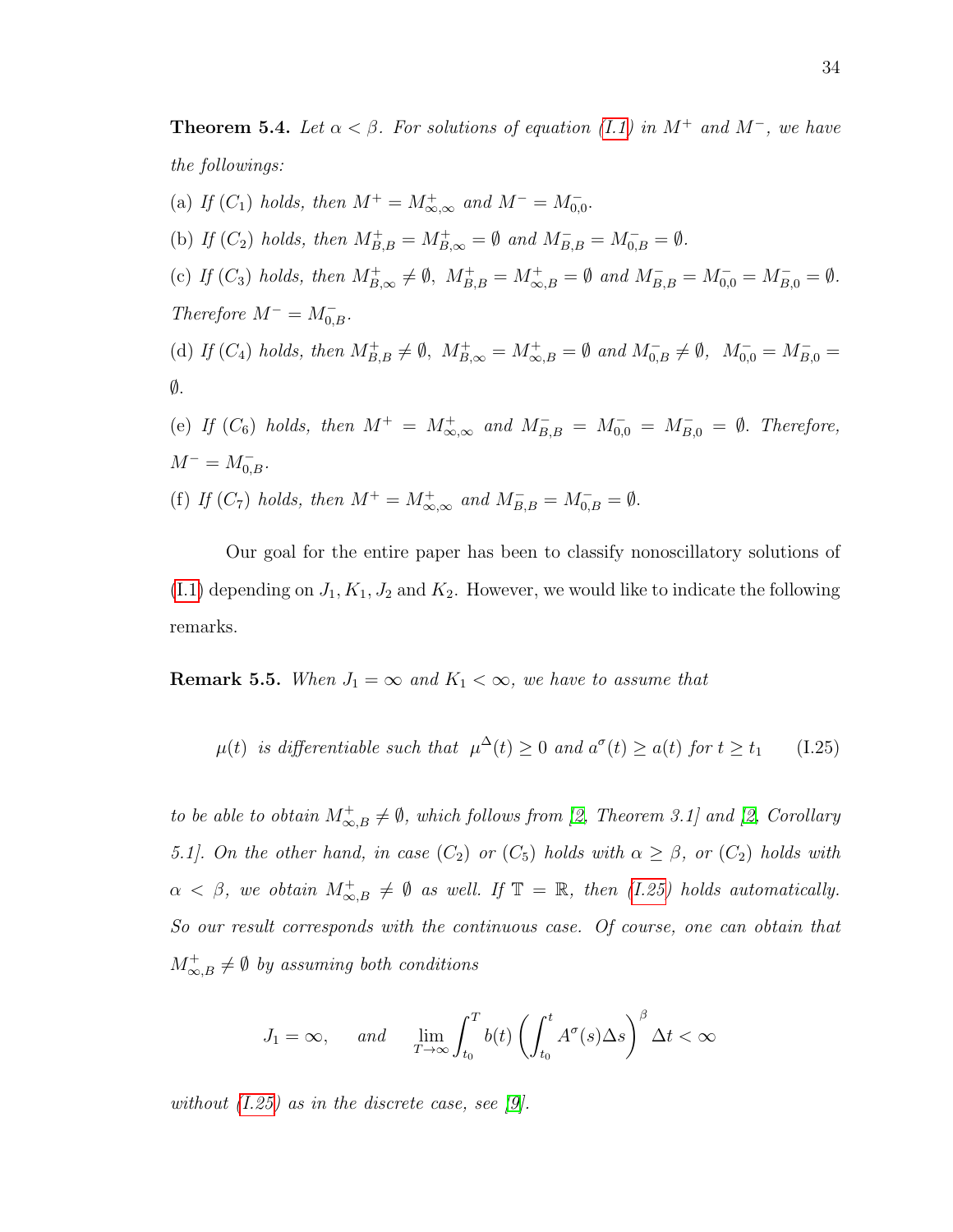**Remark 5.6.** When  $J_1 < \infty$  or  $K_1 < \infty$ , we have to assume that

<span id="page-45-0"></span>
$$
\int_{t_1}^{\infty} b(t) \mu^{\beta}(t) \left(\frac{1}{a(t)}\right)^{\frac{\beta}{\alpha}} \Delta t < \infty,\tag{I.26}
$$

where  $\alpha > \beta$  to be able to obtain  $M^+_{\infty,\infty} = \emptyset$  by using [\[2,](#page-46-0) Theorem 3.2], Theorem [1.1,](#page-23-2) inequality  $(I.7)$ , and Lemma [1.7\(](#page-26-0)b). On the other hand, if we have one of the cases  $(C_2)$ ,  $(C_3)$ ,  $(C_4)$ ,  $(C_5)$  and  $(C_8)$  with  $\alpha > \beta$ , then  $M^+_{\infty,\infty} = \emptyset$  as well. If  $\mathbb{T} = \mathbb{R}$ , then [\(I.26\)](#page-45-0) holds automatically. So our result matches with the continuous case. Of course, one can show that  $M^+_{\infty,\infty} = \emptyset$  by assuming

$$
\lim_{T \to \infty} \int_{t_0}^T b(t) \left( \int_{t_0}^t A^\sigma(s) \Delta s \right)^\beta \Delta t < \infty, \quad \alpha > \beta
$$

without  $(I.26)$  as in the discrete case, see [\[9\]](#page-46-1).

Another reasonable nonlinear dynamic equation is to consider

<span id="page-45-1"></span>
$$
[a(t)|x^{\Delta}(t)|^{\alpha}\operatorname{sgn} x^{\Delta}]^{\Delta} = -b(t)|x^{\sigma}(t)|^{\beta}\operatorname{sgn} x^{\sigma}(t)
$$
 (I.27)

as our new project because several questions arise. For example, what integral conditions might we have in order to obtain the existence of nonoscillatory solutions of [\(I.27\)](#page-45-1)? And what sub-classes might occur for nonoscillatory solutions of [\(I.27\)](#page-45-1) depending on the convergence/divergence of  $J_3$  and  $K_3$ ? Also what oscillation criteria do we need for [\(I.27\)](#page-45-1)?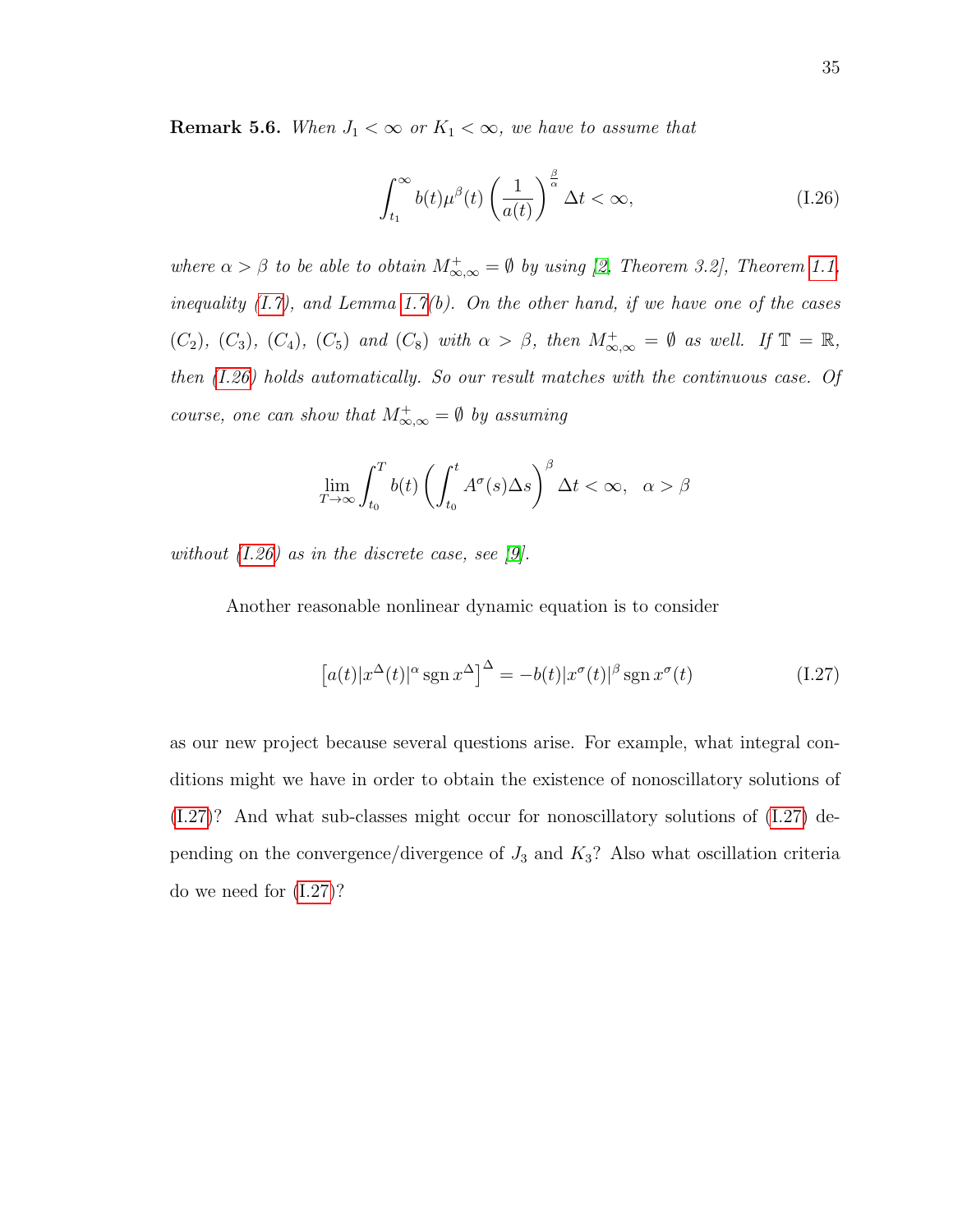### REFERENCES

- [1] E. Akın-Bohner. Positive Decreasing Solutions of Quasilinear Dynamic Equations. Math. and Comput. Modelling, 43(3-4):283-293, 2006.
- <span id="page-46-0"></span>[2] E. Akın-Bohner. Positive Increasing Solutions of Quasilinear Dynamic Equations. Math. Inequal. Appl., 10(1):99-110, 2007.
- [3] E. Akın-Bohner. Regularly and Strongly Decaying Solutions for Quasilinear Dynamic Equations. Adv. Dyn. Syst. Appl 3(1), 15-24, 2008.
- [4] E. Akın-Bohner, M. Bohner and Samir H. Saker. Oscillation Criteria for a certain class of second order Emden Fowler Dynamic Equations. Electron. Trans. Numer. Anal., 27: 1–12, 2007.
- [5] R. Bibi, M. Bohner, J. Pećarić, S. Varošanec. Minkowski and Beckenbach-Dresher Inequalities and Functionals on Time Scales. J. Math. Inequal., Volume 7, Number 3, 299 - 312, 2013.
- [6] M. Bohner and A. Peterson. Dynamic Equations on Time Scales: An Introduction with Applications. Birkhäuser, Boston, 2001.
- [7] M. Bohner and A. Peterson. Advances in Dynamic Equations on Time Scales. Birkhäuser, Boston, 2003.
- [8] M. Cecchi, Z. Došlá, M. Marini, and Ivo Vrkoč. Integral Conditions for Nonoscillation of Second Order Nonlinear Differential Equations. Nonlinear Anal. 64, 1278-1289, 2006.
- <span id="page-46-1"></span>[9] M. Cecchi, Z Došlá, and M. Marini. Unbounded Solutions of Quasilinear Difference Equations. *Comp. Math. Appl.*, 45(6-9):1113-11123, 2003.
- [10] M. Cecchi, Z Doˇsl´a, and M. Marini. On oscillation and nonoscillation properties of Emden-Fowler difference equations. Cent. Eur. J. Math., 7(2), 322- 334, 2009.
- [11] J.I. Diaz. Nonlinear partial differential equations and free boundaries, vol. 1: Elliptic equations. Pitman Advanced Publ., 106, 1985.
- [12] L. Erbe, J. Baoguo, A. Peterson. On the asymptotic behavior of solutions of Emden Fowler equations on time scales. Annali di Mathematica, 191:205-217, 2012.
- [13] M.R. Grossinho and P. Omari. A multiplicity result for a class of quasilinear elliptic and parabolic problems. Electron. J. Diff. Eqns., 8:1-16, 1997.
- [14] D.S. Mitrinović, J.E. Pečarić, A.M. Fink. *Classical and New Inequalities in* Analysis. Kluwer Academic Publishers, 1993.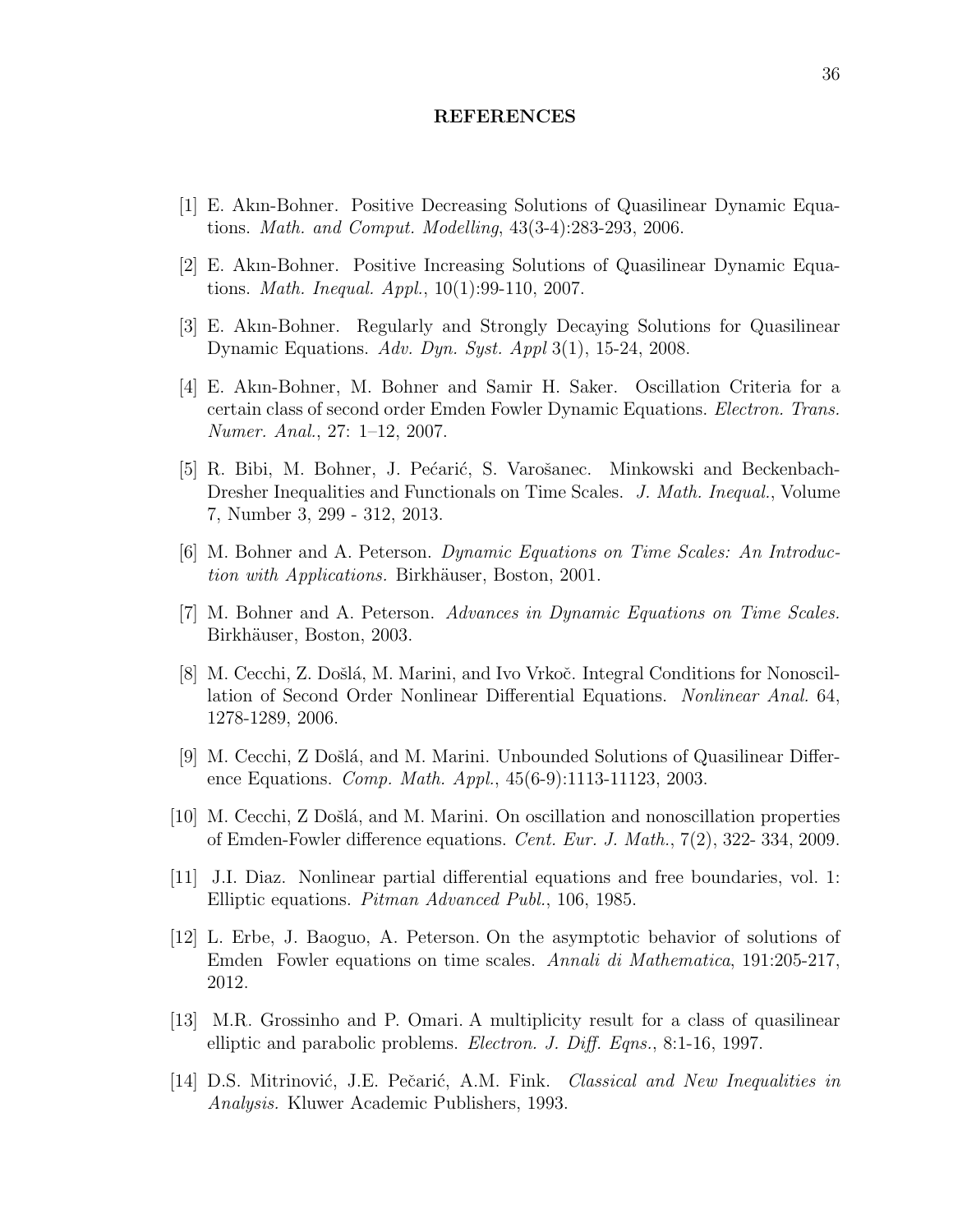[15] T. Tanigawa. Existence and Asymptotic Behavior of Positive solutions of Second Order Quasilinear Differential Equations. Adv. Math. Sci. Appl., Gakkotosho, Tokyo, Vol. 9, No. 2, pp. 907-938, 1999.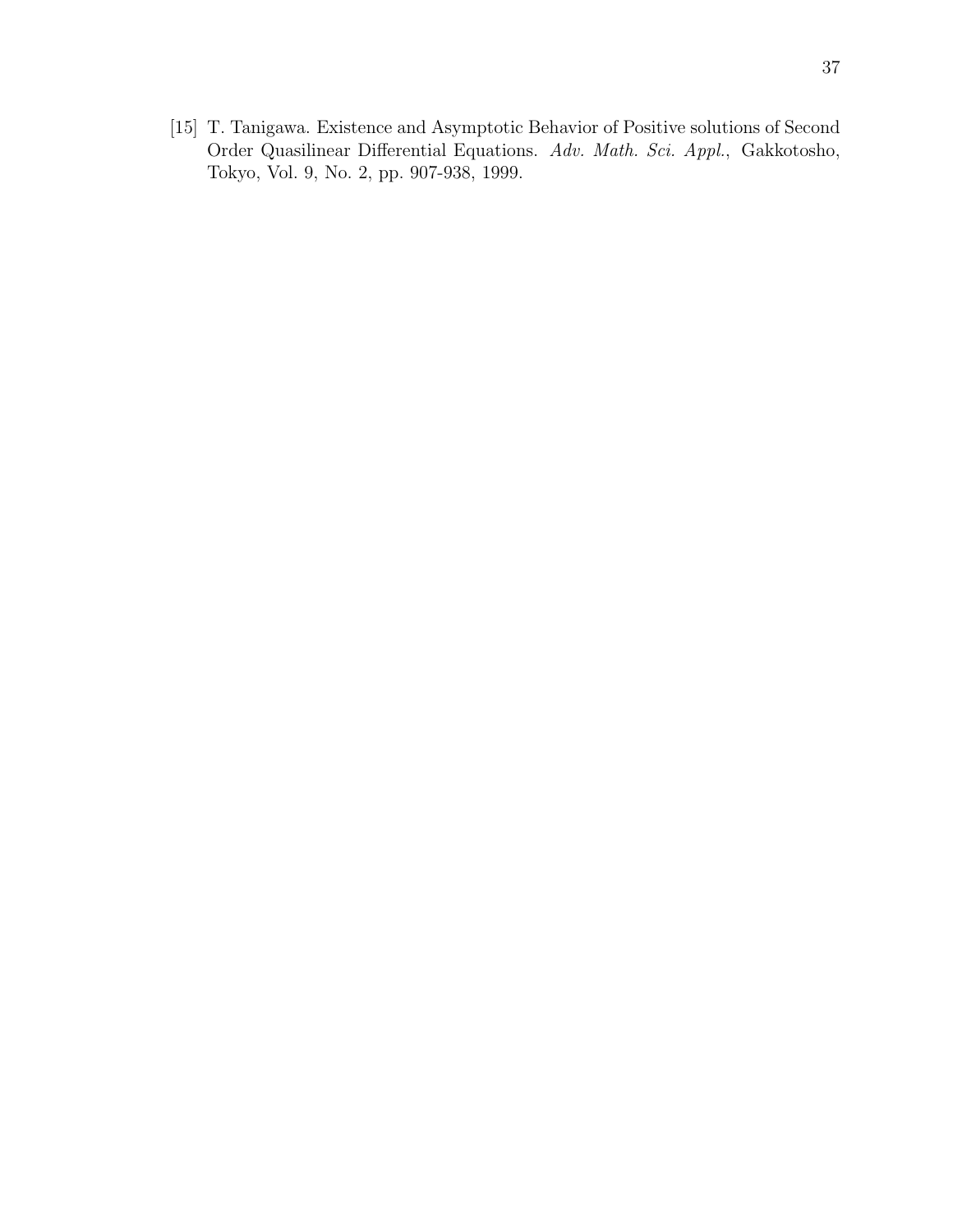# II. ON NONOSCILLATORY SOLUTIONS OF EMDEN-FOWLER DYNAMIC SYSTEMS ON TIME SCALES

# ABSTRACT

We study the existence and asymptotic behavior of nonoscillatory solutions of Emden-Fowler dynamic sytems on time scales. In order to show the existence, we use Schauder, Knaster and Tychonoff Fixed Point Theorems. Some examples are illustrated as well.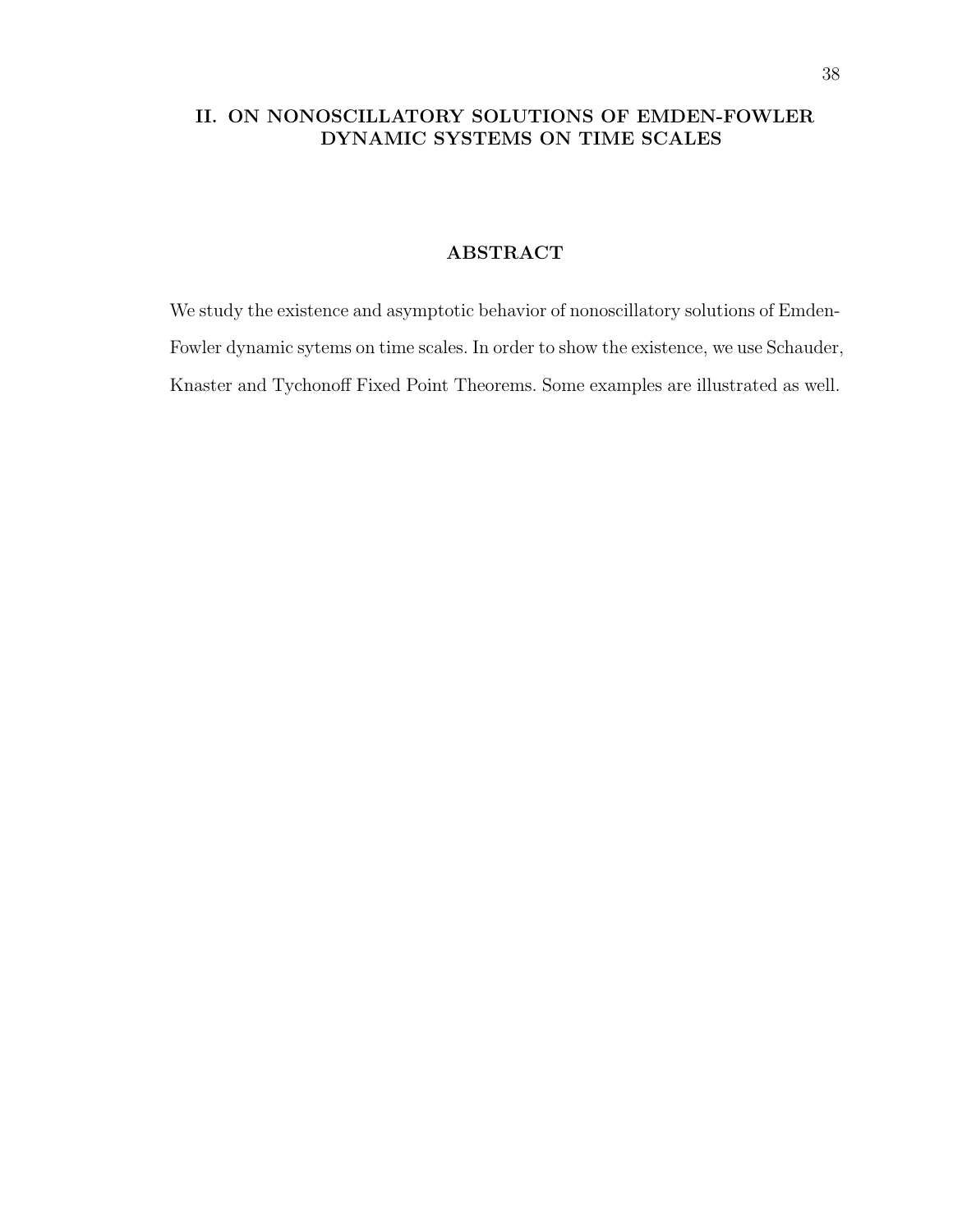#### 1. INTRODUCTION

In this paper, we deal with the classification of nonoscillatory solutions of the Emden-Fowler system of first order dynamic equations

<span id="page-49-0"></span>
$$
\begin{cases}\nx^{\Delta}(t) = \left(\frac{1}{a(t)}\right)^{\frac{1}{\alpha}} |y(t)|^{\frac{1}{\alpha}} \operatorname{sgn} y(t) \\
y^{\Delta}(t) = -b(t) |x^{\sigma}(t)|^{\beta} \operatorname{sgn} x^{\sigma}(t),\n\end{cases} \tag{II.1}
$$

where  $\alpha, \beta > 0$  and  $a, b \in C_{rd}([t_0, \infty)_\mathbb{T}, \mathbb{R}^+)$ . Whenever we write  $t \geq t_1$ , we mean that  $t \in [t_1,\infty)$ <sub>T</sub> :=  $[t_1,\infty)$  ∩ T. A time scale T, a nonempty closed subset of real numbers, is introduced by Bohner and Peterson in [\[6\]](#page-71-0) and [\[7\]](#page-71-1). Throughout this paper, we assume that  $\mathbb T$  is unbounded above. We call  $(x, y)$  a proper solution if it is defined on  $[t_0,\infty)$ <sub>T</sub> and  $sup{ |x(s)|, |y(s)| : s \in [t,\infty)_{\mathbb{T}} } > 0$  for  $t \geq t_0$ . A solution  $(x, y)$ of  $(II.1)$  is said to be nonoscillatory if the component functions x and y are both nonoscillatory, i.e., either eventually positive or eventually negative. Otherwise it is said to be oscillatory. Throughout this paper without loss of generality we assume that x is eventually positive in our proofs. Our results can be obtained similarly for the case that  $x$  is eventually negative.

System [\(II.1\)](#page-49-0) can be easily derived from the Emden Fowler dynamic equation

<span id="page-49-1"></span>
$$
(a(t)|x^{\Delta}(t)|^{\alpha}sgnx^{\Delta}(t))^{\Delta} + b(t)|x(t)|^{\beta}sgnx^{\sigma}(t) = 0
$$
\n(II.2)

by letting  $x = x$  and  $y = |x^{\Delta}|^{\alpha}sgnx^{\Delta}$  in [\(II.2\)](#page-49-1). If  $\alpha = \beta$  in (II.2), then it is called a half-linear dynamic equation.

If  $\mathbb{T} = \mathbb{R}$  and  $\mathbb{T} = \mathbb{Z}$ , equation [\(II.2\)](#page-49-1) reduces to the Emden Fowler differential equation

$$
(a(t)|x'(t)|^{\alpha}sgnx'(t))' + b(t)|x(t)|^{\beta}sgnx(t) = 0,
$$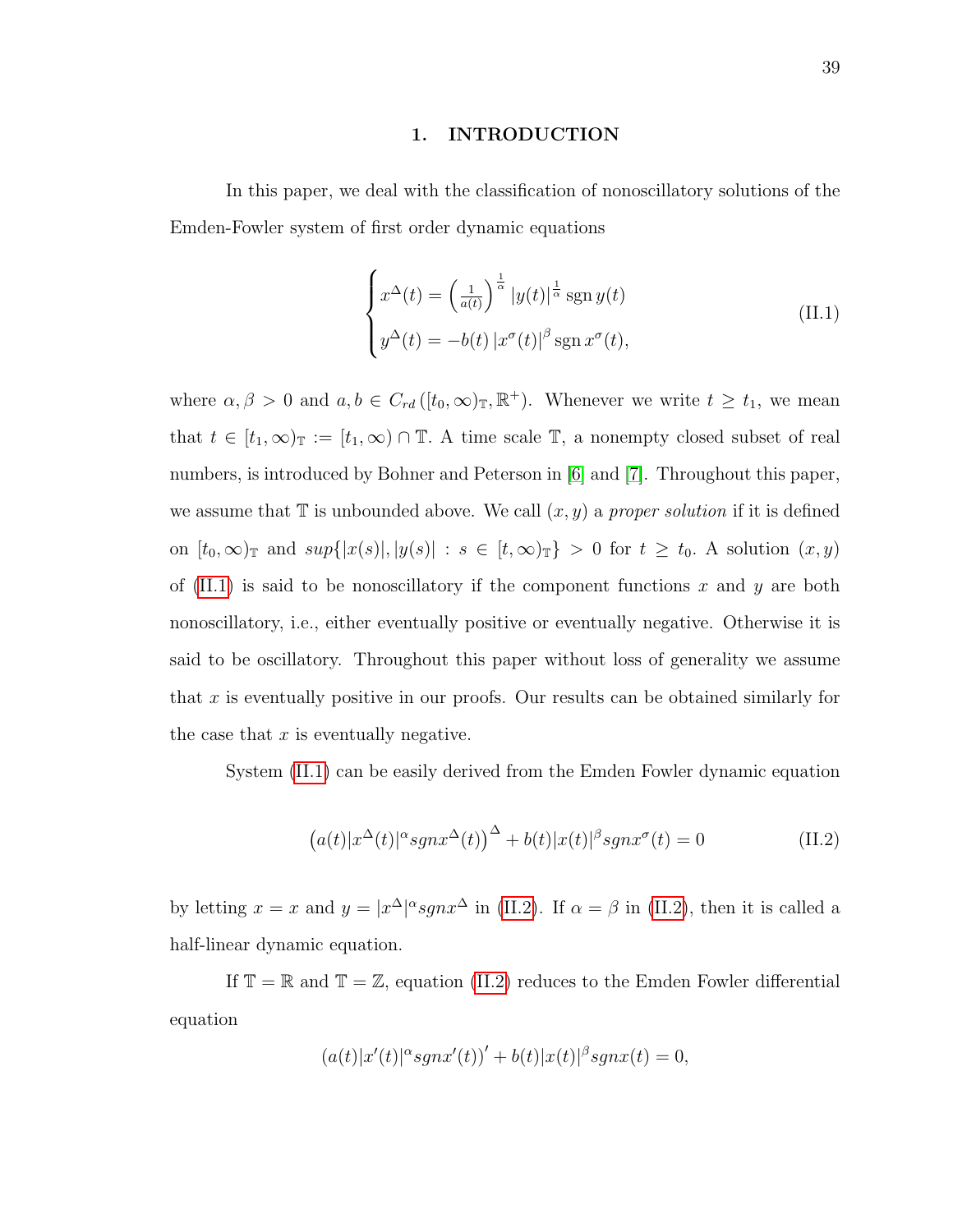see [\[11\]](#page-71-2), and the Emden-Fowler difference equation

$$
\Delta (a_n|\Delta x_n|^{\alpha} sgn\Delta x_n) + b_n |x_{n+1}|^{\beta} sgnx_{n+1} = 0,
$$

see [\[8\]](#page-71-3), respectively.

This paper is motivated by the papers [\[8\]](#page-71-3), [\[14\]](#page-71-4) and [\[10\]](#page-71-5). The related oscillation and nonoscillation results for two and three dimensional dynamic systems are given in [\[5\]](#page-71-6), [\[3\]](#page-71-7), [\[4\]](#page-71-8), and [\[2\]](#page-71-9), respectively. The setup of this paper is as follows: In Section 1, we give preliminary lemmas playing an important role in the further sections. In Sections 2 and 3, we show the existence and asymptotic properties of nonoscillatory solutions of system [\(II.1\)](#page-49-0) by using certain improper integrals and fixed point theorems. In Section 4, we obtain some conclusions. And finally, the paper concludes with some examples.

Let M be the set of all nonoscillatory solutions of system  $(II.1)$ . One can easily show that any nonoscillatory solution  $(x, y)$  of system [\(II.1\)](#page-49-0) belongs to one of the following classes:

$$
M^+ := \{(x, y) \in M : x(t)y(t) > 0 \text{ eventually}\}
$$
  

$$
M^- := \{(x, y) \in M : x(t)y(t) < 0 \text{ eventually}\}.
$$

**Lemma 1.1.** [\[5,](#page-71-6) Lemma 2.1] Let  $(x, y)$  be a solution of system [\(II.1\)](#page-49-0). Then the component functions x and y are themselves nonoscillatory if  $(x, y)$  is a nonoscillatory solution of system [\(II.1\)](#page-49-0).

<span id="page-50-0"></span>**Remark 1.2.** Let  $(x, y)$  be a nonoscillatory solution of system [\(II.1\)](#page-49-0). If  $x(t)$  is nonoscillatory for  $t \geq t_0$ , then the other component function  $y(t)$  is also nonoscillatory for sufficiently large t.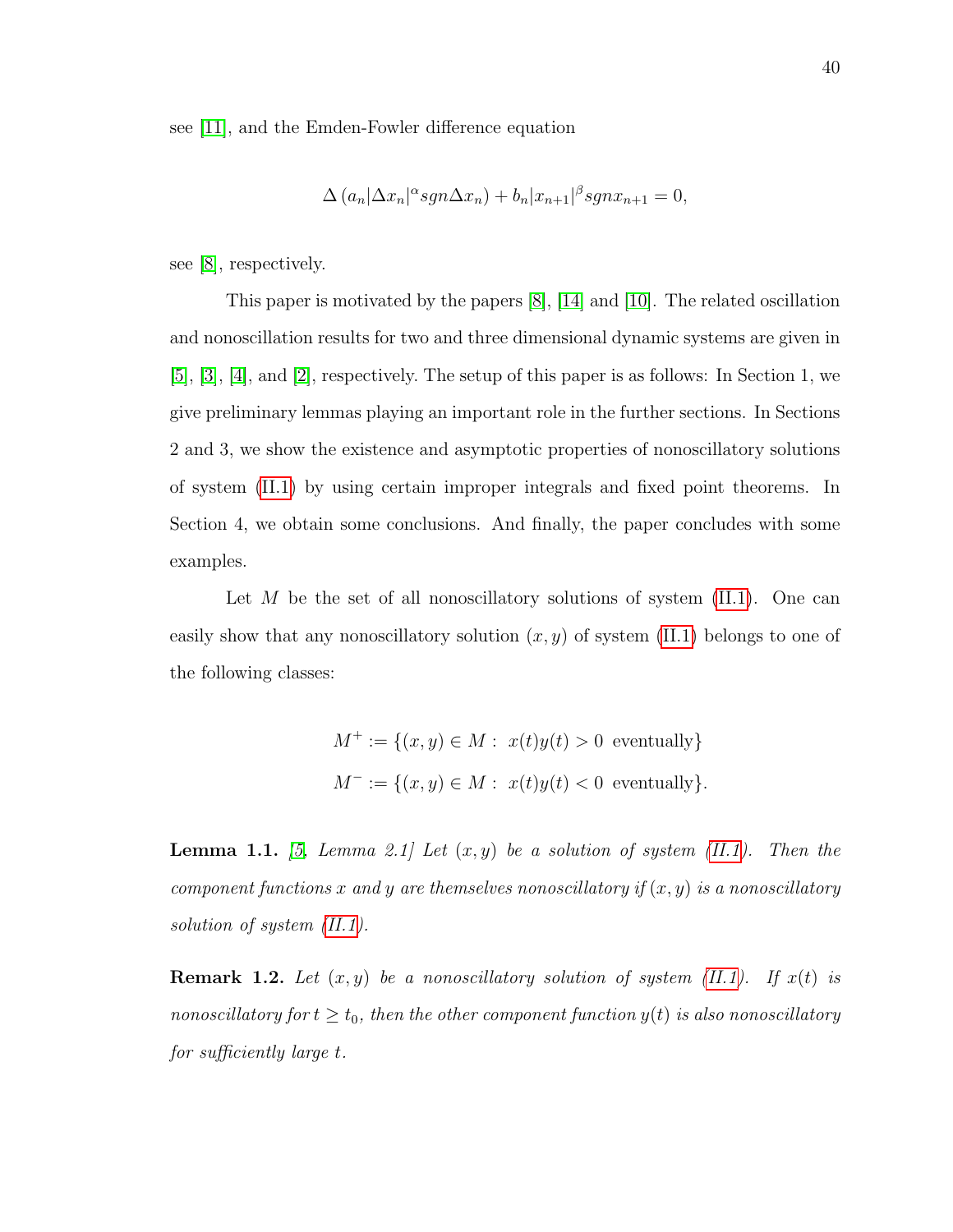For convenience, let us set

$$
Y_a = \int_{t_0}^{\infty} A(t) \Delta t \quad \text{and} \quad Z_b = \int_{t_0}^{\infty} b(t) \Delta t, \tag{II.3}
$$

where  $A = \left(\frac{1}{a}\right)$  $\frac{1}{a}\Big)^{\frac{1}{\alpha}}$ .

The following lemma gives some sufficient conditions for oscillation and nonoscillation of system [\(II.1\)](#page-49-0).

<span id="page-51-0"></span>**Lemma 1.3.** (a)[\[5,](#page-71-6) Lemma 2.3] If  $Y_a < \infty$  and  $Z_b < \infty$ , then system [\(II.1\)](#page-49-0) is nonoscillatory.

(b)[\[5,](#page-71-6) Lemma 2.2] If  $Y_a = \infty$  and  $Z_b = \infty$ , then system [\(II.1\)](#page-49-0) is oscillatory.

In the next two lemmas we show that  $M^+$  and  $M^-$  can be empty.

<span id="page-51-1"></span>**Lemma 1.4.** If  $Y_a = \infty$  and  $Z_b < \infty$ , then any nonoscillatory solution  $(x, y)$  of system [\(II.1\)](#page-49-0) belongs to  $M^+$ , i.e  $M^- = \emptyset$ .

*Proof.* Suppose that  $Y_a = \infty$  and  $Z_b < \infty$ . The proof is by contradiction. So assume that there exists a solution  $(x, y)$  of system [\(II.1\)](#page-49-0) such that  $(x, y) \in M^-$ . Without loss of generality assume that  $x(t) > 0$  for  $t \geq t_1$ . Then by integrating the first equation of system [\(II.1\)](#page-49-0) from  $t_1$  to t and the monotonicity of y, we have

$$
x(t) = x(t_1) - \int_{t_1}^t A(s) (-y(s))^{\frac{1}{\alpha}} \Delta s \leq x(t_1) - (-y(t_1))^{\frac{1}{\alpha}} \int_{t_1}^t A(s) \Delta s.
$$

As  $t \to \infty$ ,  $x \to -\infty$ . But this contradicts the positivity of x. Note that the proof can be done without the condition  $Z_b < \infty$ . However in order for nonoscillatory solutions to exist, we need the assumption  $Z_b < \infty$  by Lemma [1.3](#page-51-0) (b).  $\Box$ 

<span id="page-51-2"></span>**Lemma 1.5.** If  $Y_a < \infty$  and  $Z_b = \infty$ , then any nonoscillatory solution  $(x, y)$  of system [\(II.1\)](#page-49-0) belongs to  $M^-$ , i.e.,  $M^+ = \emptyset$ .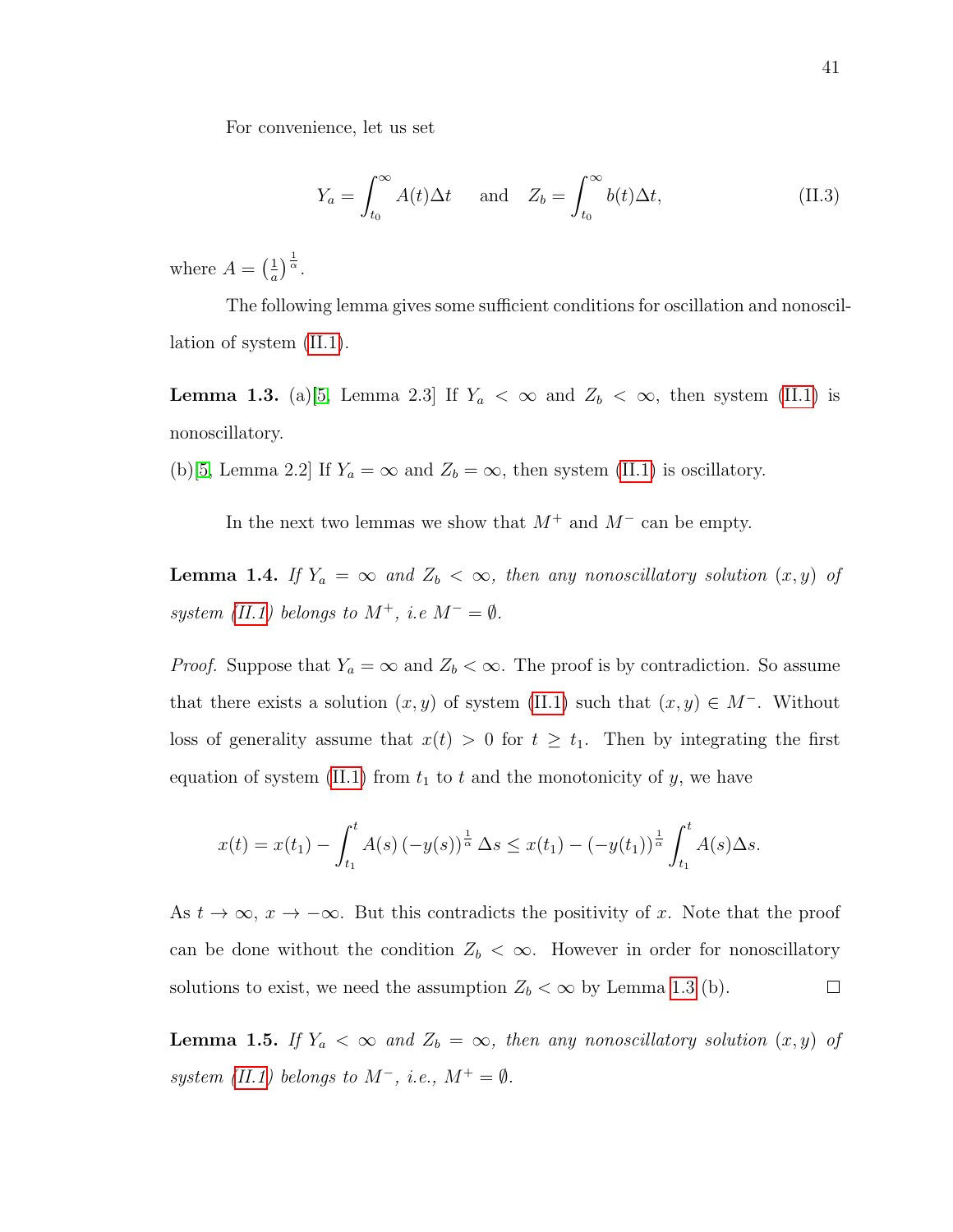*Proof.* Suppose that  $Y_a < \infty$  and  $Z_b = \infty$ . The proof is by contradiction. So assume that there exists a nonoscillatory solution  $(x, y)$  of system [\(II.1\)](#page-49-0) such that  $xy > 0$ eventually. Without loss of generality, assume that  $x(t) > 0$  for  $t \geq t_1$ . So by integrating the second equation of system  $(II.1)$  from  $t_1$  to  $t$  and the monotonicity of  $x$  give us

$$
y(t) \leq y(t_1) - (x^{\sigma}(t_1))^{\beta} \int_{t_1}^t b(s) \Delta s.
$$

As  $t \to \infty$ , it follows that  $y(t) \to -\infty$ . But this contradicts that y is eventually  $\Box$ positive.

The discrete version of the following lemmas can be found in [\[14\]](#page-71-4).

- <span id="page-52-0"></span>**Lemma 1.6.** Let  $(x, y)$  be a nonoscillatory solution of system  $(II.1)$ .
- (a) If  $Y_a < \infty$ , then the component function x has a finite limit.

(b) If  $Y_a = \infty$  or  $Z_b < \infty$ , then the component function y has a finite limit.

*Proof.* (a) Suppose that  $Y_a < \infty$  and  $(x, y)$  is a nonoscillatory solution of system  $(II.1)$ . Then by Lemma [1.1,](#page-74-0) x and y are themselves nonoscillatory. Without loss of generality, assume that there exists  $t_1 \geq t_0$  such that  $x(t) > 0$  for  $t \geq t_1$ . If  $(x, y) \in M^-$ , then by the first equation of system [\(II.1\)](#page-49-0),  $x^{\Delta}(t) < 0$  for  $t \geq t_1$ . Therefore, limit of x exists. So let us show that the assertion follows if  $(x, y) \in M^+$ . From the first equation of system [\(II.1\)](#page-49-0), we have  $x^{\Delta}(t) > 0$  for  $t \geq t_1$ . Hence two things might happen: The limit of the component function  $x$  exists or blows up. Now let us show that  $\lim_{t\to\infty} x(t) = \infty$  cannot happen. Assume  $x(t) \to \infty$  as  $t \to \infty$ . By integrating the first equation of system  $(II.1)$  from  $t_1$  to t and using the monotonicity of y, we get

$$
x(t) \leq x(t_1) + y^{\frac{1}{\alpha}}(t_1) \int_{t_1}^t A(s) \Delta s.
$$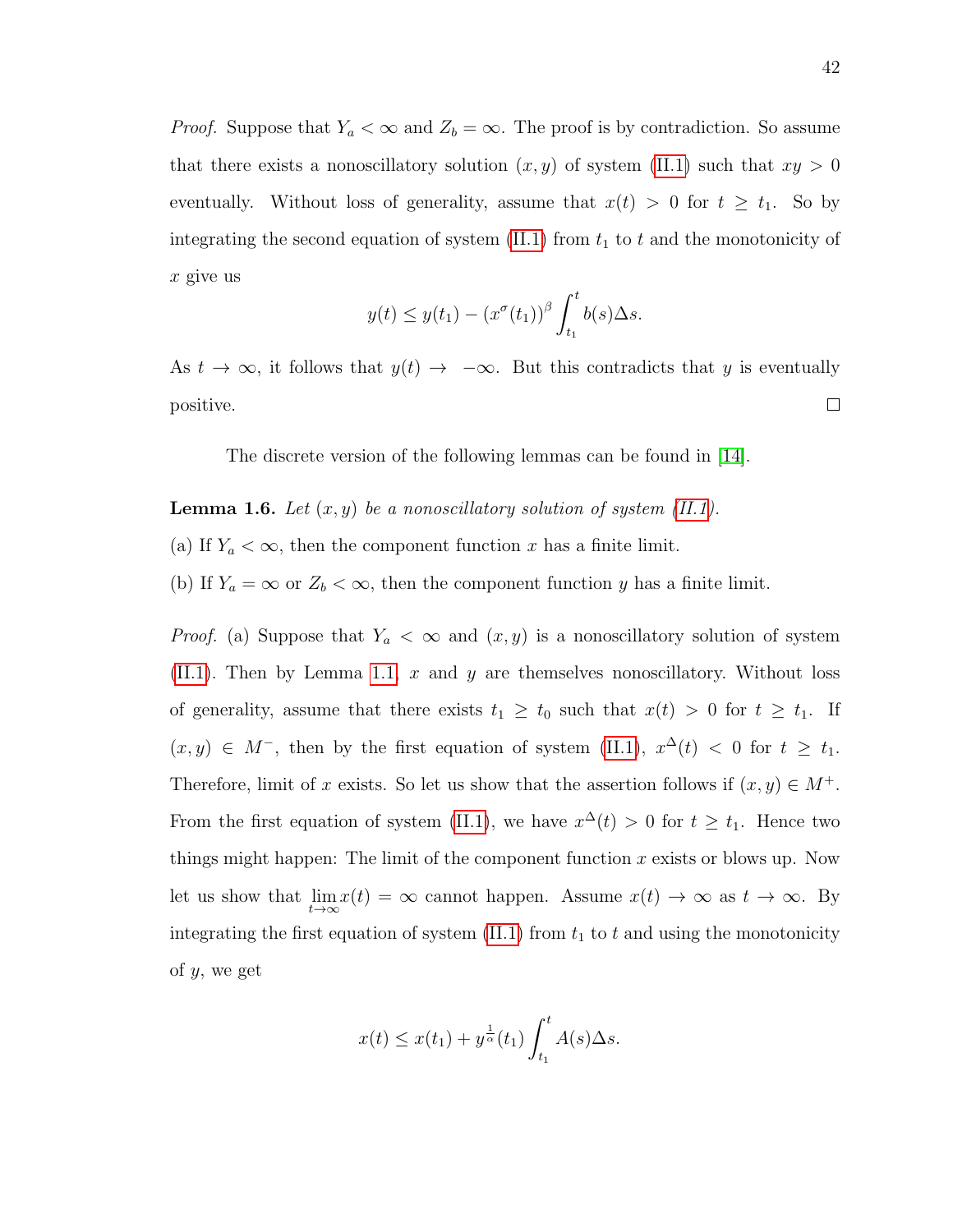Taking the limit as  $t \to \infty$ , it follows that  $Y_a = \infty$ , which is a contradiction. This completes the proof.

(b) Suppose that  $Y_a = \infty$  or  $Z_b < \infty$  and  $(x, y)$  is a nonoscillatory solution of system [\(II.1\)](#page-49-0). The case  $Z_b < \infty$  can be proved similar to part (a). For  $Y_a = \infty$ , assume that  $x$  is eventually positive. Then proceeding as in the proof of Lemma [1.4,](#page-51-1) it can be shown that y is eventually positive. Then by the second equation of system [\(II.1\)](#page-49-0), it follows that y has a finite limit.  $\Box$ 

In the following lemmas, we find upper and lower bounds for the component function x of a nonoscillatory solution  $(x, y)$  of system [\(II.1\)](#page-49-0).

**Lemma 1.7.** Let  $Y_a < \infty$ . If  $(x, y)$  is a nonoscillatory solution of system [\(II.1\)](#page-49-0), then there exist  $c, d > 0$  and  $t_1 \ge t_0$  such that

$$
c \int_t^{\infty} A(s) \Delta s \le x(t) \le d
$$

or

$$
-d \le x(t) \le -c \int_t^\infty A(s) \Delta s
$$

for  $t \geq t_1$ .

*Proof.* Suppose that  $Y_a < \infty$  and  $(x, y)$  is a nonoscillatory solution of system [\(II.1\)](#page-49-0). Without loss of generality, let us assume that  $x$  is eventually positive. Then by Lemma [1.6](#page-52-0) (a), we have  $x(t) \leq d$  for  $t \geq t_1$ . If  $y(t) > 0$  for  $t \geq t_1$ , then x is eventually increasing by the first equation of system  $(II.1)$ . So for large t, the assertion follows. If  $y(t) < 0$  for  $t \ge t_1$ , then integrating the first equation of system [\(II.1\)](#page-49-0) from t to  $\infty$ and the monotonicity of y give

$$
x(t) = x(\infty) + \int_t^{\infty} A(s)(-y(s))^{\frac{1}{\alpha}} \Delta s \ge \int_t^{\infty} A(s)(-y(s))^{\frac{1}{\alpha}} \Delta s
$$
  
 
$$
\ge (-y(t_1))^{\frac{1}{\alpha}} \int_t^{\infty} A(s) \Delta s.
$$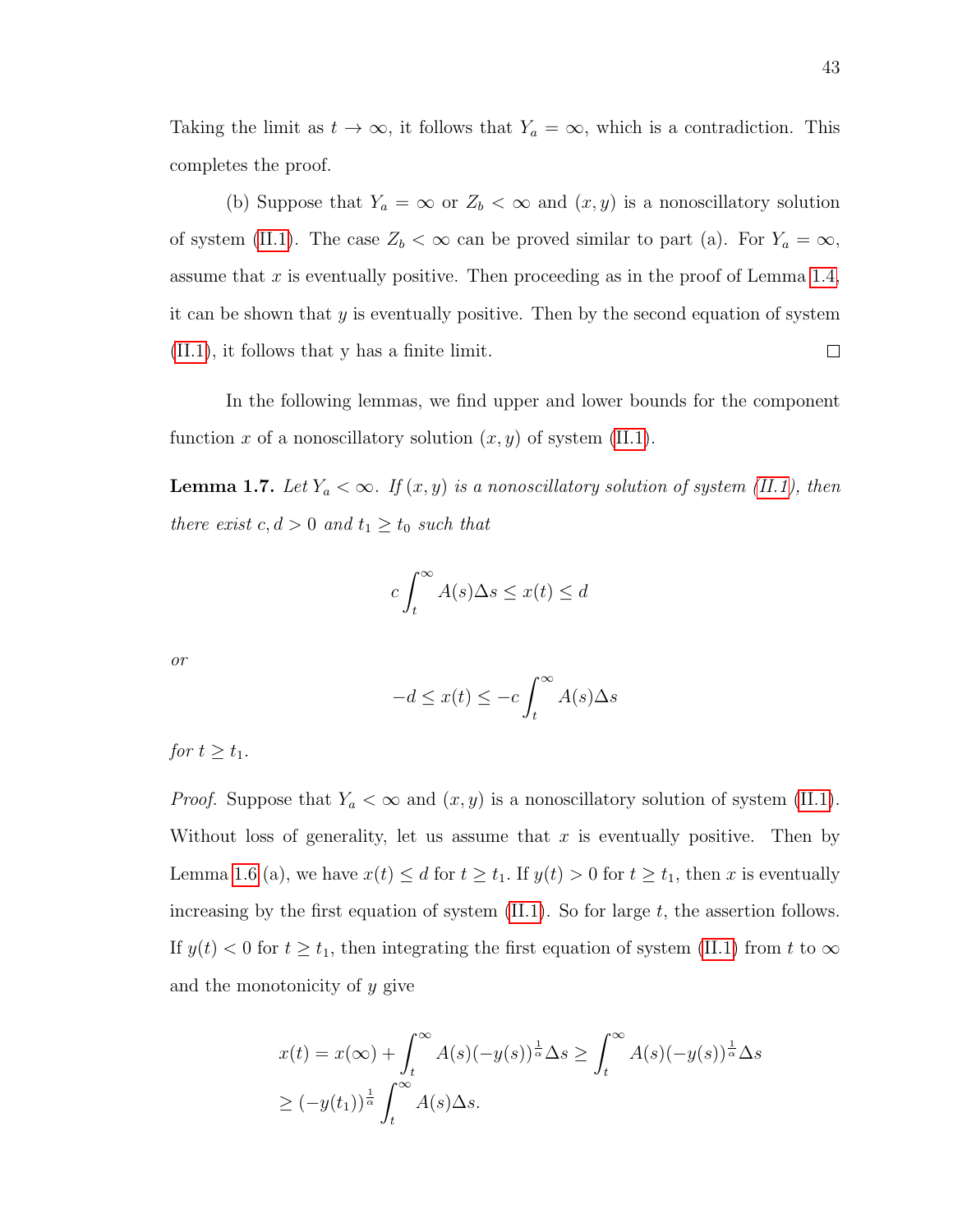Setting  $c = (-y(t_1))^{\frac{1}{\alpha}}$  in the last inequality proves the assertion. Assuming x is eventually negative gives the second part of the proof.  $\Box$ 

**Lemma 1.8.** Let  $Y_a = \infty$  and  $Z_b < \infty$ . If  $(x, y)$  is a nonoscillatory solution of system [\(II.1\)](#page-49-0), then there exist  $k_1, k_2 > 0$  and  $t_1 \ge t_0$  such that

$$
k_1 \le x(t) \le k_2 \int_{t_1}^t A(s) \Delta s
$$

or

$$
-k_2 \int_{t_1}^t A(s) \Delta s \le x(t) \le k_1
$$

for  $t \geq t_1$ .

*Proof.* Suppose that  $Y_a = \infty$  and  $Z_b < \infty$ , and  $(x, y)$  is a nonoscillatory solution of system  $(II.1)$ . Then by Lemma [1.1,](#page-74-0) x and y are themselves nonoscillatory. Without loss of generality let us assume that  $x(t) > 0$  for  $t \ge t_1$ . Then by Lemma [1.4,](#page-51-1)  $(x, y)$ must be in  $M^+$ . Hence, there is a constant  $k_1 > 0$  such that  $x(t) \geq k_1$  for  $t \geq t_1$ . Integrating the first equation of system  $(II.1)$  and the monotonicity of y give

$$
x(t) = x(t_1) + \int_{t_1}^t A(s)y^{\frac{1}{\alpha}}(s)\Delta s \le x(t_1) + y^{\frac{1}{\alpha}}(t_1) \int_{t_1}^t A(s)\Delta s
$$
  
= 
$$
\left(\frac{x(t_1)}{\int_{t_1}^t A(s)\Delta s} + y^{\frac{1}{\alpha}}(t_1)\right) \int_{t_1}^t A(s)\Delta s.
$$

Since  $Y_a = \infty$ , we can choose  $t_2 \ge t_1$  such that

$$
\int_{t_2}^t A(t)\Delta t \ge 1 \text{ for } t \ge t_2.
$$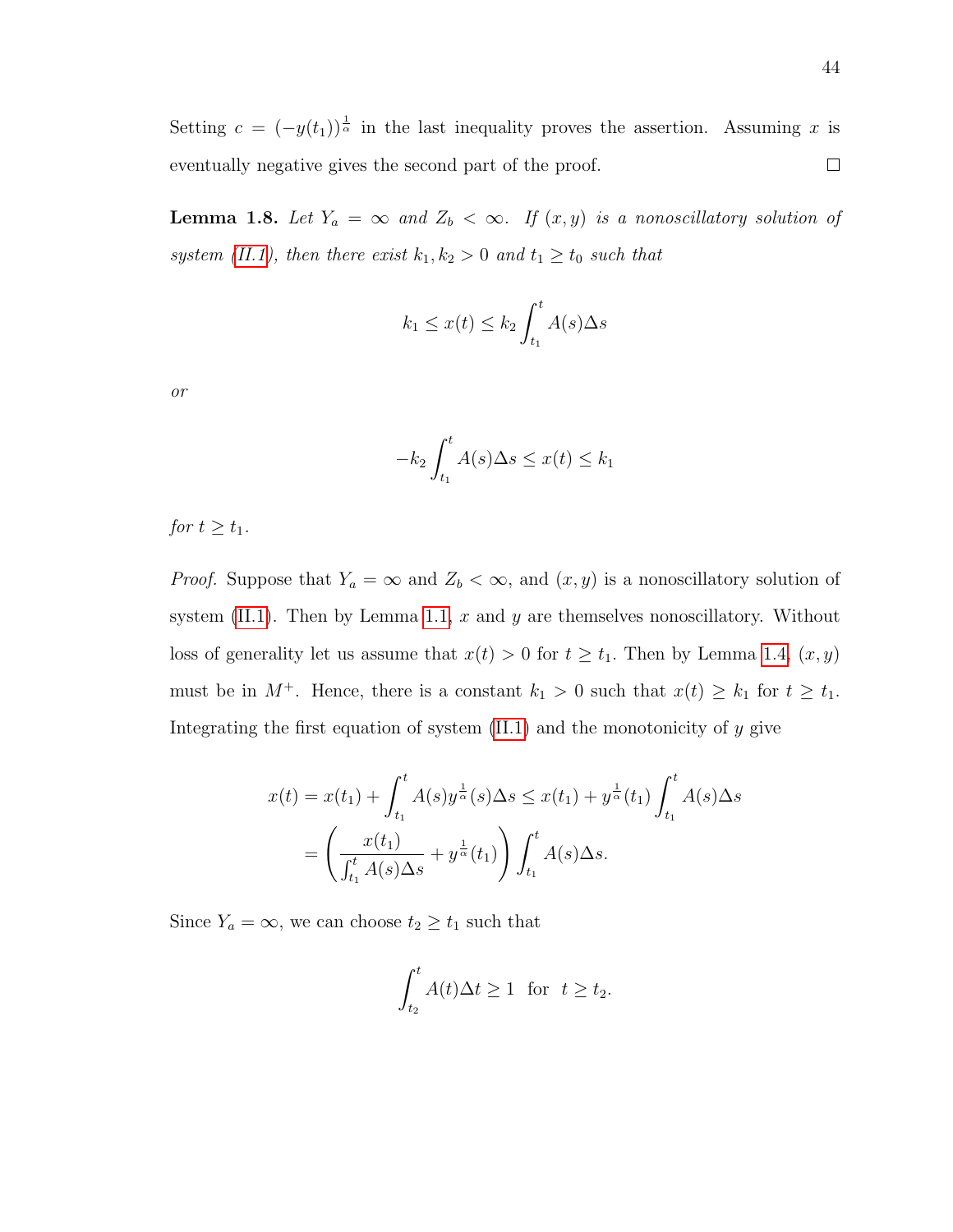So this implies that

$$
x(t) \le \left(x(t_1) + y^{\frac{1}{\alpha}}(t_1)\right) \int_{t_1}^t A(s) \Delta s
$$

and the assertion follows by letting  $k_2 = x(t_1) + y^{\frac{1}{\alpha}}(t_1)$ . Assuming that x is eventually negative proves the second part of the proof. $\Box$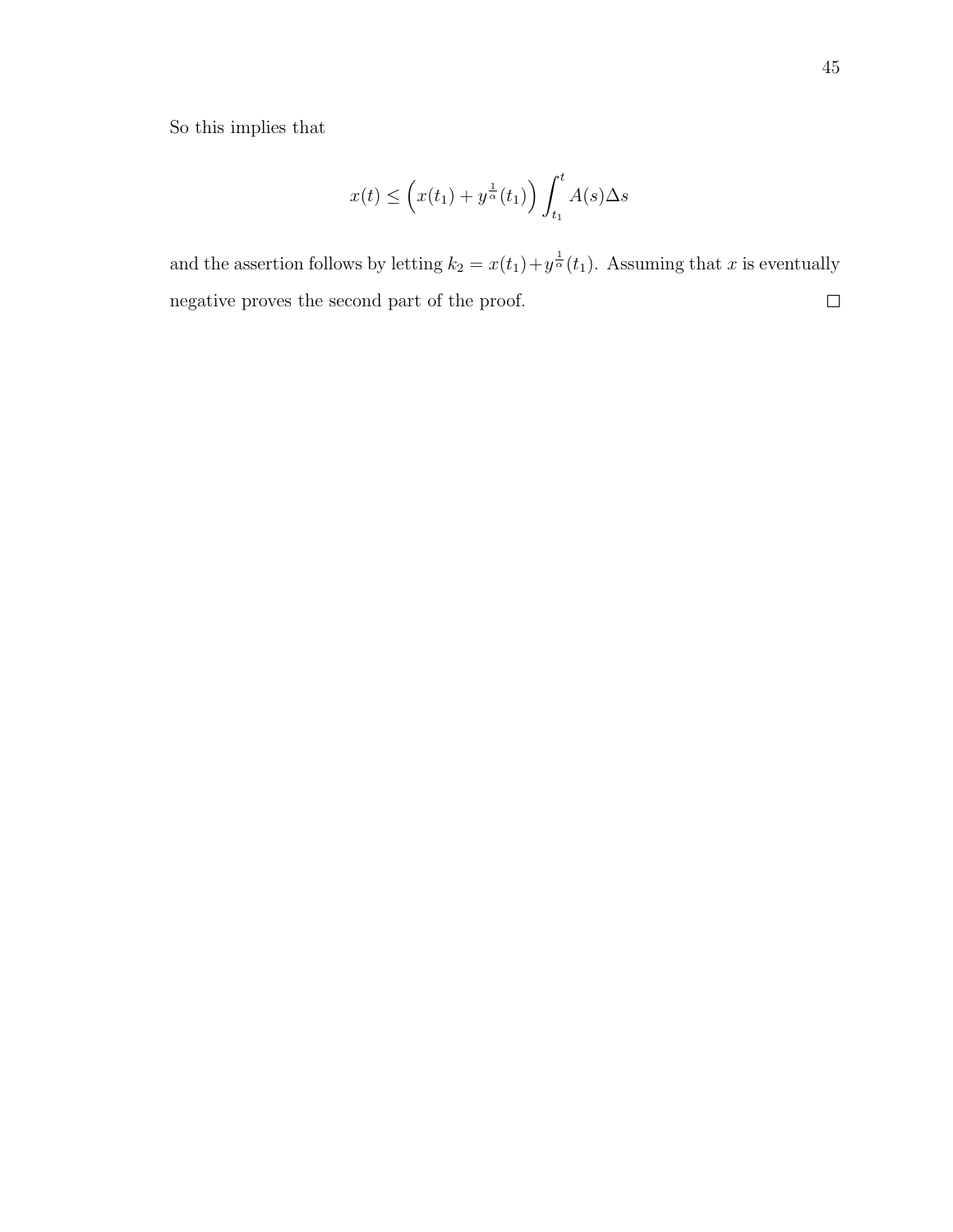# 2. THE CASE  $Y_a = \infty$  AND  $Z_b < \infty$

<span id="page-56-2"></span>In this section, we show that  $M^+$  can be divided into some sub-classes under the case  $Y_a = \infty$ . By Lemma [1.3\(](#page-51-0)b), in order to obtain the existence of nonoscillatory solutions, we also have to assume  $Z_b < \infty$ . So throughout this section, we suppose that  $Y_a = \infty$  and  $Z_b < \infty$  hold. Then by Lemma [1.4,](#page-51-1)  $(x, y) \in M^+$ . Without loss of generality we suppose that  $x > 0$  eventually. Then by the second equation of system  $(II.1)$ ,  $\gamma$  is positive and decreasing eventually. In addition to that, by using the first equation of system  $(II.1)$  and taking Lemma [1.6\(](#page-52-0)b) into consideration we have that  $x(t) \to c$  or  $\infty$ , and  $y(t) \to d$  or 0 as  $t \to \infty$  for  $0 < c < \infty$  and  $0 < d < \infty$ .

<span id="page-56-1"></span>**Lemma 2.1.** If  $x(t) \to c$ , then  $y(t) \to 0$  as  $t \to 0$  for  $c < 0 < \infty$ .

*Proof.* Suppose that  $x(t) \to c$  as  $t \to \infty$ . Assume the contrary. So  $y(t) \to d$  for  $0 < d < \infty$  as  $t \to \infty$ . Then since  $y(t) > 0$  and decreasing eventually, there exists  $t_1 \ge t_0$  such that  $y(t) \ge d$  for  $t \ge t_1$ . By the first equation of system [\(II.1\)](#page-49-0), we have

<span id="page-56-0"></span>
$$
x^{\Delta}(t) = A(t)y^{\frac{1}{\alpha}}(t) \ge A(t)d^{\frac{1}{\alpha}} \text{ for } t \ge t_1.
$$
 (II.4)

Integrating  $(II.4)$  from  $t_1$  to t yields

$$
x(t) \ge x(t_1) + d^{\frac{1}{\alpha}} \int_{t_1}^t A(s) \Delta s.
$$

As  $t \to \infty$ , this gives us a contradiction to the fact  $x(t) \to c$ . So the assertion follows.  $\Box$ 

In light of Lemma [2.1](#page-56-1) and the explanation above, we have the following lemma.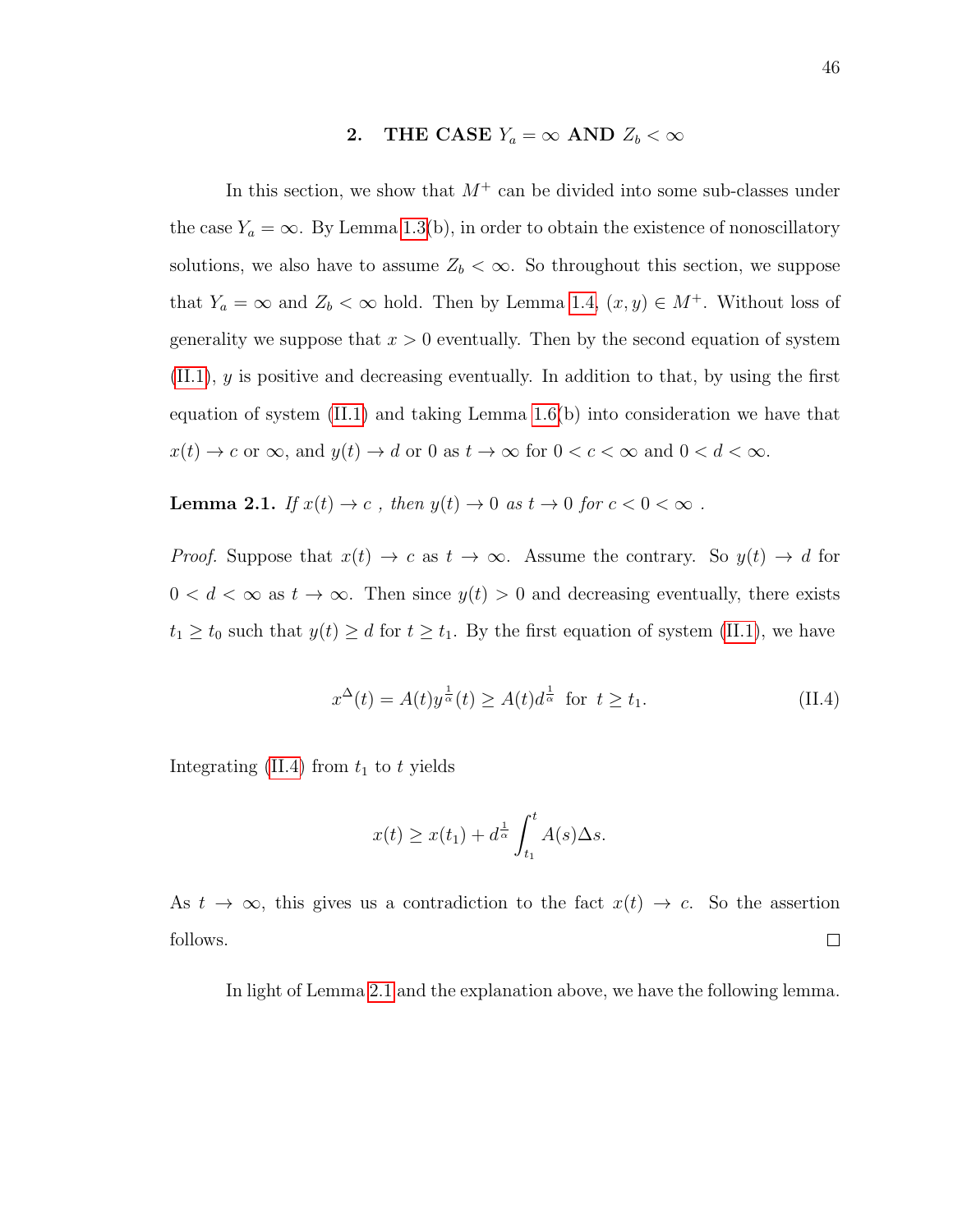**Lemma 2.2.** For  $0 < c < \infty$  and  $0 < d < \infty$ , any nonoscillatory solution in M<sup>+</sup> must belong to one of the following sub-classes:

$$
M_{B,0}^{+} = \left\{ x \in M^{+} : \lim_{t \to \infty} |x(t)| = c, \lim_{t \to \infty} |y(t)| = 0 \right\},\,
$$
  

$$
M_{\infty,B}^{+} = \left\{ x \in M^{+} : \lim_{t \to \infty} |x(t)| = \infty, \lim_{t \to \infty} |y(t)| = d \right\},\,
$$
  

$$
M_{\infty,0}^{+} = \left\{ x \in M^{+} : \lim_{t \to \infty} |x(t)| = \infty, \lim_{t \to \infty} |y(t)| = 0 \right\}.
$$

In the literature, solutions in  $M^+_{B,0}$ ,  $M^+_{\infty,B}$  and  $M^+_{\infty,0}$  are called *subdominant* solutions, dominant solutions and intermediate solutions, respectively.

The following theorems show the existence of nonoscillatory solutions in subclasses mentioned above by using the improper integrals:

$$
J_{\alpha} = \int_{t_0}^{\infty} A(t) \left( \int_t^{\infty} b(s) \Delta s \right)^{\frac{1}{\alpha}} \Delta t \tag{II.5}
$$

$$
K_{\beta} = \int_{t_0}^{\infty} b(t) \left( \int_{t_0}^{\sigma(t)} A(s) \Delta s \right)^{\beta} \Delta t.
$$
 (II.6)

<span id="page-57-2"></span>**Theorem 2.3.**  $M_{B,0}^+ \neq \emptyset$  if and only if  $J_\alpha < \infty$ .

*Proof.* Suppose that  $M_{B,0}^+ \neq \emptyset$ . Then there exists  $(x, y) \in M^+$  such that  $|x(t)| \to c$ 0 and  $|y(t)| \to 0$  as  $t \to \infty$ . Without loss of generality let us assume that  $x(t) > 0$ for  $t \geq t_1$ . Integrating the second equation of system [\(II.1\)](#page-49-0) from t to  $\infty$  gives us

<span id="page-57-0"></span>
$$
y(t) = \int_{t}^{\infty} b(s) (x^{\sigma}(s))^{\beta} \Delta s.
$$
 (II.7)

Solving the first equation of system  $(II.1)$  for y, substituting the resulting equation into  $(II.7)$  and by the monotonicity of y, we obtain

<span id="page-57-1"></span>
$$
x^{\Delta}(t) \ge A(t)x^{\frac{\beta}{\alpha}}(t)\left(\int_{t}^{\infty}b(s)\Delta s\right)^{\frac{1}{\alpha}}.
$$
\n(II.8)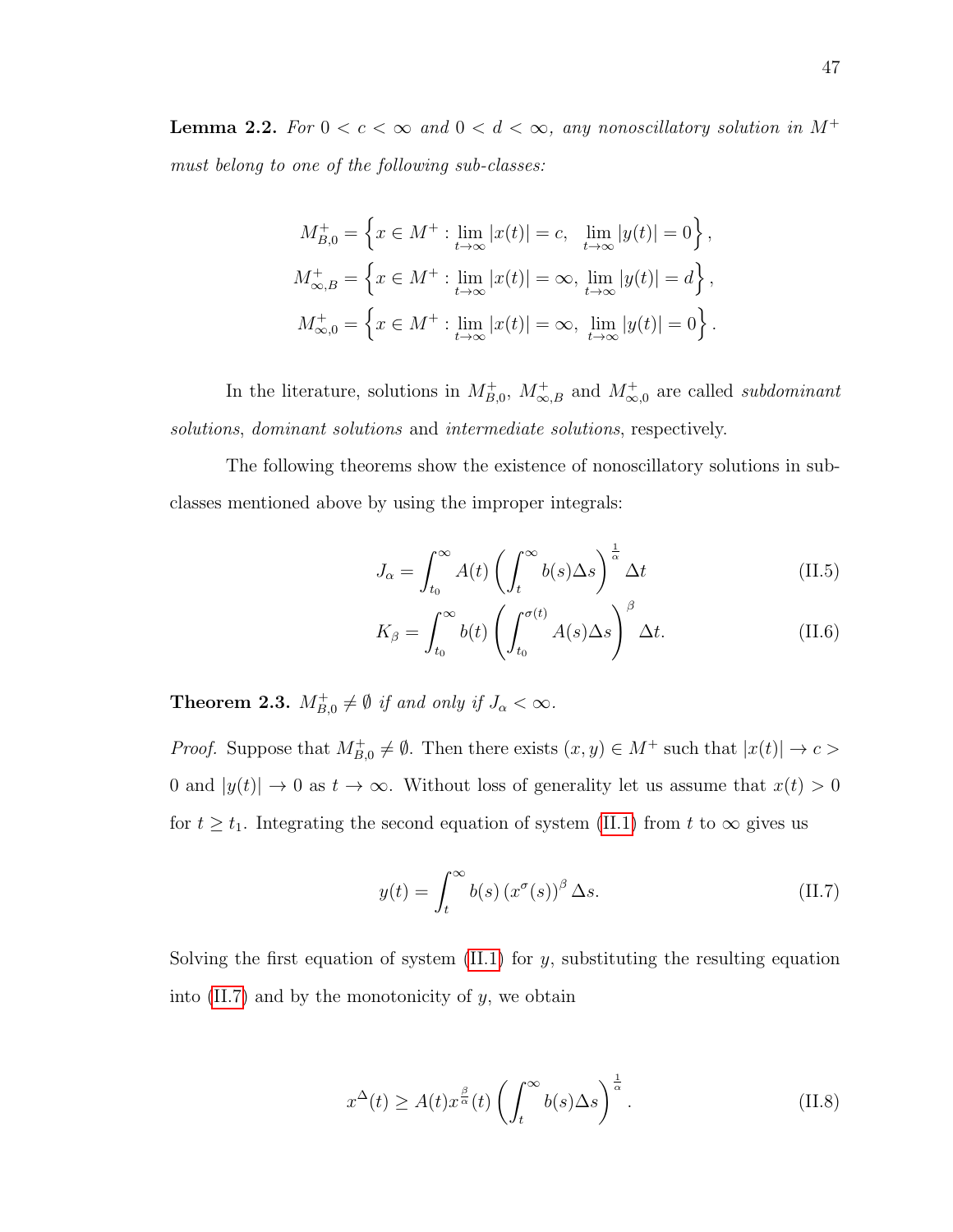Integrating [\(II.8\)](#page-57-1) from  $t_1$  to  $t$  gives

$$
x(t) \geq x(t_1) + \int_{t_1}^t A(s) x^{\frac{\beta}{\alpha}}(s) \left( \int_s^{\infty} b(\tau) \Delta \tau \right)^{\frac{1}{\alpha}} \Delta s
$$
  
 
$$
\geq x^{\frac{\beta}{\alpha}}(t_1) \int_{t_0}^t A(s) \left( \int_s^{\infty} b(\tau) \Delta \tau \right)^{\frac{1}{\alpha}} \Delta s.
$$

As  $t \to \infty$ , the assertion follows.

Conversely, suppose that  $J_{\alpha} < \infty$ . Choose  $t_1 \geq t_0$  so large that

<span id="page-58-0"></span>
$$
\int_{t_1}^{\infty} A(t) \left( \int_t^{\infty} b(s) \Delta s \right)^{\frac{1}{\alpha}} \Delta t < \left( \frac{c}{2} \right) \frac{1}{c^{\frac{\beta}{\alpha}}} \tag{II.9}
$$

for arbitrarily given  $c > 0$ . Let X be the set of all bounded, continuous, real valued functions with the norm  $||x|| = \sup$  $t\in[t_1,\infty)_{\mathbb{T}}$  $\{|x(t)|\}$ . It is clear that X is a Banach Space, see [\[9\]](#page-71-10). Let us define a subset  $\Omega$  of X such that

$$
\Omega := \{ x \in X : \ \frac{c}{2} \le x(t) \le c, \ t \ge t_1 \}.
$$

It is clear that  $\Omega$  is closed, bounded and convex. Define an operator  $F : \Omega \to X$  by

$$
(Fx)(t) = c - \int_t^{\infty} A(s) \left( \int_s^{\infty} b(\tau) \left( x^{\sigma}(\tau) \right)^{\beta} \Delta \tau \right)^{\frac{1}{\alpha}} \Delta s \text{ for } t \ge t_1.
$$
 (II.10)

By inequality [\(II.9\)](#page-58-0), we have

$$
c \geq (Fx)(t) = c - \int_t^{\infty} A(s) \left( \int_s^{\infty} b(\tau) (x^{\sigma}(\tau))^{\beta} \Delta \tau \right)^{\frac{1}{\alpha}} \Delta s
$$
  

$$
\geq c - c^{\frac{\beta}{\alpha}} \int_t^{\infty} A(s) \left( \int_s^{\infty} b(\tau) \Delta \tau \right)^{\frac{1}{\alpha}} \Delta s \geq \frac{c}{2},
$$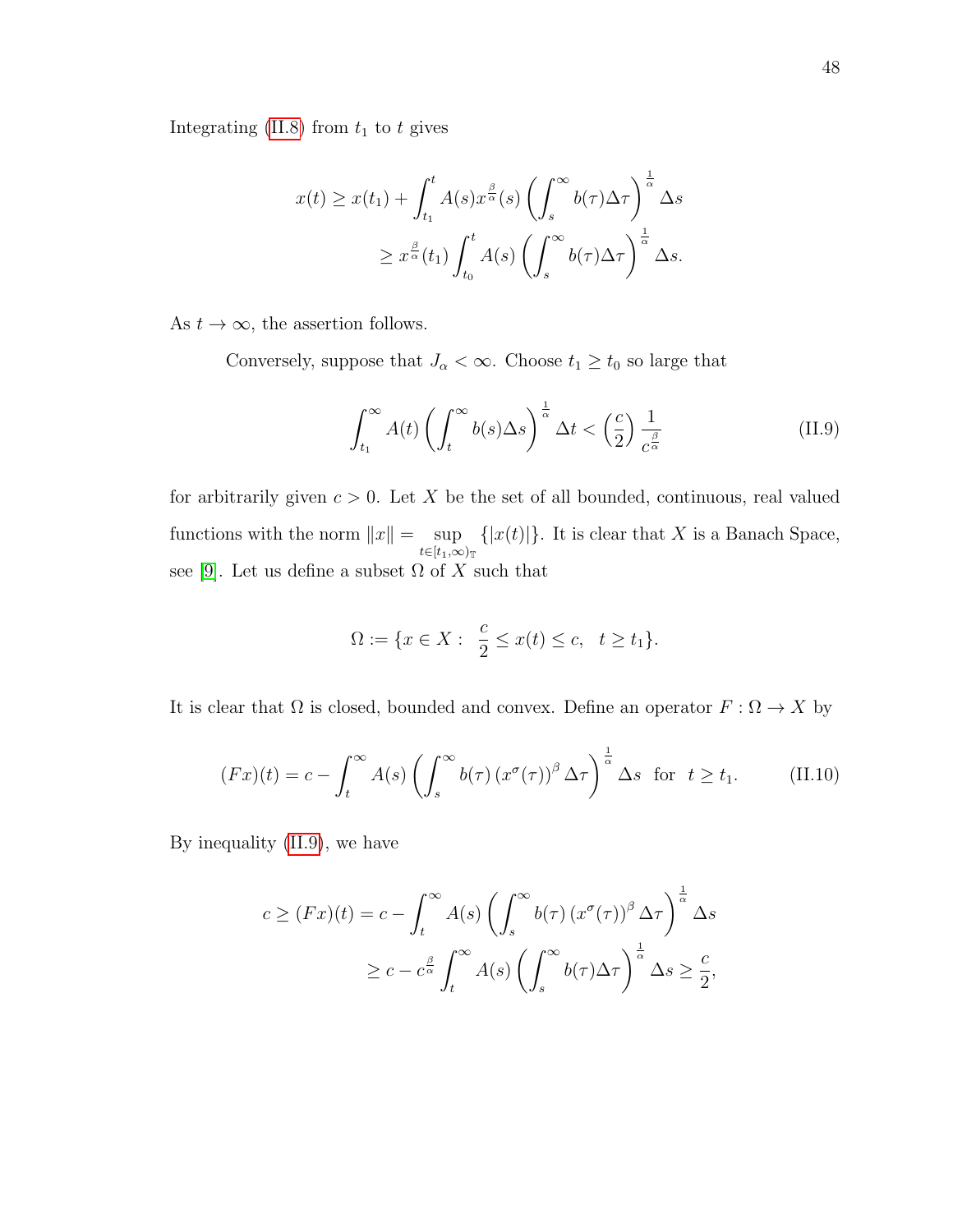and so  $F : \Omega \to \Omega$ . Since

$$
||(Fx_n)(t) - (Fx)(t)||
$$
  
\n
$$
\leq \int_{t_1}^{\infty} A(s) \left| \left( \int_s^{\infty} b(\tau) \left( x_n^{\sigma}(\tau) \right)^{\beta} \Delta \tau \right)^{\frac{1}{\alpha}} - \left( \int_s^{\infty} b(\tau) \left( x^{\sigma}(\tau) \right)^{\beta} \Delta \tau \right)^{\frac{1}{\alpha}} \right| \Delta s,
$$

where  $x_n$  is a sequence of functions converging to x. Hence, the Lebesque Dominated Convergence Theorem yields

$$
||(Fx_n)(t) - (Fx)(t)|| \rightarrow 0,
$$

which implies the continuity of  $F$  on  $\Omega$ . Also

$$
0 \leq -\left[F(x)(t)\right]^{\Delta} = A(t) \left(\int_{t}^{\infty} b(\tau) \left(x^{\sigma}(\tau)\right)^{\beta} \Delta \tau\right)^{\frac{1}{\alpha}} \leq c^{\frac{\beta}{\alpha}} A(t) \left(\int_{t}^{\infty} b(\tau) \Delta \tau\right)^{\frac{1}{\alpha}} < \infty
$$

implies that  $F$  is equibounded and equicontinuous. Therefore by Schauder's Fixed Point Theorem, there exists  $\bar{x} \in \Omega$  such that  $\bar{x} = F\bar{x}$ . Then

<span id="page-59-0"></span>
$$
\bar{x}(t) = c - \int_{t}^{\infty} A(s) \left( \int_{s}^{\infty} b(\tau) \left( \bar{x}^{\sigma}(\tau) \right)^{\beta} \Delta \tau \right)^{\frac{1}{\alpha}} \Delta s. \tag{II.11}
$$

So as  $t \to \infty$ ,  $\bar{x}(t) \to c$ . Note that  $\bar{x}^{\Delta}(t) > 0$  for  $t \geq t_1$ . So it is eventually monotone, i.e.,  $\bar{x}$  is nonoscillatory. Therefore, taking the derivative of [\(II.11\)](#page-59-0) and using the first equation of system [\(II.1\)](#page-49-0) give us

$$
\bar{y}(t) = \int_t^{\infty} b(\tau) \left(\bar{x}^{\sigma}(\tau)\right)^{\beta} \Delta \tau.
$$

<span id="page-59-1"></span>It follows that  $\bar{y}(t) > 0$  for  $t \geq t_1$ , i.e.,  $(\bar{x}, \bar{y})$  is nonoscillatory and then by Remark [1.2](#page-50-0) and Lemma [1.4,](#page-51-1)  $(\bar{x}, \bar{y}) \in M^+$ . Taking the limit as  $t \to \infty$  yields  $\bar{y}(t) \to 0$ . Hence  $M_{B,0}^+ \neq \emptyset$ .  $\Box$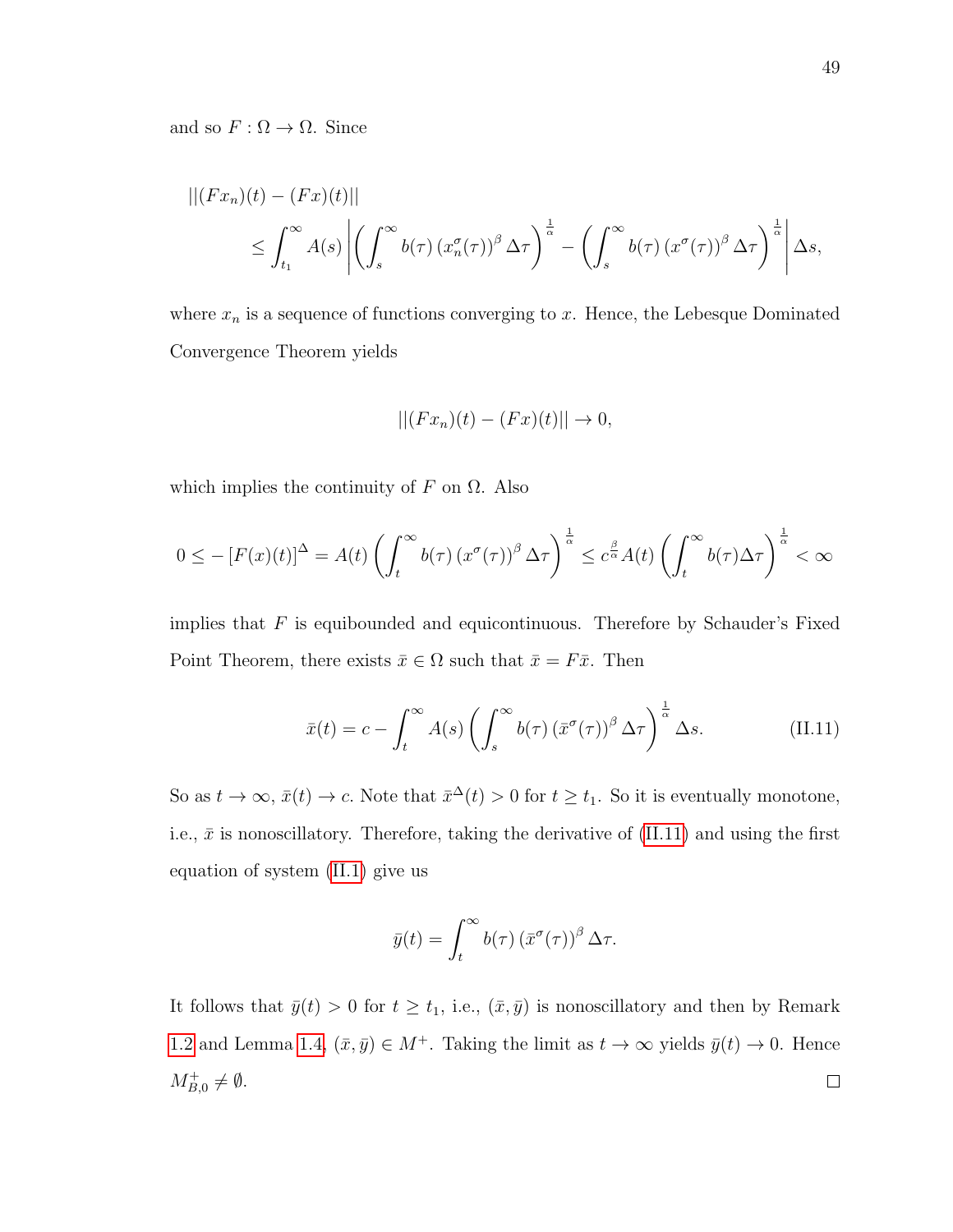# **Theorem 2.4.**  $M_{\infty,B}^+ \neq \emptyset$  if and only if  $K_\beta < \infty$ .

*Proof.* Suppose that  $M_{\infty,B}^+ \neq \emptyset$ . Then there exists  $(x, y) \in M^+$  such that  $|x(t)| \to \infty$ and  $|y(t)| \to d$ , for  $0 < d < \infty$ . Without loss of generality assume that  $x(t) > 0$  for  $t \ge t_1$  Integrating the first equation from  $t_1$  to  $\sigma(t)$  and the second equation from  $t_1$ to t of system  $(II.1)$  give us

<span id="page-60-0"></span>
$$
x^{\sigma}(t) = x^{\sigma}(t_1) + \int_{t_1}^{\sigma(t)} A(s) y^{\frac{1}{\alpha}}(s) \Delta s > d^{\frac{1}{\alpha}} \int_{t_1}^{\sigma(t)} A(s) \Delta s.
$$
 (II.12)

and

<span id="page-60-1"></span>
$$
y(t_1) - y(t) = \int_{t_1}^t b(s) (x^{\sigma}(s))^{\beta} \Delta s,
$$
 (II.13)

respectively. Then by [\(II.12\)](#page-60-0) and [\(II.13\)](#page-60-1), we have

$$
\int_{t_1}^t b(s) \left( \int_{t_1}^{\sigma(s)} A(\tau) \Delta \tau \right) \Delta s < d^{\frac{-\beta}{\alpha}} \int_{t_1}^t b(s) \left( x^{\sigma}(s) \right)^{\beta} \Delta s \\
&< d^{\frac{-\beta}{\alpha}} \left( y(t_1) - y(t) \right)
$$

So as t goes to  $\infty$ , it follows that  $K_\beta < \infty$ .

Conversely, suppose that  $K_{\beta} < \infty$ . Choose  $t_1 \geq t_0$  so large that

$$
\int_{t_1}^{\infty} b(s) \left( \int_{t_1}^{\sigma(s)} A(\tau) \Delta \tau \right)^{\beta} \Delta s < \frac{d}{(2d)^{\beta}} \tag{II.14}
$$

for arbitrarily given  $d > 0$ . Let X be the partially ordered Banach Space of all real-valued continuous functions with the norm  $||x|| = \sup$  $t > t_1$  $|x(t)|$  $\frac{|x(t)|}{\int_{t_1}^t A(s)\Delta s}$  and the usual pointwise ordering  $\leq$ . Define a subset  $\Omega$  of X as follows:

$$
\Omega: \{x \in X: d^{\frac{1}{\alpha}} \int_{t_1}^t A(s) \Delta s \le x(t) \le (2d)^{\frac{1}{\alpha}} \int_{t_1}^t A(s) \Delta s \text{ for } t > t_1\}.
$$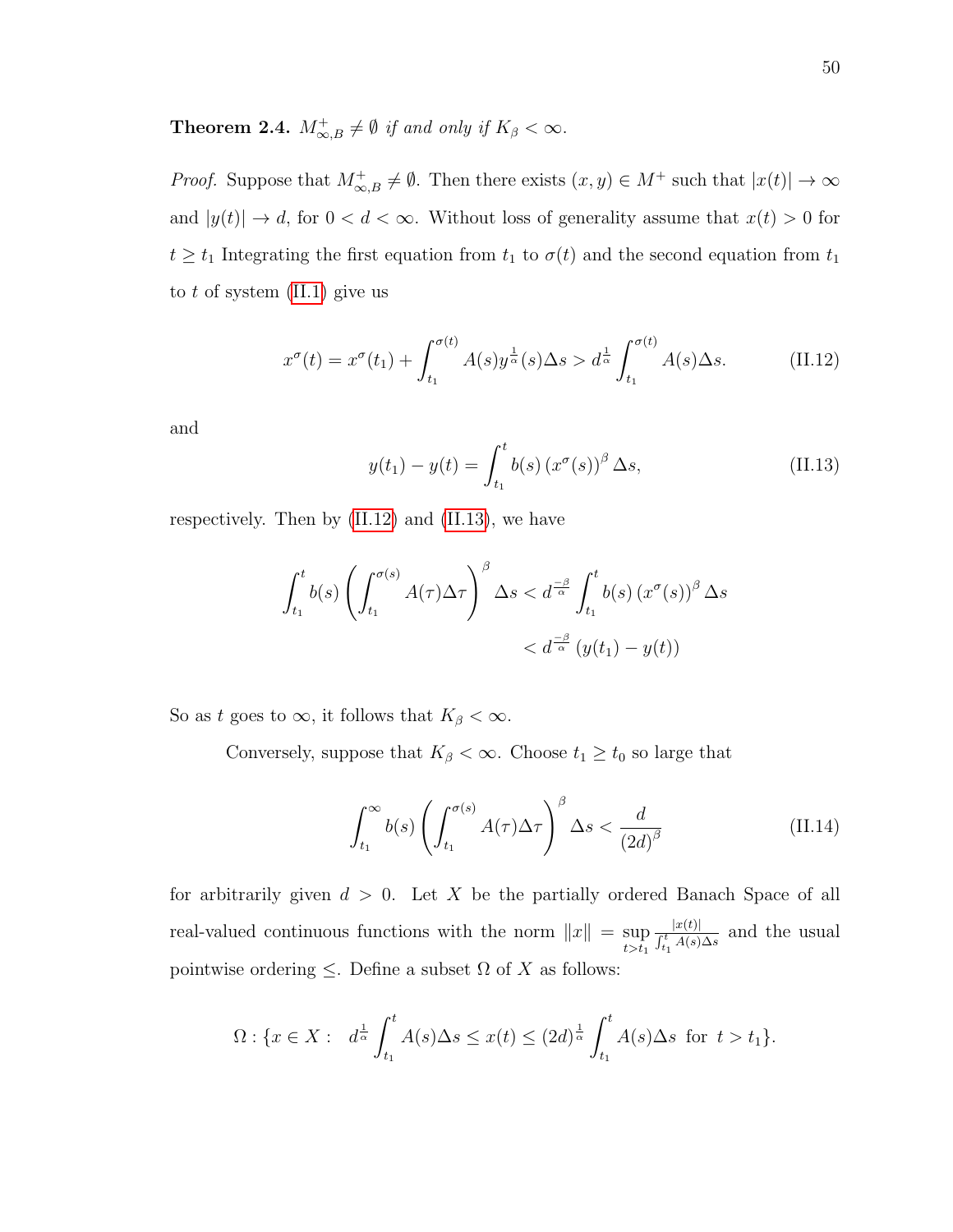First since every subset of  $\Omega$  has a supremum and infimum in  $\Omega$ ,  $(\Omega, \leq)$  is a complete lattice. Define an operator  $F : \Omega \to X$  as

$$
(Fx)(t) = \int_{t_1}^t A(s) \left( d + \int_s^\infty b(\tau) \left( x^\sigma(\tau) \right)^\beta \Delta \tau \right)^{\frac{1}{\alpha}} \Delta s. \tag{II.15}
$$

It can be shown that  $F: \Omega \to \Omega$  is an increasing mapping for  $t \geq t_1$ .

So by the Knaster Fixed Point Theorem, we have that there exists  $\bar{x} \in \Omega$  such that

<span id="page-61-0"></span>
$$
\bar{x}(t) = \int_{t_1}^t A(s) \left( d + \int_s^\infty b(\tau) \left( \bar{x}^\sigma(\tau) \right)^\beta \Delta \tau \right)^{\frac{1}{\alpha}} \Delta s \text{ for } t > t_1. \tag{II.16}
$$

Hence  $\bar{x}$  is eventually positive, and hence nonoscillatory. Then by taking the derivative of [\(II.16\)](#page-61-0) and using the first equation of system [\(II.1\)](#page-49-0) give us

<span id="page-61-1"></span>
$$
\bar{y}(t) = (\bar{x}^{\Delta}(t))^{\alpha} a(t) = d + \int_{t}^{\infty} b(\tau) (\bar{x}^{\sigma}(\tau))^{\beta} \Delta \tau.
$$
 (II.17)

Then it follows that  $\bar{y}$  is eventually positive, i.e., nonoscillatory. Hence,  $(\bar{x}, \bar{y})$  is a nonoscillatory solution of system [\(II.1\)](#page-49-0) and by Lemma [1.4](#page-51-1) we have  $(\bar{x}, \bar{y}) \in M^+$ . For  $\bar{x} \in \Omega$ , we also have

$$
\bar{x}(t) \ge \int_{t_1}^t A(s) \left[ d + \int_s^{\infty} b(\tau) \left( d^{\frac{1}{\alpha}} \int_{t_1}^{\sigma(\tau)} A(\lambda) \Delta \lambda \right)^{\beta} \Delta \tau \right]^{\frac{1}{\alpha}} \Delta s
$$

As  $t \to \infty$ , the right hand side of the last inequality goes to  $\infty$  since  $Y_a = \infty$ . Therefore  $\bar{x}(t) \to \infty$  as  $t \to \infty$ . Taking the limit as  $t \to \infty$  of [\(II.17\)](#page-61-1) gives that y has a finite limit. Therefore  $M_{\infty,B}^+ \neq \emptyset$ .  $\Box$ 

<span id="page-61-2"></span>**Theorem 2.5.** If  $J_{\alpha} = \infty$  and  $K_{\beta} < \infty$ , then  $M_{\infty,0}^{+} \neq \emptyset$ .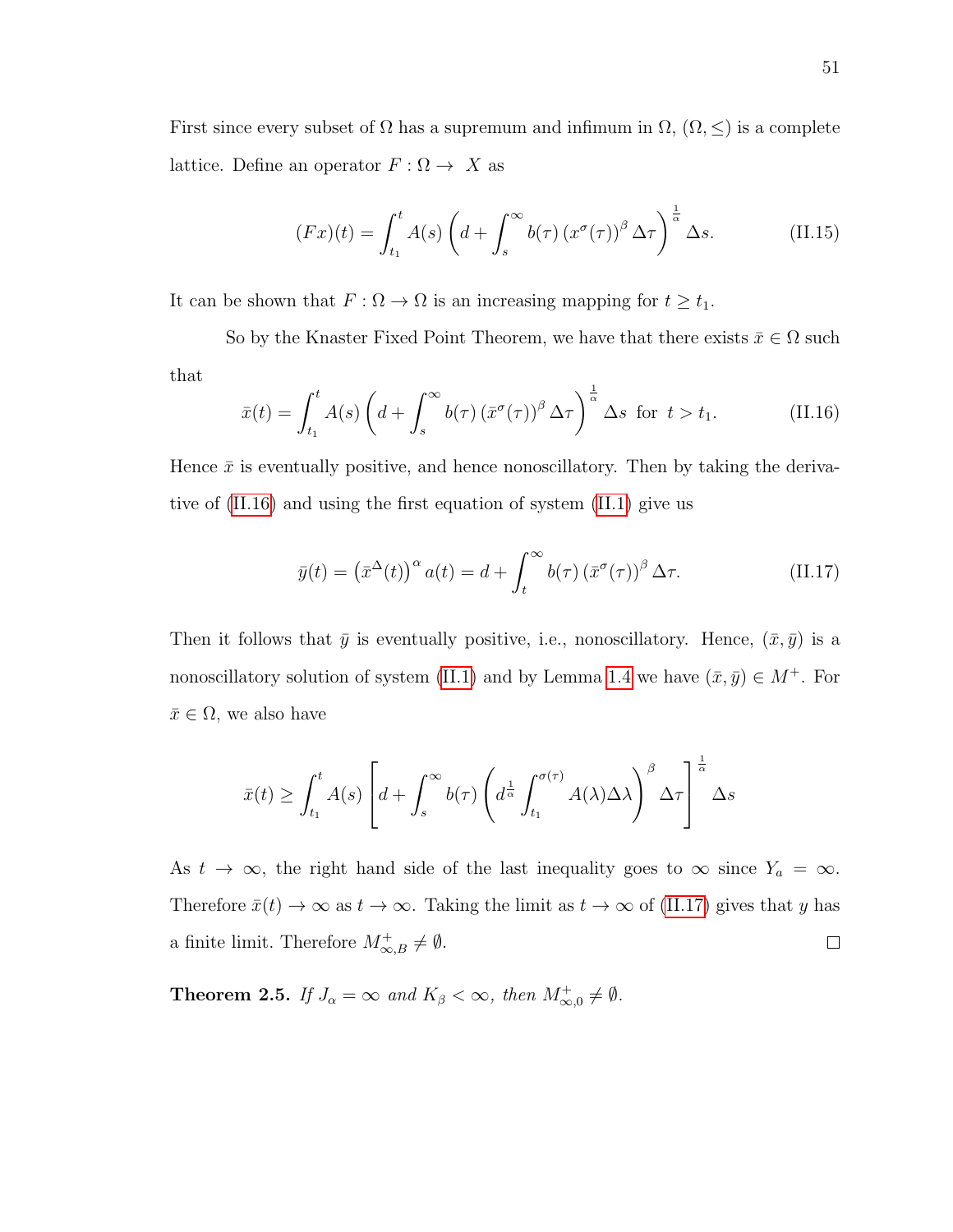*Proof.* Suppose that  $J_{\alpha} = \infty$  and  $K_{\beta} < \infty$ . Since  $Y_a = \infty$ , we can choose  $t_1, t_2 \ge t_0$ so large that  $\overline{B}$ 

$$
\int_{t_2}^{\infty} b(t) \left( \int_{t_0}^{\sigma(t)} A(s) \Delta s \right)^{\beta} \Delta t \le 1
$$
\n(II.18)

and

$$
\int_{t_1}^{t_2} A(s) \Delta s \ge 1.
$$
\n(II.19)

Let X be the Fréchet Space of all continuous functions on  $[t_1,\infty)_\mathbb{T}$  endowed with the topology of uniform convergence on compact subintervals of  $[t_1,\infty)_\mathbb{T}$ . Set

$$
\Omega := \{ x \in X : 1 \le x(t) \le \int_{t_1}^t A(s) \Delta s \text{ for } t \ge t_1 \}
$$

and define an operator  $T:\Omega\rightarrow X$  by

$$
(Tx)(t) = 1 + \int_{t_2}^t A(s) \left( \int_s^\infty b(\tau) \left( x^\sigma(\tau) \right)^\beta \Delta \tau \right)^\frac{1}{\alpha}.
$$
 (II.20)

We can show that  $T : \Omega \to \Omega$  is continuous on  $\Omega \subset X$  by the Lebesque Dominated Convergence Theorem. Since

$$
0 \leq [(Tx)(t)]^{\Delta} = A(t) \left( \int_{t}^{\infty} b(\tau) (x^{\sigma}(\tau))^{\beta} \Delta \tau \right)^{\frac{1}{\alpha}}
$$
  
 
$$
\leq A(t) \left( \int_{t}^{\infty} b(\tau) \left( \int_{t_{1}}^{\sigma(\tau)} A(\lambda) \Delta \lambda \right)^{\beta} \Delta \tau \right)^{\frac{1}{\alpha}} < \infty,
$$

it follows that  $T$  is equibounded and equicontinuous. Then by Tychonoff Fixed Point Theorem, there exists  $\bar{x} \in \Omega$  such that

<span id="page-62-0"></span>
$$
\bar{x}(t) = (T\bar{x})(t) = 1 + \int_{t_2}^t A(s) \left( \int_s^\infty b(\tau) \left( \bar{x}^\sigma(\tau) \right)^\beta \Delta \tau \right)^{\frac{1}{\alpha}} \text{ for } t \ge t_2. \tag{II.21}
$$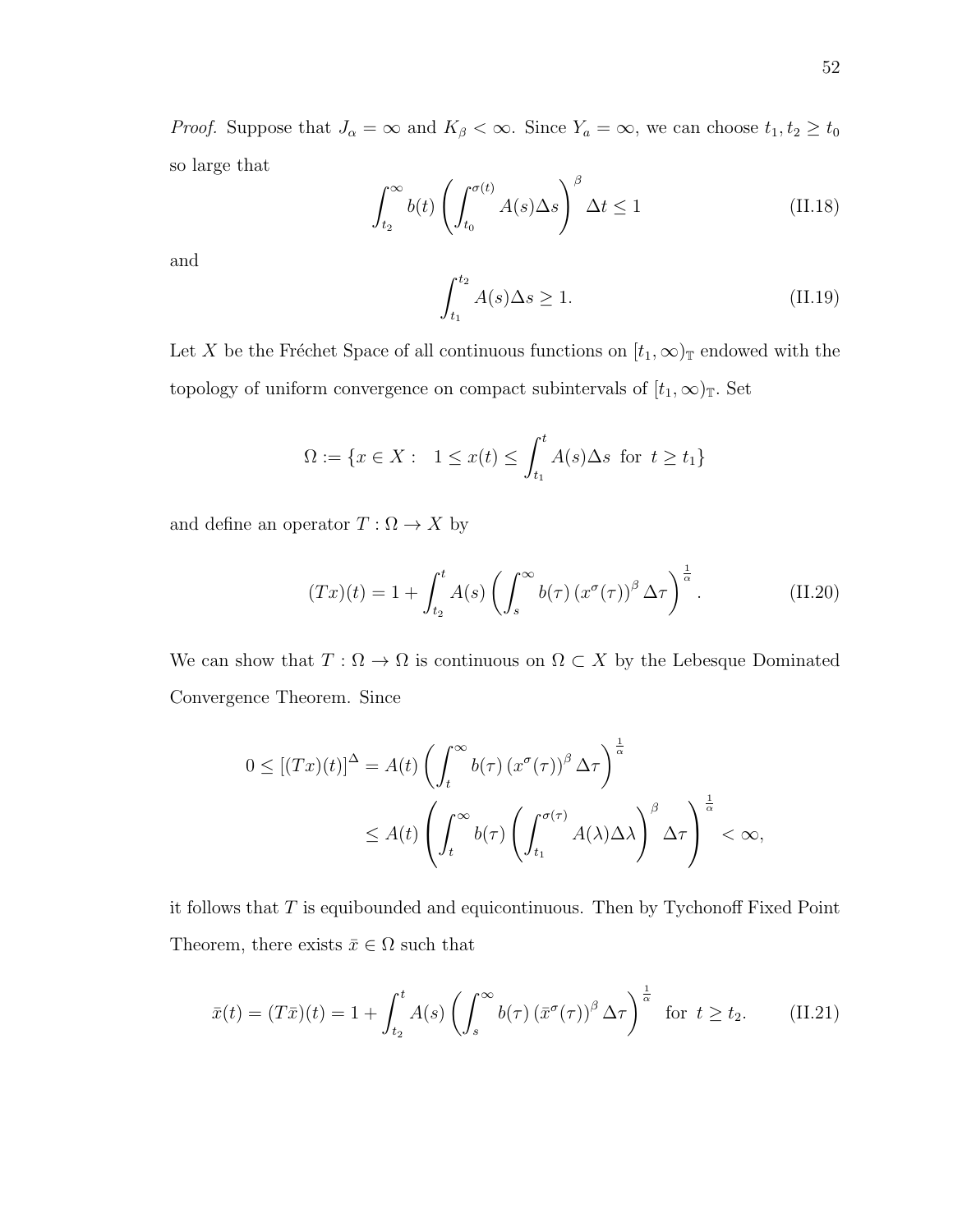Therefore, it follows that  $\bar{x}$  is eventually positive, i.e nonoscillatory. Then integrating [\(II.21\)](#page-62-0) and by the first equation of system [\(II.1\)](#page-49-0), we have

<span id="page-63-0"></span>
$$
\bar{y}(t) = a(t) \left( x^{\Delta}(t) \right)^{\alpha} = \int_{t}^{\infty} b(\tau) \left( \bar{x}^{\sigma}(\tau) \right)^{\beta} \Delta \tau.
$$
 (II.22)

It follows that  $\bar{y}$  is eventually positive, and hence  $(x, y)$  is a nonoscillatory solution of system [\(II.1\)](#page-49-0). So by Lemma [1.4](#page-51-1) it follows that  $(\bar{x}, \bar{y}) \in M^+$ . Also by monotonicity of  $\bar{x}$ , we have

$$
\bar{x}(t) = 1 + \int_{t_2}^t A(s) \left( \int_s^{\infty} b(\tau) \left( \bar{x}^{\sigma}(\tau) \right)^{\beta} \Delta \tau \right)^{\frac{1}{\alpha}} \geq \left( \bar{x}(t_2) \right)^{\beta} \int_{t_2}^t A(s) \left( \int_s^{\infty} b(\tau) \Delta \tau \right)^{\frac{1}{\alpha}}.
$$

Hence as  $t \to \infty$ , it follows that  $\bar{x}(t) \to \infty$ . And by [\(II.22\)](#page-63-0), we have  $\bar{y}(t) \to 0$  as  $t \to \infty$ . Therefore  $M_{\infty,0}^+ \neq \emptyset$ .  $\Box$ 

Next we give the integral relationships between  $J_{\alpha}$ ,  $K_{\beta}$ ,  $Y_a$ , and  $Z_b$  and obtain a conclusion for the existence and non-existence of solution  $(x, y)$  of system [\(II.1\)](#page-49-0) based on  $\alpha$  and  $\beta$ . The proof of the following lemma is similar to the proofs of Lemma 1.1, Lemma 3.2, Lemma 3.3, Lemma 3.6 and Lemma 3.7 in [\[13\]](#page-71-11).

<span id="page-63-1"></span>**Lemma 2.6.** (a) If  $J_{\alpha} < \infty$  or  $K_{\beta} < \infty$  then  $Z_b < \infty$ .

- (b) If  $K_{\beta} = \infty$ , then  $Y_a = \infty$  or  $Z_b = \infty$ .
- (c) If  $J_{\alpha} = \infty$ , then  $Y_a = \infty$  or  $Z_b = \infty$ .
- (d) Let  $\alpha \geq 1$ . If  $J_{\alpha} < \infty$ , then  $K_{\alpha} < \infty$ .
- (e) Let  $\beta \leq 1$ . If  $K_{\beta} < \infty$ , then  $J_{\beta} < \infty$ .
- (f) Let  $\alpha < \beta$ . If  $K_{\beta} < \infty$ , then  $J_{\alpha} < \infty$  and  $K_{\alpha} < \infty$ .
- (g) Let  $\alpha > \beta$ . If  $J_{\alpha} < \infty$ , then  $K_{\beta} < \infty$  and  $J_{\beta} < \infty$ .

The following corollaries give the existence and nonexistence of nonoscillatory solutions  $(x, y)$  of system [\(II.1\)](#page-49-0) in our subclasses by Lemma [2.6](#page-63-1) and our main theorems presented in this section.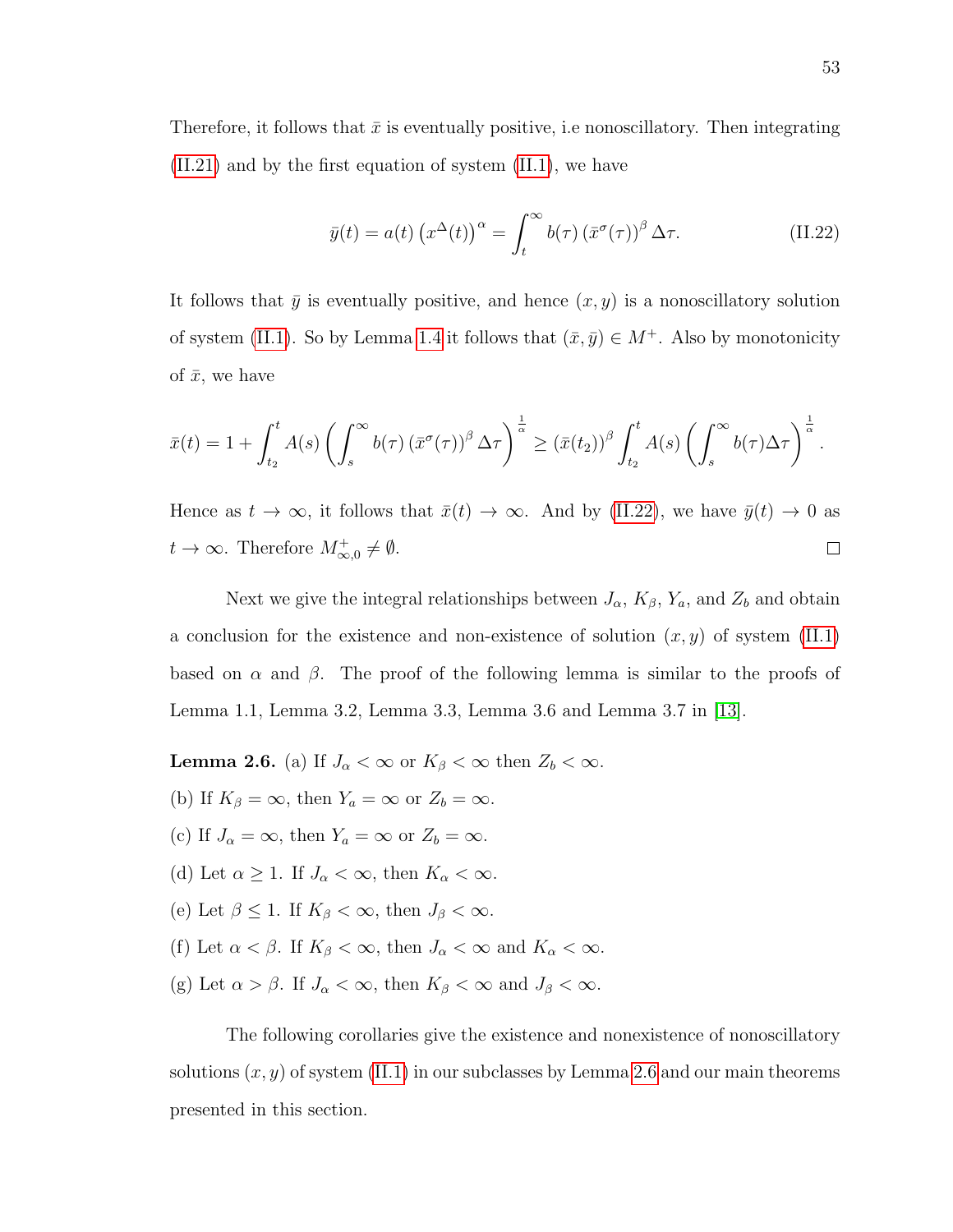**Corollary 2.7.** Suppose that  $Y_a = \infty$  and  $Z_b < \infty$ . Then

- (a)  $M_{B,0}^+ \neq \emptyset$  if any of the followings hold:
	- (i)  $J_{\alpha} < \infty$ ,
	- (ii)  $\alpha < \beta$  and  $K_{\beta} < \infty$ ,
	- (iii)  $\alpha < \beta, \beta \ge 1$  and  $J_{\beta} < \infty$ ,
	- (iv)  $\alpha \leq 1$  and  $K_{\alpha} < \infty$ .
- (b)  $M^+_{\infty,B} \neq \emptyset$  if any of the followings hold:
	- (i)  $K_{\beta} < \infty$ ,
	- (ii)  $\alpha > \beta$  and  $J_{\alpha} < \infty$ ,
	- (iii)  $\alpha \geq 1$  and  $J_{\beta} < \infty$ .
- (c)  $M_{B,0}^+ = \emptyset$  if any of the followings hold:
	- (i)  $J_{\alpha} = \infty$ ,
	- (ii)  $\alpha > \beta$  and either  $J_{\beta} = \infty$  or  $K_{\beta} = \infty$ ,
	- (iii)  $\alpha \geq 1$  and  $K_{\alpha} = \infty$ .
- (d)  $M^+_{\infty,B} = \emptyset$  if any of the followings hold:
	- (i)  $K_{\beta} = \infty$ ,
	- (ii)  $\alpha < \beta$  and either  $J_{\alpha} = \infty$  or  $K_{\alpha} = \infty$ ,
	- (iii)  $\beta \leq 1$  and  $J_{\beta} = \infty$ .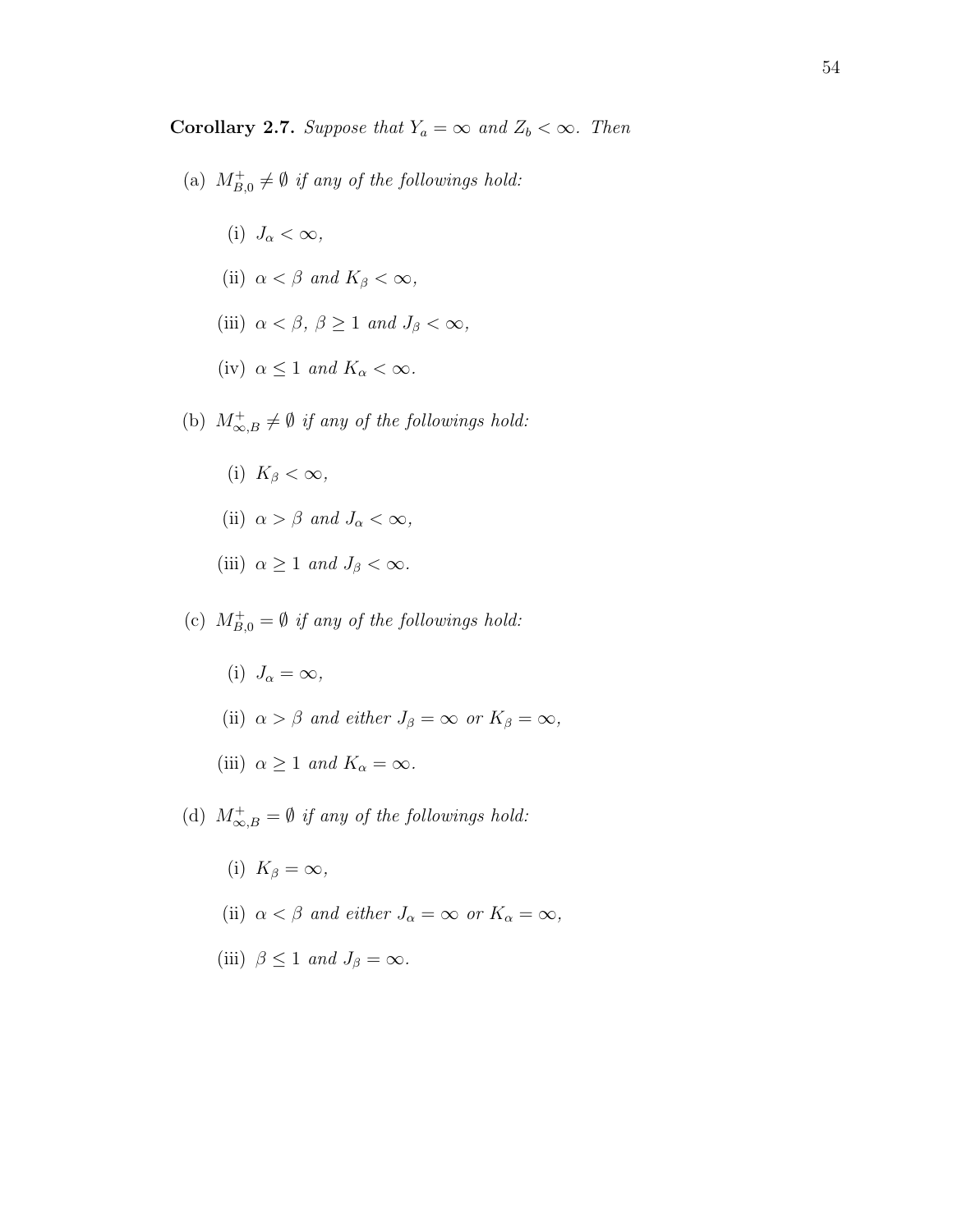# 3. THE CASE  $Y_a < \infty$  AND  $Z_b < \infty$

<span id="page-65-0"></span>In this section, we show the existence of a solution  $(x, y)$  of system [\(II.1\)](#page-49-0) by assuming  $Y_a < \infty$ . Since we investigate a solution  $(x, y)$  in  $M^+$ , we also have to assume that  $Z_b < \infty$  because of Lemma [1.5.](#page-51-2) Recall that  $M^+$  is the set of nonoscillatory solutions  $(x, y)$  such that x and y have the same sign. Without loss of generality let us assume that  $x > 0$  eventually. Then by the first equation of system [\(II.1\)](#page-49-0), x is eventually increasing and by Lemma [1.6](#page-52-0) the limit of  $x$  approaches a positive constant and the limit of y exists. Also by the second equation of system  $(II.1)$  y is eventually decreasing and approaches a nonnegative constant.

In light of this information, one can easily prove the following lemma.

**Lemma 3.1.** For  $0 < c < \infty$  and  $0 < d < \infty$ , any nonoscillatory solution in M<sup>+</sup> belongs to the following subclasses:

$$
M_{B,B}^+ = \left\{ (x, y) \in M^+ : \lim_{t \to \infty} |x(t)| = c, \lim_{t \to \infty} |y(t)| = d \right\}
$$
  

$$
M_{B,0}^+ = \left\{ (x, y) \in M^+ : \lim_{t \to \infty} |x(t)| = c, \lim_{t \to \infty} |y(t)| = 0 \right\}.
$$

The following theorems show the existence of nonoscillatory solutions  $(x, y)$  in these subclasses of  $M^+$ .

**Theorem 3.2.** (a)  $M_{B,B}^+ \neq \emptyset$  if  $Y_a < \infty$  and  $Z_b < \infty$ . (b) If  $M_{B,B}^+ \neq \emptyset$ , then  $J_{\alpha} < \infty$ .

*Proof.* (a) Suppose that  $Y_a < \infty$  and  $Z_b < \infty$ . Then  $J_\alpha < \infty$  by Lemma [2.6](#page-63-1) (c). Since  $Y_a < \infty$ , for arbitrarily given  $c, d > 0$  there exists  $t_1 \ge t_0$  such that

$$
\int_{t_1}^t A(s) \left( d + \int_s^\infty c^\beta b(s) \Delta s \right)^{\frac{1}{\alpha}} \le \frac{c}{2} \text{ for } t \ge t_1.
$$
 (II.23)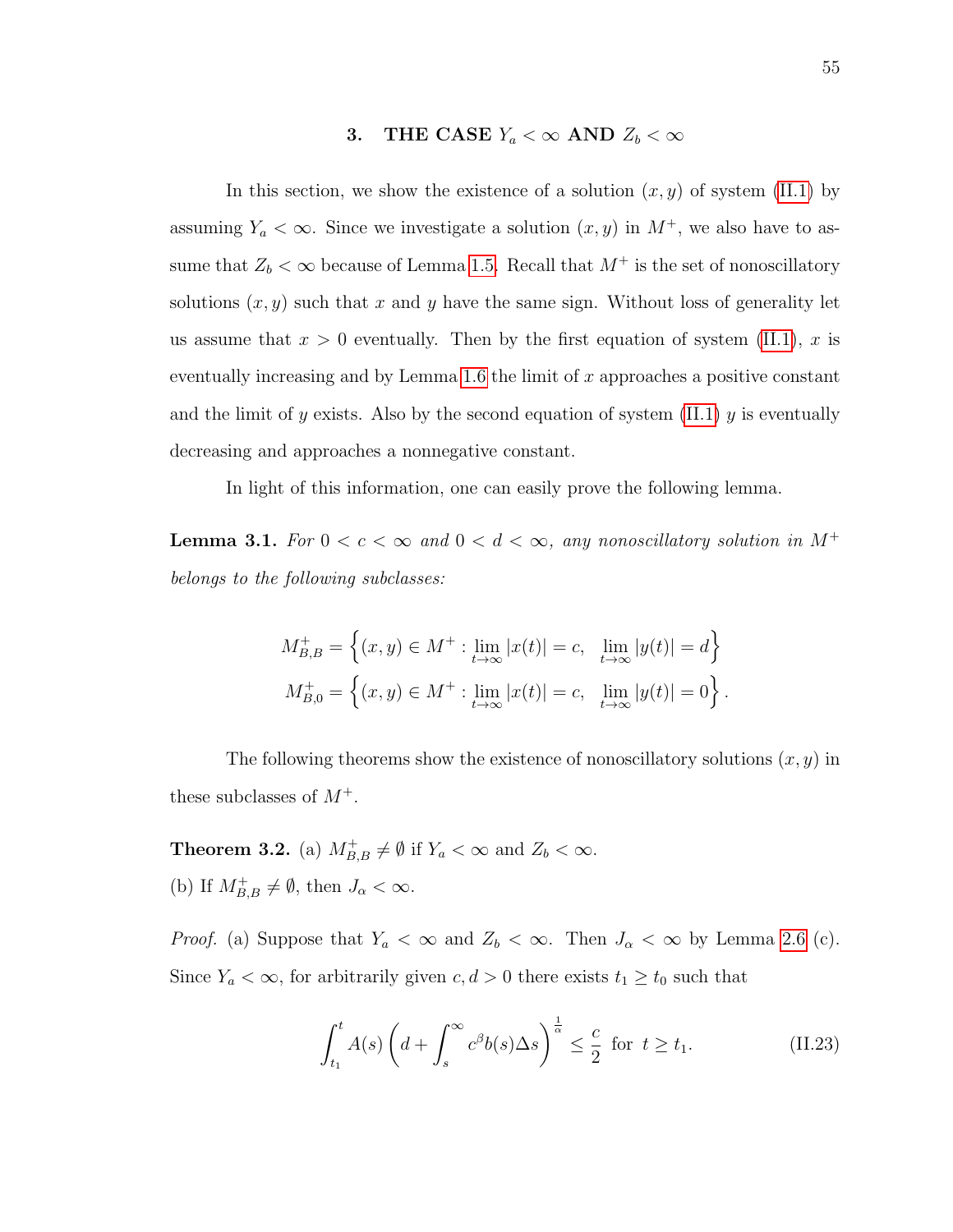Let X be the Banach space of all real-valued continuous functions endowed with the norm  $||x|| = \sup$  $t\in[t_1,\infty)_{\mathbb{T}}$  $|x(t)|$  and with the usual pointwise ordering  $\leq$ . Define a subset  $\Omega$  of X such that

$$
\Omega := \left\{ x \in X : \begin{array}{l} \frac{c}{2} \leq x(t) \leq c \text{ for } t \geq t_1 \end{array} \right\}.
$$

For any subset  $\tilde{\Omega} \in \Omega$ , it is obvious that inf  $\tilde{\Omega} \in \Omega$  and sup  $\tilde{\Omega} \in \Omega$ . Define an operator  $F: \Omega \to X$  as

$$
(Fx)(t) = \frac{c}{2} + \int_{t_1}^t A(s) \left( d + \int_s^{\infty} b(\tau) \left( x^{\sigma}(\tau) \right)^{\beta} \Delta \tau \right)^{\frac{1}{\alpha}} \Delta s.
$$

One can show that  $F: \Omega \to \Omega$  and F is an increasing mapping. So by the Knaster Fixed point theorem [\[12\]](#page-71-12), there exists  $\bar{x} \in \Omega$  such that

<span id="page-66-0"></span>
$$
\bar{x}(t) = (F\bar{x})(t) = \frac{c}{2} + \int_{t_1}^t A(s) \left( d + \int_s^\infty b(\tau) \left( \bar{x}^\sigma(\tau) \right)^\beta \Delta \tau \right)^\frac{1}{\alpha} \Delta s. \tag{II.24}
$$

Therefore, it follows that  $\bar{x}(t) > 0$  for  $t \geq t_1$ . So by the first equation of system [\(II.1\)](#page-49-0), we have  $\bar{y}(t) > 0$  for  $t \geq t_1$ , i.e.,  $(\bar{x}, \bar{y}) \in M^+$ . From [\(II.24\)](#page-66-0), we have

$$
\bar{x} \leq \frac{c}{2} + \int_{t_1}^t A(s) \left( d + c^\beta \int_s^\infty b(\tau) \Delta \tau \right)^{\frac{1}{\alpha}} \Delta s.
$$

So as  $t \to \infty$ , it follows that the limit of  $\bar{x}$  is finite. By taking the derivative of [\(II.24\)](#page-66-0) and the first equation of system [\(II.1\)](#page-49-0), we have

<span id="page-66-1"></span>
$$
\bar{y}(t) = (\bar{x}^{\Delta}(t))^{\alpha} a(t) = d + \int_{t}^{\infty} b(\tau) (\bar{x}^{\sigma}(\tau))^{\beta} \Delta \tau.
$$
 (II.25)

Taking the limit of [\(II.25\)](#page-66-1) as  $t \to \infty$  yields that  $\bar{y}(t) \to d$ . Therefore, we conclude that  $(\bar{x}, \bar{y}) \in M_{B,B}^+ \neq \emptyset$ .

(b) Suppose that  $M_{B,B}^+\neq\emptyset$ . Without loss of generality assume that x is eventually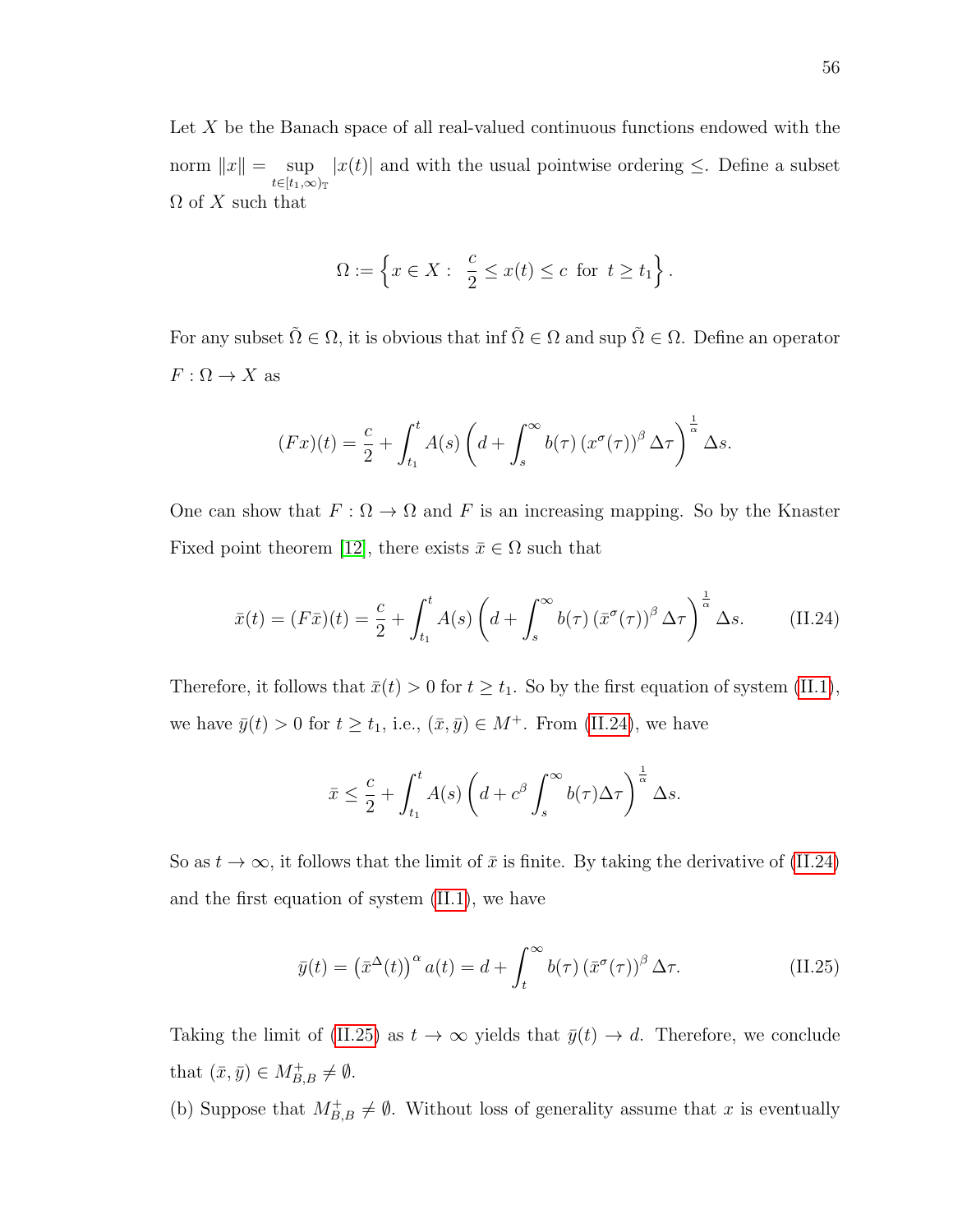positive. Then there exists  $t_1 \ge t_0$  and  $(x, y) \in M^+$  such that  $x \to c$  and  $y \to d$  as  $t \to \infty$  for  $0 < c < \infty$  and  $0 < d < \infty$ . Integrating the second equation of system [\(II.1\)](#page-49-0) from t to  $\infty$  and using the monotonicity of x give us

$$
y(t) > (x(t))^\beta \int_t^\infty b(s) \Delta s
$$
 for  $t \ge t_1$ 

or

<span id="page-67-0"></span>
$$
y^{\frac{1}{\alpha}}(t) > (x(t))^{\frac{\beta}{\alpha}} \left( \int_{t}^{\infty} b(s) \Delta s \right)^{\frac{1}{\alpha}} \text{ for } t \ge t_1. \tag{II.26}
$$

Substituting [\(II.26\)](#page-67-0) into the first equation of system [\(II.1\)](#page-49-0) yields

<span id="page-67-1"></span>
$$
x^{\Delta}(t) > A(t)x^{\frac{\beta}{\alpha}} \left(\int_{t}^{\infty} b(s)\Delta s\right)^{\frac{1}{\alpha}}.
$$
 (II.27)

Integrating [\(II.27\)](#page-67-1) from  $t_1$  to  $t$  and by the monotonicity of  $x$  give us

$$
x(t) > x^{\frac{\beta}{\alpha}}(t_1) \int_{t_1}^t A(s) \left( \int_s^\infty b(\tau) \Delta \tau \right)^{\frac{1}{\alpha}} \Delta s \tag{II.28}
$$

As  $t \to \infty$ , the assertion follows.

The following theorem can be proved similar to Theorem [2.3.](#page-57-2)

**Theorem 3.3.** (a)  $M_{B,0}^+ \neq \emptyset$  if  $Y_a < \infty$  and  $Z_b < \infty$ . (b) If  $M_{B,0}^+ \neq \emptyset$ , then  $J_\alpha < \infty$ .

By Lemma [2.1](#page-56-1) and from our main results in Sections [2](#page-56-2) and [3,](#page-65-0) one can have the following corollaries.

Corollary 3.4. If  $Y_a < \infty$  and  $Z_b < \infty$ , then any nonoscillatory solution in  $M^+$  of system [\(II.1\)](#page-49-0) belongs to  $M_{B,B}^+$  or  $M_{B,0}^+$ , i.e.,  $M_{\infty,B}^+ = M_{\infty,0}^+ = \emptyset$ .

**Corollary 3.5.** If  $Y_a = \infty$  and  $Z_b < \infty$ , then  $M_{B,B}^+ = \emptyset$ .

 $\Box$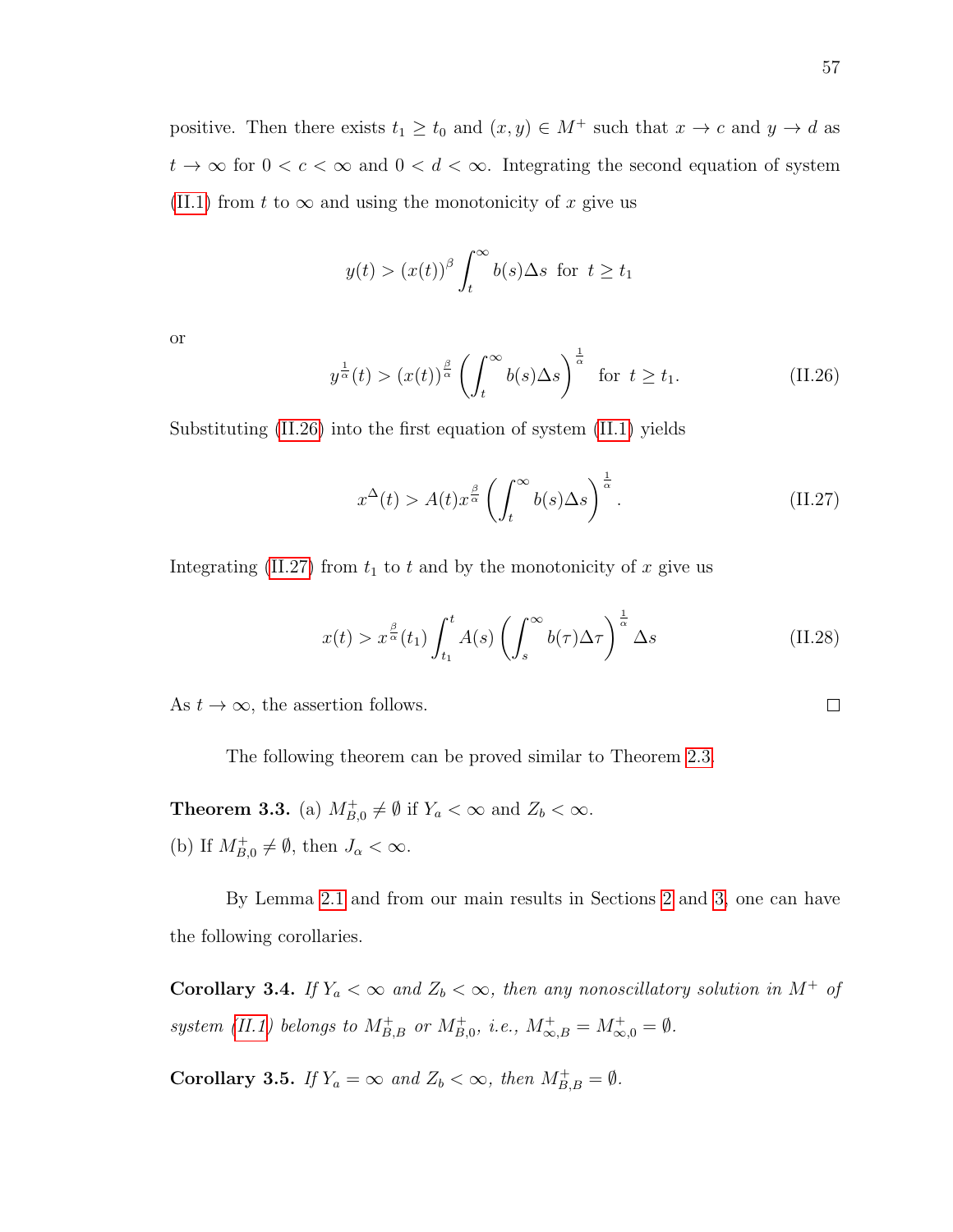## 4. EXAMPLES

In this section, we give three examples to illustrate Theorem [2.4](#page-59-1) and Theorem [2.5.](#page-61-2)

Example 4.1. Let  $\mathbb{T} = q^{\mathbb{N}_0}, q > 1, \alpha = 1, A(t) = \frac{t}{1+2t}, b(t) = \frac{1}{q^{1+\beta}t^{\beta+2}}, s = q^m$ and  $t = q^n$ , where  $m, n \in \mathbb{N}_0$ , in system [\(II.1\)](#page-49-0). It is easy to show that  $Y_a = \infty$  and  $Z_b < \infty$ . Let us show that  $K_\beta < \infty$ .

$$
\int_{t_0}^{T} b(t) \left( \int_{t_0}^{\sigma(t)} A(s) \Delta s \right)^{\beta} \Delta t = \sum_{t=1}^{\rho(T)} \frac{1}{q^{1+\beta} t^{\beta+2}} \left( \sum_{s=1}^{t} \frac{s^2 (q-1)}{1+2s} \right)^{\beta} (q-1)t
$$
  

$$
< \frac{(q-1)^{\beta+1}}{q^{1+\beta}} \sum_{t=1}^{\rho(T)} \frac{1}{t^{1+\beta}} \left( \sum_{s=1}^{t} s \right)^{\beta} < \frac{q-1}{q} \sum_{t=1}^{\rho(T)} \frac{1}{t}.
$$

We also have

$$
\lim_{T \to \infty} \sum_{t=1}^{\rho(T)} \frac{1}{t} = \sum_{n=0}^{\infty} \frac{1}{q^n} < \infty
$$

by the geometric series test. So we have that  $K_{\beta} < \infty$ . It can be verified that  $(t, \frac{1}{t} + 2)$ is a nonoscillatory solution of

$$
\begin{cases}\nx^{\Delta} = \frac{t}{1+2t} |y| \operatorname{sgn}y \\
y^{\Delta} = -\frac{1}{q^{1+\beta}t^{\beta+2}} |x^{\sigma}|^{\beta} \operatorname{sgn}x\n\end{cases}
$$

in  $M^+$  such that  $\lim_{t \to \infty} t = \infty$  and  $\lim_{t \to \infty}$ 1 t  $+ 2 = 2, i.e., M^+_{\infty, B} \neq \emptyset.$ 

**Example 4.2.** Let  $\mathbb{T} = \mathbb{R}, \alpha > \beta$  with  $\beta < 1$ ,  $A(t) = e^{2t}$  and  $b(t) = \alpha e^{-t(\alpha+\beta)}$  in system [\(II.1\)](#page-49-0). Clearly,  $Y_a = \infty$  and  $Z_b < \infty$ . One can show that

$$
J_{\alpha} = \int_{t_0}^{\infty} e^{2t} \left( \int_t^{\infty} \alpha e^{-s(\alpha+\beta)} ds \right)^{\frac{1}{\alpha}} dt = \infty
$$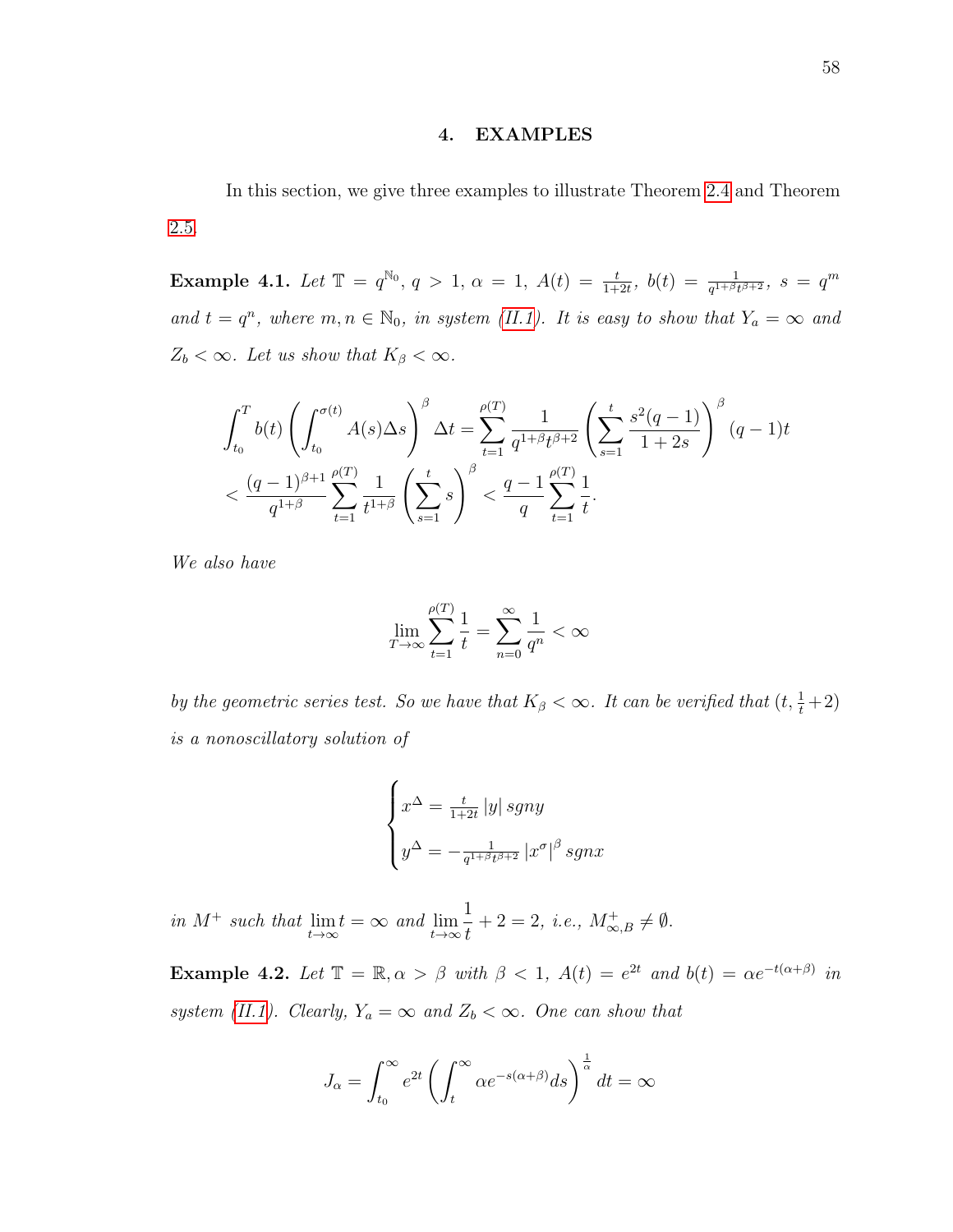It is easy to verify that  $(e^t, e^{-\alpha t})$  is a nonoscillatory solution of

$$
\begin{cases}\nx' = e^{2t} |y|^{\frac{1}{\alpha}} \operatorname{sgn}y \\
y' = -\alpha e^{-t(\alpha+\beta)} |x|^{\beta} \operatorname{sgn}x\n\end{cases}
$$

in  $M^+$  such that  $\lim_{t \to \infty} e^t = \infty$  and  $\lim_{t \to \infty} e^{-\alpha t} = 0$ , i.e.,  $M^+_{\infty,0} \neq \emptyset$ .

Example 4.3. Let  $\mathbb{T} = q^{\mathbb{N}_0}$ ,  $q > 1$ ,  $\alpha = 1$ ,  $\beta < 1$ ,  $A(t) = 1 + t$ ,  $b(t) = \frac{1}{(1+t)(1+tq)^{\beta+1}}$ in system [\(II.1\)](#page-49-0). It is easy to verify that  $Y_a = \infty$  and  $Z_b < \infty$ . Letting  $s = q^m$  and  $t = q^n$ , where  $m, n \in \mathbb{N}_0$ , gives

$$
\int_{t_0}^{T} A(t) \left( \int_{t}^{T} b(s) \Delta s \right)^{\frac{1}{\alpha}} \Delta t = \sum_{t=1}^{\rho(T)} (1+t) \left( \sum_{s=t}^{\rho(T)} \frac{(q-1)s}{(1+s)(1+sq)^{\beta+1}} \right) (q-1)t
$$
  
\n
$$
\geq (q-1)^2 \sum_{t=1}^{\rho(T)} (1+t) \left( \frac{t}{(1+t)(1+tq)^{\beta+1}} \right) t = (q-1)^2 \sum_{t=1}^{\rho(T)} \frac{t^2}{(1+tq)^{\beta+1}}.
$$

So we have

$$
\lim_{T \to \infty} \sum_{t=1}^{\rho(T)} \frac{t^2}{(1+tq)^{\beta+1}} = \sum_{n=0}^{\infty} \frac{q^{2n}}{(1+q^{n+1})^{\beta+1}} = \infty
$$

by the Test for Divergence and  $\beta < 1$ . Now let us show that  $K_{\beta} < \infty$ . One can show that

$$
\int_{t_0}^{\sigma(t)} A(s) \Delta s = \sum_{s=1}^{t} (1+s)(q-1)s \le tq(1+tq)
$$

59

and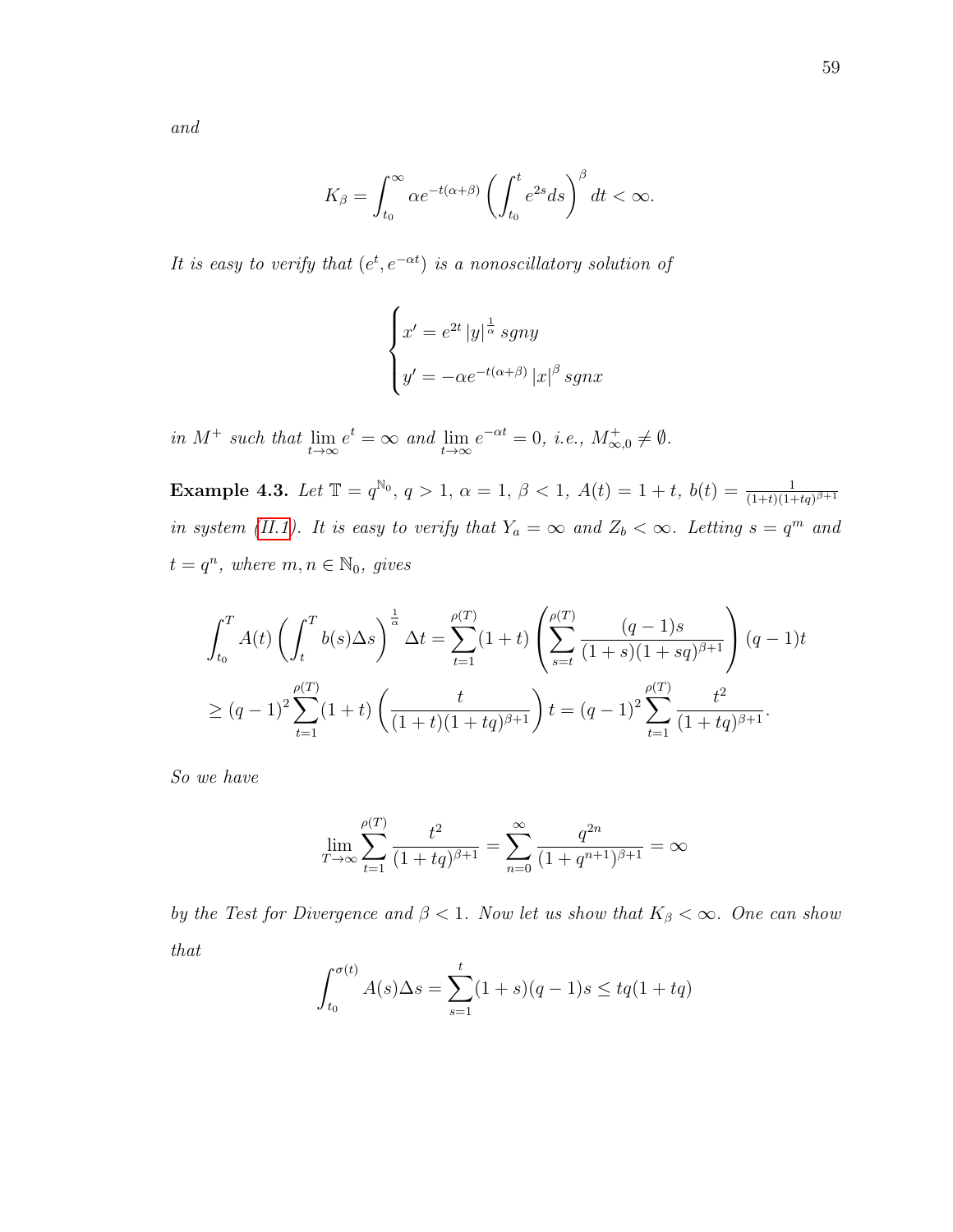and so we have

$$
\int_{t_0}^{T} b(t) \left( \int_{t_0}^{\sigma(t)} A(s) \Delta s \right)^{\beta} \Delta t \le \sum_{t=1}^{\rho(T)} \frac{1}{(1+t)(1+tq)^{\beta+1}} \left( tq(1+tq) \right)^{\beta} t(q-1) q^{\beta} (q-1) \sum_{t=1}^{\rho(T)} \frac{t^{\beta}}{1+t}
$$

Therefore,

$$
\lim_{T \to \infty} q^{\beta}(q-1) \sum_{t=1}^{T} \frac{t^{\beta}}{1+t} = q^{\beta}(q-1) \sum_{n=0}^{\infty} \frac{(q^n)^{\beta}}{(1+q^n)} < \infty
$$

by the Ratio Test and  $\beta < 1$ . It can also be verified that  $\left(1 + t, \frac{1}{t+1}\right)$  is a nonoscillatory solution of  $\overline{1}$ 

$$
\begin{cases}\nx^{\Delta} = (1+t) |y|^{\frac{1}{\alpha}} \operatorname{sgn}y \\
y^{\Delta} = -\frac{1}{(1+t)(1+tq)^{\beta+1}} |x^{\sigma}|^{\beta} \operatorname{sgn}x\n\end{cases}
$$

in  $M^+$  such that  $\lim_{t \to \infty} (1 + t) = \infty$  and  $\lim_{t \to \infty}$ 1  $t+1$  $= 0, i.e., M^+_{\infty,0} \neq \emptyset.$  .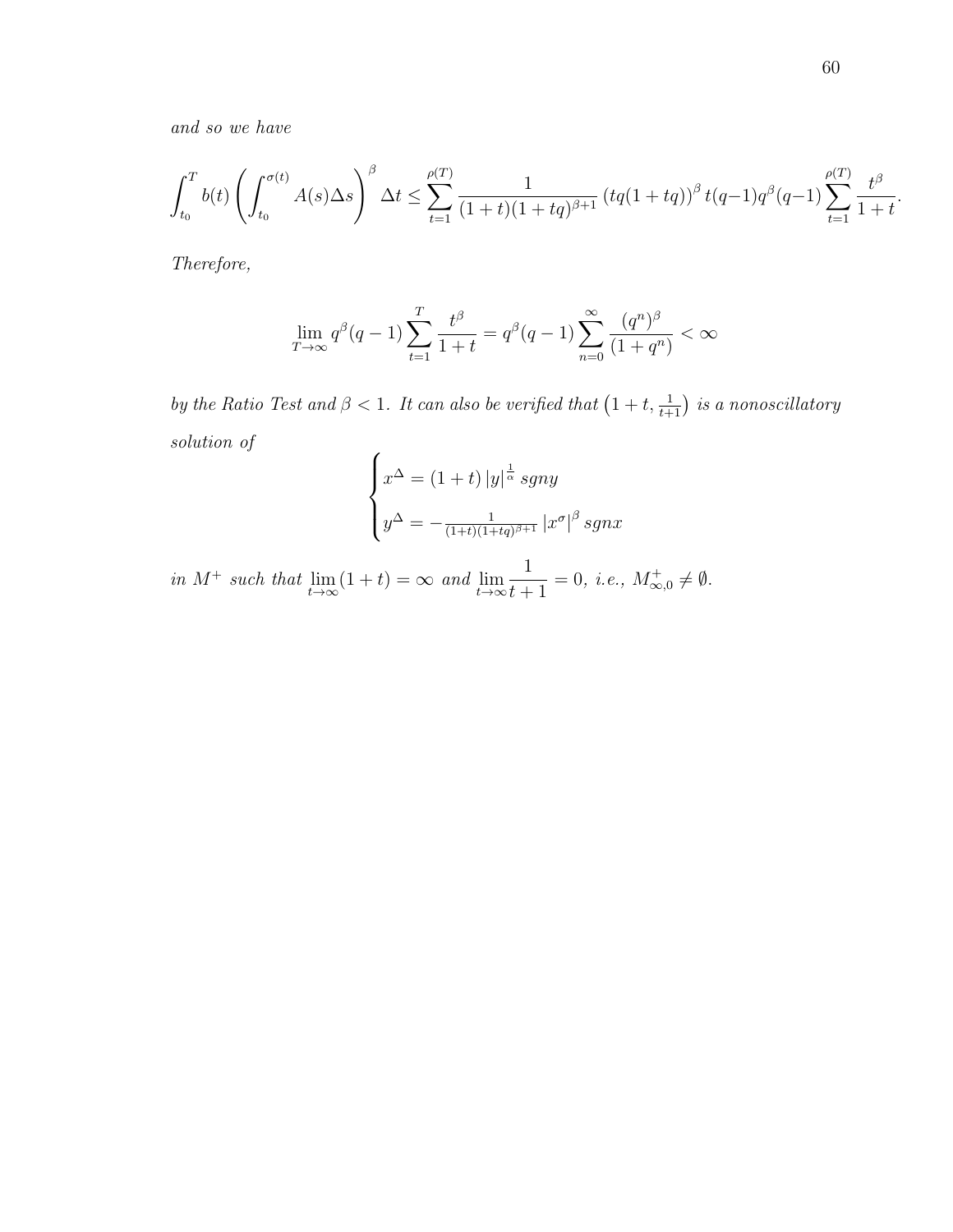## REFERENCES

- [1] R. P. Agarwal and J. V. Manojlović. On the Existence and the Asymptotic Behavior of Nonoscillatory Solutions of Second Order Quasilinear Difference Equations. Funkcialaj Ekvacioj, 56 (2013) 81-109.
- <span id="page-71-9"></span>[2] A. Akgül, E. Akın. Almost Oscillatory Three-Dimensional Dynamical Systems of First Order Delay Dynamic Equations. Nonlinear Dynamics and Systems Theory, 14(3) (2014), 208-222.
- <span id="page-71-7"></span>[3] E. Akın, Z Došlá and B. Lawrence. Oscillatory Properties for Three-Dimensional Dynamic Systems. Nonlinear Analysis, 69 (2008), 483-494.
- <span id="page-71-8"></span>[4] E. Akın, Z Došlá and B. Lawrence. Almost Oscillatory Three-Dimensional Dynamical Systems. Advances in Difference Equations 2012, 2012:46.
- <span id="page-71-6"></span>[5] D. R. Anderson. Oscillation and Nonoscillation Criteria for Two-dimensional Time-Scale Systems of First Order Nonlinear Dynamic Equations. Electronic Journal of Differential Equations, Vol. 2009 (2009), No. 24, pp 1-13.
- <span id="page-71-0"></span>[6] M. Bohner and A. Peterson. Dynamic Equations on Time Scales: An Introduction with Applications. Birkhäuser, Boston, 2001.
- <span id="page-71-1"></span>[7] M. Bohner and A. Peterson. Advances in Dynamic Equations on Time Scales. Birkhäuser, Boston, 2003.
- <span id="page-71-3"></span>[8] M. Cecchi, Z Došlá, and M. Marini. On oscillation and nonoscillation properties of Emden-Fowler difference equations. Cent. Eur. J. Math., 7(2), 322 - 334, 2009.
- <span id="page-71-10"></span>[9] P. G. Ciarlet. Linear and Nonlinear Functional Analysis with Applications. Siam, 2013.
- <span id="page-71-5"></span>[10] Z. Došla and M. Marini. On Super-linear Emden-Fowler Type Differential Equations. Elsevier, J. Math. Anal. Appl., 416 (2014) 497 - 510.
- <span id="page-71-2"></span>[11] Z. Došlá and I. Vrkoč. On an extension of the Fubini theorem and its applications in ODEs. Elsevier, Nonlinear Analysis, 57 (2004) 531- 548.
- <span id="page-71-12"></span>[12] B. Knaster. Un théorème sur les fonctions d'ensembles. Ann. Soc. Polon. Math., 6 (1928) 133 – 134.
- <span id="page-71-11"></span>[13] O. Oztürk, E. Akın. Classification of Nonoscillatory Solutions of Emden - Fowler Dynamic Equations on Time Scales. Dynam. Systems. Appl., To appear, 2015.
- <span id="page-71-4"></span>[14] Wan-Tong Li. Classification Schemes for Nonoscillatory Solutions of Two-Dimensional Nonlinear Difference Systems. Computer and Mathematics with Applications, 42 (2001) 341-355.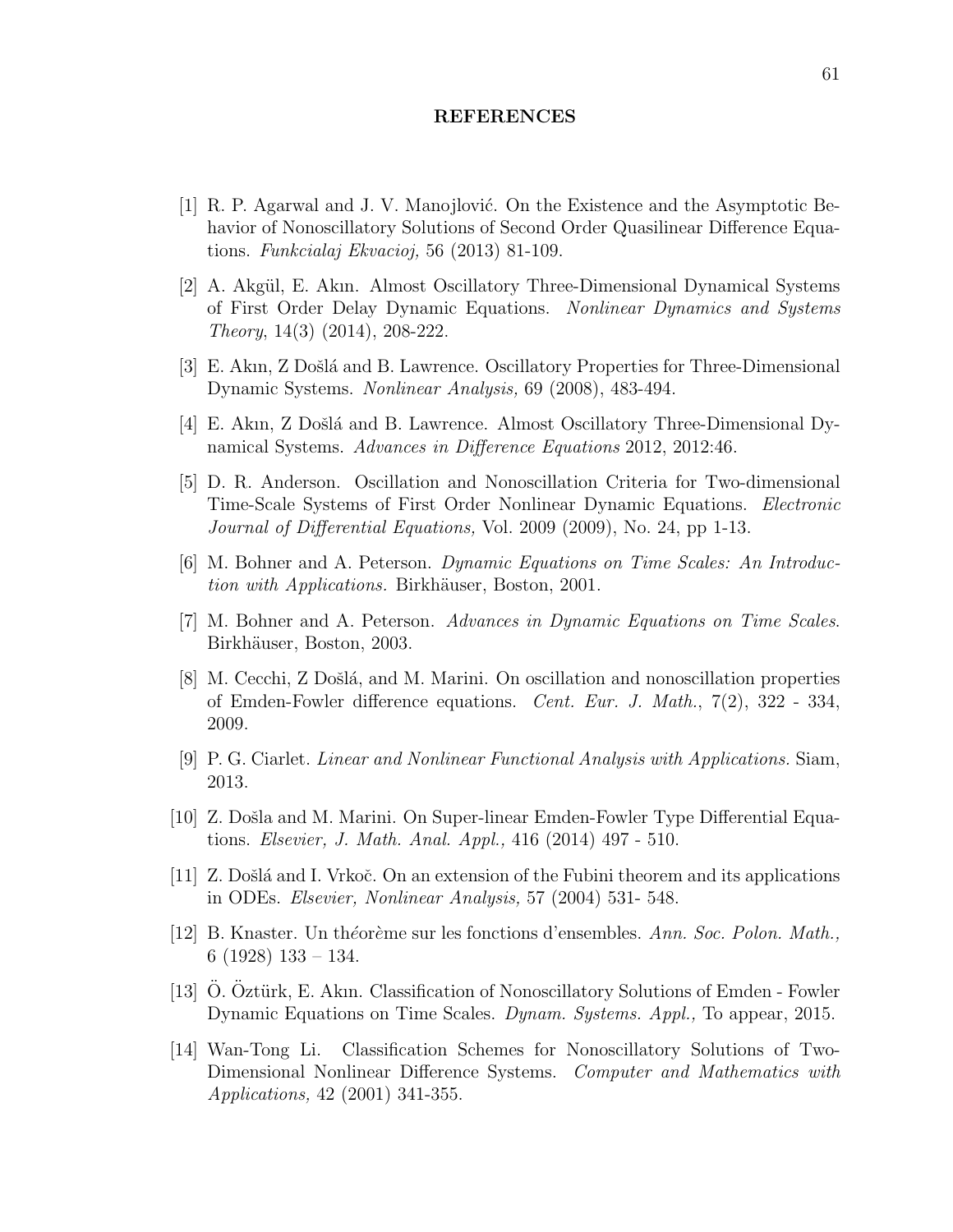## III. NONOSCILLATION CRITERIA FOR TWO-DIMENSIONAL TIME-SCALE SYSTEMS

### ABSTRACT

We study the existence and nonexistence of nonoscillatory solutions of a two-dimensional system of first-order dynamic equations on time scales. Our approach is based on the Knaster and Schauder fixed point theorems and some certain integral conditions. Examples are given to illustrate some of our main results.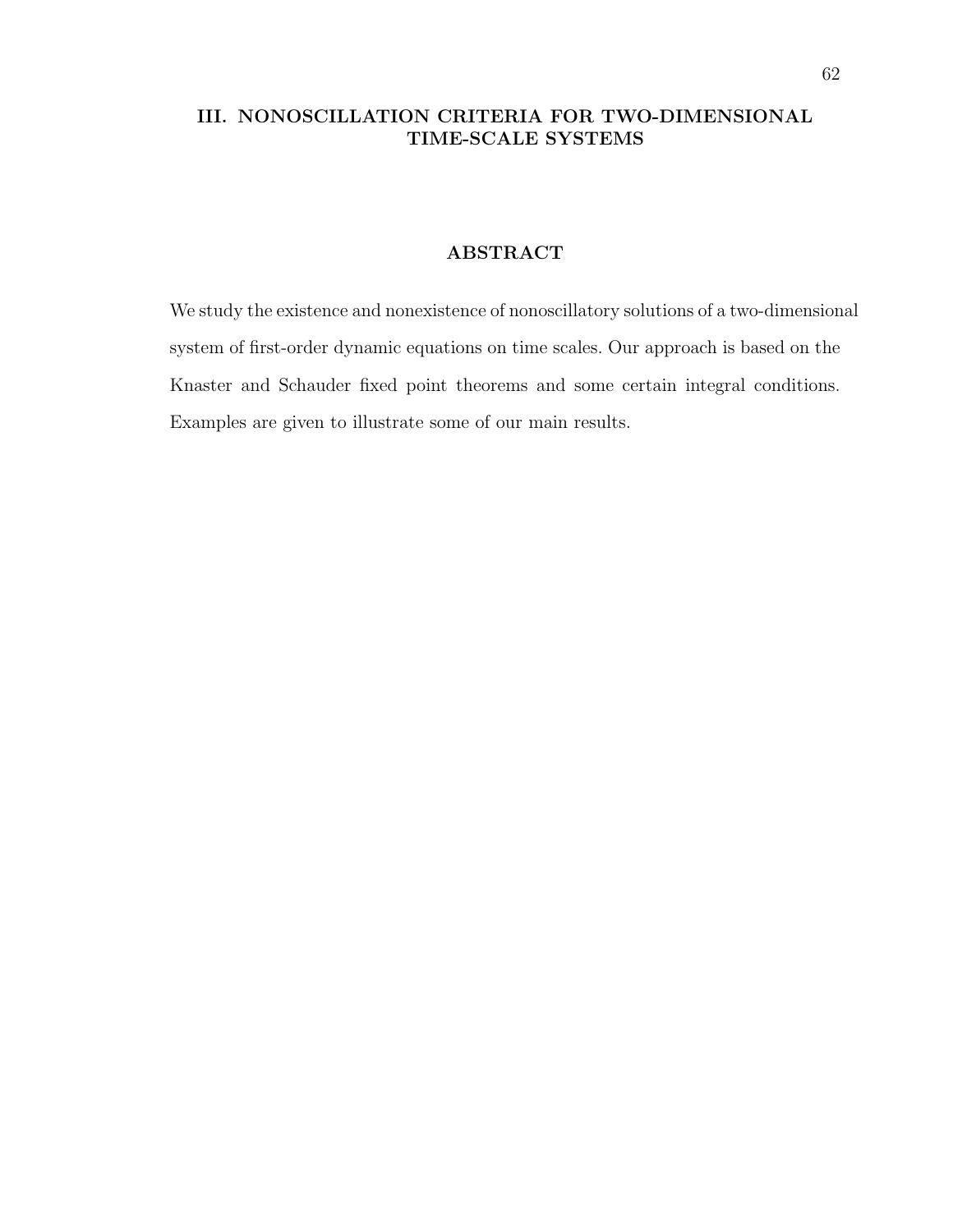#### 1. INTRODUCTION

In this paper, we study on the asymptotic behavior of solutions of the nonlinear system of the first-order dynamic equations

<span id="page-73-0"></span>
$$
\begin{cases}\nx^{\Delta}(t) = a(t)f(y(t)) \\
y^{\Delta}(t) = -b(t)g(x(t)),\n\end{cases}
$$
\n(III.1)

where  $f, g \in C(\mathbb{R}, \mathbb{R})$  are nondecreasing such that  $uf(u) > 0$ ,  $ug(u) > 0$  for  $u \neq 0$ and  $a, b \in C_{\rm rd}([t_0, \infty)_\mathbb{T}, \mathbb{R}^+)$ . Whenever we write  $t \geq t_1$ , we mean that  $t \in [t_1, \infty)_\mathbb{T} :=$  $[t_1, ∞)$ ∩T. A time scale, denoted by T, is a closed subset of real numbers. An excellent introduction of time scales calculus can be found in [\[2,](#page-95-0) [3\]](#page-95-1) by Bohner and Peterson. Throughout this paper, we assume that  $\mathbb T$  is unbounded above. We call  $(x, y)$  a proper solution if it is defined on  $[t_0, \infty)_\mathbb{T}$  and  $\sup\{|x(s)|, |y(s)| : s \in [t, \infty)_\mathbb{T}\} > 0$ for  $t \geq t_0$ . A solution  $(x, y)$  of [\(III.1\)](#page-73-0) is said to be nonoscillatory if the component functions  $x$  and  $y$  are both nonoscillatory, i.e., either eventually positive or eventually negative. Otherwise, it is said to be oscillatory. Throughout this paper, without loss of generality, we assume that  $x$  is eventually positive. Our results can be shown for that  $x$  is eventually negative similarly.

If  $\mathbb{T} = \mathbb{R}$  and  $\mathbb{T} = \mathbb{Z}$ , equation [\(III.1\)](#page-73-0) turns out to be system of first-order differential equations and difference equations

$$
\begin{cases}\nx' = a(t)f(y(t)) \\
y' = -b(t)g(x(t))\n\end{cases}
$$

see [\[7\]](#page-95-2),

$$
\begin{cases}\n\Delta x_n = a_n f(y_n) \\
\Delta y_n = -b_n g(x_n)\n\end{cases}
$$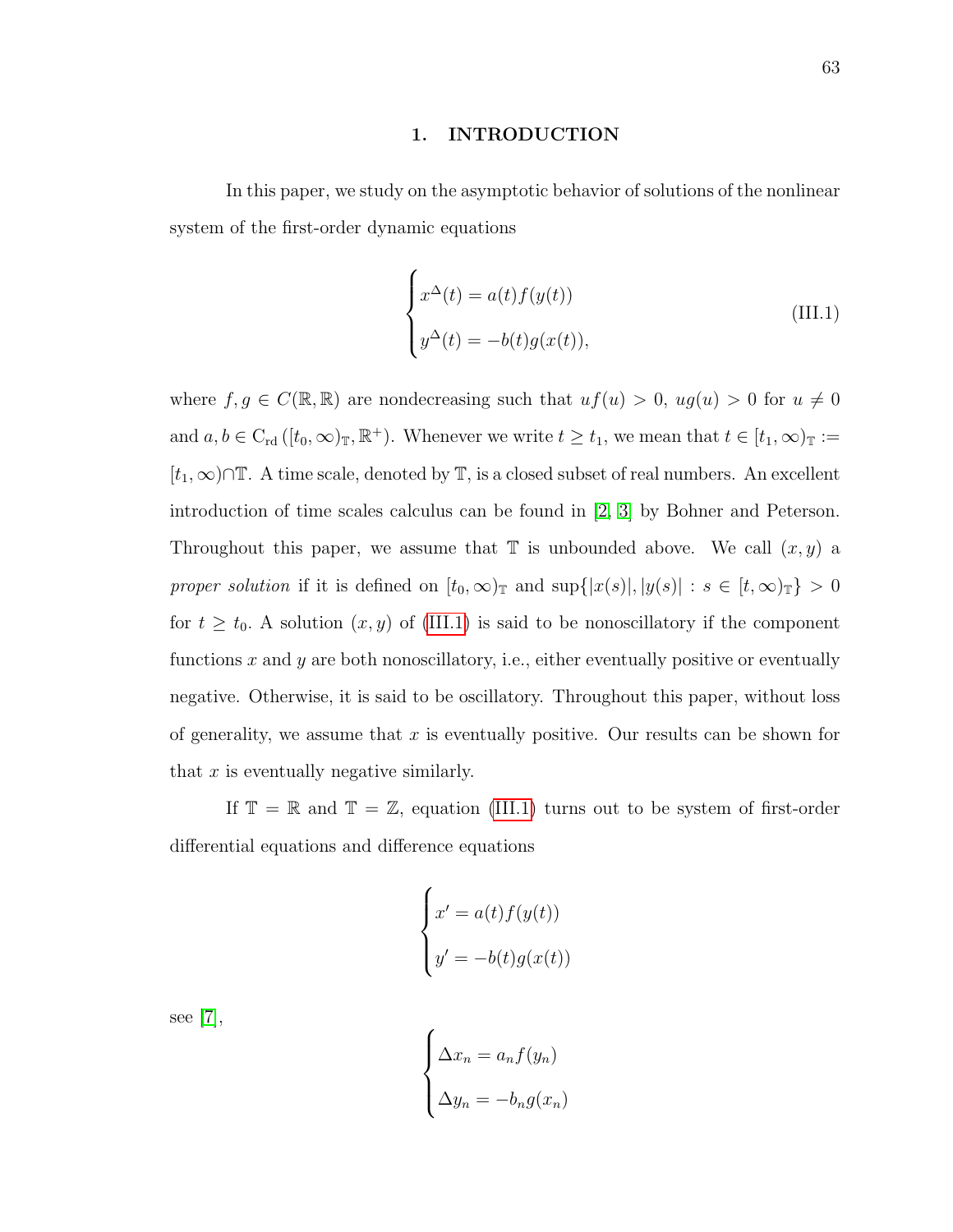see [\[8\]](#page-95-3), respectively. Oscillation and nonoscillation criteria for two-dimensional time scale systems have been studied by  $[1]$ ,  $[5]$ ,  $[10]$ ,  $[11, 12]$  $[11, 12]$ .

One can easily show that any nonoscillatory solution  $(x, y)$  of system [\(III.1\)](#page-73-0) belongs to one of the following classes:

$$
M^+ := \{(x, y) \in M : x(t)y(t) > 0 \text{ eventually}\}
$$
  

$$
M^- := \{(x, y) \in M : x(t)y(t) < 0 \text{ eventually}\},
$$

where  $M$  is the set of all nonoscillatory solutions of system [\(III.1\)](#page-73-0). In this paper, we only focus on the existence and nonexistence of solutions of system [\(III.1\)](#page-73-0) in  $M^-$ .

The set up of this paper is as follows. In Section 1, we give preliminary lemmas that are used in the proofs of our main theorems. In Section 2, we introduce the subclasses that are obtained by using system [\(III.1\)](#page-73-0) and show the existence of nonoscillatory solutions of system [\(III.1\)](#page-73-0) by using the Knaster and Schauder fixed point theorems and certain improper integrals. In Section 3, we show the nonexistence of such solutions by relaxing the monotonicity condition on the functions  $f$  and  $g$ . We finalize the paper by giving some examples and a conclusion.

The following lemma is shown in [\[1\]](#page-95-4).

<span id="page-74-0"></span>**Lemma 1.1.** If  $(x, y)$  is a nonoscillatory solution of system [\(III.1\)](#page-73-0), then the component functions x and y are themselves nonoscillatory.

For convenience, let us set

$$
Y(t) = \int_{t}^{\infty} a(t)\Delta t \quad \text{and} \quad Z(t) = \int_{t}^{\infty} b(t)\Delta t. \tag{III.2}
$$

<span id="page-74-1"></span>The following lemma shows the existence and nonexistence of nonoscillatory solutions of system [\(III.1\)](#page-73-0) by using convergence/divergence of  $Y(t)$  and  $Z(t)$ .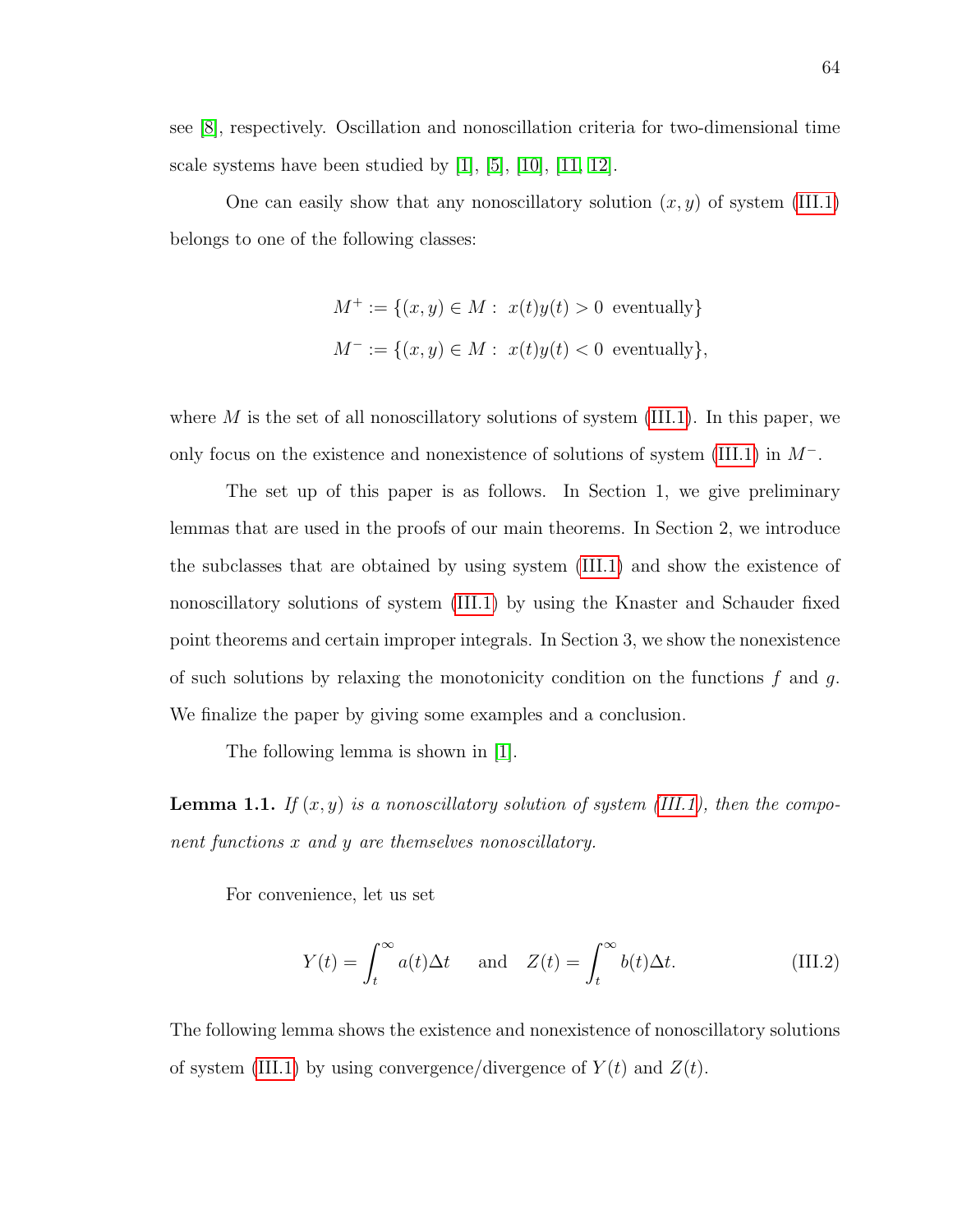**Lemma 1.2.** Let  $t_0 \in \mathbb{T}$ . Then we have the following:

(a) [\[1,](#page-95-4) Lemma 2.3] If  $Y(t_0) < \infty$  and  $Z(t_0) < \infty$ , then system [\(III.1\)](#page-73-0) is nonoscillatory.

(b) [\[1,](#page-95-4) Lemma 2.2] If  $Y(t_0) = \infty$  and  $Z(t_0) = \infty$ , then system [\(III.1\)](#page-73-0) is oscillatory. (c) If  $Y(t_0) < \infty$  and  $Z(t_0) = \infty$ , then any nonoscillatory solution  $(x, y)$  of system [\(III.1\)](#page-73-0) belongs to  $M^-$ , i.e.,  $M^+ = \emptyset$ .

(d) If  $Y(t_0) = \infty$  and  $Z(t_0) < \infty$ , then any nonoscillatory solution  $(x, y)$  of system [\(III.1\)](#page-73-0) belongs to  $M^+$ , i.e.,  $M^- = \emptyset$ .

*Proof.* Here we only prove part (c) because (d) can be shown similarly. Suppose that  $Y(t_0) < \infty$  and  $Z(t_0) = \infty$ . So assume that there exists a nonoscillatory solution  $(x, y)$  of system [\(III.1\)](#page-73-0) in  $M^+$  such that  $xy > 0$  eventually. Without loss of generality, assume that  $x(t) > 0$  for  $t \geq t_1$ . Then by monotonicity of x and g, there exists a number  $k > 0$  such that  $g(x(t)) \geq k$  for  $t \geq t_1$ . Integrating the second equation of system [\(III.1\)](#page-73-0) from  $t_1$  to  $t$  gives us

$$
y(t) \le y(t_1) - k \int_{t_1}^t b(s) \Delta s.
$$

As  $t \to \infty$ , it follows that  $y(t) \to -\infty$ . But this contradicts that y is eventually  $\Box$ positive. Proof is by contradiction.

The following two lemmas are related with the first component function of any nonoscillatory solutions of [\(III.1\)](#page-73-0) when  $Y(t_0) < \infty$ .

<span id="page-75-0"></span>**Lemma 1.3.** Let  $(x, y)$  be a nonoscillatory solution of system [\(III.1\)](#page-73-0) and  $Y(t_0) < \infty$ . Then the component function x has a finite limit.

*Proof.* Suppose that  $Y(t_0) < \infty$  and  $(x, y)$  is a nonoscillatory solution of system [\(III.1\)](#page-73-0). Then by Lemma [1.1,](#page-74-0) x and y are themselves nonoscillatory. Without loss of generality, assume that there exists  $t_1 \ge t_0$  such that  $x(t) > 0$  for  $t \ge t_1$ . If  $(x, y) \in$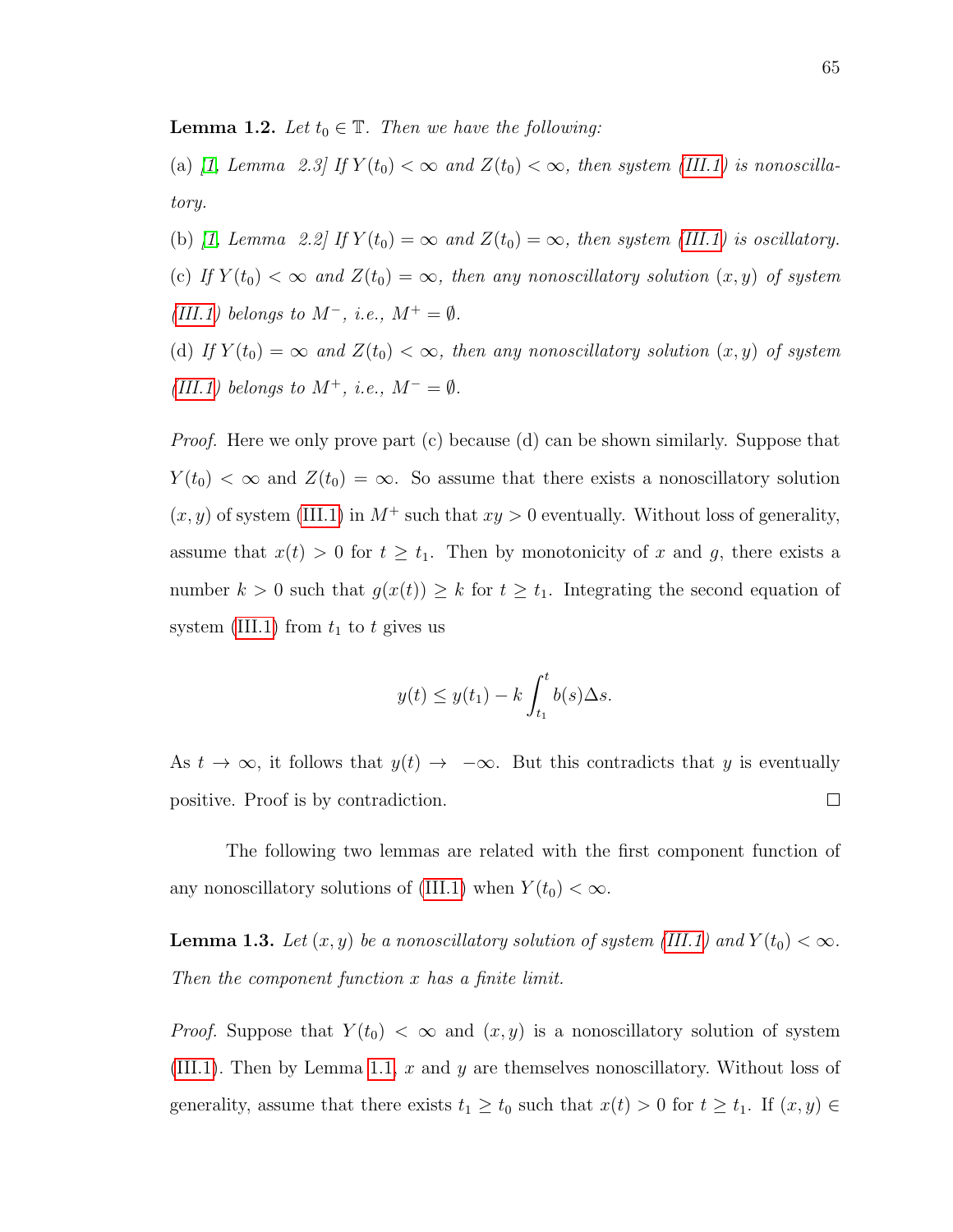$M^-$ , then by the first equation of system [\(III.1\)](#page-73-0),  $x^{\Delta}(t) < 0$  for  $t \ge t_1$ . Therefore, the limit of x exists. So let us show that the assertion follows if  $(x, y) \in M^+$ . Suppose  $(x, y) \in M^+$ . Then from the first equation of system [\(III.1\)](#page-73-0), we have  $x^{\Delta}(t) > 0$  for  $t \geq t_1$ . Hence two possibilities might happen: The limit of the component function x exists or blows up. Now let us show that  $\lim_{t\to\infty} x(t) = \infty$  cannot happen. Integrating the first equation of system [\(III.1\)](#page-73-0) from  $t_1$  to  $t$  and using the monotonicity of  $y$  and f yield

$$
x(t) \leq x(t_1) + f(y(t_1)) \int_{t_1}^t a(s) \Delta s.
$$

Taking the limit as  $t \to \infty$ , it follows that x has a finite limit. This completes the  $\Box$ proof.

<span id="page-76-0"></span>**Lemma 1.4.** Let  $Y(t_0) < \infty$ . If  $(x, y)$  is a nonoscillatory solution of system [\(III.1\)](#page-73-0), then there exist  $c, d > 0$  and  $t_1 \geq t_0$  such that

$$
c \int_t^\infty a(s) \Delta s \le x(t) \le d
$$

or

$$
-d \le x(t) \le -c \int_t^\infty a(s) \Delta s
$$

for  $t \geq t_1$ .

*Proof.* Suppose that  $Y(t_0) < \infty$  and  $(x, y)$  is a nonoscillatory solution of system [\(III.1\)](#page-73-0). Without loss of generality, let us assume that  $x$  is eventually positive. Then by Lemma [1.3,](#page-75-0) we have  $x(t) \leq d$  for  $t \geq t_1$  and for some  $d > 0$ . If  $y(t) > 0$  for  $t \geq t_1$ , then x is eventually increasing by the first equation of system  $(III.1)$ . So for large t, the assertion follows. If  $y(t) < 0$  for  $t \geq t_1$ , then integrating the first equation of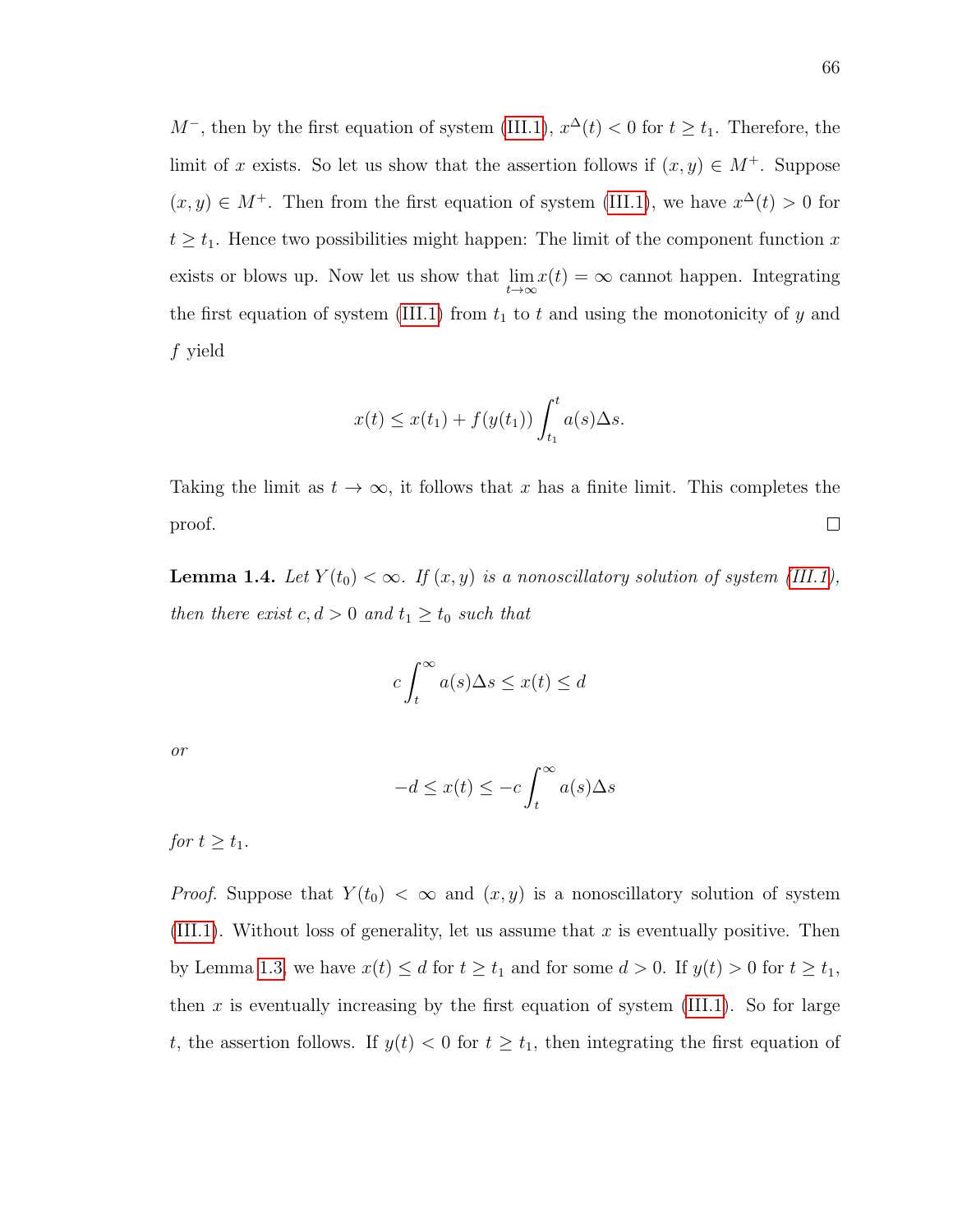system [\(III.1\)](#page-73-0) from t to  $\infty$  and the monotonicity of f and y give

$$
x(t) = x(\infty) - \int_t^{\infty} a(s) f(y(s)) \Delta s
$$
  
 
$$
\geq -f(y(t_1)) \int_t^{\infty} a(s) \Delta s.
$$

Setting  $c = -f(y(t_1)) > 0$  on the last inequality proves the assertion.

According to Lemma [1.2](#page-74-1) (c), we assume  $Y(t_0) < \infty$  and  $Z(t_0) = \infty$  from now on. Let  $(x, y)$  be a nonoscillatory solution of system [\(III.1\)](#page-73-0) such that the component function x of the solution  $(x, y)$  is eventually positive. Then by the second equation of system [\(III.1\)](#page-73-0), we have  $y < 0$  and eventually decreasing. Then for  $d < 0$ , we have  $y \to d$  or  $y \to -\infty$ . In view of Lemma [1.3,](#page-75-0) x has a finite limit. So in light of this information, we obtain the following lemma.

<span id="page-77-0"></span>**Lemma 1.5.** Any nonoscillatory solution of system [\(III.1\)](#page-73-0) in  $M^-$  belongs to one of the following subclasses:

$$
M_{0,B}^{-} = \left\{ (x, y) \in M^{-} : \lim_{t \to \infty} |x(t)| = 0, \lim_{t \to \infty} |y(t)| = d \right\},\,
$$
  
\n
$$
M_{B,B}^{-} = \left\{ (x, y) \in M^{-} : \lim_{t \to \infty} |x(t)| = c, \lim_{t \to \infty} |y(t)| = d \right\},\,
$$
  
\n
$$
M_{0,\infty}^{-} = \left\{ (x, y) \in M^{-} : \lim_{t \to \infty} |x(t)| = 0, \lim_{t \to \infty} |y(t)| = \infty \right\},\,
$$
  
\n
$$
M_{B,\infty}^{-} = \left\{ (x, y) \in M^{-} : \lim_{t \to \infty} |x(t)| = c, \lim_{t \to \infty} |y(t)| = \infty \right\},\,
$$

where  $0 < c < \infty$  and  $0 < d < \infty$ .

 $\Box$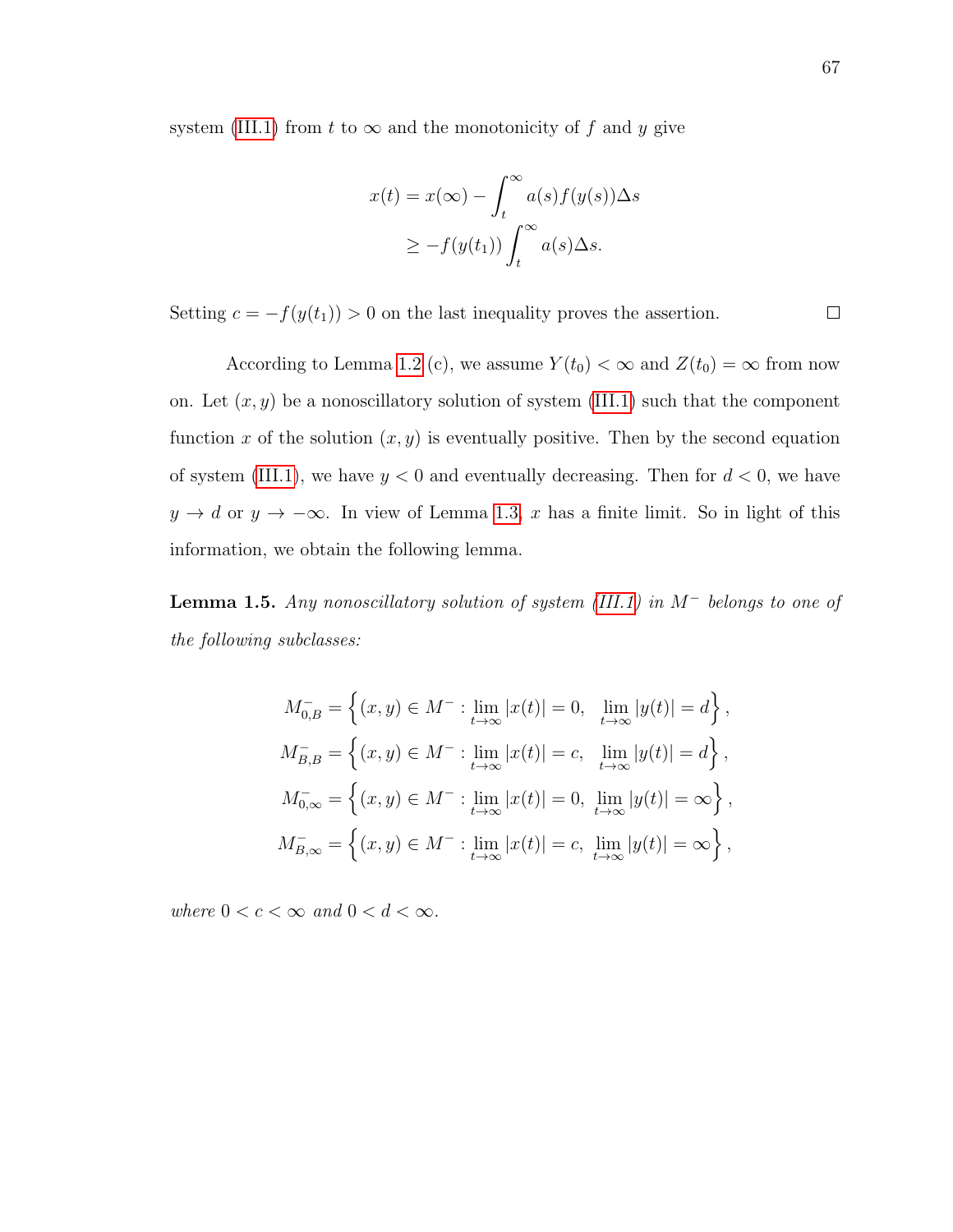## 2. EXISTENCE OF NONOSCILLATORY SOLUTIONS OF (III.1) IN M<sup>−</sup>

The following theorems show the existence of nonoscillatory solutions in subclasses of  $M^-$  given in Lemma [1.5.](#page-77-0)

<span id="page-78-3"></span>**Theorem 2.1.**  $M_{0,B}^- \neq \emptyset$  if and only if

<span id="page-78-1"></span>
$$
\int_{t_0}^{\infty} b(t)g\left(c_1 \int_t^{\infty} a(s)\Delta s\right) \Delta t < \infty
$$
 (III.3)

for some  $c_1 \neq 0$ .

*Proof.* Suppose that there exists a solution  $(x, y) \in M_{0,B}^-$  such that  $x(t) > 0$  for  $t \ge t_0$ ,  $x(t) \to 0$  and  $y(t) \to -d$  as  $t \to \infty$ , where  $d > 0$ . By Lemma [1.4,](#page-76-0) there exists  $c > 0$  such that

<span id="page-78-0"></span>
$$
x(t) \ge c \int_{t}^{\infty} a(s) \Delta(s), \quad t \ge t_0.
$$
 (III.4)

By integrating the second equation from  $t_0$  to  $t$ , using inequality [\(III.4\)](#page-78-0) with  $c = c_1$ and the monotonicity of  $g$ , we have

$$
y(t) = y(t_0) - \int_{t_0}^t b(s)g(x(s))\Delta s \le -\int_{t_0}^t b(s)g\left(c_1 \int_s^\infty a(\tau)\Delta \tau\right)\Delta s.
$$

So as  $t \to \infty$ , the assertion follows since y has a finite limit. (For the case  $x < 0$ eventually, the proof can be shown similarly with  $c_1 < 0$ .)

Conversely, suppose that [\(III.3\)](#page-78-1) holds for some  $c_1 > 0$ . (For the case  $c_1 < 0$ can be shown similarly.) Then there exist  $t_1 \geq t_0$  and  $d > 0$  such that

<span id="page-78-2"></span>
$$
\int_{t_1}^{\infty} b(t)g\left(c_1 \int_t^{\infty} a(s)\Delta s\right) \Delta t < d, \quad t \ge t_1,\tag{III.5}
$$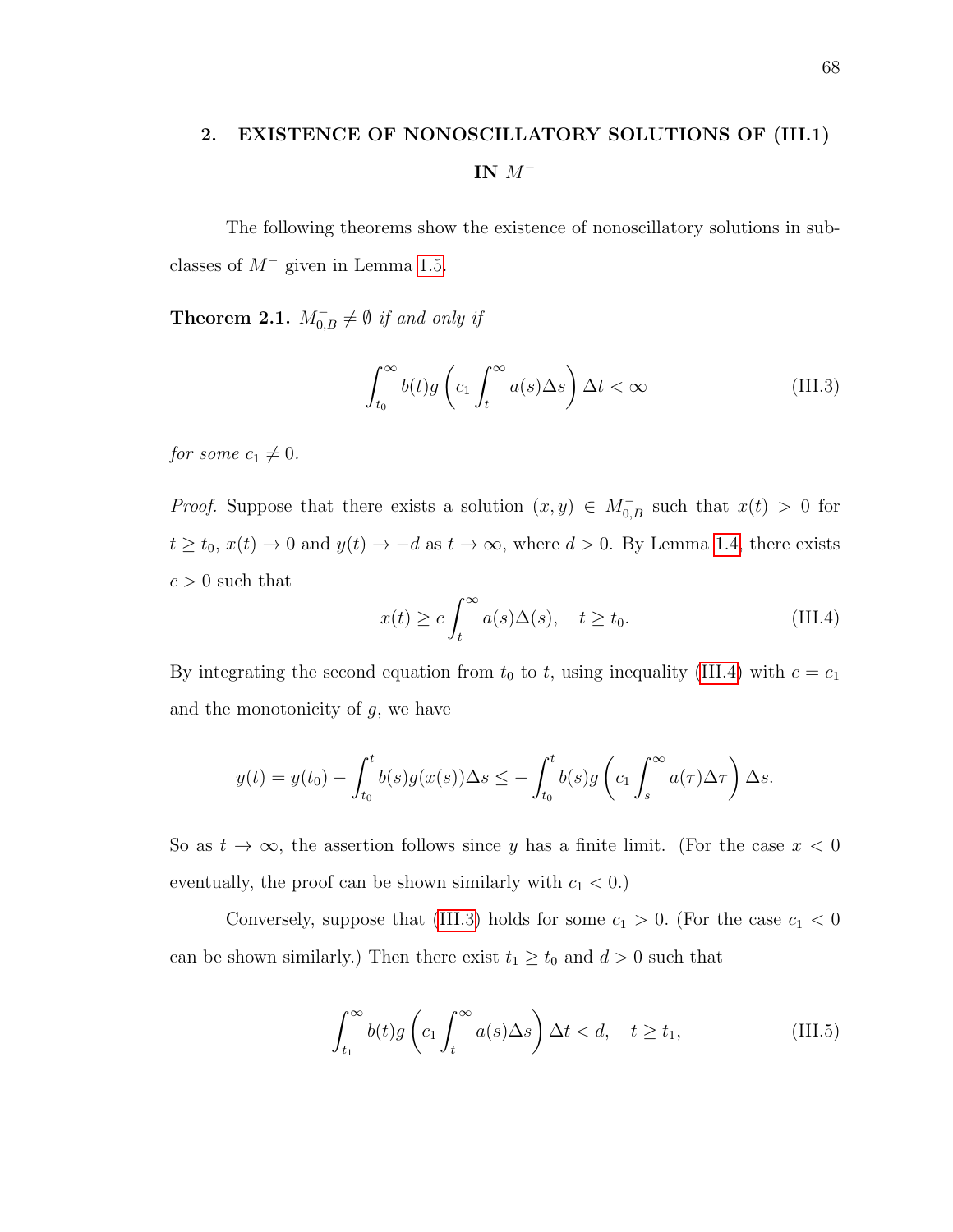where  $c_1 = -f(-3d)$ . Let X be the space of all continuous and bounded functions on  $[t_1, \infty)$ <sub>T</sub> with the norm  $||y|| = \sup$  $t\in[t_1,\infty)_{\mathbb{T}}$  $|y(t)|$ . Let  $\Omega$  be the subset of X such that

$$
\Omega := \{ y \in X : -3d \le y(t) \le -2d, \quad t \ge t_1 \}
$$

and define an operator  $T:\Omega\rightarrow X$  such that

$$
(Ty)(t) = -3d + \int_t^{\infty} b(s)g\left(-\int_s^{\infty} a(\tau)f(y(\tau))\Delta\tau\right)\Delta s.
$$

It is easy to see that  $T$  maps into itself. Indeed, we have

$$
-3d \le (Ty)(t) \le -3d + \int_t^{\infty} b(s)g\left(-\int_s^{\infty} a(\tau)f(-3d)\Delta\tau\right)\Delta s \le -2d
$$

by [\(III.5\)](#page-78-2). Let us show that T is continuous on  $\Omega$ . Let  $y_n$  be a sequence in  $\Omega$  such that  $y_n \to y \in \Omega = \overline{\Omega}$ . Then

$$
\begin{aligned} &\left| (Ty_n)(t) - (Ty)(t) \right| \\ &\leq \int_{t_1}^{\infty} b(s) \left| \left[ g \left( - \int_s^{\infty} a(\tau) f(y_n(\tau)) \Delta \tau \right) - g \left( - \int_s^{\infty} a(\tau) f(y(\tau)) \Delta \tau \right) \right] \right| \Delta s. \end{aligned}
$$

Then the Lebesque dominated convergence theorem and the continuity of g give  $||(Ty_n) - (Ty)|| \rightarrow 0$  as  $n \rightarrow \infty$ , i.e., T is continuous. Also since

$$
0 < -(Ty)^{\Delta}(t) = b(t)g\left(-\int_t^{\infty} a(\tau)f(y(\tau))\Delta\tau\right) < \infty,
$$

it follows that  $T(\Omega)$  is relatively compact. Then by the Schauder Fixed point theorem, there exists  $\bar{y} \in \Omega$  such that  $\bar{y} = T\bar{y}$ . So as  $t \to \infty$ , we have  $\bar{y}(t) \to -3d < 0$ . Setting

$$
\bar{x}(t) = -\int_t^\infty a(\tau) f(\bar{y}(\tau)) \Delta \tau > 0
$$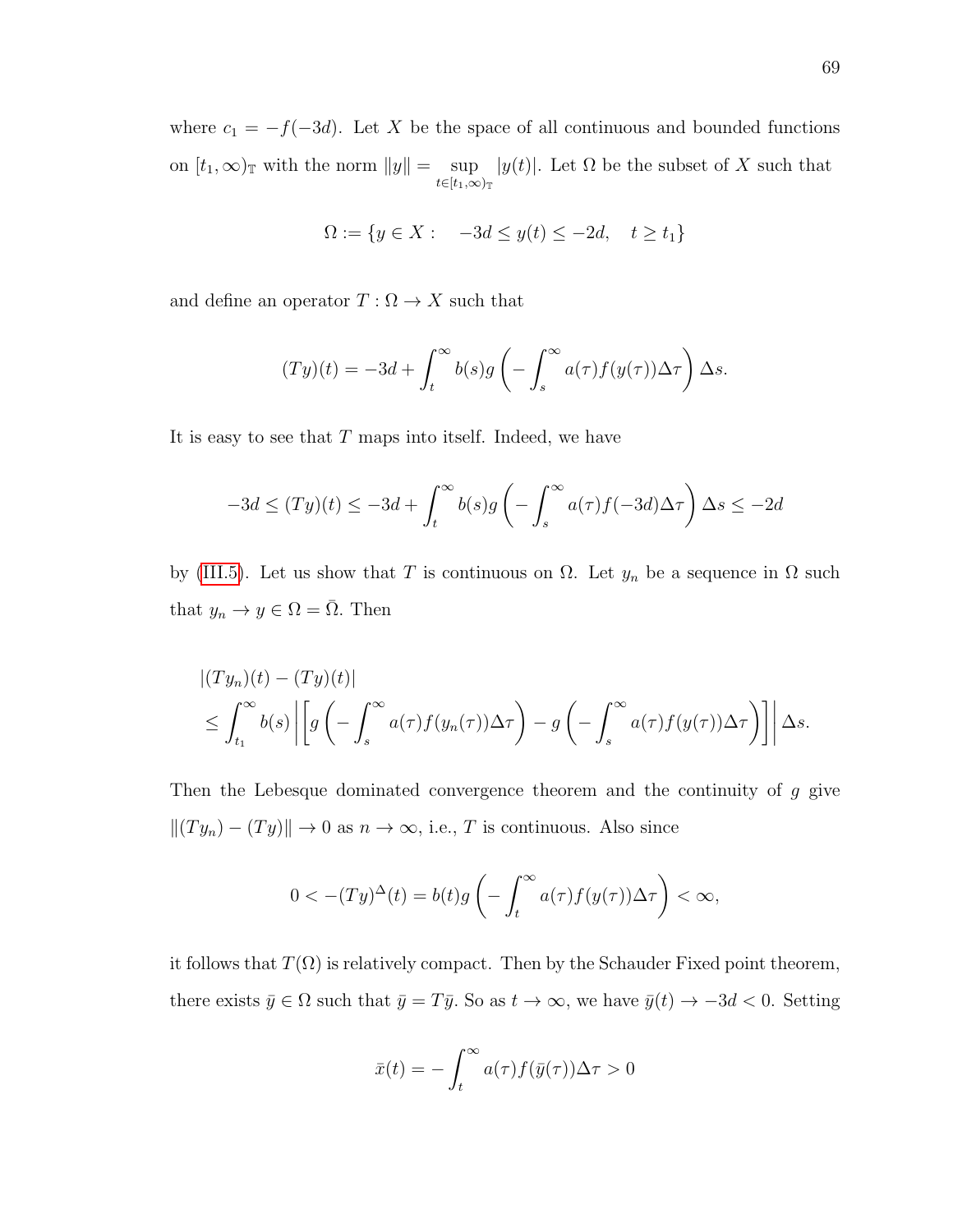gives that  $\bar{x}(t) \to 0$  ans  $t \to \infty$ , i.e.,  $M_{0,B}^- \neq \emptyset$ .

**Theorem 2.2.**  $M_{B,B}^- \neq \emptyset$  if and only if

$$
\int_{t_0}^{\infty} b(t)g\left(d_1 - f(c_1)\int_t^{\infty} a(s)\Delta s\right)\Delta t < \infty
$$
 (III.6)

for some  $c_1 < 0$  and  $d_1 > 0$ . (Or  $c_1 > 0$  and  $d_1 < 0$ .)

*Proof.* Suppose that there exists a nonoscillatory solution  $(x, y) \in M_{B,B}^-$  such that  $x > 0$  eventually,  $\lim_{t \to \infty} x(t_1) = c_2 > 0$  and  $\lim_{t \to \infty} y(t) = d_2 < 0$ . Since x and y have finite limits, there exist  $t_1 \geq t_0$ ,  $c_3 > 0$  and  $d_3 < 0$  such that  $c_2 \leq x(t) \leq c_3$  and  $d_2 \leq y(t) \leq d_3$  for  $t \geq t_1$ . Integrating the first equation from t to  $\infty$  gives

<span id="page-80-0"></span>
$$
x(t) = c_2 - \int_t^{\infty} a(s) f(y(s)) \Delta s \ge c_2 - f(d_3) \int_t^{\infty} a(s) \Delta s.
$$
 (III.7)

By integrating the second equation from  $t_1$  to t and using [\(III.7,](#page-80-0) ) we get

$$
y(t) \leq -\int_{t_1}^t b(s)g(x(s))\Delta s \leq -\int_{t_1}^t b(s)g\left(c_2 - f(d_3)\int_s^\infty a(\tau)\Delta \tau\right)\Delta s.
$$

By setting  $c_2 = d_1 > 0$  and  $d_3 = c_1 < 0$  and taking the limit of the last inequality as  $t \to \infty$ , the assertion follows. (The case  $x < 0$  eventually can be done similarly with  $c_1 > 0$  and  $d_1 < 0$ .)

Conversely, choose  $t_1 \geq t_0$  so large that

$$
\int_{t_1}^{\infty} b(t)g\left(d_1 - f(c_1)\int_t^{\infty} a(s)\Delta s\right)\Delta t < \frac{-c_1}{2},\tag{III.8}
$$

where  $c_1 < 0$  and  $d_1 > 0$ . (The case  $c_1 > 0$  and  $d_1 < 0$  can be done similarly.) Let  $X$  be the set of all all bounded and continuous functions endowed with the norm  $||y|| = \sup$  $t \in [t_1,\infty)$ |y(t)|. Clearly  $(X, \|\cdot\|)$  is a Banach space, see [\[4\]](#page-95-9). Define a subset  $\Omega$ 

 $\Box$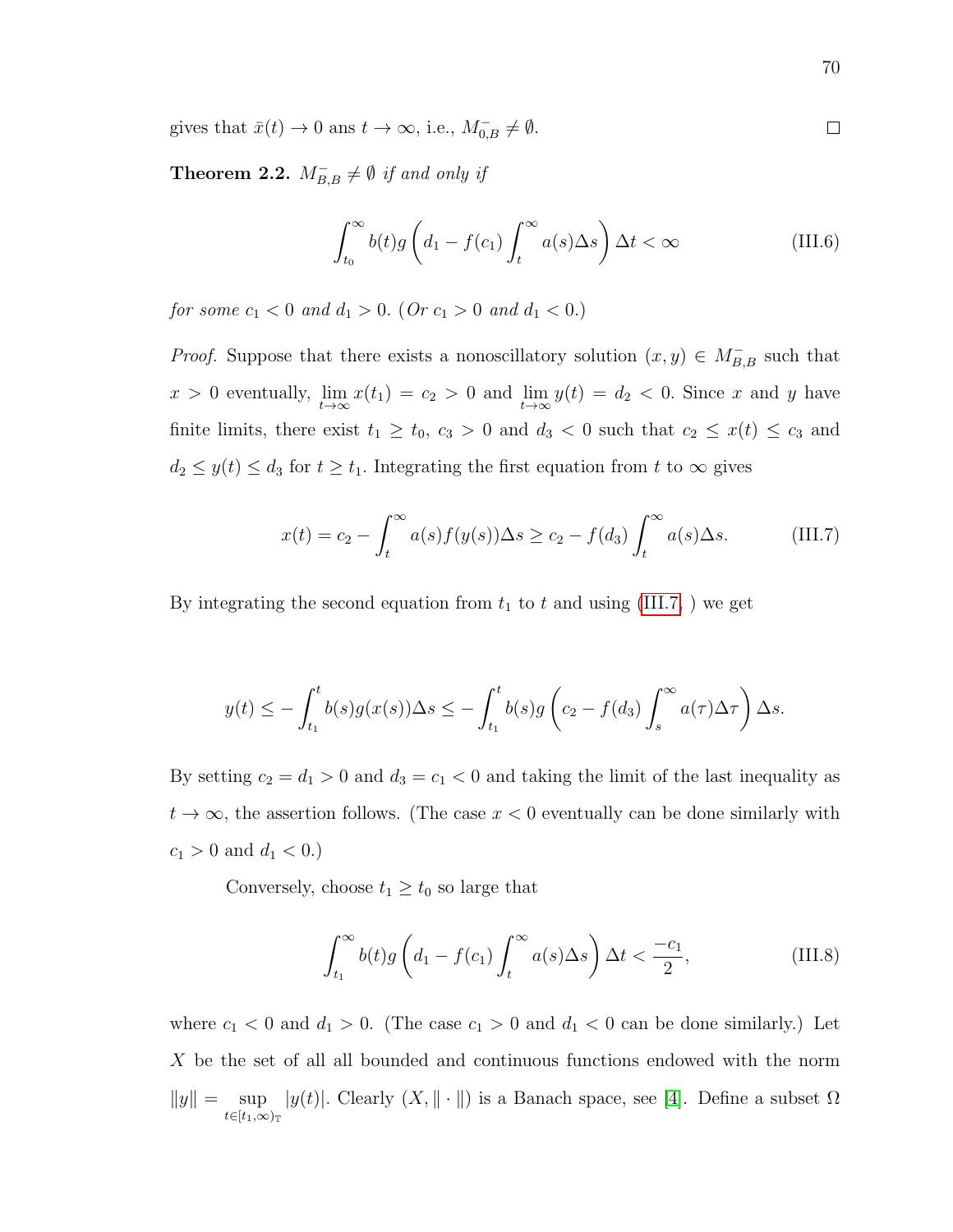of  $X$  such that

$$
\Omega = \left\{ y \in X : \quad c_1 \le y(t) \le \frac{c_1}{2}, \quad t \ge t_1 \right\}.
$$

Define an operator  $F:\Omega\to X$  such that

$$
(Fy)(t) = c_1 + \int_t^{\infty} b(s)g\left(d_1 - \int_s^{\infty} a(\tau)f(y(\tau))\Delta\tau\right)\Delta s.
$$

First, we show that  $F: \Omega \to \Omega$ .

$$
c_1 \le (Fy)(t) \le c_1 + \int_t^{\infty} b(s)g\left(d_1 - \int_s^{\infty} a(\tau)f(c_1)\Delta\tau\right)\Delta s \le \frac{c_1}{2}.
$$

Second, we show that F is continuous on  $\Omega$ . Let  $y_n$  be a sequence in  $\Omega$  such that  $y_n \to y \in \Omega = \overline{\Omega}$ . Then

$$
||Fy_n - Fy|| \leq \int_{t_1}^{\infty} b(s) \left( \left| g \left( d - \int_s^{\infty} a(\tau) f(y_n(\tau)) \Delta \tau \right) \right| - \left| g \left( d - \int_s^{\infty} a(\tau) f(y(\tau)) \Delta \tau \right) \right| \right) \Delta s.
$$

By the Lebesque dominated convergence theorem and the continuity of  $f$  and  $g$ , it follows that  $F$  is continuous.

Third, we show that  $F(\Omega)$  is relatively compact. Since  $Y(t_0) < \infty$ , we have

$$
0 < -(Fy)^{\Delta}(t) = b(t)g\left(d_1 - \int_t^{\infty} a(\tau)f(y(\tau))\Delta\tau\right) < \infty
$$

and therefore  $F$  is equibounded and equicontinuous, i.e., relatively compact. So by the Schauder fixed point theorem, there exists  $\bar{y} \in X$  such that

$$
\bar{y}(t) = F\bar{y}(t) = c_1 + \int_t^{\infty} b(s)g\left(d_1 - \int_s^{\infty} a(\tau)f(\bar{y}(\tau))\Delta\tau\right)\Delta s.
$$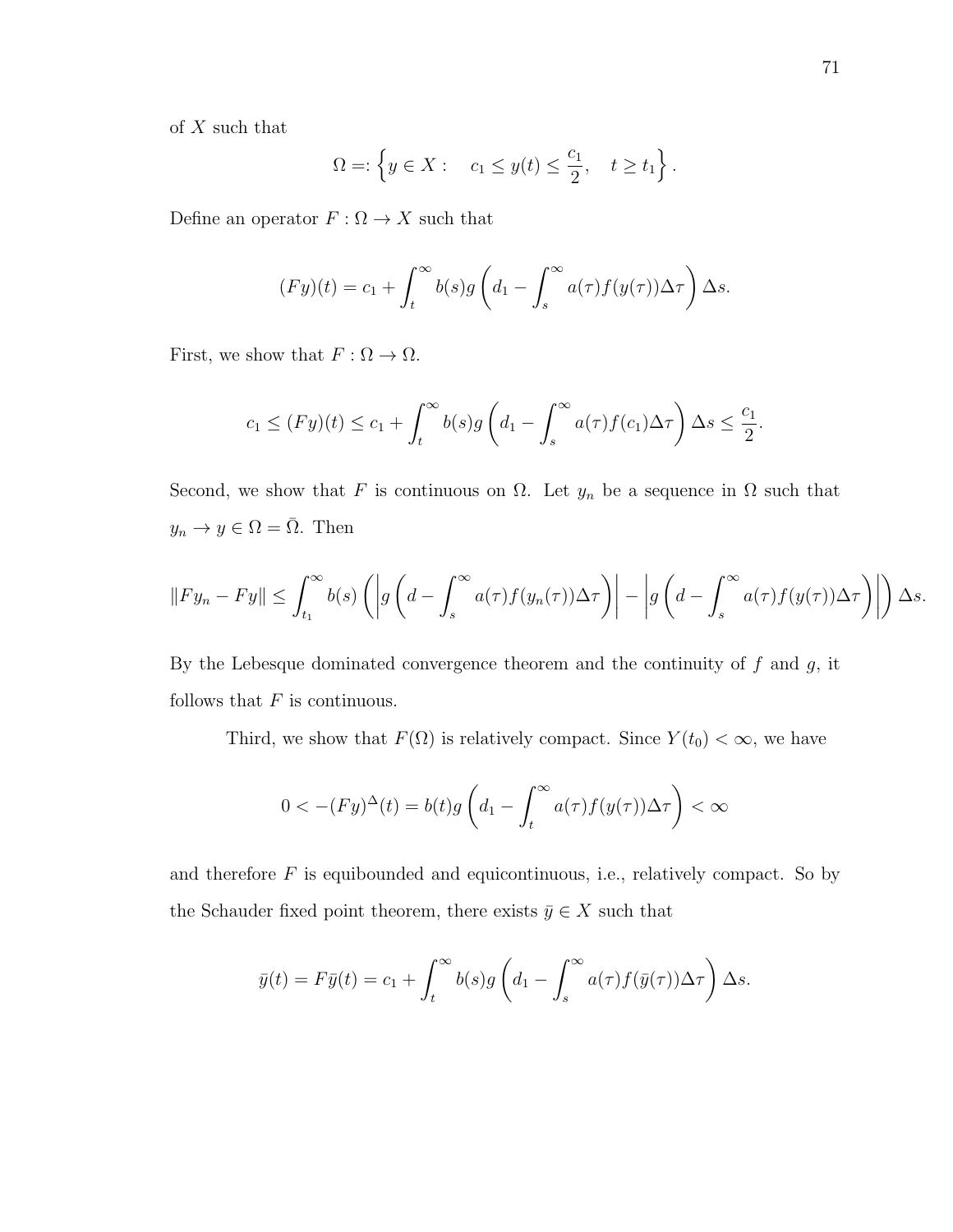Setting  $\bar{x}(t) = d_1 - \int_t^{\infty} a(\tau) f(y(\tau)) \Delta \tau$  and taking limit as  $t \to \infty$ , we have that there exists a nonoscillatory solution in  $M^-$  such that  $\bar{x}(t) \to d_1 > 0$  and  $\bar{y}(t) \to c_1 < 0$ , i.e.,  $M_{B,B}^- \neq \emptyset$ .

$$
\Box
$$

<span id="page-82-2"></span>**Theorem 2.3.**  $M_{B,\infty}^- \neq \emptyset$  if and only if

$$
\int_{t_0}^{\infty} a(s) f\left(g(c_1) \int_{t_0}^s b(\tau) \Delta \tau\right) \Delta s < \infty \tag{III.9}
$$

for some  $c_1 \neq 0$ , where f is an odd function.

*Proof.* Suppose that there exists a nonoscillatory solution  $(x, y) \in M_{B,\infty}^-$  such that  $x > 0$  eventually,  $x(t) \to c_2$  and  $y(t) \to -\infty$  as  $t \to \infty$ , where  $0 < c_2 < \infty$ . Because of the monotonicity of x and the fact that x has a finite limit, there exist  $t_1 \ge t_0$  and  $c_3 > 0$  such that

<span id="page-82-0"></span>
$$
c_2 \le x(t) \le c_3 \quad \text{for} \quad t \ge t_1. \tag{III.10}
$$

Integrating the first equation from  $t_1$  to  $t$  gives us

$$
c_2 \leq x(t) = x(t_1) + \int_{t_1}^t a(s) f(y(s)) \Delta s \leq c_3, \quad t \geq t_1.
$$

So by taking the limit as  $t \to \infty$ , we have

<span id="page-82-1"></span>
$$
\int_{t_1}^{\infty} a(s)|f(y(s))|\Delta s < \infty.
$$
 (III.11)

The monotonicity of  $g$ , [\(III.10\)](#page-82-0) and integrating the second equation from  $t_1$  to  $t$  yield

$$
y(t) \le y(t_1) - g(c_2) \int_{t_1}^t b(s) \Delta s \le -g(c_2) \int_{t_1}^t b(s) \Delta s.
$$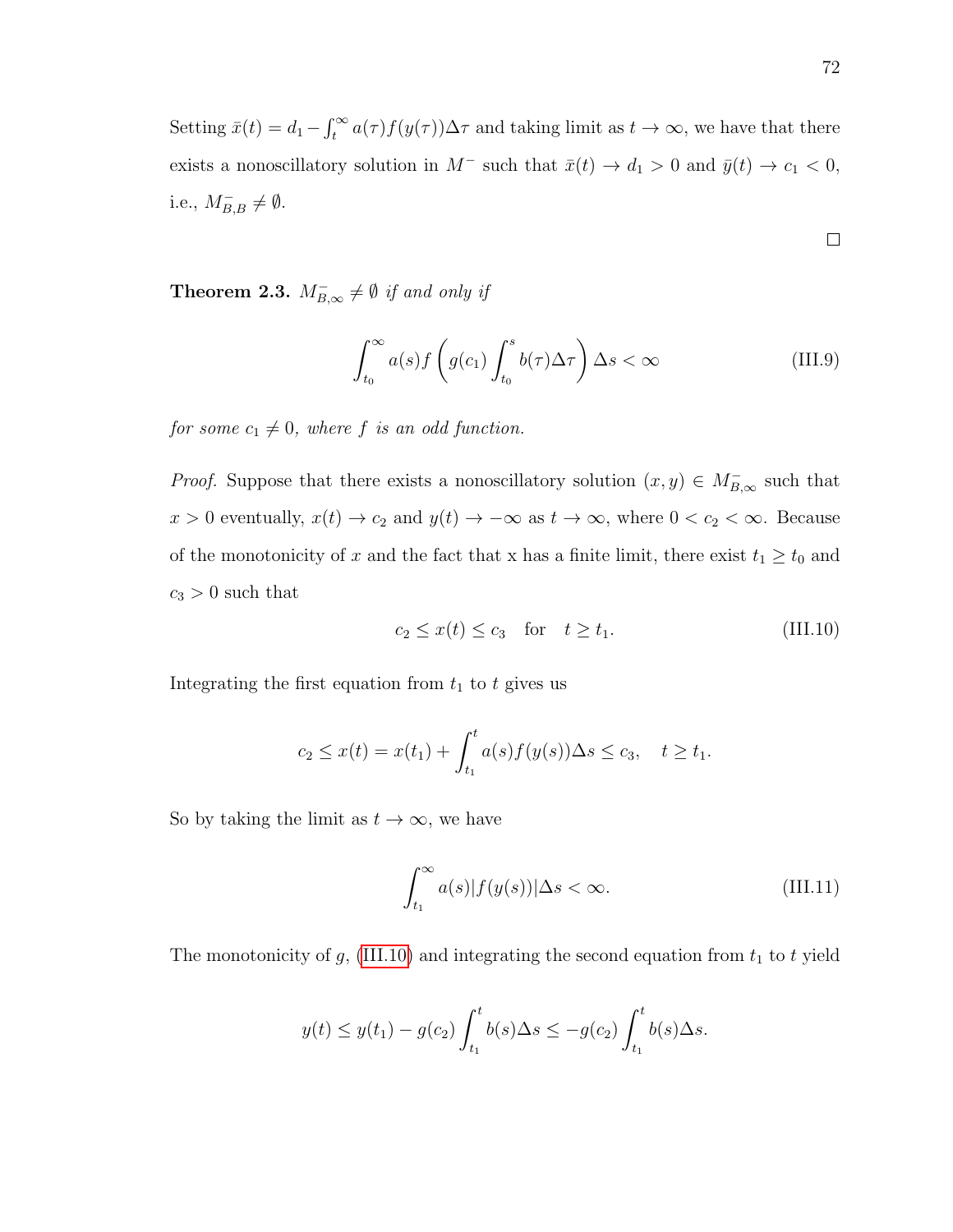Since  $f(-u) = -f(u)$  for  $u \neq 0$  and by the monotonicity of f, we have

<span id="page-83-0"></span>
$$
|f(y(t))| \ge f\left(g(c_2)\int_{t_1}^t b(s)\Delta s\right), \quad t \ge t_1. \tag{III.12}
$$

By  $(III.11)$  and  $(III.12)$ , we have

$$
\int_{t_1}^t a(s)|f(y(s))| \Delta s \ge \int_{t_1}^t a(s)f\left(g(c_2)\int_{t_1}^s b(\tau)\Delta \tau\right) \Delta s.
$$

As  $t \to \infty$ , the proof is finished. (The case  $x < 0$  eventually can be proved similarly with  $c_1 < 0.$ )  $\Box$ 

Conversely, suppose that  $\int_{0}^{\infty}$  $t_0$  $a(s)f$  $\sqrt{ }$  $g(c_1)$  $\int^s$  $t_0$  $b(\tau)\Delta\tau$  $\setminus$  $\Delta s < \infty$  for some  $c_1 \neq$ 0. Without loss of generality, assume that  $c_1 > 0$ . (The case  $c_1 < 0$  can be done similarly.) Then we can choose  $t_1 \geq t_0$  and  $d > 0$  such that

<span id="page-83-1"></span>
$$
\int_{t_1}^{\infty} a(s) f\left(g(c_1) \int_{t_1}^s b(\tau) \Delta \tau\right) \Delta s < d, \quad t \ge t_1,\tag{III.13}
$$

where  $c_1 = 2d > 0$ . Let X be the partially ordered Banach space of all real-valued continuous functions endowed with supremum norm  $||x|| = \sup$  $t \in [t_1,\infty)$ T  $|x(t)|$  and with the usual pointwise ordering  $\leq$ . Define a subset  $\Omega$  of X such that

$$
\Omega = \{ x \in X : \quad d \le x(t) \le 2d, \quad t \ge t_1 \}. \tag{III.14}
$$

For any subset B of  $\Omega$ , inf  $B \in \Omega$  and sup  $B \in \Omega$ , i.e.,  $(\Omega, \leq)$  is complete. Define an operator  $F:\Omega\to X$  as

$$
(Fx)(t) = d + \int_{t}^{\infty} a(s)f\left(\int_{t_1}^{s} b(\tau)g(x(\tau))\Delta\tau\right)\Delta s, \quad t \ge t_1.
$$
 (III.15)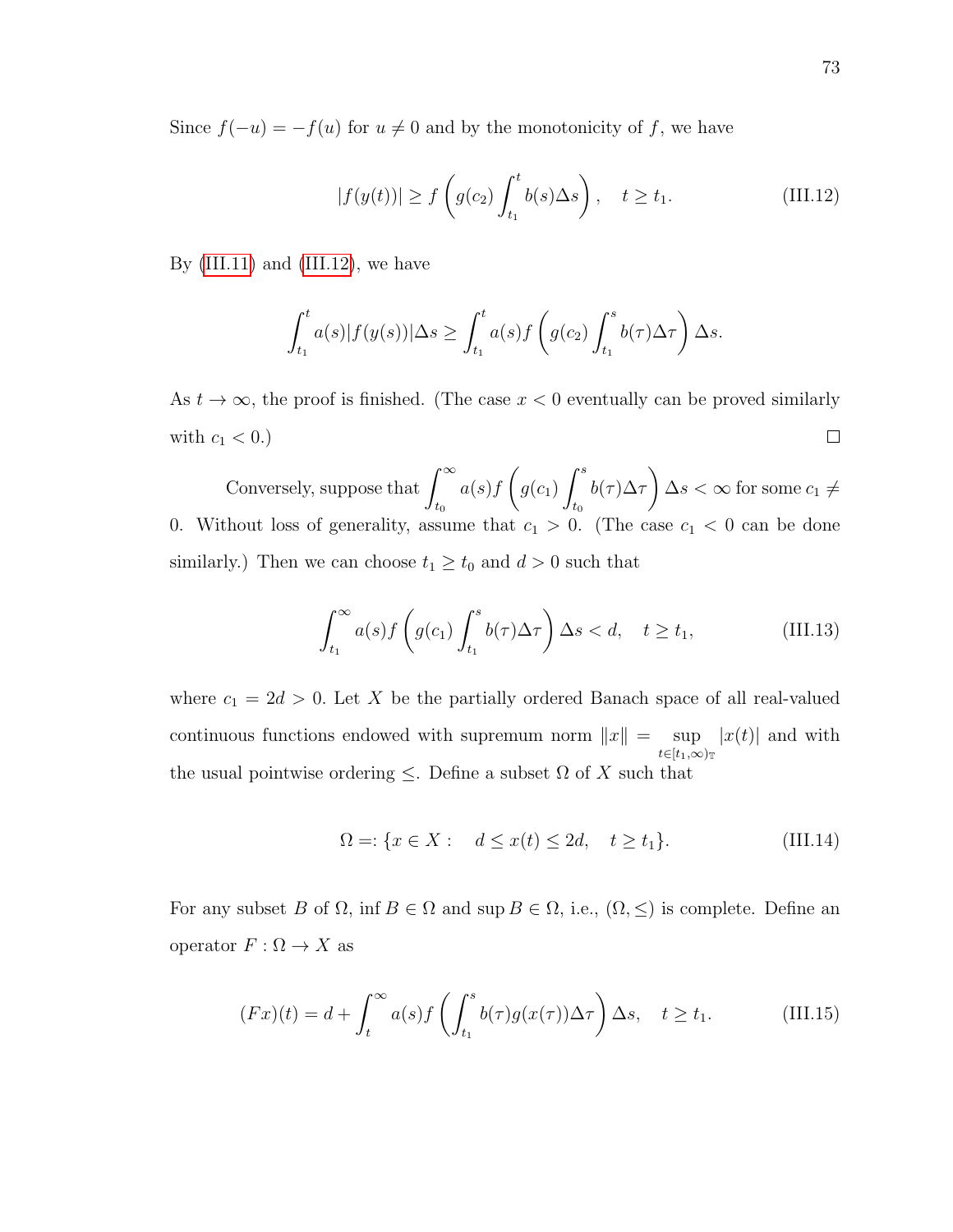First, we need to show that  $F : \Omega \to \Omega$  is an increasing mapping into itself. It is obvious that it is an increasing mapping and since

$$
d \leq (Fx)(t) = d + \int_t^{\infty} a(s)f\left(\int_{t_1}^s b(\tau)g(x(\tau))\Delta\tau\right)\Delta s \leq 2d
$$

by [\(III.13\)](#page-83-1), it follows that  $F : \Omega \to \Omega$ . Then by the Knaster fixed point theorem, there exists  $\bar{x} \in \Omega$  such that

<span id="page-84-0"></span>
$$
\bar{x}(t) = (F\bar{x})(t) = d + \int_{t}^{\infty} a(s)f\left(\int_{t_1}^{s} b(\tau)g(\bar{x}(\tau))\Delta\tau\right)\Delta s, \quad t \ge t_1. \tag{III.16}
$$

By taking the derivative of  $(III.16)$  and the fact that f is an odd function, we have

$$
\bar{x}^{\Delta}(t) = a(t)f\left(-\int_{t_1}^t b(\tau)g(\bar{x}(\tau))\Delta\tau\right), \quad t \ge t_1.
$$

Setting  $\bar{y} = -\int^t$  $t_1$  $b(\tau)g(\bar{x}(\tau))\Delta \tau$  and using the monotonicity of g give

$$
\bar{y}(t) \le -g(d) \int_{t_1}^t b(\tau) \Delta \tau, \quad t \ge t_1.
$$

So we have that  $\bar{x}(t) > 0$  and  $\bar{y}(t) < 0$  for  $t \ge t_1$ , and  $\bar{x}(t) \to d$  and  $\bar{y}(t) \to -\infty$  as  $t \to \infty$ . This completes the proof.

Theorem 2.4. If

$$
\int_{t_0}^{\infty} a(t) f\left(\int_t^{\infty} b(s) g(c_1) \Delta s\right) \Delta t < \infty
$$

and

$$
\int_{t_0}^{\infty} b(t)g\left(d_1 \int_t^{\infty} a(s) \Delta s\right) \Delta t = \infty \quad (-\infty)
$$

for some  $c_1 > 0$  and any  $d_1 > 0$   $(c_1 < 0$  and  $d_1 < 0)$ , where f is an odd function, then  $M_{0,\infty}^- \neq \emptyset$ .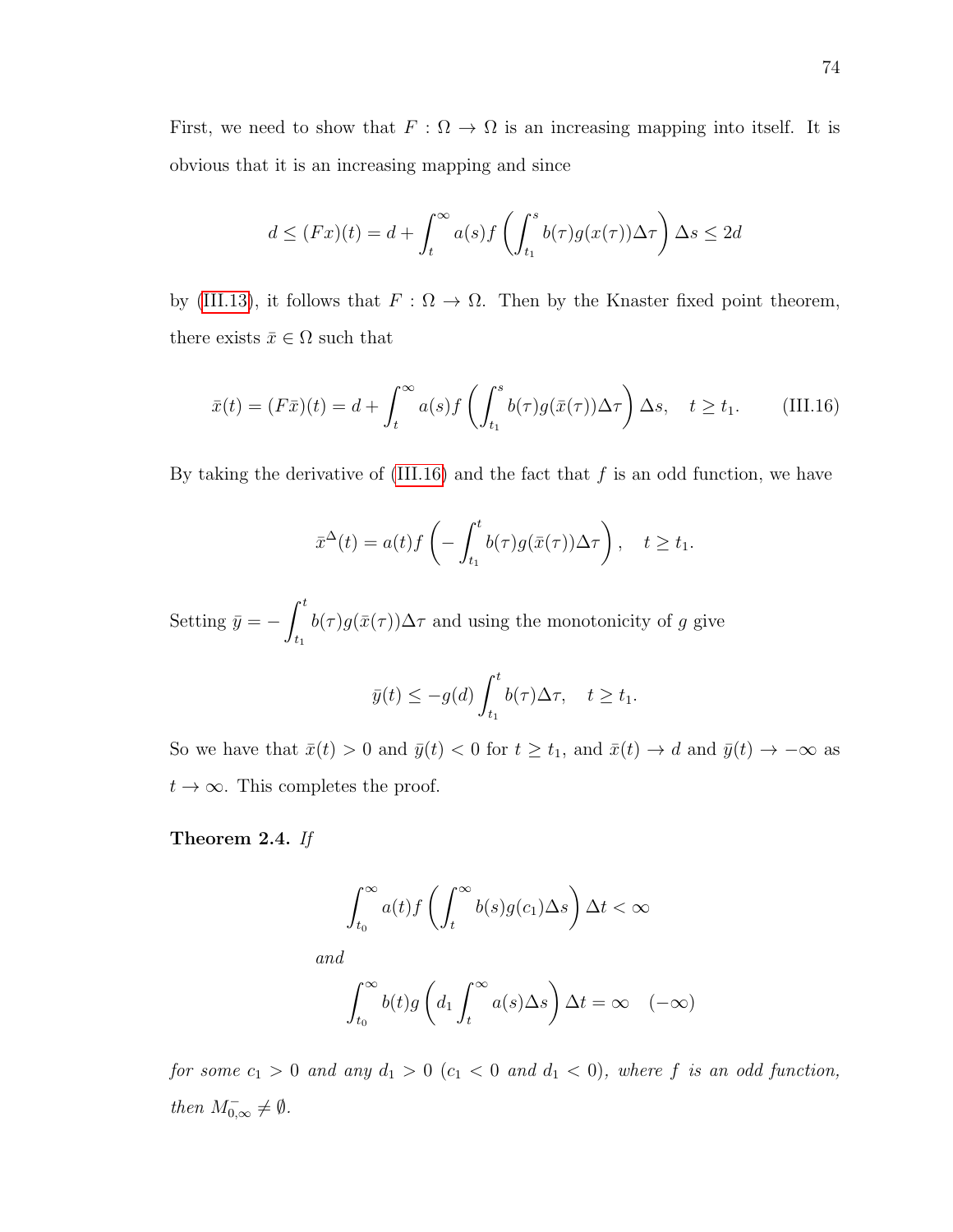*Proof.* Choose  $t_1 \geq t_0$  and  $c_1 > 0$  such that

<span id="page-85-0"></span>
$$
\int_{t_1}^{\infty} a(t) f\left(g(c_1) \int_t^{\infty} b(s) \Delta s\right) \Delta t < \frac{c_1}{2}, \quad t \ge t_1. \tag{III.17}
$$

Let  $X$  be the partially ordered Banach space of all real-valued continuous functions endowed with the norm  $||x|| = \sup$  $t \in [t_1,\infty)$ T  $|x(t)|$  and with the usual pointwise ordering  $\leq$  . Define a subset  $\Omega$  of  $X$  such that

$$
\Omega = \{ x \in X : \quad f(1) \int_t^\infty a(s) \Delta s \le x(t) \le \frac{c_1}{2}, \quad t \ge t_1 \}.
$$

It is clear that  $(\Omega, \leq)$  is complete. Define an operator  $F : \Omega \to X$  such that

$$
(Fx)(t) = \int_t^{\infty} a(s)f\left(\int_{t_1}^s b(\tau)g(x(\tau))\Delta\tau\right)\Delta s.
$$

It is clear that F is an increasing mapping. We also need to show that  $F : \Omega \to \Omega$ . By [\(III.17\)](#page-85-0), the monotonicity of g and the fact that  $x \in \Omega$ , we have

$$
(Fx)(t) \leq \int_t^{\infty} a(s)f\left(g(c_1)\int_{t_1}^s b(\tau)\Delta\tau\right)\Delta s \leq \frac{c_1}{2}.
$$

Also since

$$
\int_{t_0}^{\infty} b(t)g\left(d_1 \int_t^{\infty} a(s)\Delta s\right)\Delta t = \infty,
$$

we can choose  $t_2 \geq t_1$  such that

$$
\int_{t_2}^t b(s)g\left(d_1 \int_s^{\infty} a(\tau)\Delta\tau\right)\Delta s > 1
$$

for  $t \ge t_2$  and any  $d_1 > 0$ . So by setting  $f(1) = d_1$ , we have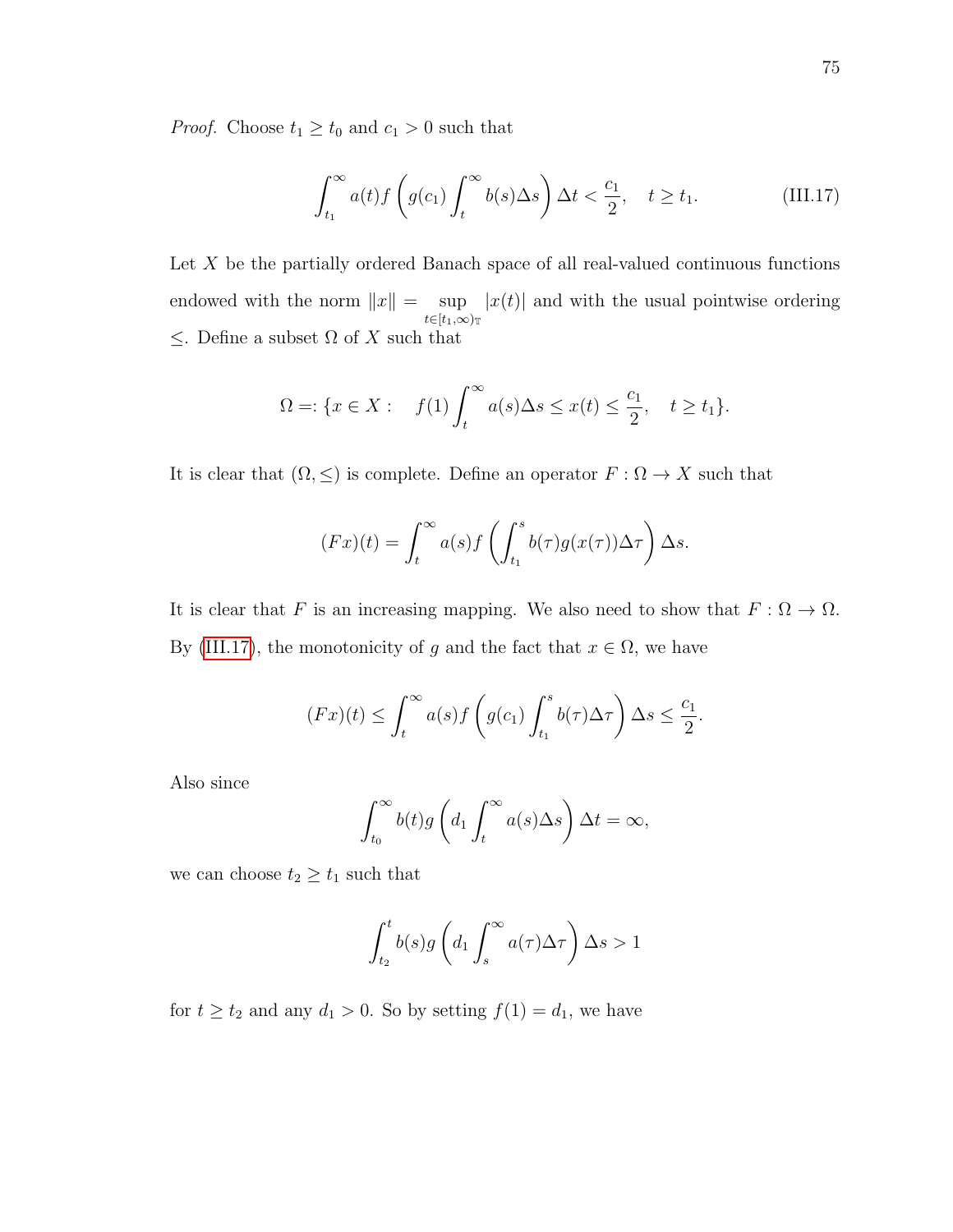$$
(Fx)(t) \geq \int_t^{\infty} a(s)f\left(\int_{t_1}^s b(\tau)g\left(f(1)\int_{\tau}^{\infty} a(\lambda)\Delta\lambda\right)\Delta\tau\right)\Delta s \geq f(1)\int_t^{\infty} a(s)\Delta s.
$$

Then by the Knaster fixed point theorem, there exists  $\bar{x} \in \Omega$  such that  $\bar{x} = F\bar{x}$ . Setting

$$
\bar{y}(t) = -\int_{t_1}^t b(\tau)g(\bar{x}(\tau))\Delta \tau,
$$

using the fact that  $\bar{x} \in \Omega$  and taking the limit of  $\bar{x}$  and  $\bar{y}$  as  $t \to \infty$ , the proof is complete. (The case  $c_1 < 0$  and  $d_1 < 0$  can be shown similarly.)

 $\Box$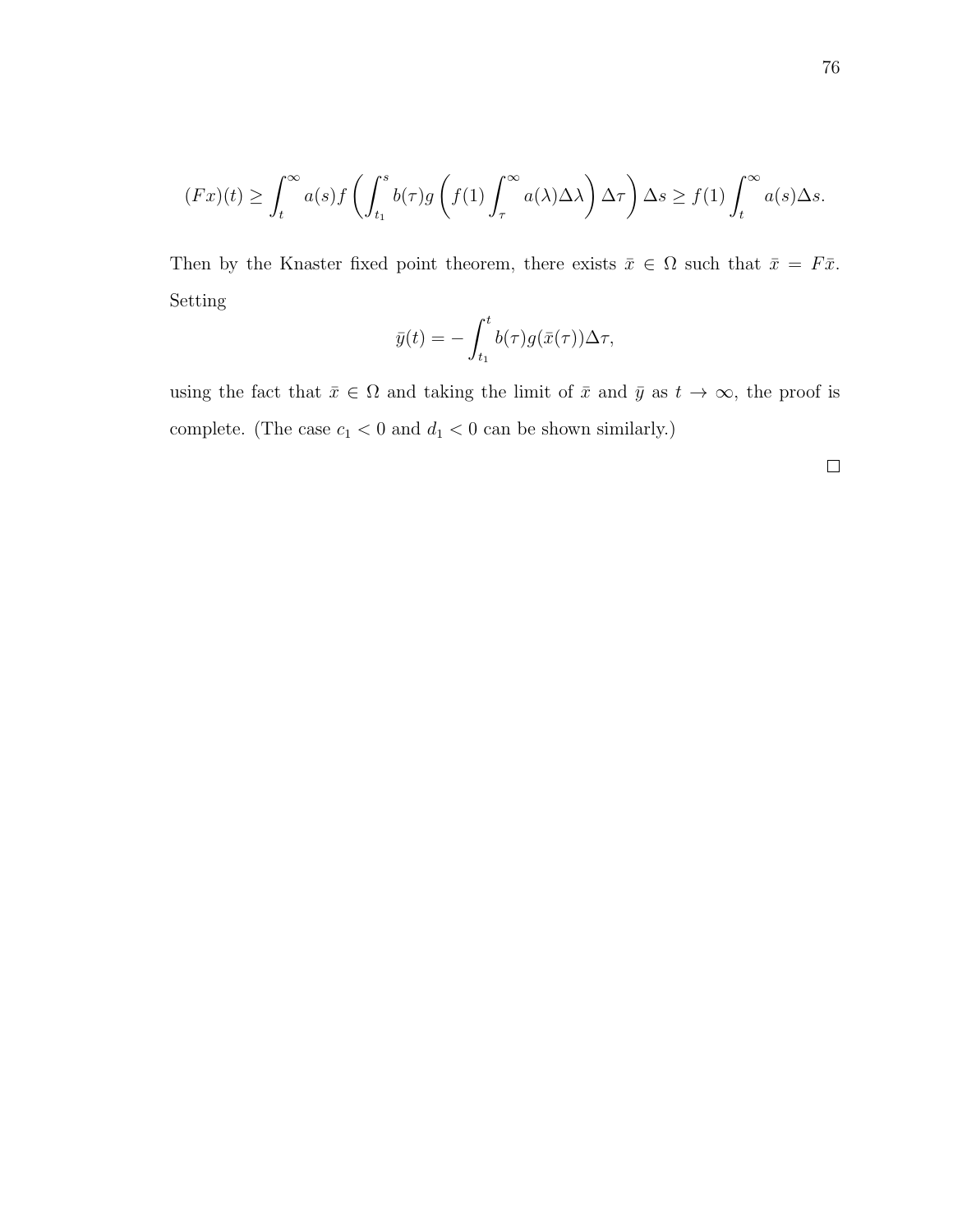## 3. NONEXISTENCE OF NONOSCILLATORY SOLUTIONS OF (III.1) IN  $M^-$

In the previous section, we used the monotonicity of the functions  $f$  and  $g$  in order to show the existence of nonoscillatory solutions of system [\(III.1\)](#page-73-0). Nonexistence of such solutions in  $M_{0,B}^-$ ,  $M_{B,B}^-$ , and  $M_{B,\infty}^-$  directly follows from Theorems [2.1](#page-78-3) - [2.3.](#page-82-2) In this section, we relax this condition by assuming that there exist positive constants  $F$  and  $G$  such that

<span id="page-87-0"></span>
$$
\frac{f(u)}{u} \ge F \quad \text{and } \frac{g(u)}{u} \ge G \quad \text{for} \quad u \ne 0 \tag{III.18}
$$

in order to get the emptiness of those subclasses. The following theorems show the nonexistence of such solutions in the subclasses of  $M^-$  given in Lemma [1.5.](#page-77-0)

**Theorem 3.1.** Suppose that [\(III.18\)](#page-87-0) holds. If

<span id="page-87-3"></span>
$$
\int_{t_1}^{\infty} a(s) \left( \int_{t_1}^s b(\tau) \left( \int_{\tau}^{\infty} a(\lambda) \Delta \lambda \right) \Delta \tau \right) \Delta s = \infty, \tag{III.19}
$$

then  $M_{0,\infty}^- = \emptyset$ .

*Proof.* Assume that there exists a solution  $(x, y) \in M^-$  such that  $x > 0$  eventually,  $x \to 0$  and  $y \to -\infty$  as  $t \to \infty$ . By Lemma [1.4,](#page-76-0) there exist  $c_1 > 0$  and  $t_1 \ge t_0$  such that

<span id="page-87-2"></span><span id="page-87-1"></span>
$$
c_1 \int_t^{\infty} a(s) \Delta s \le x(t), \quad t \ge t_1.
$$
 (III.20)

By integrating the second equation from  $t_1$  to  $t$ , and using [\(III.18\)](#page-87-0) and [\(III.20\)](#page-87-1), there exist  $t_2 \geq t_1$  and  $G > 0$  such that

$$
y(t) \le -c_1 G \int_{t_1}^t b(s) \left( \int_s^\infty a(\tau) \Delta \tau \right) \Delta s, \quad t \ge t_2. \tag{III.21}
$$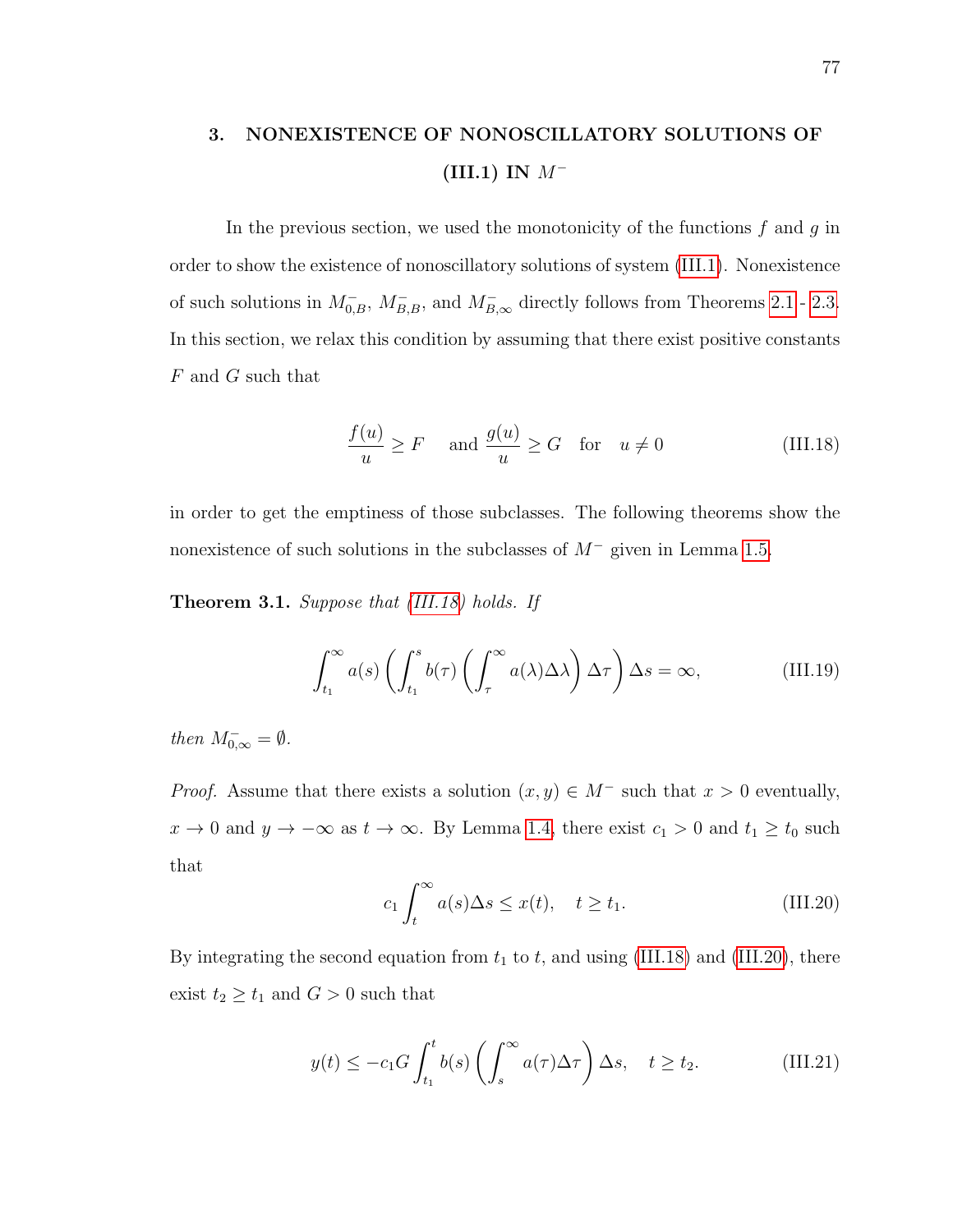By integrating the first equation from  $t_2$  to  $t$ , and using [\(III.21\)](#page-87-2) and [\(III.18\)](#page-87-0), there exist  $t_3 \geq t_2$  and  $F > 0$  such that

$$
x(t_2) \ge c_1 FG \int_{t_2}^t a(s) \left( \int_{t_1}^s b(\tau) \left( \int_{\tau}^{\infty} a(\lambda) \Delta \lambda \right) \Delta \tau \right) \Delta s, \quad t \ge t_3. \tag{III.22}
$$

As  $t \to \infty$ , it contradicts to [\(III.19\)](#page-87-3). So the assertion follows. Proof is by contradic- $\Box$ tion.

Theorem 3.2. Suppose that [\(III.18\)](#page-87-0) holds. If

<span id="page-88-1"></span>
$$
\int_{t_0}^{\infty} b(t) \left( \int_t^{\infty} a(s) \Delta s \right) \Delta t = \infty, \tag{III.23}
$$

then  $M_{0,B}^- = \emptyset$  and  $M_{B,B}^- = \emptyset$ .

*Proof.* We only show the emptiness of  $M_{0,B}^-$  since  $M_{B,B}^- = \emptyset$  can be shown similarly. So assume that there exists a nonoscillatory solution  $(x, y)$  in  $M_{0,B}^-$  such that  $x > 0$ eventually,  $\lim_{t\to\infty} x(t) = 0$  and  $\lim_{t\to\infty} y(t) = d_1 < 0$ . By Lemma [1.4,](#page-76-0) we have that there exist  $c_2 > 0$  and  $t_1 \ge t_0$  such that

$$
c_2 \int_t^{\infty} a(s) \Delta s \le x(t), \quad t \ge t_1.
$$
 (III.24)

Integrating the first equation from t to  $\infty$  gives

<span id="page-88-0"></span>
$$
x(t) = -\int_{t}^{\infty} a(s)f(y(s))\Delta s, \quad t \ge t_1.
$$
 (III.25)

By integrating the second equation from  $t_1$  to  $t$ , and by using [\(III.18\)](#page-87-0) and [\(III.25\)](#page-88-0), we have that there exists  $G > 0$  such that

$$
y(t) \le -Gc_2 \int_{t_1}^t b(s) \left( \int_s^\infty a(\tau) \Delta \tau \right) \Delta s.
$$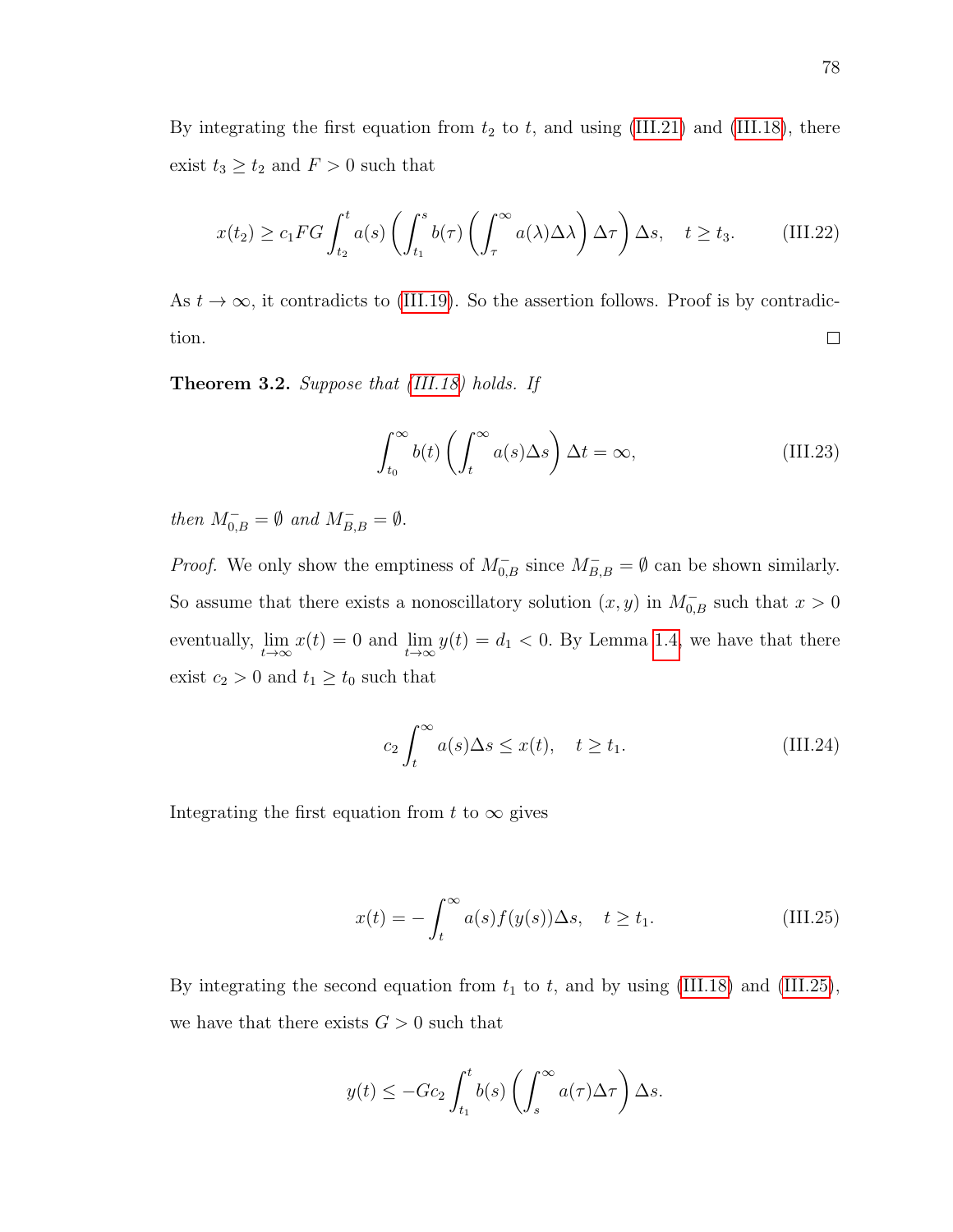So as  $t \to \infty$ , it contradicts to [\(III.23\)](#page-88-1). Proof is by contradiction.

Theorem 3.3. Suppose that [\(III.18\)](#page-87-0) holds and f is an odd function. If

<span id="page-89-0"></span>
$$
\int_{t_0}^{\infty} a(s) \left( \int_{t_0}^s b(\tau) \Delta \tau \right) \Delta s = \infty, \tag{III.26}
$$

then  $M_{B,\infty}^- = \emptyset$ .

*Proof.* Suppose [\(III.26\)](#page-89-0) holds and that there exists a nonoscillatory  $(x, y)$  solution of [\(III.1\)](#page-73-0) in  $M_{B,\infty}^-$  such that  $x > 0$  eventually,  $x(t) \to c_1 > 0$  and  $y(t) \to -\infty$  as  $t \to \infty$ . Since x has a finite limit, there exist  $t_1 \ge t_0$  such that  $c_1 \le x(t)$  for  $t \ge t_1$ . Integrating the first equation from  $t_1$  to t gives

<span id="page-89-1"></span>
$$
x(t) = x(t_1) + \int_{t_1}^t a(s) f(y(s)) \Delta s.
$$
 (III.27)

By taking the limit of [\(III.27\)](#page-89-1) as  $t \to \infty$ , we have

<span id="page-89-4"></span><span id="page-89-3"></span><span id="page-89-2"></span>
$$
\int_{t_1}^{\infty} a(s)|f(y(s))|\Delta s < \infty.
$$
 (III.28)

By integrating the second equation from  $t_1$  to  $t$ , using [\(III.18\)](#page-87-0) and the fact that  $x(t) \ge c_1$  for  $t \ge t_1$ , we have that there exist  $t_2 \ge t_1$  and  $G > 0$  such that

$$
y(t) = y(t_1) - \int_{t_1}^t b(s)g(x(s))\Delta s \le -Gc_1 \int_{t_1}^t b(s)\Delta s, \quad t \ge t_2. \tag{III.29}
$$

By [\(III.29\)](#page-89-2) and the fact that f is an odd function, there exist  $t_3 \ge t_2$  and  $F > 0$  such that

$$
|f(y(t))| \ge f\left(Gc_1 \int_{t_1}^t b(s)\Delta s\right) \ge F Gc_1 \int_{t_1}^t b(s)\Delta s, \quad t \ge t_3. \tag{III.30}
$$

 $\Box$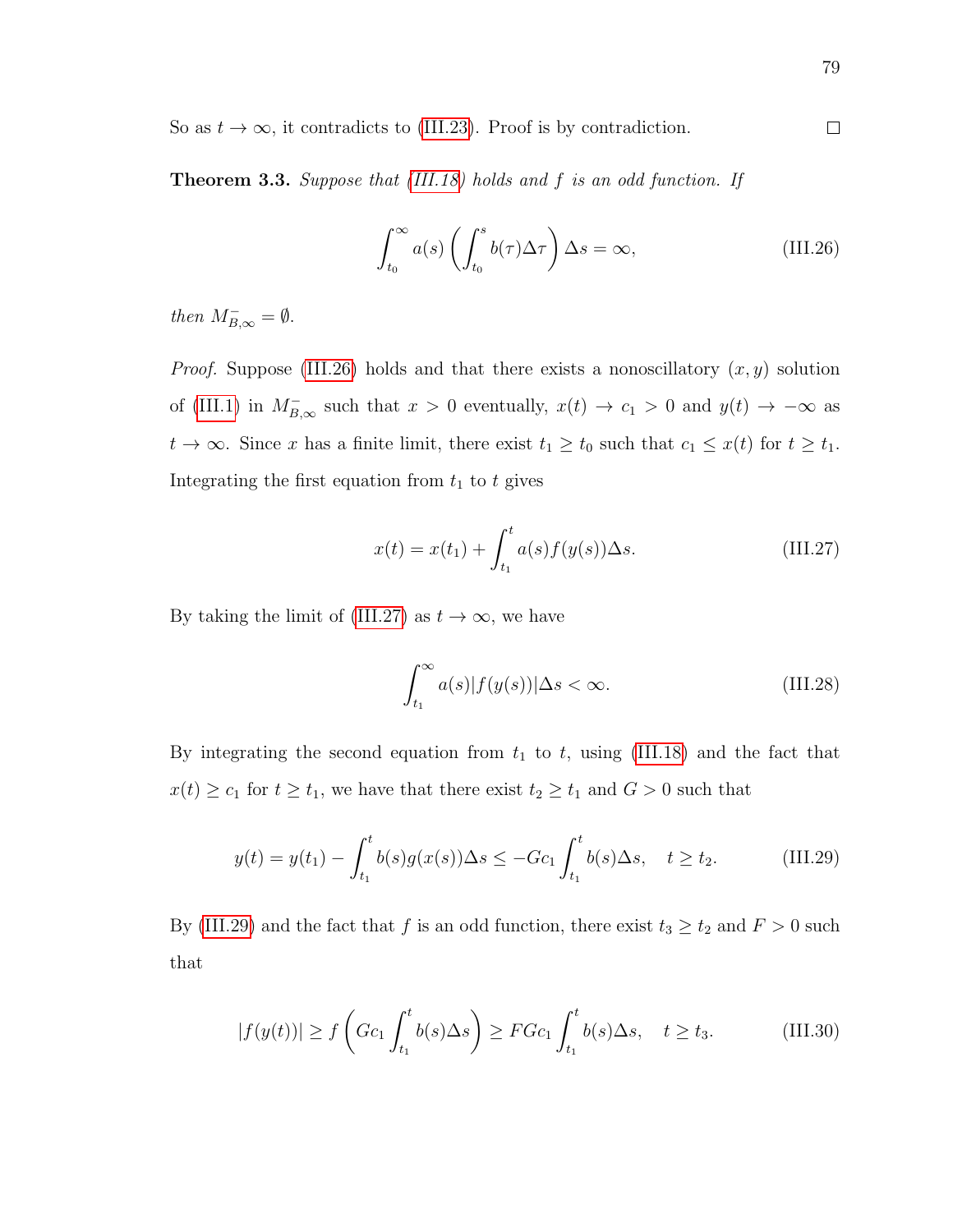Multiplying [\(III.30\)](#page-89-3) by  $a(t)$  and integrating the resulting inequality from  $t_3$  to t give us

$$
\int_{t_3}^t a(s)|f(y(s))| \Delta s \geq F G c_1 \int_{t_3}^t a(s) \left( \int_{t_3}^s b(\tau) \Delta \tau \right) \Delta s.
$$

By taking the limit of the last inequality as  $t \to \infty$  and by [\(III.28\)](#page-89-4), we obtain a contradiction. So the assertion follows. $\Box$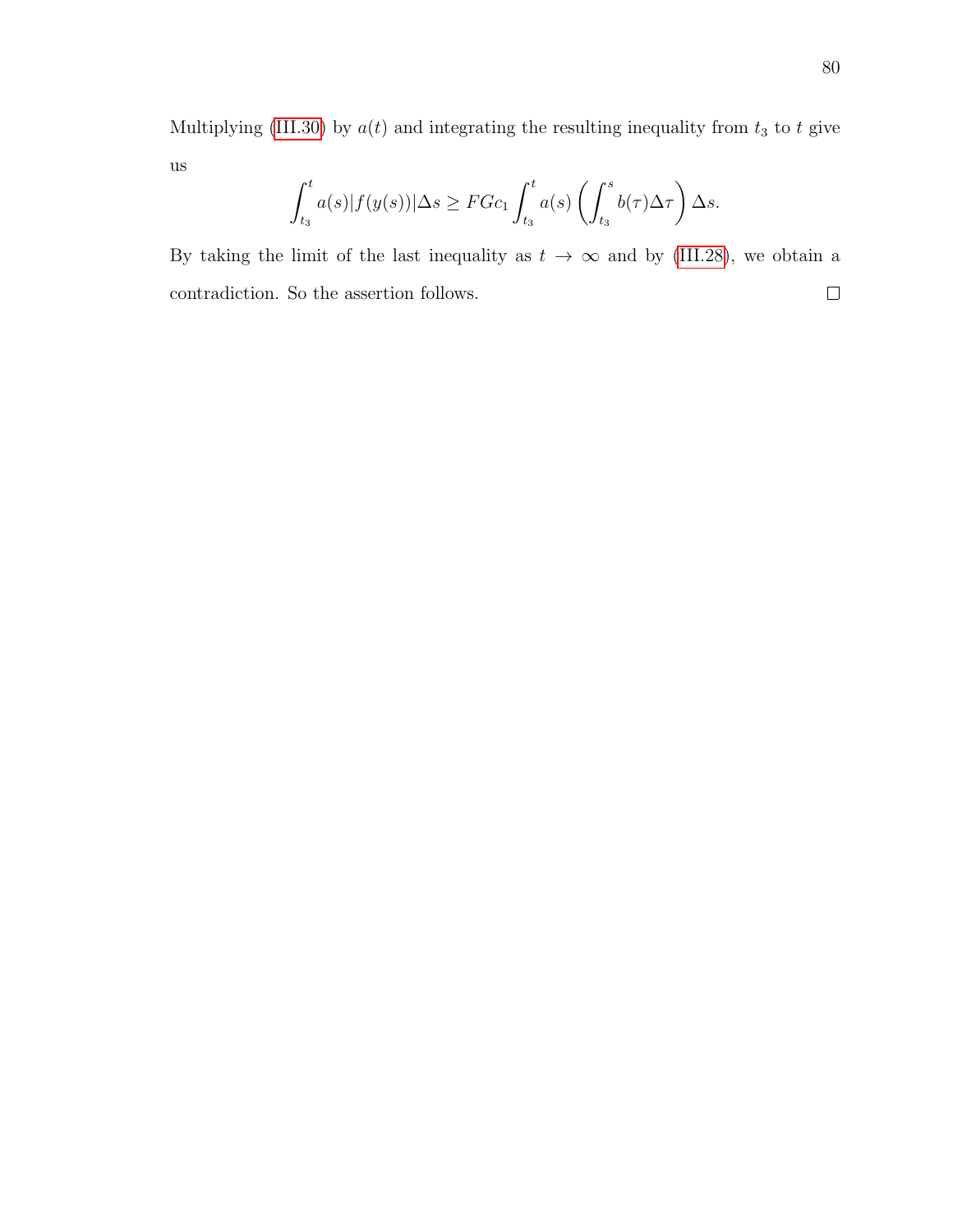### 4. EXAMPLES

In this section, we give some examples in order to highlight our main results.

**Example 4.1.** Let  $\mathbb{T} = q^{\mathbb{N}_0}$ ,  $t_0 = 1$ ,  $q > 1$ ,  $a(t) = \frac{t^{\frac{1}{3}}}{(t-1)(t-1)}$  $\frac{t^{\frac{1}{3}}}{(t+1)(tq+1)(2t-1)^{\frac{1}{3}}}, \ b(t) \, = \, \frac{(t+1)^{\frac{5}{3}}}{q t^2}$  $\frac{+1}{q t^2}$ ,  $f(u) = u^{\frac{1}{3}}, c_1 = 1, g(u) = u^{\frac{5}{3}}, t = q^n \text{ and } s = tq^m, \text{ where } n, m \in \mathbb{N}_0 \text{ in system (III.1)}.$  $f(u) = u^{\frac{1}{3}}, c_1 = 1, g(u) = u^{\frac{5}{3}}, t = q^n \text{ and } s = tq^m, \text{ where } n, m \in \mathbb{N}_0 \text{ in system (III.1)}.$  $f(u) = u^{\frac{1}{3}}, c_1 = 1, g(u) = u^{\frac{5}{3}}, t = q^n \text{ and } s = tq^m, \text{ where } n, m \in \mathbb{N}_0 \text{ in system (III.1)}.$ First we need to show  $Y(1) < \infty$  and  $Z(1) = \infty$ .

One can easily show that

$$
\int_{1}^{T} a(s) \Delta s = (q-1) \sum_{s \in [1,T]_{q^{\mathbb{N}_{0}}}} \frac{s^{\frac{4}{3}}}{(s+1)(sq+1)(2s-1)^{\frac{1}{3}}} \leq (q-1) \sum_{s \in [1,T]_{q^{\mathbb{N}_{0}}}} \frac{1}{s^{\frac{2}{3}}}.
$$
\n(III.31)

So as  $T \rightarrow \infty$ , we have that

<span id="page-91-0"></span>
$$
Y(1) \le (q-1) \sum_{n=0}^{\infty} \left(\frac{1}{q^{\frac{2}{3}}}\right)^n < \infty.
$$

One can also show

$$
\int_1^T b(s) \Delta s = \sum_{s \in [1,T)_{q^{\mathbb{N}_0}}} \frac{(s+1)\frac{5}{3}}{qs^2} (q-1) s \geq \frac{q-1}{q} \sum_{s \in [1,T)_{q^{\mathbb{N}_0}}} s^{\frac{2}{3}}.
$$

So as  $T \to \infty$ , we have

$$
Z(1) = \int_1^\infty b(s) \Delta s \ge \frac{q-1}{q} \sum_{m=0}^\infty (q^{\frac{2}{3}})^m = \infty.
$$

Now let us show that [\(III.3\)](#page-78-1) holds. First we have

$$
\int_{t}^{T} a(s) \Delta s \le (q-1) \sum_{s \in [t,T]_{q^{\mathbb{N}_0}}} \frac{1}{s^{\frac{2}{3}}}
$$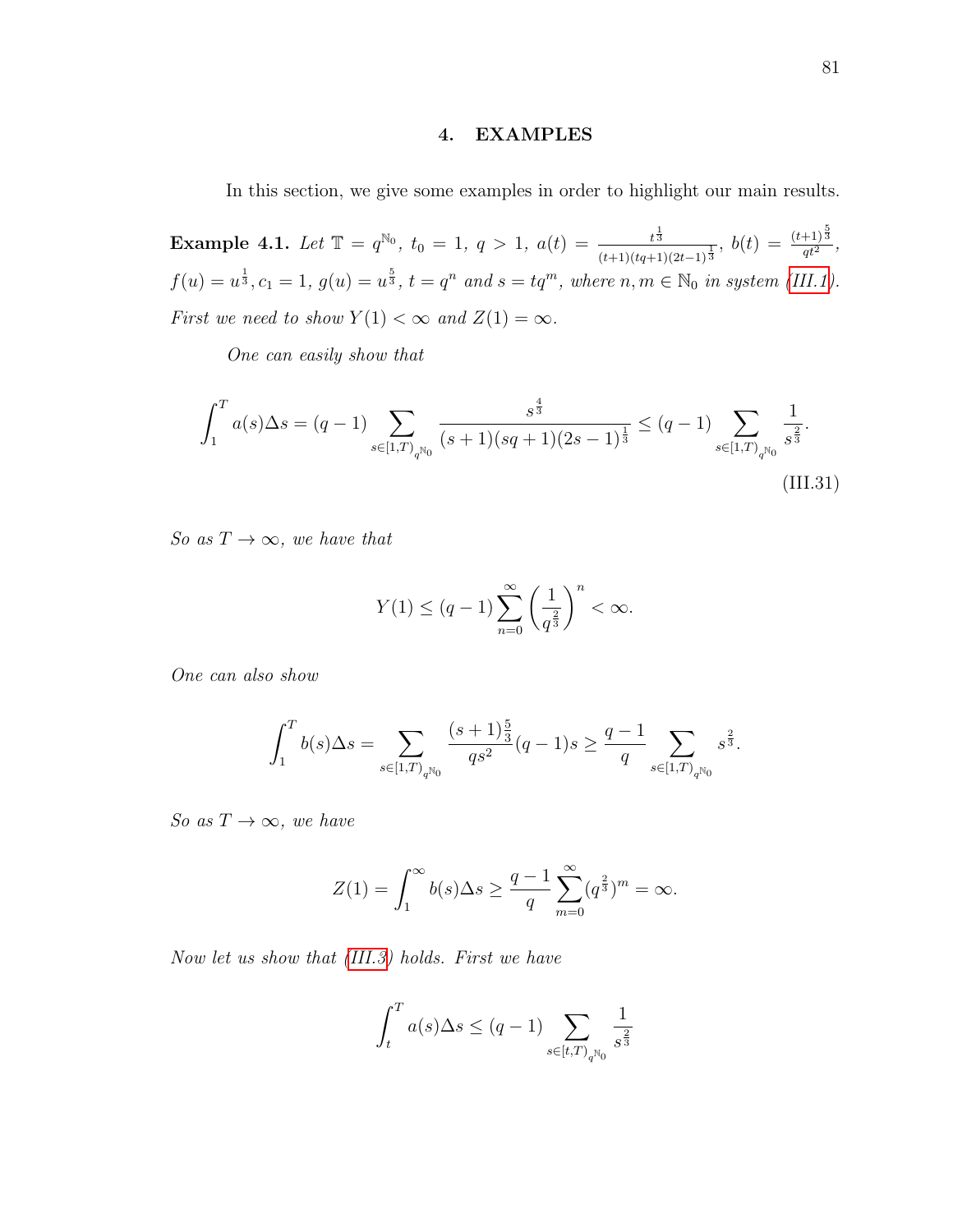by [\(III.31\)](#page-91-0). So taking the limit as  $T \to \infty$ , we have

$$
\int_t^{\infty} a(s) \Delta s \le (q-1) \sum_{s \in [t,\infty)_{q^{\mathbb{N}_0}}} \frac{1}{s^{\frac{2}{3}}} = \frac{q^{\frac{2}{3}}(q-1)}{(q^{\frac{2}{3}}-1)t^{\frac{2}{3}}}.
$$

Therefore,

$$
\int_1^T b(t)g\left(c_1 \int_t^\infty a(s)\Delta s\right)\Delta t \leq \alpha \sum_{t \in [1,T)_{q^{\mathbb{N}_0}}} \frac{(t+1)^{\frac{5}{3}}}{t^{\frac{19}{10}}},
$$

where  $\alpha =$  $(q-1)^2 q^{\frac{1}{9}}$  $\frac{(q^2-1)^2q^2}{(q^{\frac{2}{3}}-1)^{\frac{5}{3}}}$ . So as  $T \to \infty$ , we have that [\(III.3\)](#page-78-1) holds by using the ratio test. One can also show that  $\left(\frac{1}{1+r}\right)$  $t+1$  $, -2 + \frac{1}{4}$ t  $\setminus$ is a solution of

$$
\begin{cases} \Delta_q x(t) = \frac{t^{\frac{1}{3}}}{(t+1)(tq+1)(2t-1)^{\frac{1}{3}}} y^{\frac{1}{3}}(t) \\ \Delta_q y(t) = -\frac{(t+1)^{\frac{5}{3}}}{q t^2} x^{\frac{5}{3}}(t) \end{cases}
$$

such that  $x(t) \to 0$  and  $y(t) \to -2$ , i.e.,  $M_{0,B}^- \neq \emptyset$  by Theorem [2.1.](#page-78-3)

Example 4.2. Let  $\mathbb{T} = \mathbb{Z}, t_0 = 0, a_n = 2^{\frac{-6n}{5} - 1}, b_n = \frac{4^n}{1 + 2^n}, c_1 = 1, f(u) = u^{\frac{1}{5}}$  and  $g(u) = u$ . It is clear that  $Y(0) < \infty$  and  $Z(0) = \infty$ . Also note that

$$
\int_0^T a(s)f\left(\int_0^s b(\tau)g(c_1)\Delta \tau\right)\Delta s = \sum_{s=0}^{T-1} 2^{\frac{-6s}{5}-1}\left(\sum_{\tau=0}^{s-1} \frac{4^{\tau}}{1+2^{\tau}}\right)^{\frac{1}{5}} \leq \frac{1}{2}\sum_{s=0}^{T-1} \left(\frac{1}{2}\right)^s.
$$

So as  $T \to \infty$ , it follows that

$$
\int_0^\infty a(s)f\left(\int_0^s b(\tau)g(c_1)\Delta\tau\right)\Delta s < \infty
$$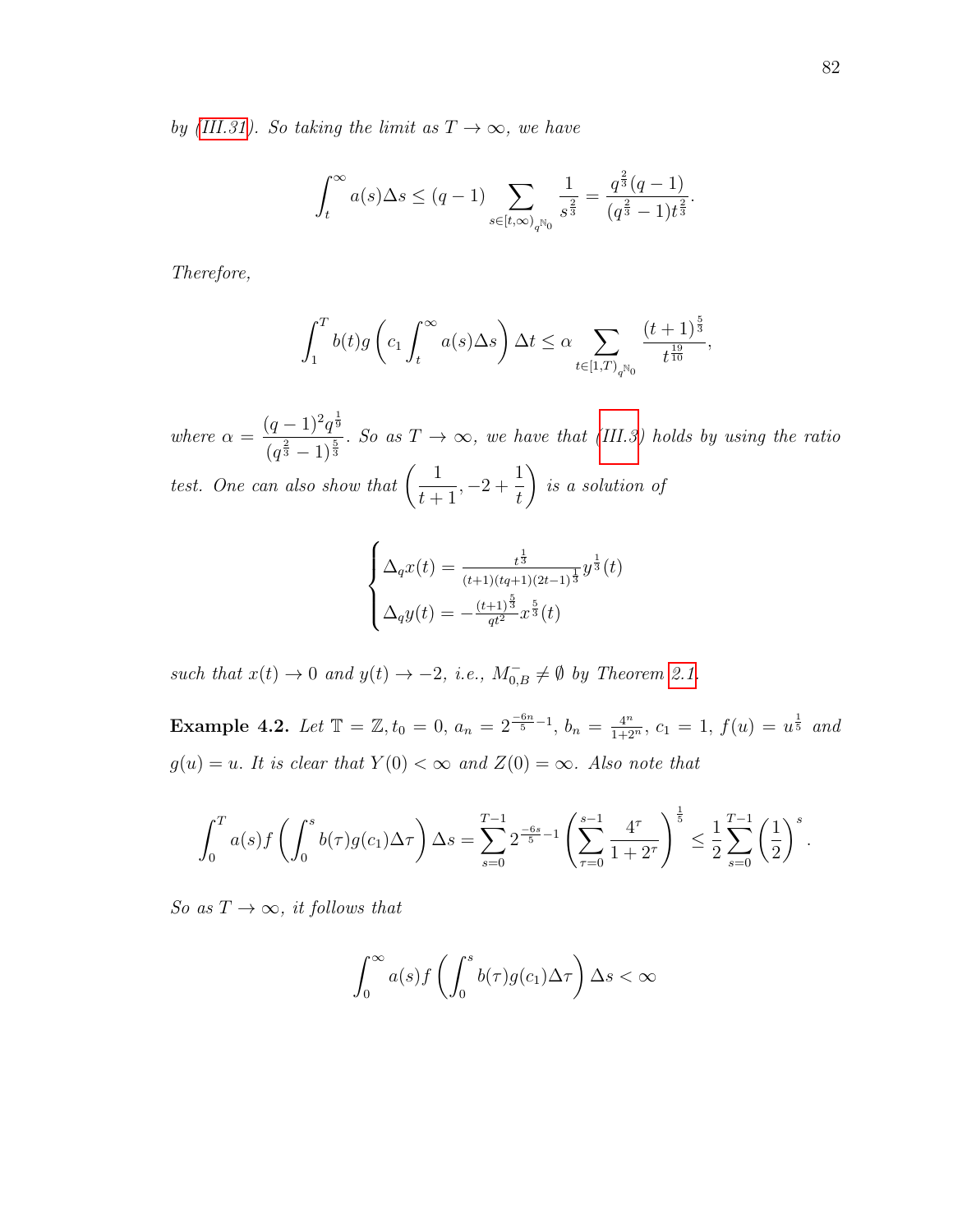by the geometric series. It can also be shown that  $(x_n, y_n) = (1 + 2^{-n}, -2^n)$  is a nonosicllatory solution of  $\overline{ }$ 

$$
\begin{cases}\n\Delta x_n = 2^{-\frac{6n}{5} - 1} (y_n)^{\frac{1}{5}} \\
\Delta y_n = -\frac{4^n}{1 + 2^n} (x_n)\n\end{cases}
$$

such that  $x_n \to 1$  and  $y_n \to -\infty$  as  $n \to \infty$ , i.e.,  $M_{B,\infty}^- \neq \emptyset$  by Theorem [2.3](#page-82-2) (or Theorem 10 in [\[8\]](#page-95-3)).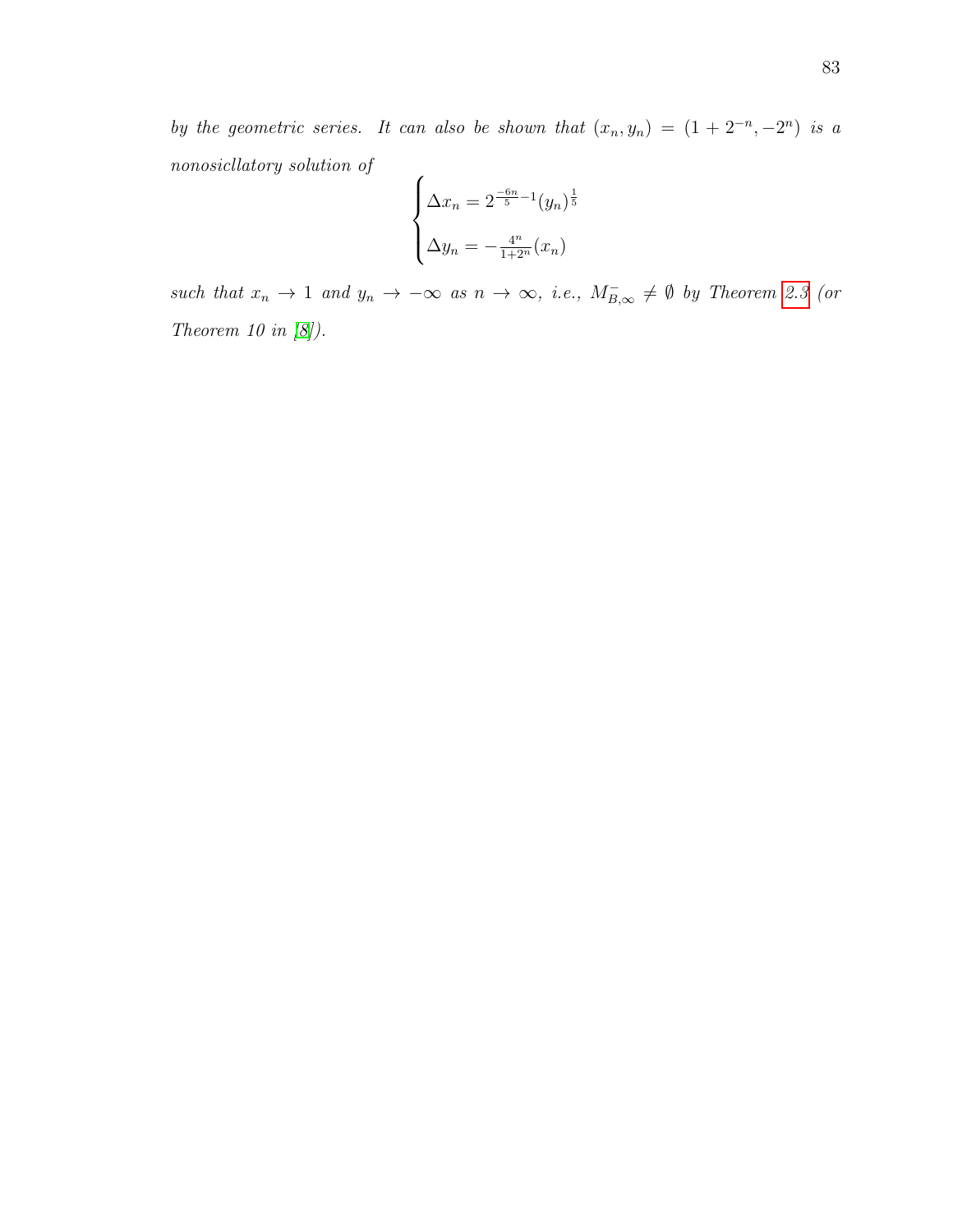### 5. CONCLUSIONS

In this paper, we consider the case  $Y(t_0) < \infty$  and  $Z(t_0) = \infty$  in order to show the existence and nonexistence of nonoscillatory solutions in M<sup>−</sup>. When we have the case

<span id="page-94-0"></span>
$$
Y(t_0) = \infty \quad \text{and} \quad Z(t_0) < \infty,\tag{III.32}
$$

we know from Lemma [1.2\(](#page-74-1)d) that all nonoscillatory solutions belong to  $M^+$ . So as a future work, we will consider the case [\(III.32\)](#page-94-0) in order to show the existence and nonexistence of nonoscillatory solutions in  $M^+$ .

Another open problem is to extend our main results to the delay equation

$$
\begin{cases}\nx^{\Delta}(t) = a(t)f(y(t)) \\
y^{\Delta}(t) = -b(t)g(x(\tau(t))),\n\end{cases}
$$
\n(III.33)

where  $\tau : \mathbb{T} \to \mathbb{T}$  is an increasing function such that  $\tau(t) < t$  and  $\tau(t) \to \infty$  as  $t \to \infty$ . Even though the system

$$
\begin{cases}\nx^{\Delta}(t) = a(t)f(y(t)) \\
y^{\Delta}(t) = -b(t)g(x(t-\tau)),\n\end{cases}
$$
\n(III.34)

where  $\tau > 0$ , is considered in [\[11\]](#page-95-7), it is not valid for all time scales, such as  $\mathbb{T} = q_0^{\mathbb{N}}$  $_{0}^{\mathbb{N}},$ where  $q > 1$ .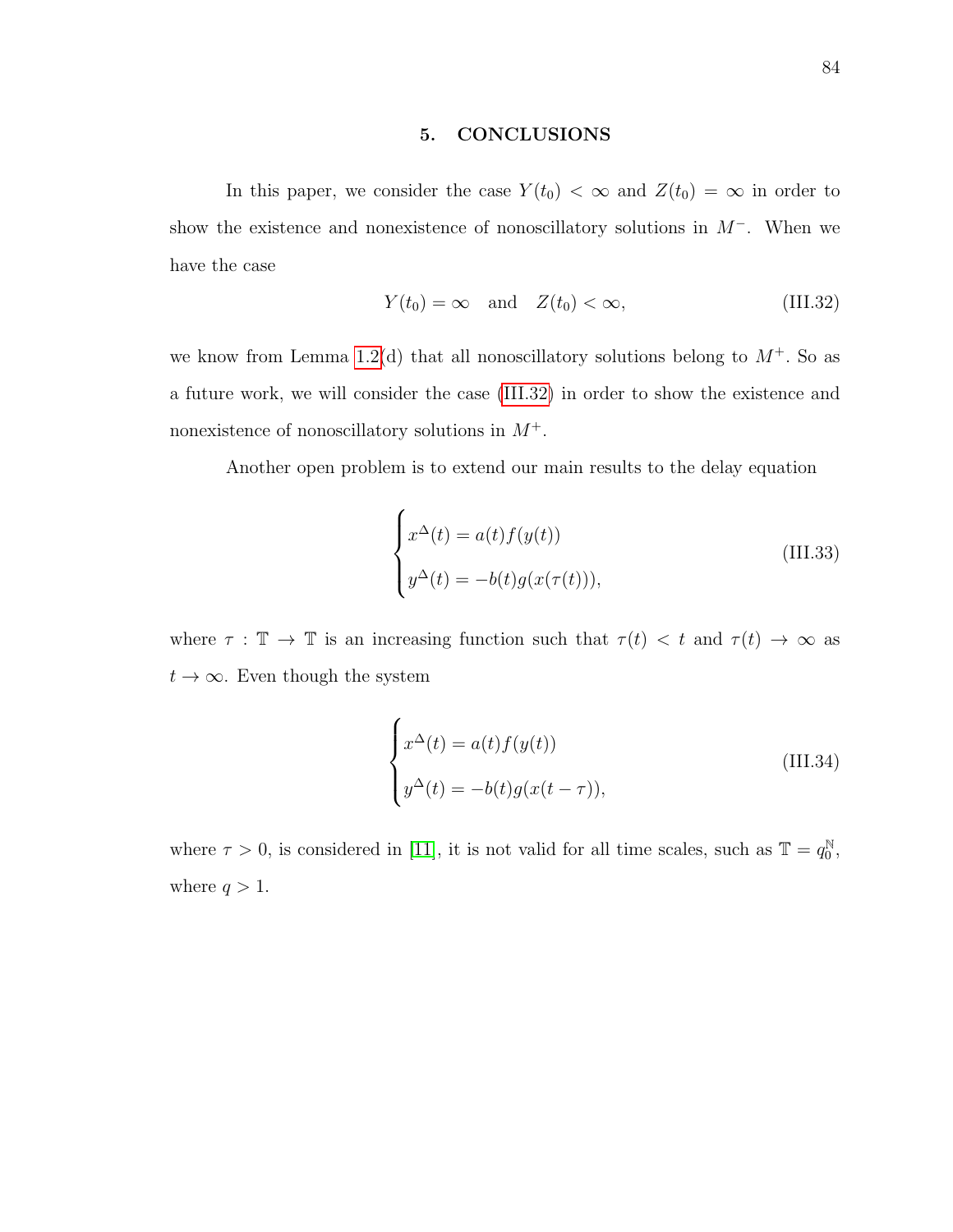#### REFERENCES

- <span id="page-95-4"></span>[1] D. R. Anderson. Oscillation and Nonoscillation Criteria for Two-dimensional Time-Scale Systems of First-Order Nonlinear Dynamic Equations. Electron. J. Differential Equations, Vol. 2009 (2009), No. 24, pp 1-13.
- <span id="page-95-0"></span>[2] M. Bohner and A. Peterson. Dynamic Equations on Time Scales: An Introduction with Applications. Birkhäuser, Boston, 2001.
- <span id="page-95-1"></span>[3] M. Bohner and A. Peterson. Advances in Dynamic Equations on Time Scales. Birkhäuser, Boston, 2003.
- <span id="page-95-9"></span>[4] P. G. Ciarlet. Linear and Nonlinear Functional Analysis with Applications. Siam, 2013.
- <span id="page-95-5"></span>[5] T. S. Hassan. Oscillation Criterion for Two-Dimensional Dynamic Systems on Time Scales. Tamkang J. Math., Volume 44 (2013), Number 3, 227-232.
- [6] B. Knaster. Un th´eor`eme sur les fonctions d'ensembles. Ann. Soc. Polon. Math., 6 (1928), 133–134.
- <span id="page-95-2"></span>[7] W. Li, S. Cheng. Limiting Behaviors of Non-oscillatory Solutions of a Pair of Coupled Nonlinear Differential Equations. Proc. Edinb. Math. Soc., (2000) 43, 457-473.
- <span id="page-95-3"></span>[8] W. Li. Classification Schemes for Nonoscillatory Solutions of Two-Dimensional Nonlinear Difference Systems. Comput. Math. Appl., 42 (2001), 341-355.
- [9] O. Oztürk and E. Akın. Classification of Nonoscillatory Solutions of Nonlinear Dynamic Equations on Time Scales. Dynam. Systems. Appl., To appear, 2015.
- <span id="page-95-6"></span>[10] O. Oztürk, E. Akın and I. U. Tiryaki. On Nonoscillatory Solutions of Emden -Fowler Dynamic Systems on Time Scales. Filomat., To appear, 2015.
- <span id="page-95-7"></span>[11] X. Zhang. Nonoscillation Criteria for Nonlinear Delay Dynamic Systems on Time Scales. International Journal of Mathematical, Computational, Natural and Physcial Enginnering, Vol:8 (2014), No:1.
- <span id="page-95-8"></span>[12] S. Zhu and C. Sheng. Oscillation and nonoscillation Criteria for Nonlinear Dynamic Systems on Time Scales. Discrete Dynamics in Nature and Society, Volume 2012, Article ID 137471.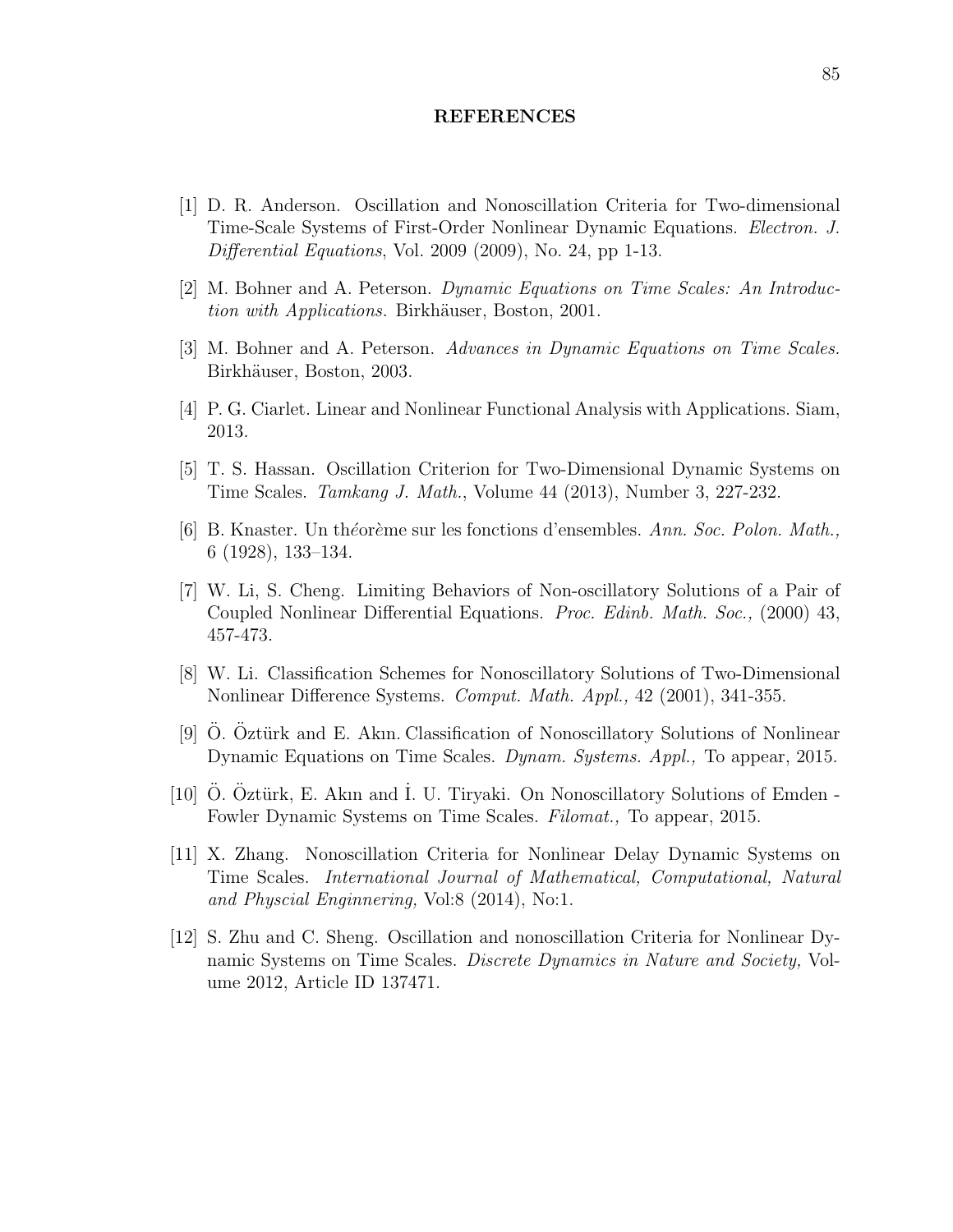## IV. ON NONOSCILLATORY SOLUTIONS OF TWO - DIMENSIONAL NONLINEAR TIME - SCALE SYSTEMS WITH DELAY

### ABSTRACT

The classification schemes for nonoscillatory solutions of a class of nonlinear two - dimensional systems of first order delay dynamic equations on time scales are studied. Necessary and sufficient conditions are also given in order to show the existence and nonexistence of such solutions, and some of the results are new for the discrete case. Examples are given to illustrate some of the results.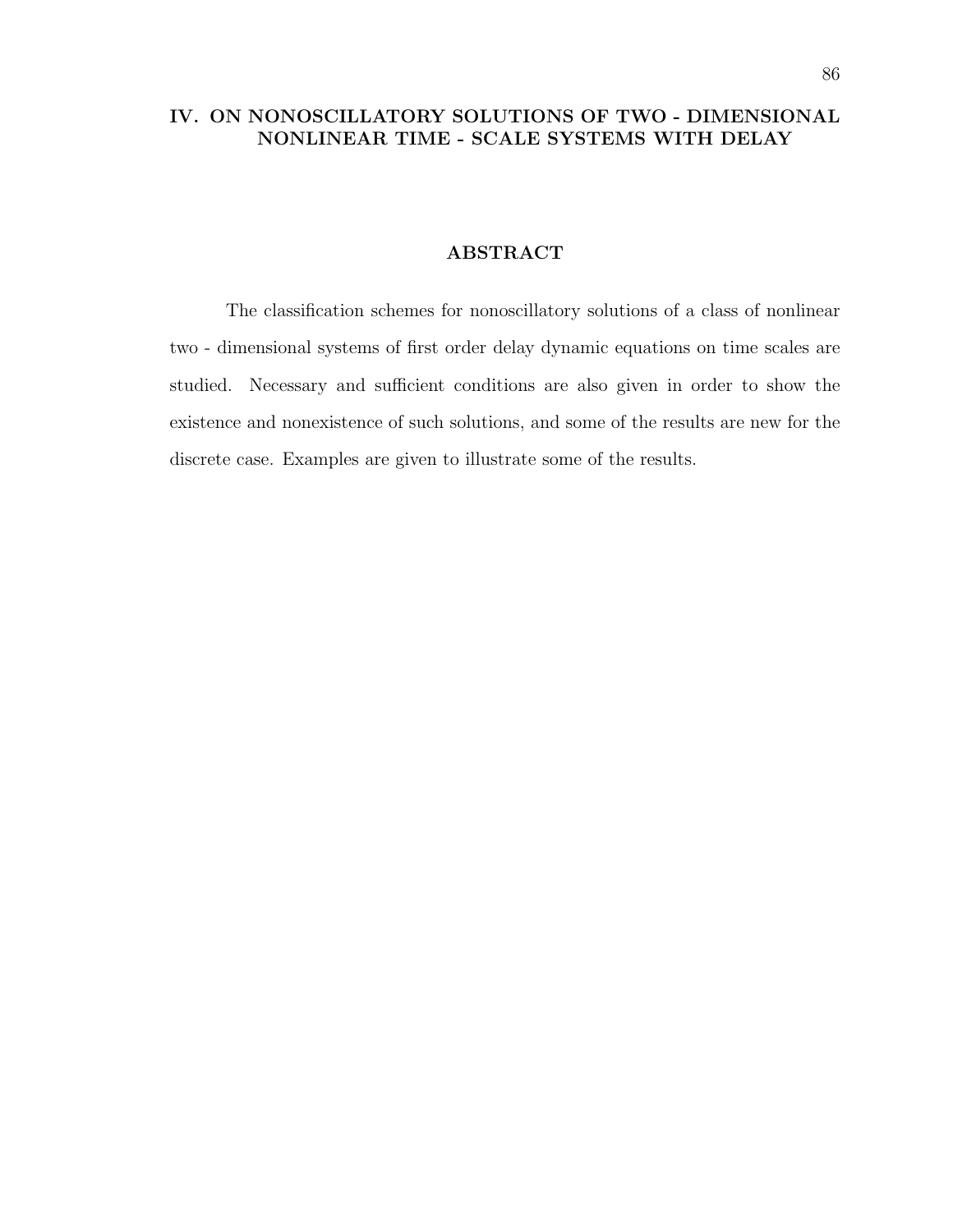#### 1. INTRODUCTION

A number of oscillation and nonoscillation criteria have already been given for special cases of the system

<span id="page-97-0"></span>
$$
\begin{cases}\nx^{\Delta}(t) = a(t)f(y(t)) \\
y^{\Delta}(t) = -b(t)g(x(\tau(t)))\n\end{cases}
$$
\n(IV.1)

where  $a, b \in C_{rd}([t_0,\infty)_\mathbb{T}, \mathbb{R}^+), \tau \in C_{rd}([t_0,\infty)_\mathbb{T}, [t_0,\infty)_\mathbb{T})$ ,  $\tau(t) \leq t$ , and  $\tau(t) \to \infty$ as  $t \to \infty$ , f and g are nondecreasing functions such that  $uf(u) > 0$  and  $ug(u) > 0$  for  $u \neq 0$ , see [\[1\]](#page-120-0), [\[10\]](#page-120-1), [\[11\]](#page-120-2). Motivated by [\[12\]](#page-120-3) in which  $\tau(t) = t - \eta$ ,  $\eta > 0$ , the purpose of this study is to obtain the existence and nonexistence of nonoscillatory solutions of [\(IV.1\)](#page-97-0). According to the current knowledge, not only are the results obtained in [\[12\]](#page-120-3) improved but some of the results are also new for the discrete case. The theory of time scales, which is a nonempty closed subset of real numbers denoted by T, was introduced by Stefan Hilger in his Ph.D. thesis in 1988 in order to unify continuous and discrete analyses and to extend the results to any time scale (see [\[2\]](#page-120-4) and [\[3\]](#page-120-5)). Throughout this paper, it is assumed that  $\mathbb T$  is unbounded above. We mean by  $t \geq t_1$ that  $t \in [t_1,\infty)$ <sub>T</sub> :=  $[t_1,\infty) \cap \mathbb{T}$ . We call  $(x,y)$  a proper solution if it is defined on  $[t_0,\infty)_{\mathbb{T}}$  and sup $\{|x(s)|, |y(s)| : s \in [t,\infty)_{\mathbb{T}}\} > 0$  for  $t \ge t_0$ . A solution  $(x, y)$  of  $(IV.1)$ is said to be nonoscillatory if the component functions  $x$  and  $y$  are both nonoscillatory ( i.e., either eventually positive or eventually negative). Otherwise, it is said to be oscillatory.

One can easily show that any nonoscillatory solution  $(x, y)$  of system [\(IV.1\)](#page-97-0) belongs to one of the following two classes:

$$
M^+ := \{(x, y) \in M : xy > 0 \text{ eventually}\}
$$
  

$$
M^- := \{(x, y) \in M : xy < 0 \text{ eventually}\},
$$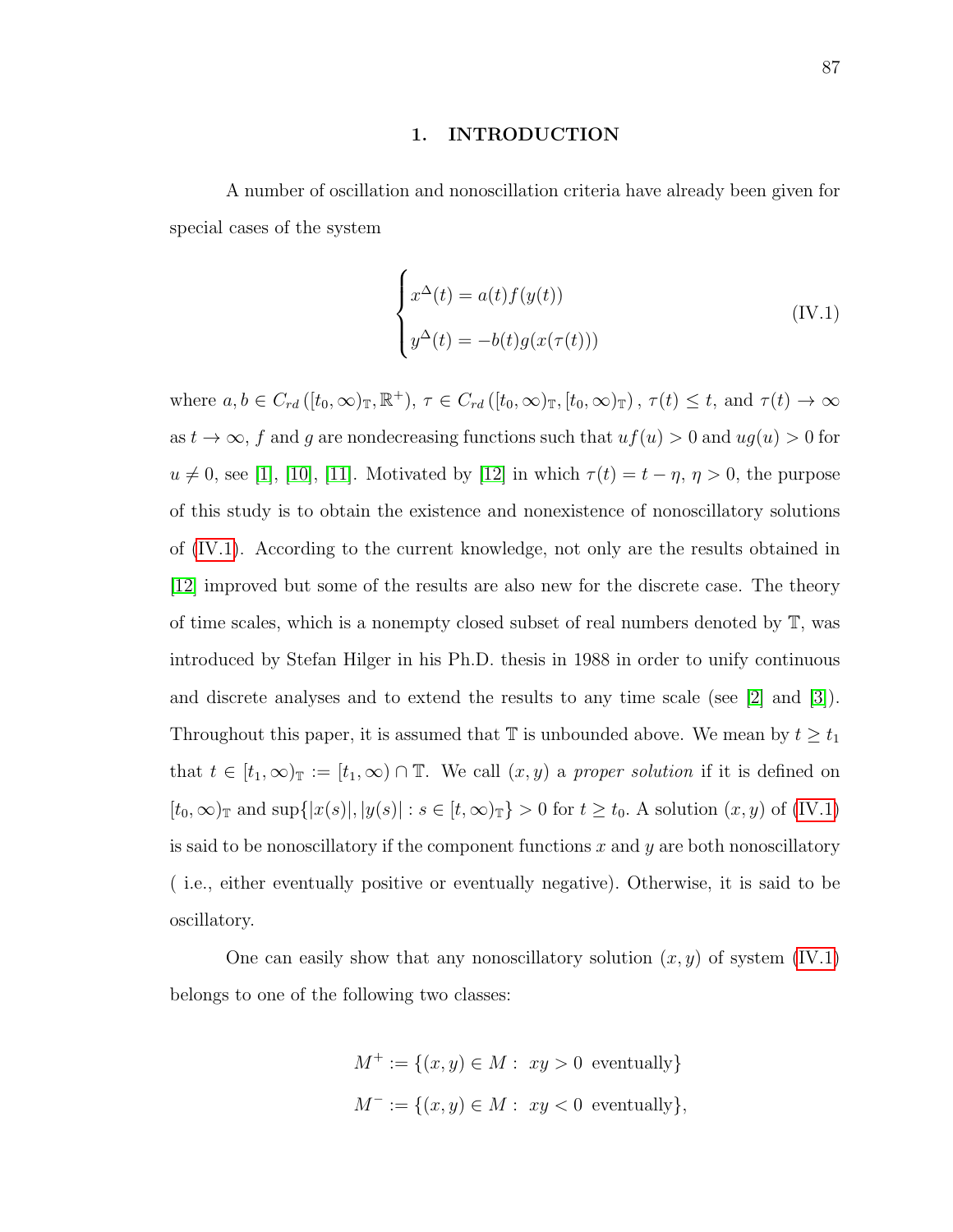where  $M$  is the set of all nonoscillatory solutions of system  $(IV.1)$ .

For convenience, set

$$
A(t) = \int_{t}^{\infty} a(s) \Delta s \quad \text{and} \quad B(t) = \int_{t}^{\infty} b(s) \Delta s. \quad (IV.2)
$$

The set up of this paper is as follows: in Section 1, essential lemmas that are used in proofs of the main results are given. In Section 2, the existence of nonoscillatory solutions of system [\(IV.1\)](#page-97-0) is shown in some sub-classes of  $M^+$  and  $M^-$  by using convergence/divergence of  $A(t_0)$  and  $B(t_0)$  for  $t_0 \in \mathbb{T}$  and some other improper integrals. We also give examples in order to highlight our main results. In Section 3, we show the nonexistence of nonoscillatory solutions of system [\(IV.1\)](#page-97-0) in  $M^+$  and  $M^-$ . Finally, we end up the paper by a conclusion.

As shown in  $|1|$ , the component functions x and y are themselves nonoscillatory if  $(x, y)$  is a nonoscillatory solution of the system  $(IV.1)$ . The following lemmas show the oscillation and nonoscillation criteria of the system [\(IV.1\)](#page-97-0). Because system [\(IV.1\)](#page-97-0) has been considered without a delay term in  $|11|$ , we refer the reader to  $|11|$  for some of the proofs we skip here.

**Lemma 1.1.** (a) If  $A(t_0) < \infty$  and  $B(t_0) < \infty$ , then system [\(IV.1\)](#page-97-0) is nonoscillatory. (b) If  $A(t_0) = \infty$  and  $B(t_0) = \infty$ , then system [\(IV.1\)](#page-97-0) is oscillatory.

*Proof.* (a) Suppose that  $A(t_0) < \infty$  and  $B(t_0) < \infty$ . Choose  $t_1 \in [t_0, \infty)$  such that

$$
\int_{t_1}^{\infty} a(t)f(1+g(2)\int_t^{\infty} b(s)\Delta s)\Delta t < 1.
$$

Let X be the space of all rd-continuous functions on  $\mathbb T$  with the norm  $||x|| =$ sup  $|x(t)|$  and with the usual pointwise ordering  $\leq$ . Define a subset  $\Omega$  of X  $t\in[t_1,\infty)_{\mathbb{T}}$ as

$$
\Omega := \{ x \in X : 1 \le x(\tau(t)) \le 2, \quad \tau(t) \ge t_1 \}.
$$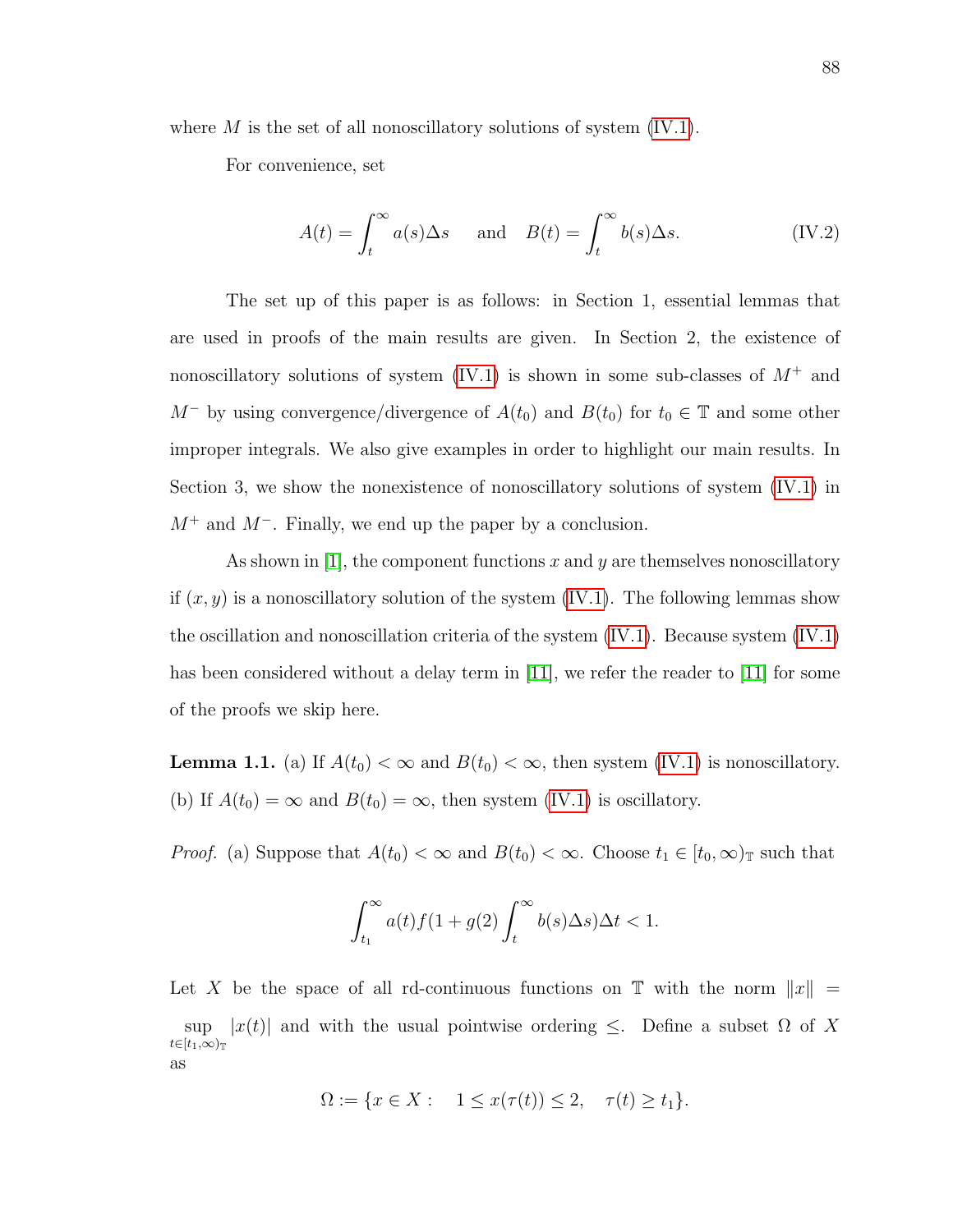For any subset S of  $\Omega$ , inf  $S \in \Omega$  and sup  $S \in \Omega$ . Define an operator  $F : \Omega \to X$  such that

$$
(Fx)(t) = 1 + \int_{t_1}^t a(s)f\left(1 + \int_s^\infty b(u)g(x(\tau(u)))\Delta u\right)\Delta s, \quad \tau(t) \ge t_1.
$$

By using the monotonicity of f and g and the fact that  $x \in \Omega$ , we have

$$
1 \le (Fx)(t) \le 1 + \int_{t_1}^t a(s)f(1 + g(2)) \int_s^{\infty} b(u)\Delta u) \Delta s \le 2, \quad \tau(t) \ge t_1.
$$

It is also easy to show that  $F$  is an increasing mapping. Therefore, by the Knaster fixed point theorem, there exists  $\bar{x} \in \Omega$  such that  $F\bar{x} = \bar{x}$ . Then

$$
\bar{x}^{\Delta}(t) = a(t)f\left(1 + \int_t^{\infty} b(u)g(\bar{x}(\tau(u)))\Delta u\right).
$$

Setting

$$
\bar{y}(t) = 1 + \int_{t}^{\infty} b(u)g(\bar{x}(\tau(u)))\Delta u
$$

gives

$$
\bar{y}^{\Delta}(t) = -b(t)g(\bar{x}(\tau(t))),
$$

i.e.,  $(\bar{x}, \bar{y})$  is a nonoscillatory solution of [\(IV.1\)](#page-97-0).

**Lemma 1.2.** (a) If  $A(t_0) < \infty$  and  $B(t_0) = \infty$ , then any nonoscillatory solution  $(x, y)$  of system [\(IV.1\)](#page-97-0) belongs to  $M^-$ , i.e.,  $M^+ = \emptyset$ .

(b) If  $A(t_0) = \infty$  and  $B(t_0) < \infty$ , then any nonoscillatory solution  $(x, y)$  of system [\(IV.1\)](#page-97-0) belongs to  $M^+$ , i.e.,  $M^- = \emptyset$ .

The following lemma shows the limit behaviors of the component functions  $x$ and y of solution  $(x, y)$  of system [\(IV.1\)](#page-97-0).

<span id="page-99-0"></span>**Lemma 1.3.** Let  $(x, y)$  be a nonoscillatory solution of system  $(IV.1)$ .

(a) If  $A(t_0) < \infty$ , then the component function x of  $(x, y)$  has a finite limit.

(b) If  $A(t_0) = \infty$  or  $B(t_0) < \infty$ , then the component function y of  $(x, y)$  has a finite limit.

 $\Box$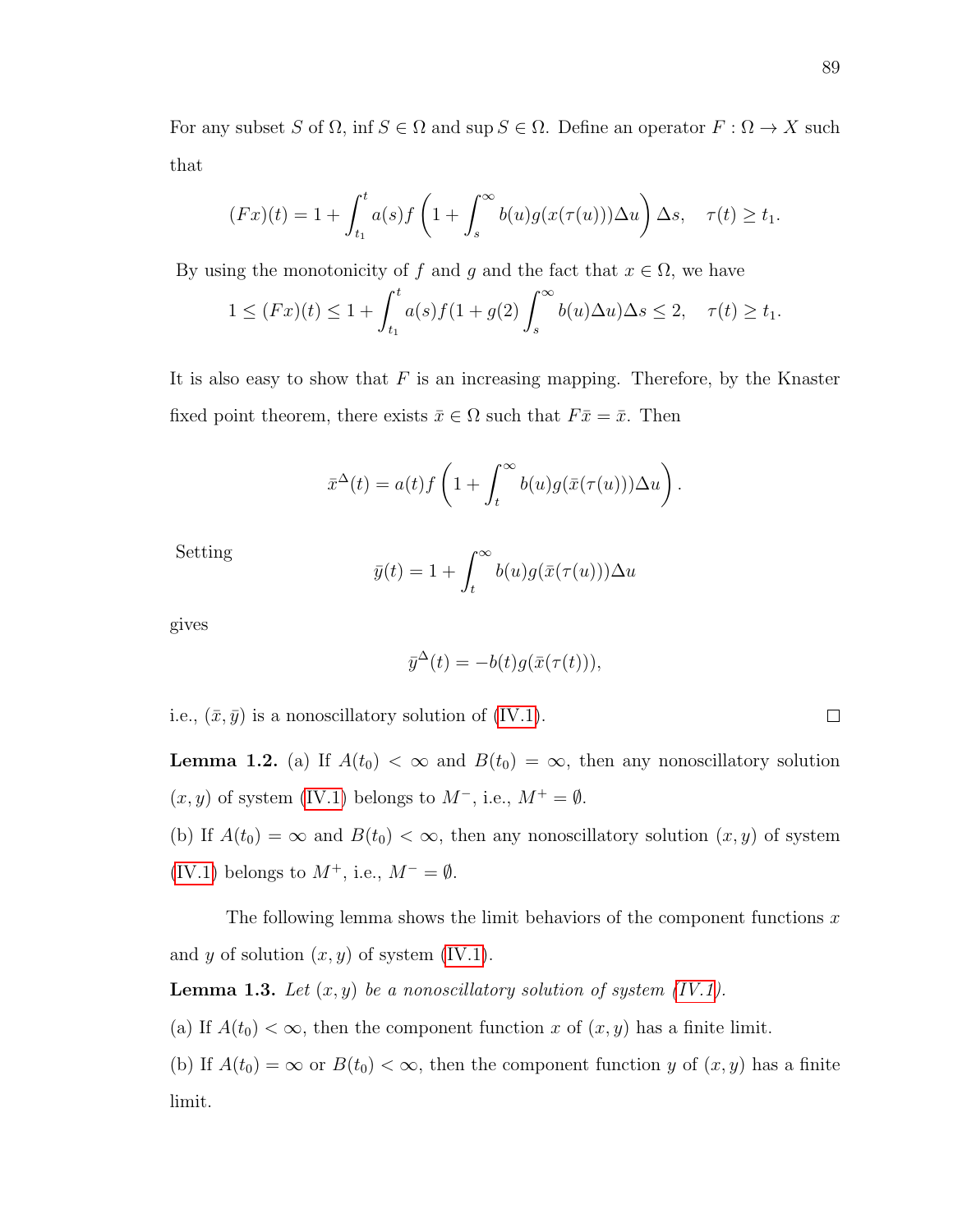## 2. EXISTENCE OF NONOSCILLATORY SOLUTIONS OF (IV.1) IN  $M^+$  AND  $M^-$

This section shows the existence of nonoscillatory solutions of system [\(IV.1\)](#page-97-0) by considering the convergence/divergence of  $A(t_0)$  and  $B(t_0)$ . Because the system [\(IV.1\)](#page-97-0) is oscillatory for the case  $A(t_0) = \infty$  and  $B(t_0) = \infty$ , only the other three cases are considered.

## **2.1.** THE CASE  $A(t_0) = \infty$  AND  $B(t_0) < \infty$

Let  $(x, y)$  be a nonoscillatory solution of system  $(IV.1)$  such that the component function x of the solution  $(x, y)$  is eventually positive. Then by the same discussion in [\[11\]](#page-120-2), any nonoscillatory solution of system  $(IV.1)$  in  $M^+$  belongs to one of the following sub-classes:

$$
M_{B,0}^{+} = \left\{ (x, y) \in M^{+} : \lim_{t \to \infty} |x(t)| = c, \lim_{t \to \infty} |y(t)| = 0 \right\},\newline M_{\infty, B}^{+} = \left\{ (x, y) \in M^{+} : \lim_{t \to \infty} |x(t)| = \infty, \lim_{t \to \infty} |y(t)| = d \right\},\newline M_{\infty, 0}^{+} = \left\{ (x, y) \in M^{+} : \lim_{t \to \infty} |x(t)| = \infty, \lim_{t \to \infty} |y(t)| = 0 \right\},\newline
$$

<span id="page-100-1"></span>where  $0 < c < \infty$  and  $0 < d < \infty$ .

**Theorem 2.1.**  $M_{B,0}^+ \neq \emptyset$  if and only if

<span id="page-100-0"></span>
$$
\int_{t_0}^{\infty} a(t) f\left(k \int_t^{\infty} b(s) \Delta s\right) \Delta t < \infty \tag{IV.3}
$$

for some nonzero k.

*Proof.* Suppose that there exists a solution  $(x, y) \in M_{B,0}^+$  such that  $x(t) > 0$ ,  $x(\tau(t)) > 0$ 0 for  $t \ge t_0$ ,  $x(t) \to c_1$  and  $y(t) \to 0$  as  $t \to \infty$ . Because x is eventually increasing, there exist  $t_1 \ge t_0$  and  $c_2 > 0$  such that  $c_2 \le g(x(\tau(t)))$  for  $t \ge t_1$ . Integrating the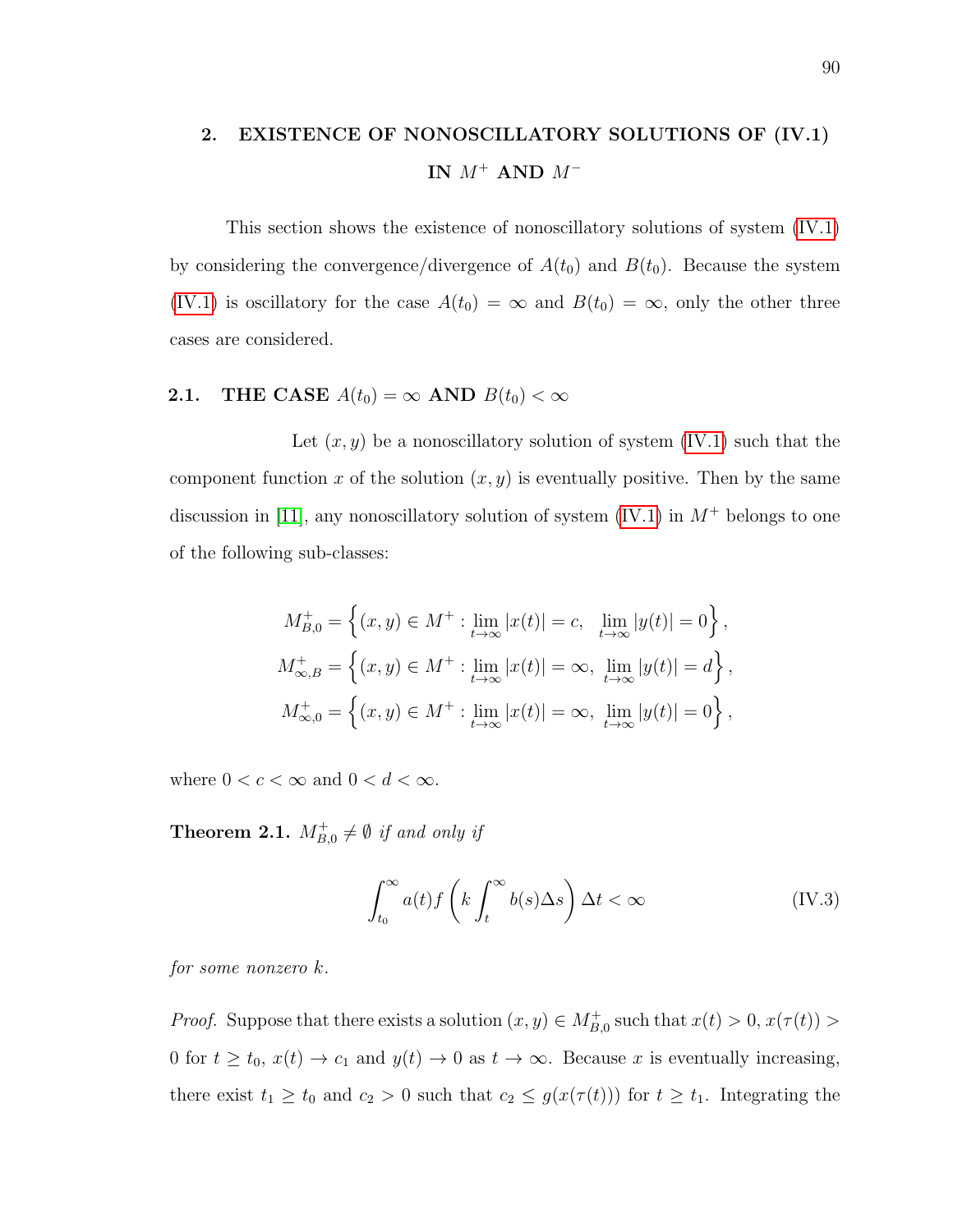second equation from t to  $\infty$  gives

<span id="page-101-0"></span>
$$
y(t) = \int_{t}^{\infty} b(s)g(x(\tau(s)))\Delta s, \quad t \ge t_1.
$$
 (IV.4)

Also, integrating the first equation from  $t_1$  to  $t$ , using the monotonicty of g and [\(IV.4\)](#page-101-0) result in

$$
x(t) \geq \int_{t_1}^t a(s)f\left(\int_s^{\infty} b(u)g(x(\tau(u)))\Delta u\right)\Delta s \geq \int_{t_1}^t a(s)f\left(c_2 \int_s^{\infty} b(u)\Delta u\right)\Delta s
$$

Setting  $c_2 = k$  and taking the limit as  $t \to \infty$  prove the assertion. (For the case  $x < 0$ eventually, the proof can be shown similarly with  $k < 0$ .)

Conversely, suppose that [\(IV.3\)](#page-100-0) holds for some  $k > 0$ . (For the case  $k < 0$  can be shown similarly.) Then choose  $t_1 \geq t_0$  so large that

<span id="page-101-1"></span>
$$
\int_{t_1}^{\infty} a(t) f\left(k \int_t^{\infty} b(s) \Delta s\right) \Delta t < \frac{c_1}{2}, \quad t \ge t_1,\tag{IV.5}
$$

where  $k = g(c_1)$ . Let X be the space of all continuous and bounded functions on  $[t_1,\infty)$ <sub>T</sub> with the norm  $||y|| = \sup$  $t \in [t_1,\infty)$ T  $|y(t)|$ . Then, X is a Banach space, (see [\[4\]](#page-120-6)). Let  $\Omega$  be the subset of X such that

$$
\Omega := \{ x \in X : \quad \frac{c_1}{2} \le x(\tau(t)) \le c_1, \quad \tau(t) \ge t_1 \},
$$

and define an operator  $F:\Omega\rightarrow X$  such that

$$
(Fx)(t) = c_1 - \int_t^{\infty} a(s)f\left(\int_s^{\infty} b(u)g(x(\tau(u)))\Delta u\right)\Delta s, \quad \tau(t) \ge t_1.
$$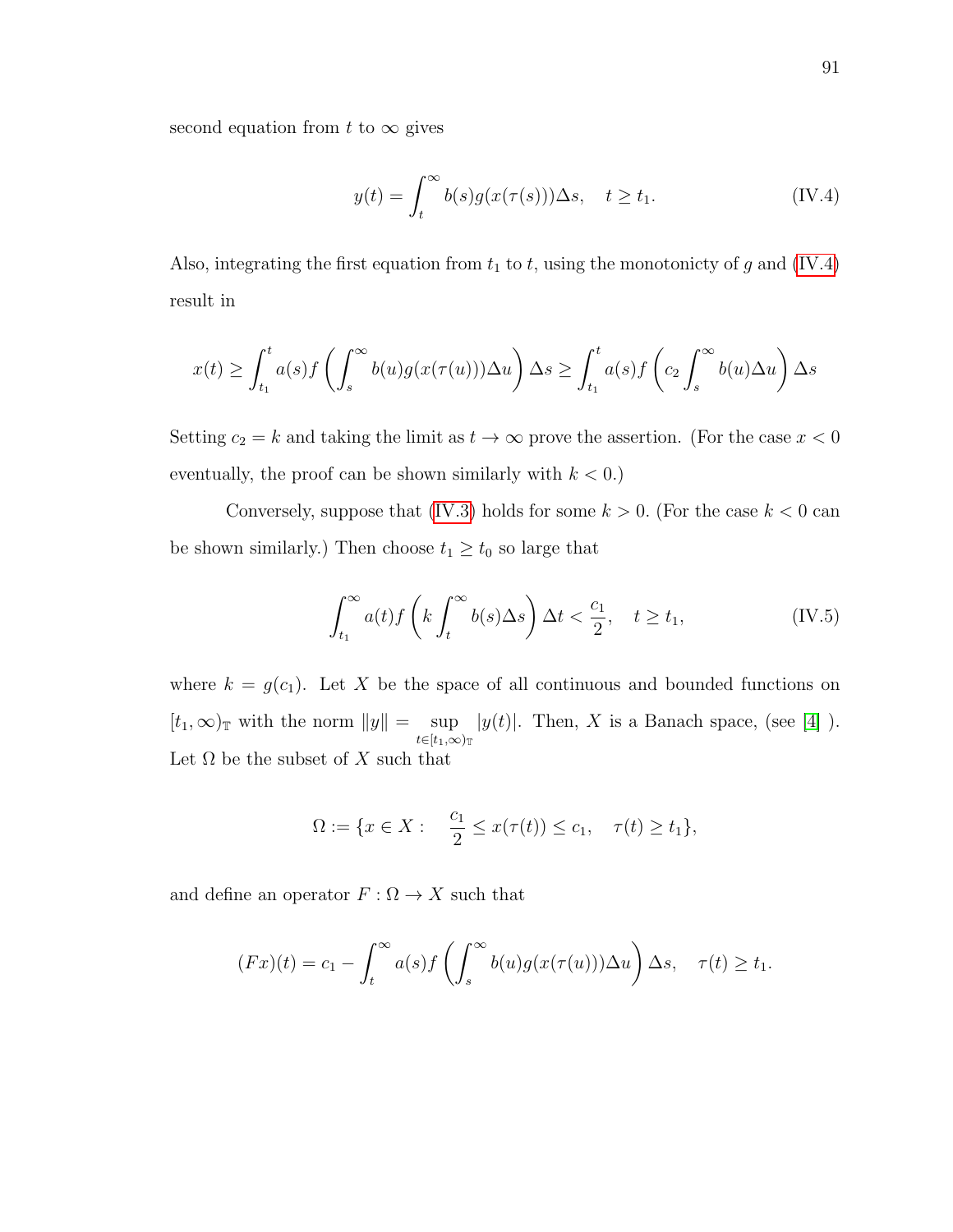It is easy to see that  $\Omega$  is bounded, convex and a closed subset of X. Now, F has the following properties. In addition,  $F$  maps into itself. Indeed, we have

$$
c_1 \ge (Fx)(t) \ge c_1 - \int_t^\infty a(s)f\left(g(c_1)\int_s^\infty b(u)\Delta u\right)\Delta s \ge \frac{c_1}{2}, \quad \tau(t) \ge t_1
$$

by [\(IV.5\)](#page-101-1). In order to show that F is continuous on  $\Omega$ , let  $x_n$  be a sequence in  $\Omega$ such that  $x_n \to x \in \Omega = \overline{\Omega}$ . Then, for  $\tau(t) \ge t_1$ 

$$
\begin{aligned} &\left| (Fx_n)(t) - (Fx)(t) \right| \\ &\leq \int_{t_1}^{\infty} a(s) \left| \left[ f\left( -\int_s^{\infty} b(u)g(x_n(\tau(u))) \Delta u \right) - f\left( -\int_s^{\infty} b(u)g(x(\tau(u))) \Delta u \right) \right] \right| \Delta s. \end{aligned}
$$

Then, the Lebesgue Dominated Convergence theorem and the continuity of g give  $||(Fx_n) - (Fx)|| \rightarrow 0$  as  $n \rightarrow \infty$ , i.e., F is continuous on  $\Omega$ . Finally,  $F\Omega$  is shown to be precompact. Let  $x \in \Omega$  and  $s, t \geq t_1$ . Without loss of generality, assume  $s > t$ . Then, we obtain

$$
|(Fx)(s)-(Fx)(t)| \leq \int_s^t a(u)f\left(g(c_1)\int_u^\infty b(\lambda)\Delta\lambda\right)\Delta u < \epsilon, \quad \tau(t) \geq t_1,
$$

by assumption, which implies that  $F\Omega$  is relatively compact. Then, by the Schauder fixed point theorem, there exists  $\bar{x} \in \Omega$  such that  $\bar{x} = F\bar{x}$ . As  $t \to \infty$ , we get  $\bar{x}(t) \to c_1 > 0$ . Setting

$$
\bar{y}(t) = \int_t^{\infty} b(u)g(\bar{x}(\tau(u)))\Delta u > 0, \quad \tau(t) \ge t_1
$$

shows that  $\bar{y}(t) \to 0$  as  $t \to \infty$ , i.e.,  $M_{B,0}^+ \neq \emptyset$ .

Example 2.2. Let  $\mathbb{T} = 2^{\mathbb{N}_0}$ ,  $\tau(t) = \frac{t}{4}$ ,  $t = 2^n$ ,  $s = 2^m$ ,  $m, n \geq 2$ ,  $a(t) = \frac{1}{2^t}$  $\frac{1}{2t^{\frac{4}{5}}},\,b(t)=$ 3  $\frac{3}{4t^2(8t-4)}$ ,  $f(u) = u^{\frac{3}{5}}$ ,  $k = 1$  and  $g(u) = u$ . First, it must be shown that  $A(t_0) = \infty$ 

 $\Box$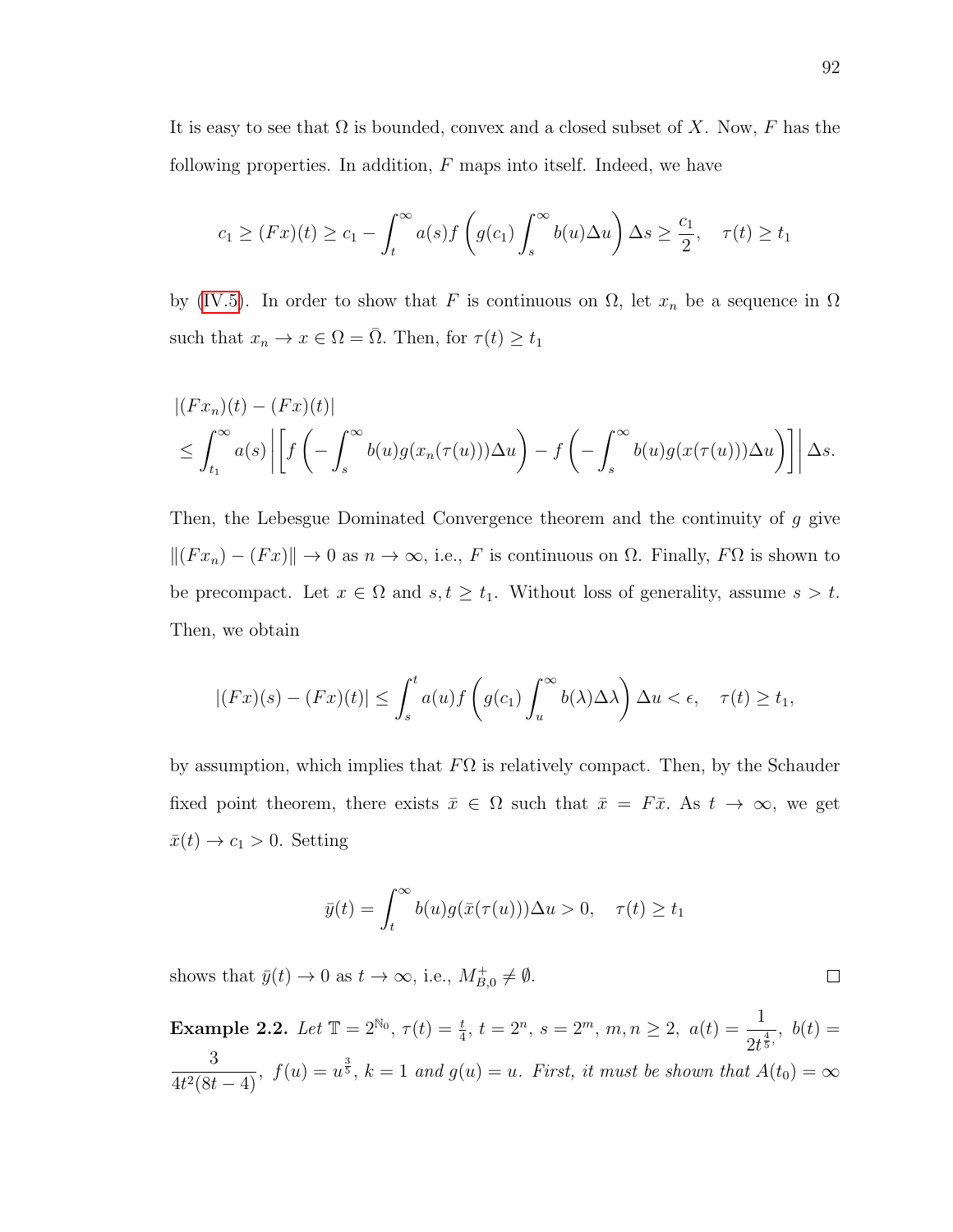and  $B(t_0) < \infty$ . Indeed,

$$
\int_{t_0}^t a(s) \Delta s = \frac{1}{2} \sum_{s \in [4, t)_{2^{\mathbb{N}_0}}} s^{\frac{1}{5}}.
$$

Therefore,

$$
A(t_0) = \frac{1}{2} \lim_{n \to \infty} \sum_{m=2}^{n-1} (2^m)^{\frac{1}{5}} = \infty.
$$

Because

$$
\int_{t_0}^t b(s) \Delta s \leq \frac{3}{16} \sum_{s \in [4, t)_{2^{N_0}}} \frac{1}{s},
$$

we have

$$
B(t_0) \le \frac{3}{16} \lim_{n \to \infty} \sum_{m=2}^{n-1} \frac{1}{2^m} < \infty
$$

by the geometric series. Note that

$$
\int_{t}^{T} b(s) \Delta s \le \frac{3}{16} \sum_{s \in [t,T)_{2^{N_0}}} \frac{1}{s}.
$$

This implies that

$$
B(t) \le \frac{3}{16} \lim_{n \to \infty} \sum_{m=2}^{n-1} \frac{1}{2^m} = \frac{3}{8} \lim_{n \to \infty} \left( \frac{1}{t} - \frac{1}{t2^n} \right) = \frac{3}{8t}.
$$

Letting  $k = 1$  and using the last inequality gives

$$
\int_{t_0}^T a(t) f\left(k \int_t^{\infty} b(s) \Delta s\right) \Delta t \le \int_{t_0}^T \frac{1}{2t^{\frac{4}{5}}} \left(\frac{3}{8t}\right)^{\frac{3}{5}} \Delta t = \left(\frac{3}{8}\right)^{\frac{3}{5}} \frac{1}{2} \sum_{t \in [1, T)_{2^{N_0}}} \frac{1}{t^{\frac{2}{5}}}.
$$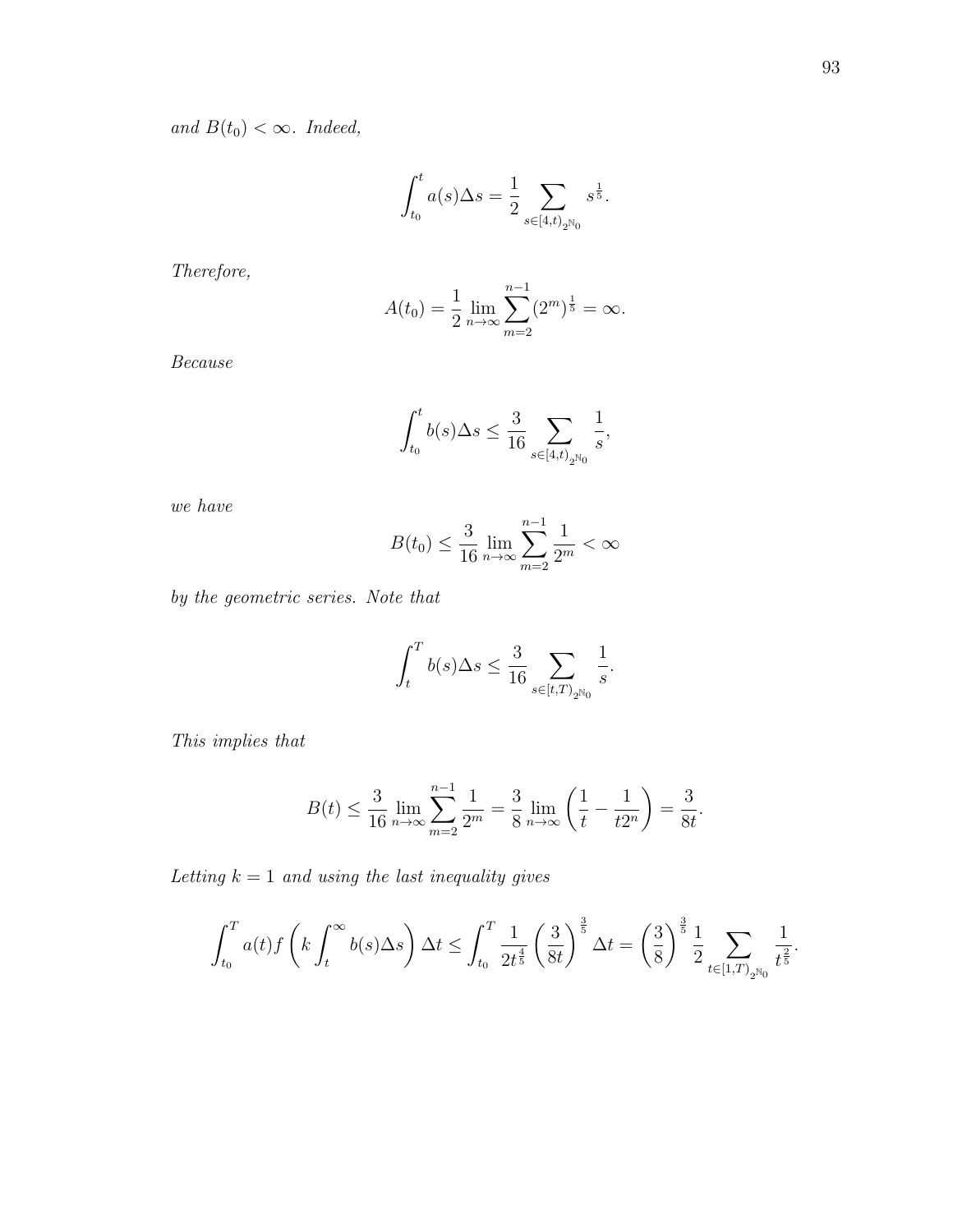Therefore, we have

$$
\int_{t_0}^{\infty} a(t) f\left(k \int_t^{\infty} b(s) \Delta s\right) \Delta t \le \left(\frac{3}{8}\right)^{\frac{3}{5}} \frac{1}{2} \sum_{n=0}^{\infty} \frac{1}{2^{\frac{2n}{5}}} < \infty
$$

by the geometric series. One can also show that  $(x, y) = (8 - \frac{1}{t})$  $\frac{1}{t}$ ,  $\frac{1}{t^2}$  $\frac{1}{t^2}$ ) is a nonoscillatory solution of

$$
\begin{cases}\n\Delta_2 x(t) = \frac{1}{2t^{\frac{4}{5}}} (y(t))^{\frac{3}{5}} \\
\Delta_2 y(t) = -\frac{3}{4t^2(8t-4)} x(\frac{t}{4}),\n\end{cases}
$$
\n(IV.6)

where  $\Delta_2 x$  is the delta-derivative of x in  $2^{\mathbb{N}_0}$ , i.e.,  $\Delta_2 h(t) = \frac{h(2t) - h(t)}{t}$ such that  $x(t) \to 8$  and  $y(t) \to 0$  as  $t \to \infty$ , i.e.,  $M_{B,0}^+ \neq \emptyset$  by Theorem [2.1.](#page-100-1)

When the case  $A(t_0) = \infty$  and  $B(t_0) < \infty$  holds, it can be shown that  $M_{B,\infty}^+ \neq$  $\emptyset$  with  $\tau(t) = t - \eta$  for  $\eta \ge 0$ , see [\[12\]](#page-120-3).

## **2.2.** THE CASE  $A(t_0) < \infty$  AND  $B(t_0) < \infty$

Because the component fuctions x and y have finite limits by Lemma [1.3,](#page-99-0) only two subclasses in  $M^+$  can exist by the same discussion in [\[11\]](#page-120-2)

$$
M_{B,0}^{+} = \left\{ (x, y) \in M^{+} : \lim_{t \to \infty} |x(t)| = c, \lim_{t \to \infty} |y(t)| = 0 \right\},\,
$$
  

$$
M_{B,B}^{+} = \left\{ (x, y) \in M^{+} : \lim_{t \to \infty} |x(t)| = c, \lim_{t \to \infty} |y(t)| = d \right\},\,
$$

where  $0 < c < \infty$  and  $0 < d < \infty$ . Because the existence of nonoscillatory solutions in  $M_{B,0}^+$  is shown in the previous subsection, it is only proven for  $M_{B,B}^+$ .

<span id="page-104-1"></span>**Theorem 2.3.**  $M_{B,B}^+ \neq \emptyset$  if and only if

<span id="page-104-0"></span>
$$
\int_{t_0}^{\infty} a(s)f\left(d_1 + k \int_s^{\infty} b(u)\Delta u\right) \Delta s < \infty
$$
 (IV.7)

for some  $k \neq 0$  and  $d_1 \neq 0$ .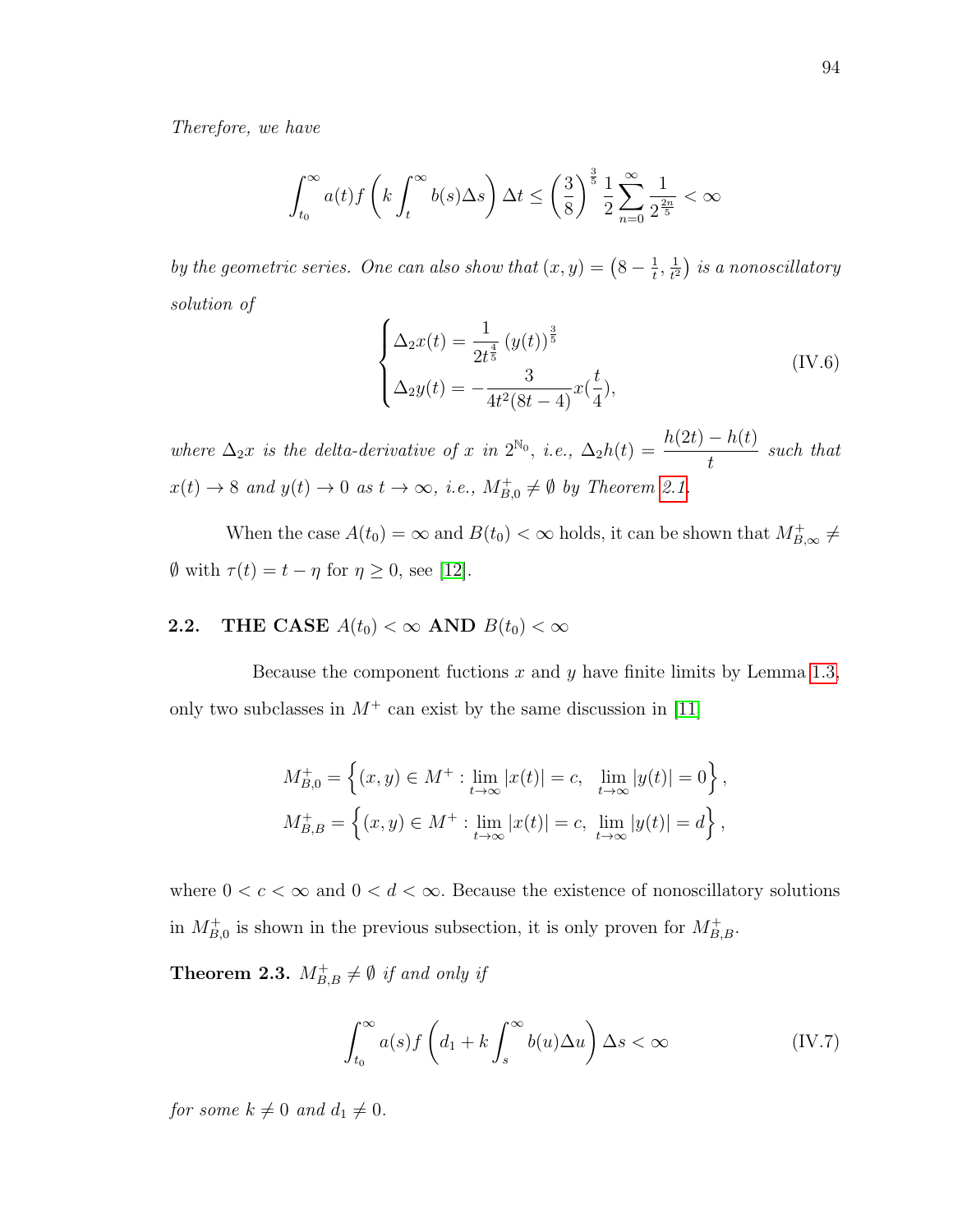*Proof.* Suppose that a nonoscillatory solution  $(x, y) \in M_{B,B}^+$  exists such that  $x > 0$ eventually,  $x(t) \to c_1$ , and  $y(t) \to d_1$  as  $t \to \infty$ . (For the case  $x < 0$  eventually, the proof can be shown similarly.) Because  $x$  is eventually positive and increasing, there exist a large  $t_1 \ge t_0$  and  $c_2 > 0$  such that  $c_2 \le x(\tau(t)) \le c_1$  for  $t \ge t_1$ . Integrating the second equation from t to  $\infty$  and the monotonicity of g give

$$
y(t) \ge d_1 + g(c_2) \int_t^{\infty} b(s) \Delta s, \quad t \ge t_1.
$$
 (IV.8)

Integrating the first equation from  $t_1$  to  $t$  and using the monotonicity of  $f$  yield

$$
x(t) \ge \int_{t_1}^t a(s)f\left(d_1 + g(c_2)\int_s^\infty b(\tau)\Delta\tau\right)\Delta s.
$$

So, as  $t \to \infty$ , the assertion follows for  $k = g(c_2)$ .

Conversely, suppose [\(IV.7\)](#page-104-0) holds. Choose  $t_1 \geq t_0$ ,  $k > 0$  and  $d_1 > 0$  such that

$$
\int_{t_1}^{\infty} a(s) f\left(d_1 + k \int_s^{\infty} b(u) \Delta u\right) \Delta s < d_1,\tag{IV.9}
$$

where  $k = g(2d_1)$ . (The case  $k, d_1 < 0$  can be done similarly.) Let X be the Banach space of all continuous real valued functions endowed with the norm  $||x|| =$ sup  $|x(t)|$  and with usual pointwise ordering  $\leq$ . Define a subset  $\Omega$  of X as  $t\in[t_1,\infty)_{\mathbb{T}}$ 

$$
\Omega := \{ x \in X : d_1 \le x(\tau(t)) \le 2d_1, \quad \tau(t) \ge t_1 \}.
$$

For any subset B of  $\Omega$ , it is clear that inf  $B \in \Omega$  and sup  $B \in \Omega$ . An operator  $F:\Omega\rightarrow X$  is defined as

$$
(Fx)(t) = d_1 + \int_{t_1}^t a(s)f\left(d_1 + \int_s^{\infty} b(u)g(x(\tau(u)))\Delta u\right)\Delta s, \quad \tau(t) \ge t_1.
$$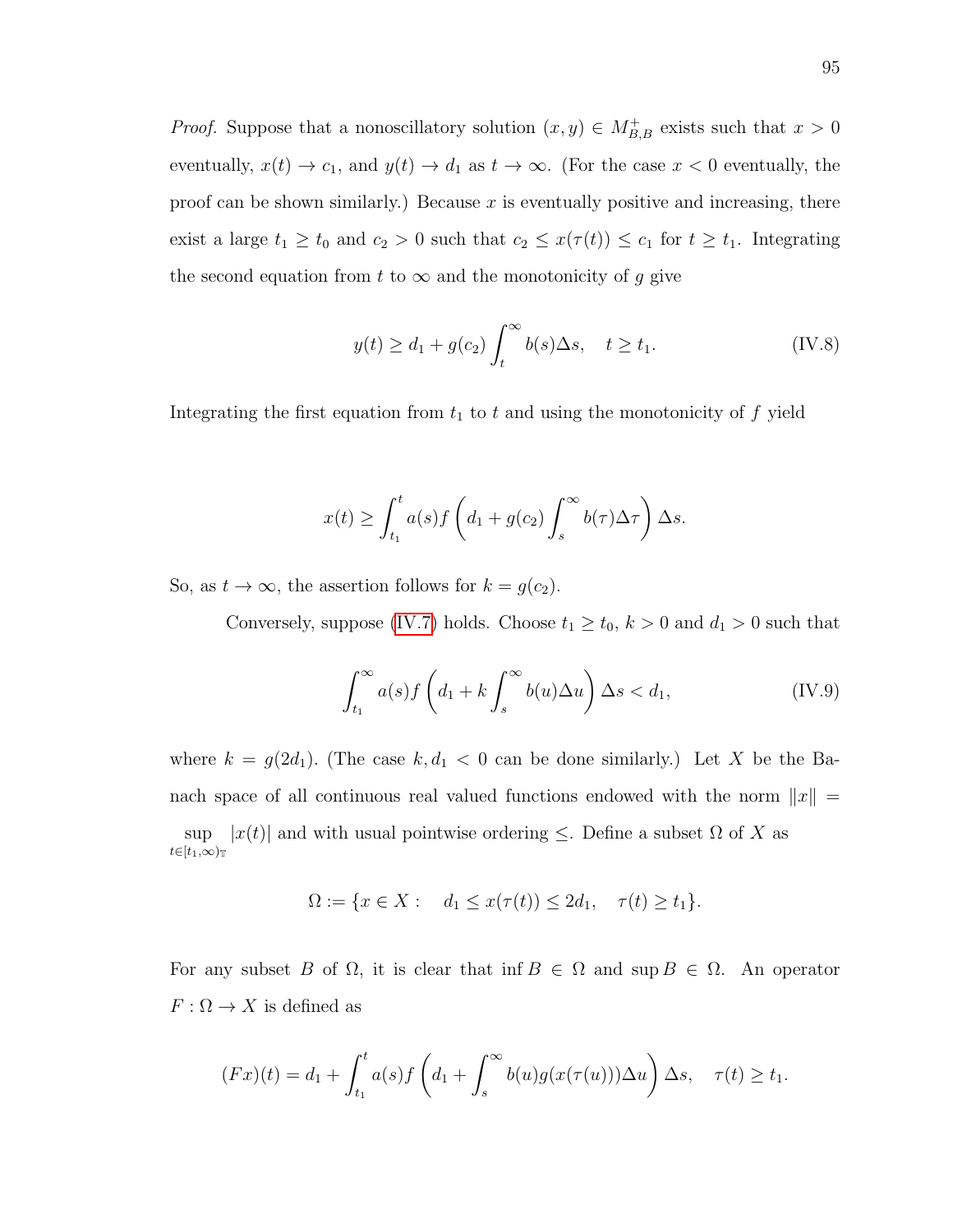It is obvious that  $F$  is an increasing mapping into itself. Therefore,

$$
d_1 \le (Fx)(t) \le d_1 + \int_{t_1}^t a(s)f\left(d_1 + g(2d_1)\int_s^\infty b(u)\Delta u\right)\Delta s \le 2d_1, \quad \tau(t) \ge t_1.
$$

Then, by the Knaster fixed point theorem, there exists  $\bar{x} \in \Omega$  such that  $\bar{x} = F\bar{x}$ . By setting

$$
\bar{y}(t) = d_1 + \int_t^{\infty} b(u)g(\bar{x}(\tau(u))), \quad \tau(t) \ge t_1,
$$

we get that

$$
\bar{y}^{\Delta}(t) = -b(t)g(\bar{x}(\tau(t))).
$$

Therefore,  $\bar{x}(t) \to \alpha$  and  $\bar{y}(t) \to d_1$  as  $t \to \infty$ , where  $0 < \alpha < \infty$ , i.e.,  $M_{B,B}^+ \neq \emptyset$ . Note that a similar proof can be done for the case  $k < 0$  and  $d_1 < 0$  with  $x < 0$ .  $\Box$ 

Example 2.4. Let  $\mathbb{T} = 2^{\mathbb{N}_0}$ ,  $\tau(t) = \frac{t}{4}$ ,  $t = 2^n$ ,  $s = 2^m$ ,  $n \geq 2$ ,  $a(t) = \frac{1}{2^{\frac{5}{4}}(2t)}$  $\frac{1}{2t^{\frac{5}{3}}(3t+1)^{\frac{1}{3}}},$  $b(t) = \frac{1}{2t(6t-4)}$ ,  $f(u) = u^{\frac{1}{3}}$  and  $g(u) = u$ . We first show  $A(t_0) < \infty$  and  $B(t_0) < \infty$ .

$$
\int_{t_0}^t a(s) \Delta s = \frac{1}{2} \sum_{s \in [4, t)_{2^{\mathbb{N}_0}}} \frac{1}{s^{\frac{2}{3}} (3s+1)^{\frac{1}{3}}}.
$$

So we have

$$
A(t_0) = \frac{1}{2} \lim_{n \to \infty} \sum_{m=2}^{n-1} \frac{1}{(2^m)^{\frac{2}{3}} (3 \cdot 2^m + 1)^{\frac{1}{3}}} < \infty
$$

by the ratio test. Similarly,

$$
\int_{t_0}^t b(s) \Delta s = \frac{1}{2} \sum_{s \in [4, t)_{2^{\mathbb{N}_0}}} \frac{1}{6s - 4}.
$$

Hence, as  $t \to \infty$ , we obtain

$$
B(t_0) = \frac{1}{2} \lim_{n \to \infty} \sum_{m=2}^{n-1} \frac{1}{6 \cdot 2^m - 4} < \infty.
$$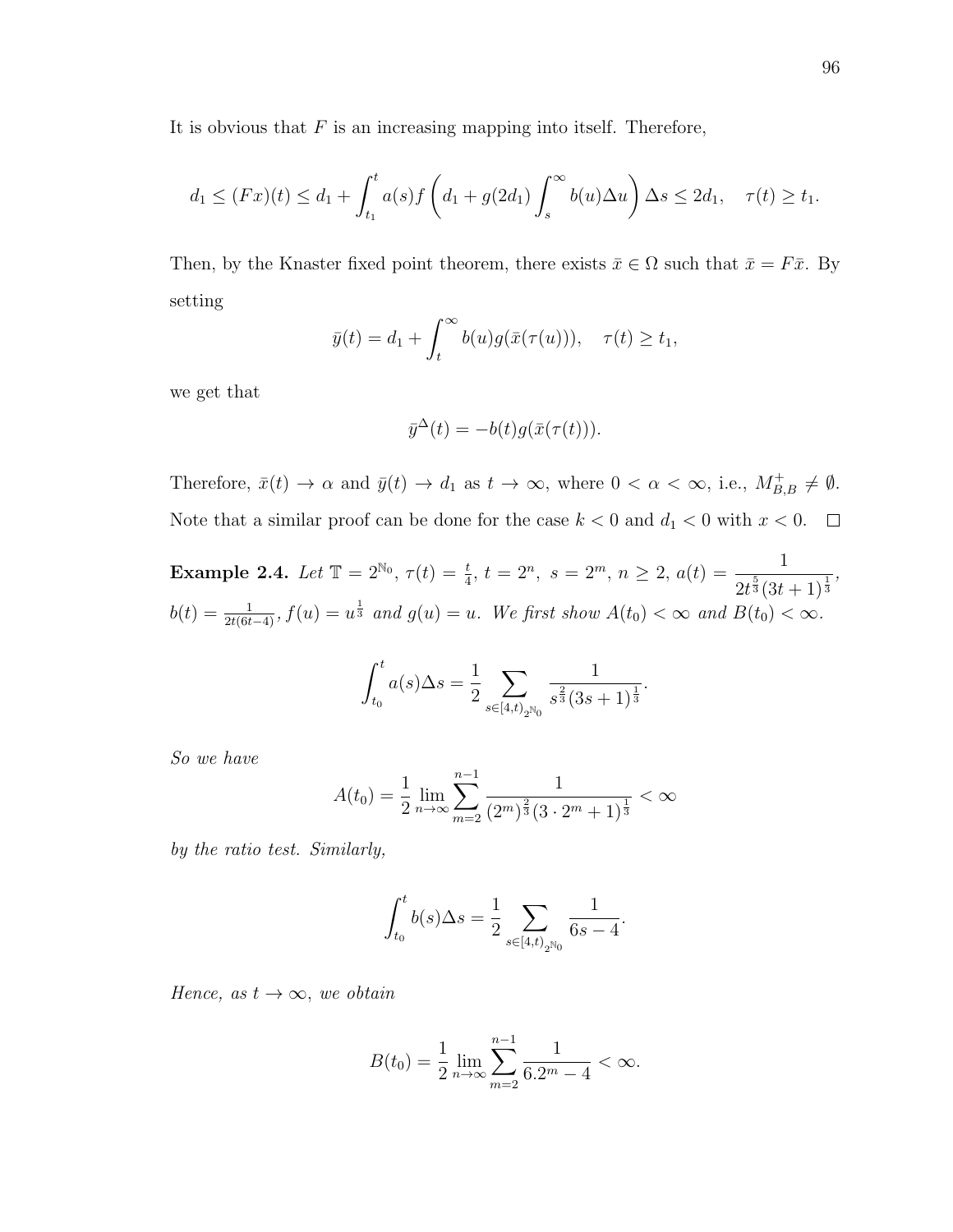Because  $A(t_0) < \infty$  and  $B(t_0) < \infty$ , it is easy to show that [\(IV.7\)](#page-104-0) holds. One can also show that  $(6-\frac{1}{t})$  $\left(\frac{1}{t},3+\frac{1}{t}\right)$  is a nonoscillatory solution of

$$
\begin{cases}\n\Delta_2 x(t) = \frac{1}{2t^{\frac{5}{3}}(3t+1)^{\frac{1}{3}}} y^{\frac{1}{3}}(t) \\
\Delta_2 y(t) = -\frac{1}{2t(6t-4)} x\left(\frac{t}{4}\right)\n\end{cases}
$$
\n(IV.10)

such that  $x(t) \to 6$  and  $y(t) \to 3$  as  $t \to \infty$ , i.e.,  $M_{B,B}^+ \neq \emptyset$  by Theorem [2.3.](#page-104-1)

# **2.3.** THE CASE  $A(t_0) < \infty$  AND  $B(t_0) = \infty$

By the similar argument in [\[11\]](#page-120-2), any nonoscillatory solution of system [\(IV.1\)](#page-97-0) in M<sup>−</sup> belongs to one of the following sub-classes:

$$
M_{0,B}^- = \left\{ (x, y) \in M^- : \lim_{t \to \infty} |x(t)| = 0, \lim_{t \to \infty} |y(t)| = d \right\},\,
$$
  
\n
$$
M_{B,B}^- = \left\{ (x, y) \in M^- : \lim_{t \to \infty} |x(t)| = c, \lim_{t \to \infty} |y(t)| = d \right\},\,
$$
  
\n
$$
M_{0,\infty}^- = \left\{ (x, y) \in M^- : \lim_{t \to \infty} |x(t)| = 0, \lim_{t \to \infty} |y(t)| = \infty \right\},\,
$$
  
\n
$$
M_{B,\infty}^- = \left\{ (x, y) \in M^- : \lim_{t \to \infty} |x(t)| = c, \lim_{t \to \infty} |y(t)| = \infty \right\},\,
$$

where  $0 < c < \infty$  and  $0 < d < \infty$ .

**Theorem 2.5.**  $M_{B,\infty}^- \neq \emptyset$  if and only if

$$
\int_{t_0}^{\infty} a(s) f\left(k \int_{t_0}^s b(u) \Delta u\right) \Delta s < \infty \tag{IV.11}
$$

for some  $k \neq 0$ , where f is an odd function.

*Proof.* Suppose that there exists a nonoscillatory solution  $(x, y) \in M_{B,\infty}^-$  such that  $x(t) > 0, x(\tau(t)) > 0, t \ge t_1, x(t) \to c_2 \text{ and } y(t) \to -\infty \text{ as } t \to \infty, \text{ where } 0 < c_2 < \infty.$ Because x is monotonic and has a finite limit, there exist  $t_2 \geq t_1$  and  $c_3 > 0$  such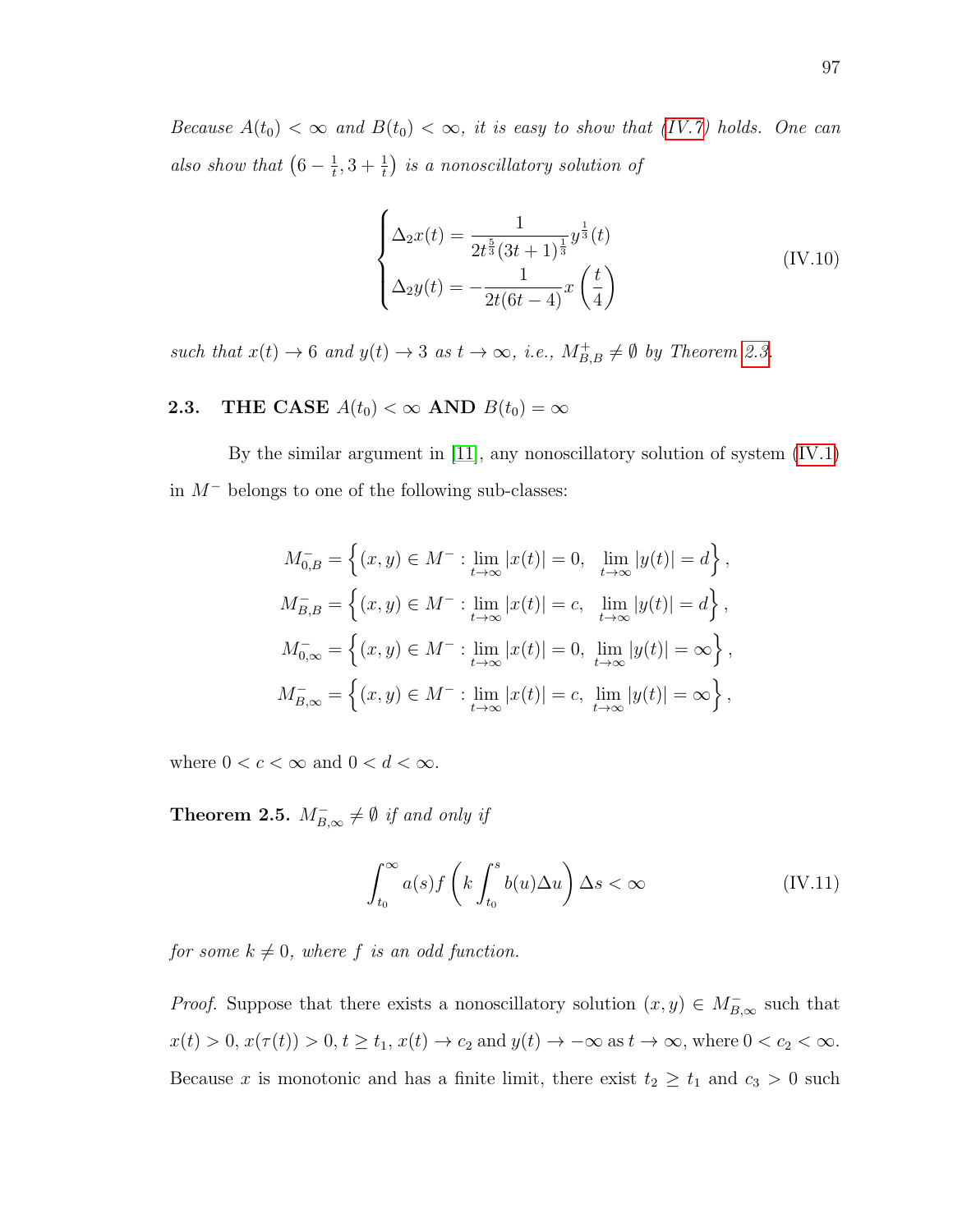that

<span id="page-108-0"></span>
$$
c_2 \le x(\tau(t)) \le c_3 \quad \text{for} \quad t \ge t_2. \tag{IV.12}
$$

Integrating the first equation from  $t_2$  to t gives

$$
c_2 \le x(t) = x(t_1) + \int_{t_1}^t a(s) f(y(s)) \Delta s \le c_3, \quad t \ge t_2.
$$

By taking the limit as  $t \to \infty$ , we obtain

<span id="page-108-1"></span>
$$
\int_{t_2}^{\infty} a(s)|f(y(s))|\Delta s < \infty.
$$
 (IV.13)

Using the monotonicity of  $g$ , [\(IV.12\)](#page-108-0) and integrating the second equation from  $t_2$  to t yield

$$
y(t) \le y(t_2) - g(c_2) \int_{t_2}^t b(s) \Delta s \le -g(c_2) \int_{t_2}^t b(s) \Delta s.
$$

Because  $f(-u) = -f(u)$  for  $u \neq 0$  and by the monotonicity of f, we have

$$
|f(y(t))| \ge f\left(g(c_2)\int_{t_2}^t b(s)\Delta s\right), \quad t \ge t_2. \tag{IV.14}
$$

By  $(IV.13)$  and  $(III.12)$ , we have

$$
\int_{t_2}^t a(s)|f(y(s))|\Delta s \ge \int_{t_2}^t a(s)f\left(g(c_2)\int_{t_2}^s b(u)\Delta u\right)\Delta s.
$$

As  $t \to \infty$ , the assertion follows by setting  $g(c_2) = k$ . (The case  $x < 0$  eventually can be proved similarly with  $k < 0$ .)

Conversely, without loss of generality, suppose that [\(IV.11\)](#page-107-0) holds for some  $k > 0$ . (The case  $k < 0$  can be done similarly.) Then one can choose  $t_1 \geq t_0$  and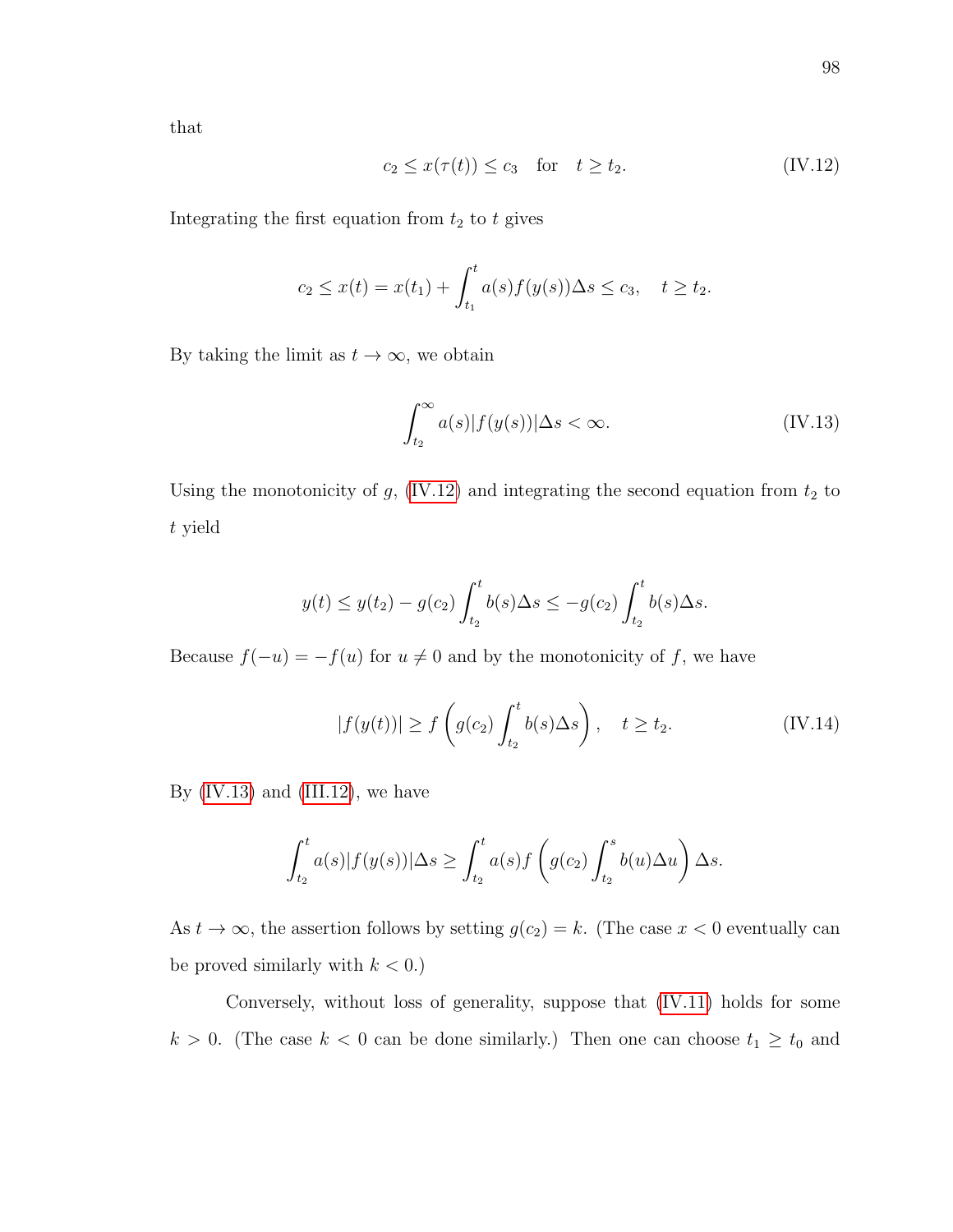$d > 0$  such that

<span id="page-109-0"></span>
$$
\int_{t_1}^{\infty} a(s) f\left(k \int_{t_1}^s b(u) \Delta u\right) \Delta s < d, \quad \tau(t) \ge t_1,\tag{IV.15}
$$

where  $k = g(2d)$ . Let X be the partially ordered Banach space of all real-valued continuous functions endowed with supremum norm  $||x|| = \sup$  $t \in [t_1,\infty)$ T  $|x(t)|$  and with the usual pointwise ordering  $\leq$ . Define a subset  $\Omega$  of X such that

$$
\Omega := \{ x \in X : \quad d \le x(\tau(t)) \le 2d, \quad \tau(t) \ge t_1 \}. \tag{IV.16}
$$

For any subset B of  $\Omega$ , inf  $B \in \Omega$  and sup  $B \in \Omega$ , i.e.,  $(\Omega, \leq)$  is complete. Define an operator  $F: \Omega \to X$  as

$$
(Fx)(t) = d + \int_t^{\infty} a(s)f\left(\int_{t_1}^s b(u)g(x(\tau(u)))\Delta u\right)\Delta s, \quad \tau(t) \ge t_1. \tag{IV.17}
$$

It must be shown that  $F: \Omega \to \Omega$  is an increasing mapping into itself. It is obvious that it is an increasing mapping and because

$$
d \leq (Fx)(t) = d + \int_t^{\infty} a(s)f\left(\int_{t_1}^s b(u)g(x(\tau(u)))\Delta u\right)\Delta s \leq 2d
$$

by [\(IV.15\)](#page-109-0), it follows that  $F : \Omega \to \Omega$ . Then, by the Knaster fixed point theorem, there exists  $\bar{x} \in \Omega$  such that

<span id="page-109-1"></span>
$$
\bar{x}(t) = (F\bar{x})(t) = d + \int_t^{\infty} a(s)f\left(\int_{t_1}^s b(u)g(\bar{x}(\tau(u)))\Delta u\right)\Delta s, \quad \tau(t) \ge t_1. \quad \text{(IV.18)}
$$

Taking the derivative of  $(IV.18)$  and the fact that f is an odd function show that

$$
\bar{x}^{\Delta}(t) = a(t)f\left(-\int_{t_1}^t b(u)g(\bar{x}(\tau(u)))\Delta u\right), \quad \tau(t) \ge t_1.
$$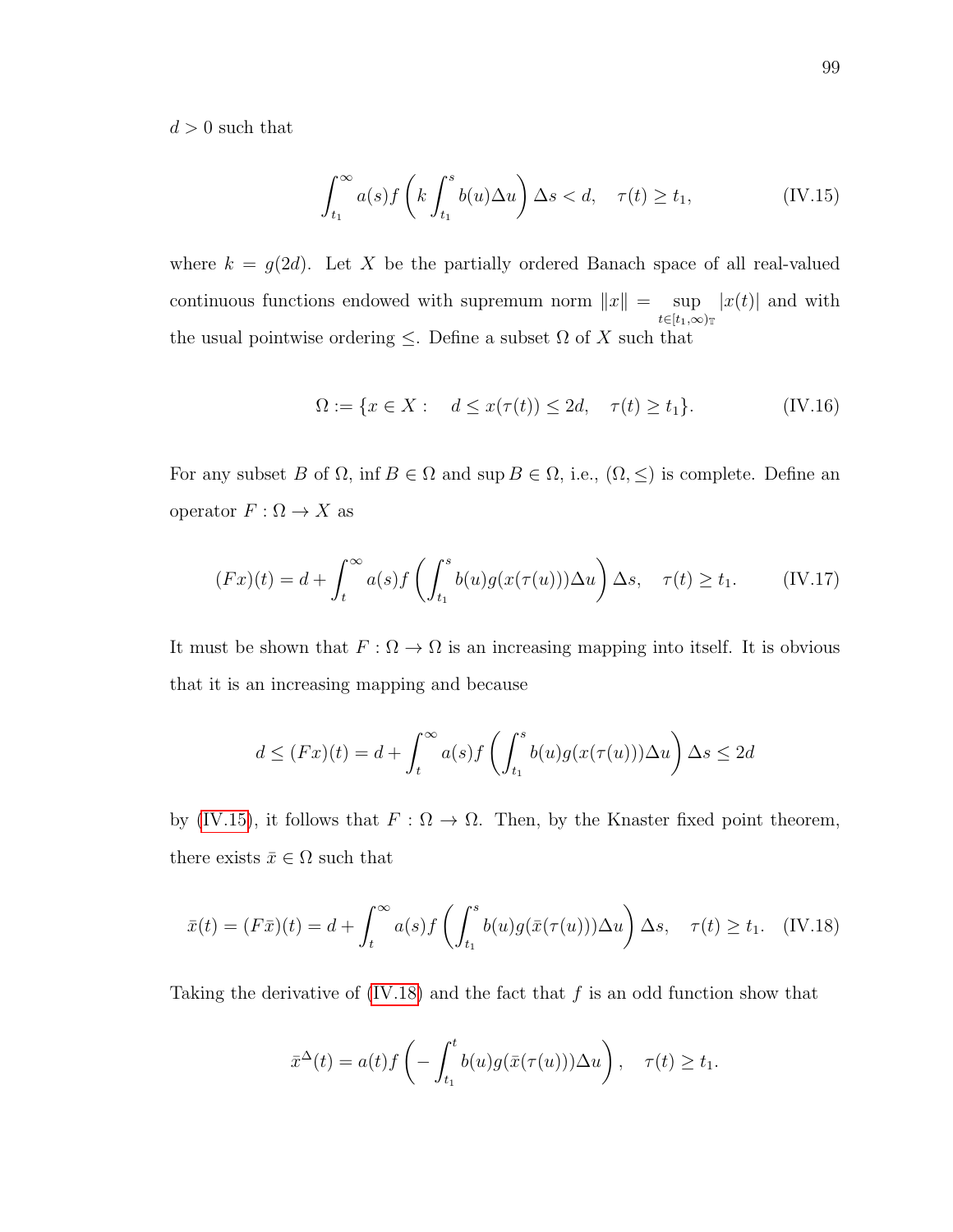Setting  $\bar{y} = -\int^t$  $t_1$  $b(u)g(\bar{x}(\tau(u)))\Delta u$  and using the monotonicity of g give

$$
\bar{y}(t) \le -g(d) \int_{t_1}^t b(u) \Delta u, \quad \tau(t) \ge t_1.
$$

Therefore,  $\bar{x}(t) > 0$  and  $\bar{y}(t) < 0$  for  $t \ge t_1$ , and  $\bar{x}(t) \to d$  and  $\bar{y}(t) \to -\infty$  as  $t \to \infty$ .  $\Box$ This completes the proof.

Example 2.6. Let  $\mathbb{T} = 2^{\mathbb{N}_0}$ ,  $\tau(t) = \frac{t}{4}$ ,  $t = 2^n$ ,  $s = 2^m$ ,  $m, n \ge 2$ ,  $k = 1$ ,  $a(t) =$ 1  $\frac{1}{2t^{\frac{7}{5}}(t^2+1)^{\frac{3}{5}}}, \ b(t)=\frac{2t^2-1}{2t^{\frac{9}{5}}(3t+\frac{7}{5})}$  $\frac{2t^2-1}{2t^{\frac{9}{5}}(3t+4)^{\frac{1}{5}}}$ ,  $f(u) = u^{\frac{3}{5}}$  and  $g(u) = u^{\frac{1}{5}}$ . One can easily show  $A(t_0) < \infty$  and  $B(t_0) = \infty$ . To show [\(IV.11\)](#page-107-0) holds, first we have

$$
\int_{t_0}^s b(u)\Delta u = \frac{1}{2} \sum_{u \in [4,s)_{2^{\mathbb{N}_0}}} \frac{2u^2 - 1}{u^{\frac{4}{5}}(3u+4)^{\frac{1}{5}}} \le \sum_{u \in [1,s)_{2^{\mathbb{N}_0}}} u = s - 1
$$

Hence

$$
\int_{t_0}^{\infty} a(s) f\left(k \int_{t_0}^s b(u) \Delta u\right) \Delta s \le \int_{t_0}^T \frac{1}{2s^{\frac{7}{5}} (s^2 + 1)^{\frac{3}{5}}} (s - 1)^{\frac{3}{5}} \Delta s
$$
  
=  $\frac{1}{2} \sum_{s \in [4, T)_{2^{\mathbb{N}_0}}} \frac{(s - 1)^{\frac{3}{5}}}{s^{\frac{2}{5}} (s^2 + 1)^{\frac{3}{5}}} \le \sum_{s \in [4, T)_{2^{\mathbb{N}_0}}} \frac{1}{s}.$ 

Because

$$
\lim_{T\rightarrow\infty}\sum_{s\in[4,T)_{2^{\mathbb{N}_0}}}\frac{1}{s}=\sum_{m=2}^{\infty}\frac{1}{2^m}<\infty,
$$

it can be shown that [\(IV.11\)](#page-107-0) holds as  $T \to \infty$ . It can also be shown that  $(3+\frac{1}{t}, -t-\frac{1}{t})$  $\frac{1}{t})$ is a nonoscillatory solution of

$$
\begin{cases}\n\Delta_2 x(t) = \frac{1}{2t^{\frac{7}{5}}(t^2+1)^{\frac{3}{5}}}(y(t))^{\frac{3}{5}} \\
\Delta_2 y(t) = -\frac{2t^2-1}{2t^{\frac{9}{5}}(3t+4)^{\frac{1}{5}}}\left(x(\frac{t}{4})\right)^{\frac{1}{5}}\n\end{cases} \tag{IV.19}
$$

such that  $x(t) \to 3$  and  $y(t) \to -\infty$  as  $t \to \infty$ , i.e.,  $M_{B,\infty}^- \neq \emptyset$  by Theorem [2.5.](#page-107-1)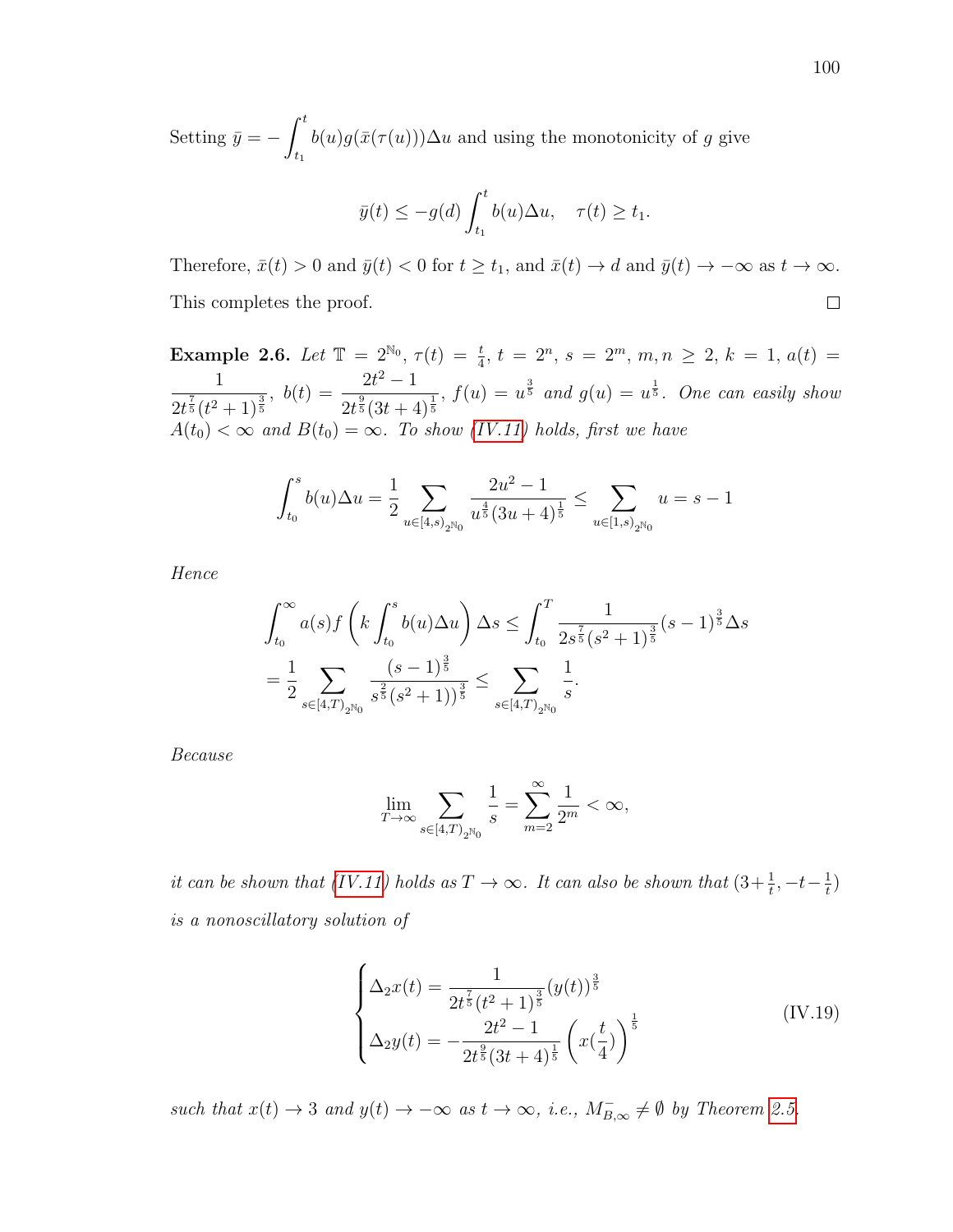# 3. NONEXISTENCE OF NONOSCILLATORY SOLUTIONS OF (IV.1) IN  $M^+$  AND  $M^-$

The nonexistence of nonoscillatory solutions of system [\(IV.1\)](#page-97-0) in  $M_{B,0}^+$ ,  $M_{B,B}^+$ and  $M^-_{B,\infty}$  directly follows from Theorems [2.1,](#page-100-0) [2.3](#page-104-0) and [2.5,](#page-107-1) respectively. Hence, the focus is only on  $M_{\infty,B}^+$ ,  $M_{\infty,0}^+$ ,  $M_{0,B}^-$ ,  $M_{B,B}^-$  and  $M_{0,\infty}^-$ .

**3.1.** THE CASE  $A(t_0) = \infty$  AND  $B(t_0) < \infty$ 

<span id="page-111-2"></span>Theorem 3.1. If

<span id="page-111-1"></span>
$$
\int_{t_0}^{\infty} b(s)g\left(c_1 \int_{t_0}^{\tau(s)} a(u)\Delta u\right) \Delta s = \infty
$$
 (IV.20)

for some nonzero  $c_1$ , then  $M^+_{\infty,B} = \emptyset$ .

*Proof.* Assume that there exists a solution  $(x, y) \in M^+_{\infty, B}$  of [\(IV.1\)](#page-97-0) such that  $x(t) > 0$ ,  $x(\tau(t)) > 0$ ,  $y(t) > 0$  for  $t \ge t_0$ ,  $x(t) \to \infty$  and  $y(t) \to d_1$  as  $t \to \infty$ , where  $0 < d_1 < \infty$ . Because  $y(t) > 0$  and decreasing for  $t \geq t_0$ , there exists  $t_1 \geq t_0$  and  $d_2 > 0$  such that  $d_1 \leq y(t) \leq d_2$  for  $t \geq t_1$ . Integrating the first equation from  $t_1$  to  $\tau(t)$  gives

<span id="page-111-0"></span>
$$
x(\tau(t)) \ge f(d_1) \int_{t_1}^{\tau(t)} a(s) \Delta s. \tag{IV.21}
$$

By integrating the second equation form  $t_1$  to t and using [\(IV.21\)](#page-111-0) yield us

$$
y(t_1) \geq \int_{t_1}^t b(s)g(x(\tau(s)))\Delta s \geq \int_{t_1}^t b(s)g\left(c_1 \int_{t_1}^{\tau(s)} a(u)\Delta u\right)\Delta s, \quad t \geq t_1,
$$

where  $c_1 = f(d_1)$ . As  $t \to \infty$ , we have a contradiction to [\(IV.20\)](#page-111-1). The proof can be shown similarly when  $x < 0$  eventually with  $c_1 < 0$ .  $\Box$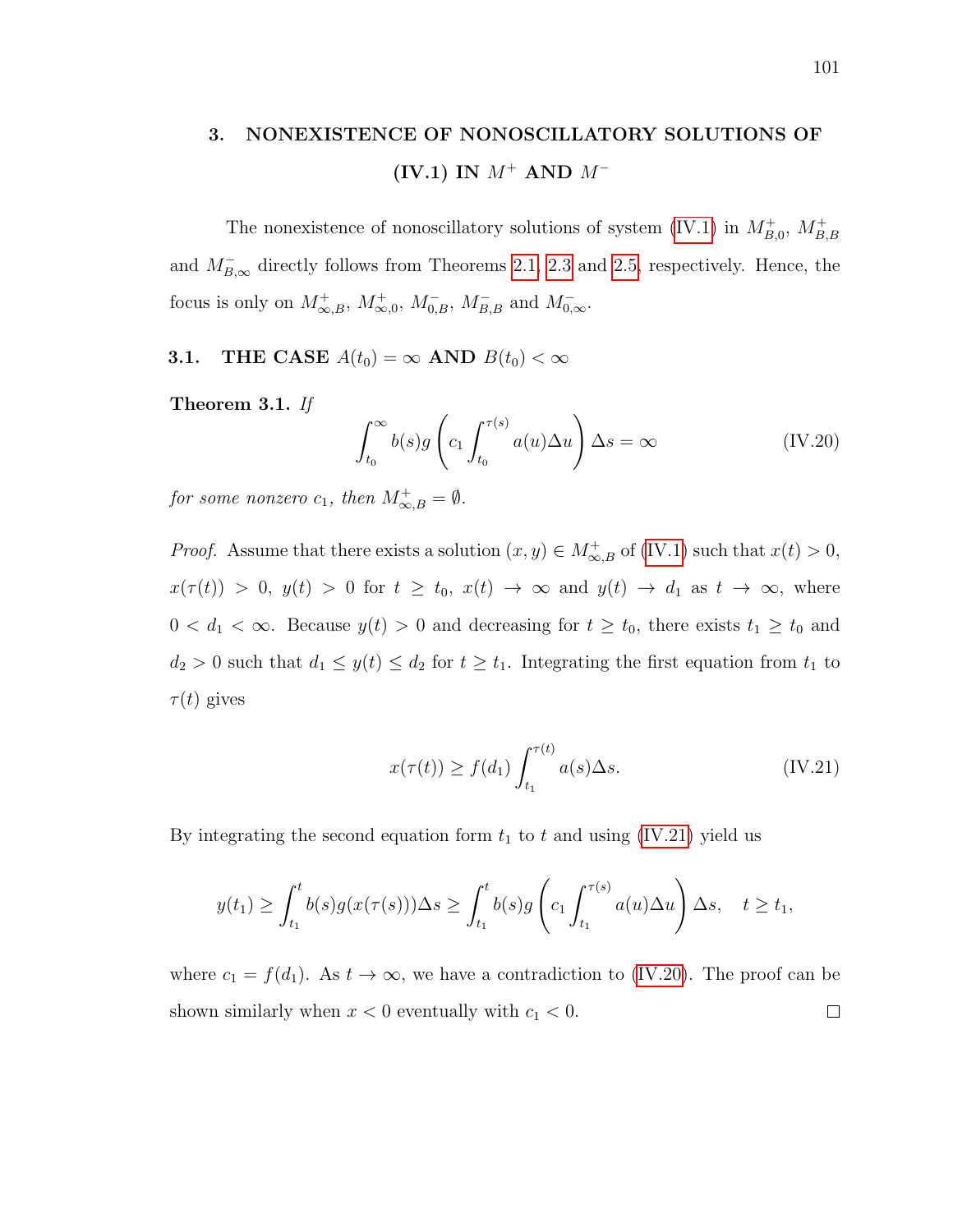# Theorem 3.2. If

$$
\int_{t_0}^{\infty} a(t) f\left(\int_t^{\infty} b(s) g\left(c_1 \int_{t_0}^s a(u) \Delta u\right) \Delta s\right) \Delta t < \infty \tag{IV.22}
$$

for some  $c_1 \neq 0$ , then  $M^+_{\infty,0} = \emptyset$ .

Proof. The proof is by contradiction, so assume that there exists a nonoscillatory solution in  $M_{\infty,0}^+$  such that  $x(t) > 0$ ,  $x(\tau(t)) > 0$ ,  $y(t) > 0$  for  $t \ge t_0$ ,  $x(t) \to \infty$  and  $y(t) \to 0$  as  $t \to \infty$ . Integrating the second equation from t to  $\infty$  gives

<span id="page-112-0"></span>
$$
y(t) = \int_{t}^{\infty} b(s)g(x(\tau(s)))\Delta s.
$$
 (IV.23)

Because y is eventually decreasing, there exist  $t_1 \ge t_0$  and  $d_1 > 0$  such that  $f(y(t)) \le$  $d_1$  for  $t \geq t_1$ . Then by integrating the first equation from  $t_1$  to  $t$  and the monotonicity of  $x$  and  $f$ , we have that

<span id="page-112-1"></span>
$$
x(\tau(t)) \le x(t) \le x(t_1) + d_1 \int_{t_1}^t a(s) \Delta s \le c_1 \int_{t_1}^t a(s) \Delta s, \quad t \ge t_1,
$$
 (IV.24)

where  $c_1 = 1 + max\{x(t_1), d_1\}$ . Integrating the first equation from  $t_1$  to  $t$ , monotonicty of f and g,  $(IV.23)$  and  $(IV.24)$  give

$$
x(t) \leq x(t_1) + \int_{t_1}^t a(s) f\left(\int_s^\infty b(u)g\left(c_1 \int_{t_1}^u a(\lambda) \Delta \lambda\right) \Delta u\right) \Delta s.
$$

As  $t \to \infty$ , we have a contradiction to  $x(t) \to \infty$ . The proof can be done similarly when  $x < 0$  eventually with  $c_1 < 0$ .  $\Box$ 

**3.2.** THE CASE  $A(t_0) < \infty$  AND  $B(t_0) = \infty$ 

Theorem 3.3. If

<span id="page-112-2"></span>
$$
\int_{t_0}^{\infty} b(t)g\left(c_1 \int_t^{\infty} a(s)\Delta s\right) \Delta t = \infty
$$
 (IV.25)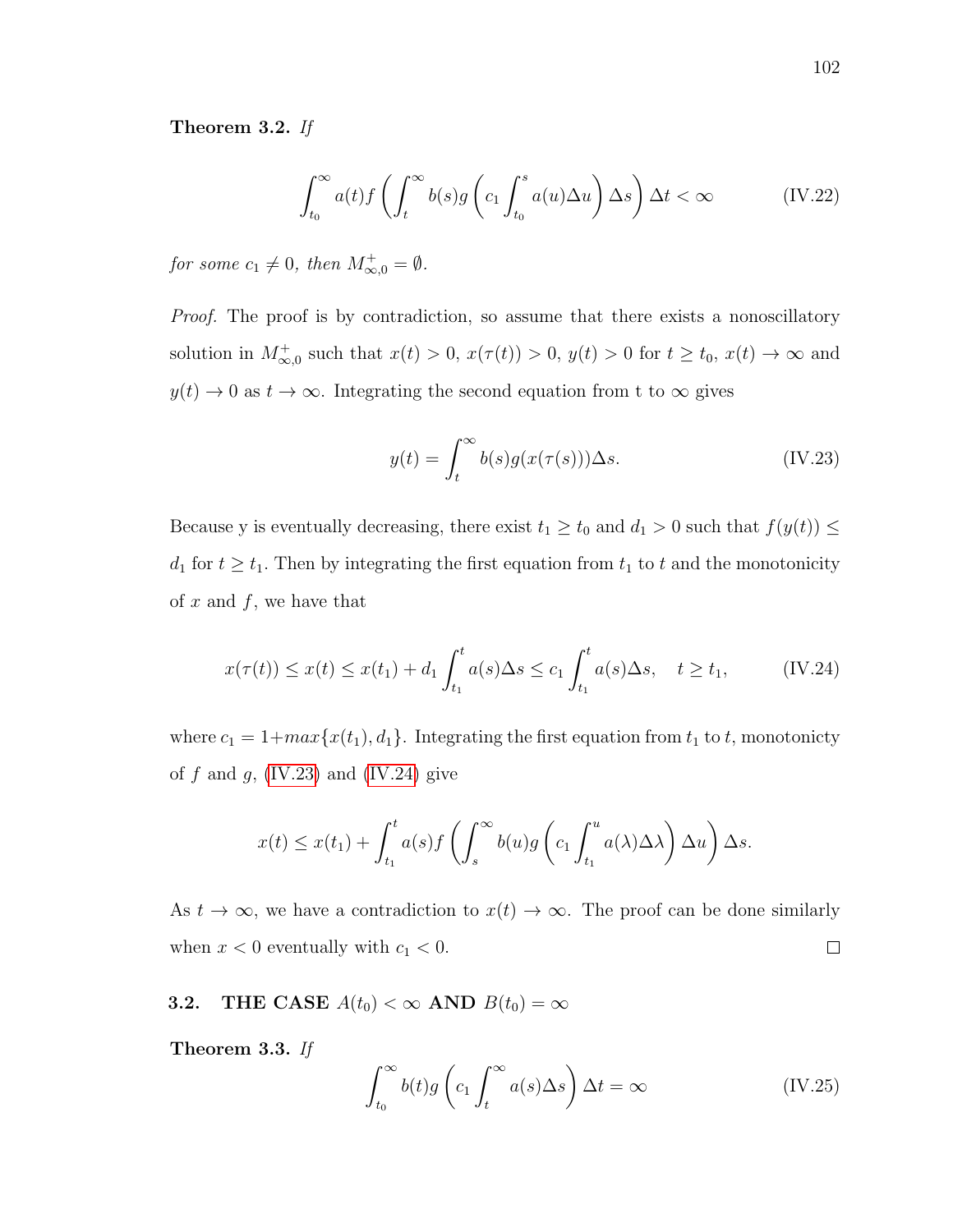for some  $c_1 \neq 0$ , then  $M_{0,B}^- = \emptyset$ .

*Proof.* The proof is by contradiction. Assume that there exists a solution  $(x, y) \in$  $M_{0,B}^-$  such that  $x(t) > 0$ ,  $x(\tau(t)) > 0$ ,  $y(t) < 0$  for  $t \ge t_0$ ,  $x(t) \to 0$  and  $y(t) \to -d$ as  $t \to \infty$ , where  $d > 0$ . By integrating the first equation of system [\(IV.1\)](#page-97-0) and using the monotonicity of  $x, y$  and  $f$ , there exist  $c_1 > 0$  and  $t_1 \ge t_0$  such that

<span id="page-113-0"></span>
$$
x(\tau(t)) \ge x(t) \ge c_1 \int_t^{\infty} a(s) \Delta(s), \quad t \ge t_1.
$$
 (IV.26)

By integrating the second equation from  $t_1$  to  $t$ , using inequality [\(IV.26\)](#page-113-0) and the monotonicity of  $g$ , we have

$$
y(t) = y(t_0) - \int_{t_0}^t b(s)g(x(\tau(s)))\Delta s \le -\int_{t_0}^t b(s)g\left(c_1 \int_s^\infty a(\tau)\Delta \tau\right)\Delta s.
$$

As  $t \to \infty$ , we have a contradiction to [\(IV.25\)](#page-112-2). For the case  $x < 0$  eventually, the  $\Box$ proof can be shown similarly with  $c_1 < 0$ .

Theorem 3.4. If

<span id="page-113-2"></span>
$$
\int_{t_0}^{\infty} b(t)g\left(c_1 - d_1 \int_t^{\infty} a(s)\Delta s\right) = \infty
$$
 (IV.27)

for some  $c_1 > 0$  and  $d_1 < 0$ , (or  $c_1 < 0$  and  $d_1 > 0$ ) then  $M_{B,B}^- = \emptyset$ .

Proof. The proof is by contradiction. Hence, assume that there exists a nonoscillatory solution  $(x, y) \in M_{B,B}^-$  such that  $x(t) > 0$ ,  $x(\tau(t)) > 0$ ,  $y(t) < 0$  for  $t \ge t_0$ ,  $\lim_{t \to \infty} x(t) =$  $c_1 > 0$  and  $\lim_{t \to \infty} y(t) = d_1 < 0$ . Since y is decreasing, there exists  $d_2 < 0$  and  $t_1 \ge t_0$ such that  $f(y(t)) \leq d_2$  for  $t \geq t_1$ . Integrating the first equation from t to  $\infty$  and the monotonicty of x yield

<span id="page-113-1"></span>
$$
x(\tau(t)) \ge x(t) = c_1 - \int_t^\infty a(s)f(y(s))\Delta s \ge c_1 - d_2 \int_t^\infty a(s)\Delta s, \quad t \ge t_1. \quad (IV.28)
$$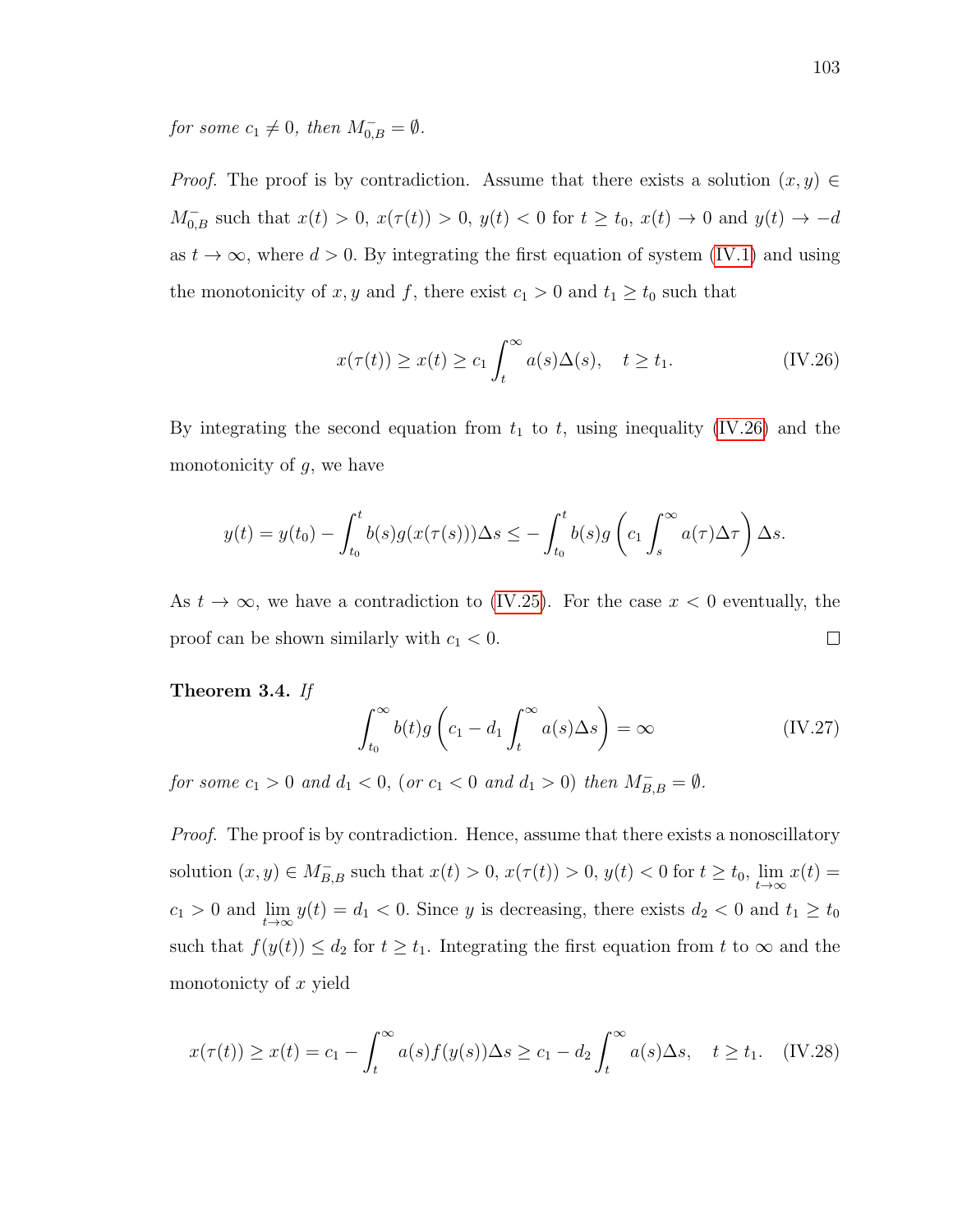By integrating the second equation from  $t_1$  to t and using [\(IV.28\)](#page-113-1), we have

$$
y(t) \leq -\int_{t_1}^t b(s)g(x(\tau(s)))\Delta s \leq -\int_{t_1}^t b(s)g\left(c_1 - d_2 \int_s^{\infty} a(u)\Delta u\right)\Delta s,
$$

where  $d_2 = d_1 < 0$  and taking the limit of the last inequality as  $t \to \infty$ , we have a contradiction to [\(IV.27\)](#page-113-2). This completes the proof. Note that the case  $x < 0$ eventually can be done similarly with  $c_1 < 0$  and  $d_1 > 0$ .  $\Box$ 

**Theorem 3.5.** Suppose that  $f$  is an odd function. If

<span id="page-114-2"></span>
$$
\int_{t_0}^{\infty} a(s) f\left(\int_{t_1}^s b(u) g\left(c_1 \int_u^{\infty} a(\lambda) \Delta \lambda\right) \Delta u\right) \Delta s = \infty \tag{IV.29}
$$

for some  $c_1 \neq 0$ , then  $M_{0,\infty}^- = \emptyset$ .

Proof. The proof is by contradiction. Assume that there exists a nonoscillatory solution  $(x, y) \in M_{0,\infty}^-$  such that  $x(t) > 0$ ,  $x(\tau(t)) > 0$ ,  $y(t) < 0$  for  $t \ge t_0$ ,  $x(t) \to 0$  and  $y(t) \rightarrow -\infty$  as  $t \rightarrow \infty$ . Inequality [\(IV.26\)](#page-113-0) and the monotonicity of g yield us that there exists  $c_1 > 0$  and  $t_1 \ge t_0$  such that

<span id="page-114-0"></span>
$$
g(x(\tau(t))) \ge g(x(t)) \ge g\left(c_1 \int_t^\infty a(s) \Delta s\right), \quad t \ge t_1. \tag{IV.30}
$$

Integrating the second equation of system  $(IV.1)$  from  $t_1$  to t and using  $(IV.30)$  yield

<span id="page-114-1"></span>
$$
y(t) \le -\int_{t_1}^t b(s)g\left(c_1 \int_s^\infty a(u)\Delta u\right)\Delta s, \quad t \ge t_1. \tag{IV.31}
$$

By integrating the first equation of system [\(IV.1\)](#page-97-0) from  $t_1$  to  $t$ , [\(IV.31\)](#page-114-1) and the fact that  $f$  is an odd function, we have

$$
x(t_1) \geq x(t_1) - x(t) \geq \int_{t_1}^t a(s) \left( \int_{t_1}^s b(u) g\left(c_1 \int_u^\infty a(\lambda) \Delta \lambda\right) \Delta u \right) \Delta s, \quad t \geq t_1.
$$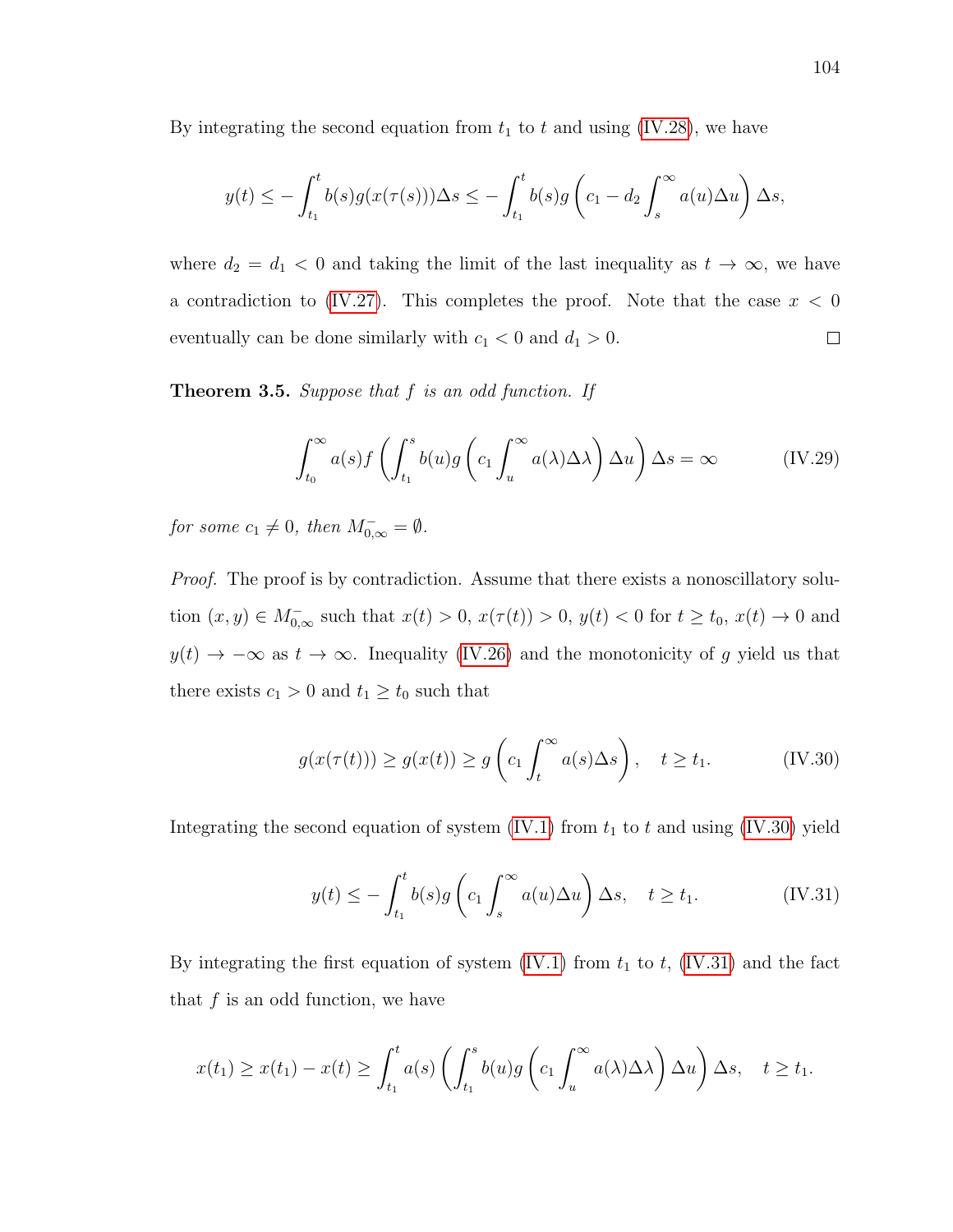Taking the limit of the last inequality as  $t \to \infty$ , we have a contradiction to [\(IV.29\)](#page-114-2). For the case  $x < 0$ , the proof can be shown similary with  $c_1 < 0$ .  $\Box$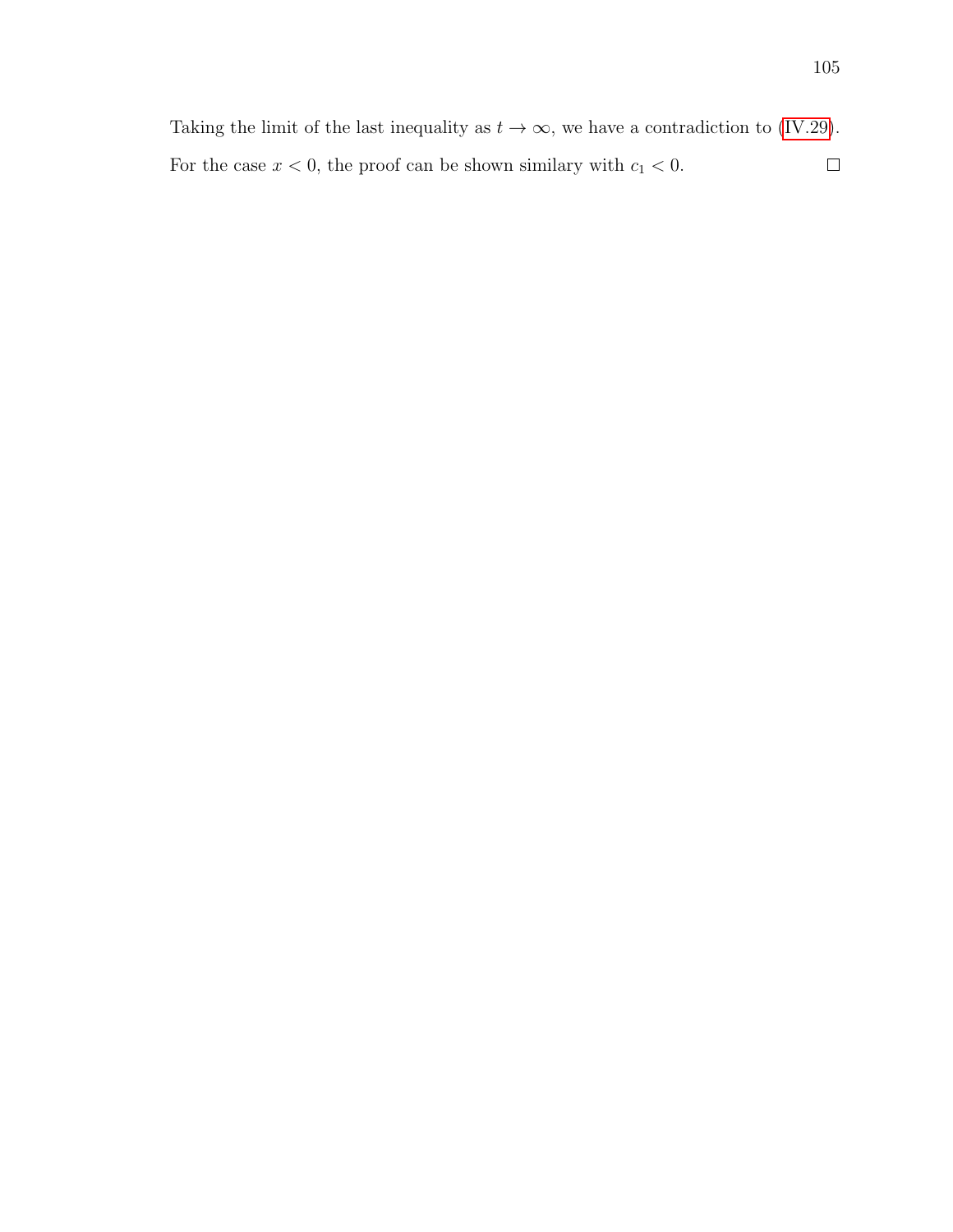#### 4. CONCLUSION

In this section, we reconsider [\(IV.1\)](#page-97-0), where  $\tau(t) = t$ , namely,

<span id="page-116-0"></span>
$$
\begin{cases}\nx^{\Delta}(t) = a(t)f(y(t)) \\
y^{\Delta}(t) = -b(t)g(x(t))\n\end{cases}
$$
\n(IV.32)

and investigate the asymptotic properties of nonoscillatory solutions for [\(IV.32\)](#page-116-0). Because the existence and nonexistence of nonoscillatory solutions of [\(IV.32\)](#page-116-0) in M<sup>−</sup> are considered in [\[11\]](#page-120-0), we only focus on  $M^+$ . Notice that the results are obtained for system [\(IV.1\)](#page-97-0) in Sections 2 and 3 also hold for system [\(IV.32\)](#page-116-0). Therefore, we only show the existence of nonoscillatory solutions for [\(IV.32\)](#page-116-0) in  $M_{\infty,B}^+$  and  $M_{\infty,0}^+$ , which are not acquired for [\(IV.1\)](#page-97-0). In order to do that, we assume  $A(t_0) = \infty$  and  $B(t_0) < \infty$  throughout this section.

**Theorem 4.1.**  $M_{\infty,B}^+ \neq \emptyset$  if and only if

<span id="page-116-1"></span>
$$
\int_{t_0}^{\infty} b(s)g\left(c_1 \int_{t_0}^s a(u)\Delta u\right) \Delta s < \infty
$$
 (IV.33)

for some  $c_1 \neq 0$ .

*Proof.* The necessity directly follows from Theorem [3.1.](#page-111-2) For suffiency, suppose that [\(IV.33\)](#page-116-1) holds. Choose  $t_1 \geq t_0$ ,  $c_1 > 0$  and  $d_1 > 0$  such that

<span id="page-116-2"></span>
$$
\int_{t_1}^{\infty} b(s)g\left(c_1 \int_{t_1}^s b(u)\Delta u\right) \Delta s < d_1, \quad t \ge t_1,\tag{IV.34}
$$

where  $c_1 = f(2d_1) > 0$ . (The case  $c_1 < 0$  can be done similarly.) Let X be the partially ordered Banach space of all real-valued continuous functions endowed with supremum norm  $||x|| = \sup$  $t\in[t_1,\infty)_{\mathbb{T}}$  $|x(t)|$  $\frac{|x(t)|}{\int_{t_1}^t a(s)\Delta s}$  and with the usual pointwise ordering  $\leq$ .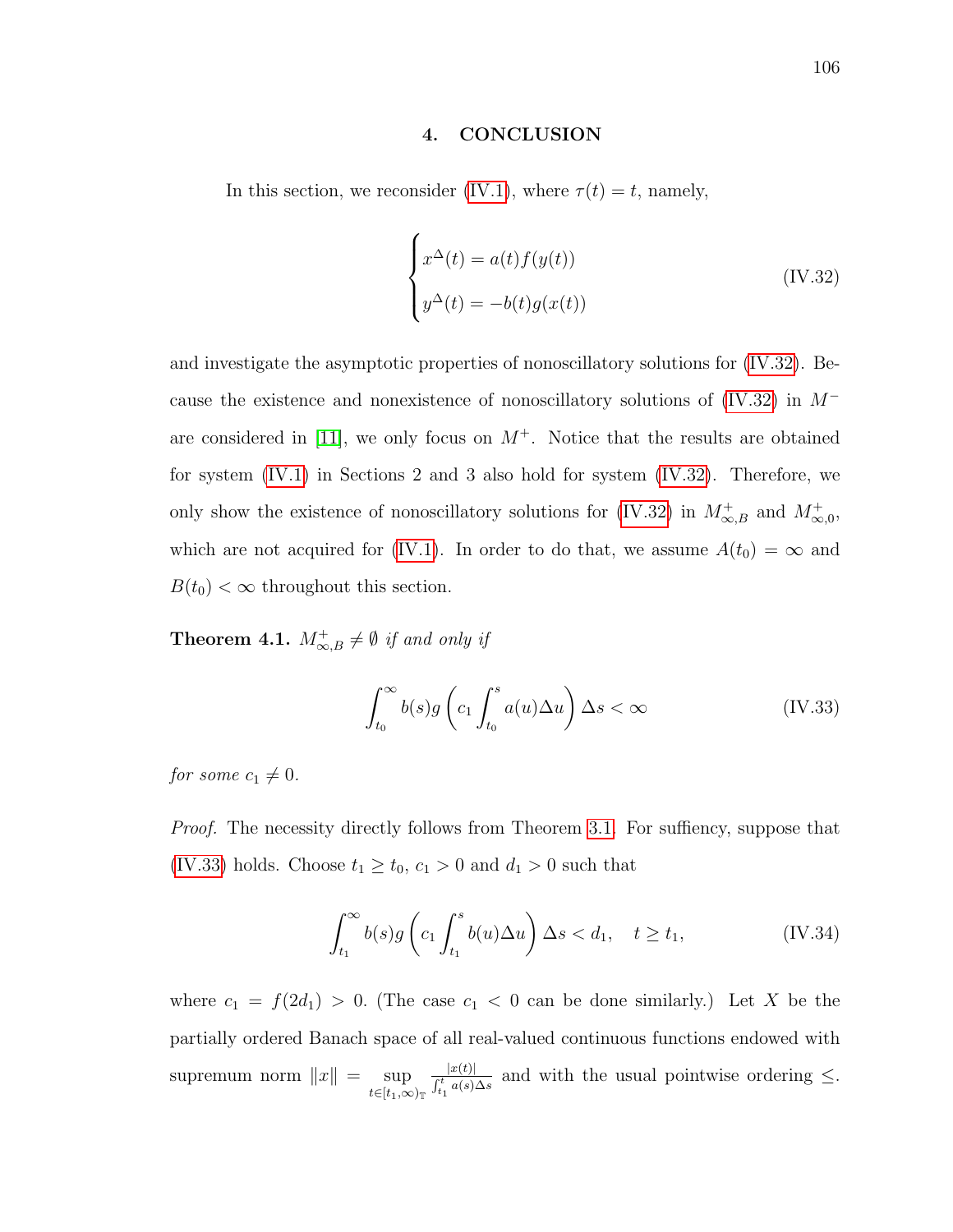Define a subset  $\Omega$  of X such that

$$
\Omega = \{ x \in X : \quad f(d_1) \int_{t_1}^t a(s) \Delta s \le x(t) \le f(2d_1) \int_{t_1}^t a(s) \Delta s, \quad t \ge t_1 \}. \quad (\text{IV.35})
$$

For any subset B of  $\Omega$ , inf  $B \in \Omega$  and sup  $B \in \Omega$ , i.e.,  $(\Omega, \leq)$  is complete. Define an operator  $F : \Omega \to X$  as

$$
(Fx)(t) = \int_{t_1}^t a(s)f\left(d_1 + \int_t^\infty b(u)g(x(u))\Delta u\right)\Delta s, \quad t \ge t_1. \tag{IV.36}
$$

First we need to show that  $F: \Omega \to \Omega$  is an increasing mapping into itself. It is obvious that it is an increasing mapping, so let us show  $F := \Omega \to \Omega$ .

$$
f(d_1) \int_{t_1}^t a(s) \Delta s \le (Fx)(t)
$$
  
\n
$$
\le \int_{t_1}^t a(s) f\left(d_1 + \int_s^\infty b(u)g\left(f(2d_1) \int_{t_1}^u a(\lambda) \Delta \lambda\right) \Delta u\right) \Delta s
$$
  
\n
$$
\le f(2d_1) \int_{t_1}^t a(s) \Delta s
$$

by [\(IV.34\)](#page-116-2). Then, by the Knaster fixed point theorem, there exists  $\bar{x} \in \Omega$  such that

<span id="page-117-0"></span>
$$
\bar{x}(t) = (F\bar{x})(t) = \int_{t_1}^t a(s)f\left(d_1 + \int_s^\infty b(u)g(\bar{x}(u))\Delta u\right)\Delta s, \quad t \ge t_1. \tag{IV.37}
$$

By taking the derivative of [\(IV.37\)](#page-117-0)

$$
\bar{x}^{\Delta}(t) = a(t)f\left(d_1 + \int_t^{\infty} b(u)g(\bar{x}(u))\Delta u\right), \quad t \ge t_1.
$$

 $\int^{\infty}$ Setting  $\bar{y}(t) = d_1 +$  $b(u)g(\bar{x}(u))\Delta u$  and taking the limit as  $t \to \infty$  show that t  $\bar{x}(t) > 0$  and  $\bar{y}(t) > 0$  for  $t \ge t_1$ , and  $\bar{x}(t) \to \infty$  and  $\bar{y}(t) \to d_1 > 0$  as  $t \to \infty$ , i.e.,  $M^+_{\infty,B}\neq\emptyset.$  $\Box$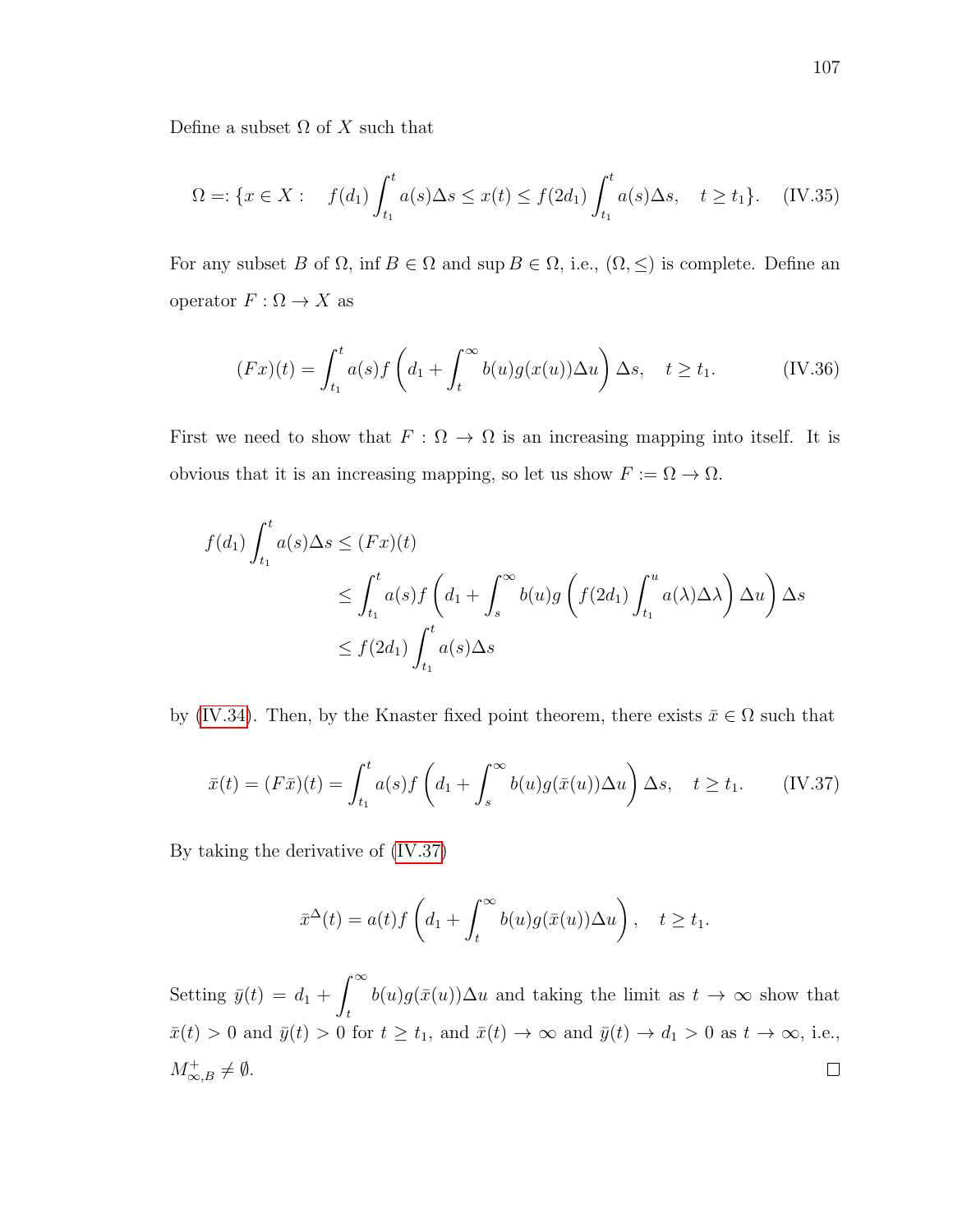## Theorem 4.2. If

$$
\int_{t_0}^{\infty} a(t) f\left(k \int_t^{\infty} b(s) \Delta s\right) \Delta t = \infty \quad (-\infty)
$$

and

$$
\int_{t_0}^{\infty} b(t)g\left(l \int_{t_0}^{\infty} a(s) \Delta s\right) \Delta t < \infty
$$

for any  $k > 0$  and some  $l > 0$   $(k < 0$  and  $l < 0)$ , then  $M^+_{\infty,0} \neq \emptyset$ .

*Proof.* Choose  $t_1 \geq t_0$  and  $c_1 > 0$  such that

<span id="page-118-0"></span>
$$
\int_{t_1}^{\infty} b(t)g\left(l \int_{t_0}^t a(s)\Delta s\right) \Delta t < \frac{c_1}{2}, \quad t \ge t_1,\tag{IV.38}
$$

where  $l = f(c_1)$ . Let X be the partially ordered Banach space of all real-valued continous functions endowed with the norm  $||y|| = \sup$  $t\in[t_1,\infty)_{\mathbb{T}}$  $|y(t)|$  and with the usual pointwise ordering  $\leq$ . Define a subset  $\Omega$  of X such that

$$
\Omega = \{ y \in X : \quad g(1) \int_t^\infty b(s) \Delta s \le y(t) \le \frac{c_1}{2}, \quad t \ge t_1 \}.
$$

It is clear that  $(\Omega, \leq)$  is complete. Define an operator  $F : \Omega \to X$  such that

$$
(Fy)(t) = \int_t^{\infty} b(s)g\left(\int_{t_1}^s a(u)f(y(u))\Delta u\right)\Delta s.
$$

It is clear that F is an increasing mapping. We also need to show that  $F: \Omega \to \Omega$ . By  $(IV.38)$  and the monotonicity of  $g$ , we have

$$
(Fy)(t) \le \int_t^\infty b(s)g\left(l\int_{t_1}^s a(u)\Delta u\right)\Delta s \le \frac{c_1}{2}
$$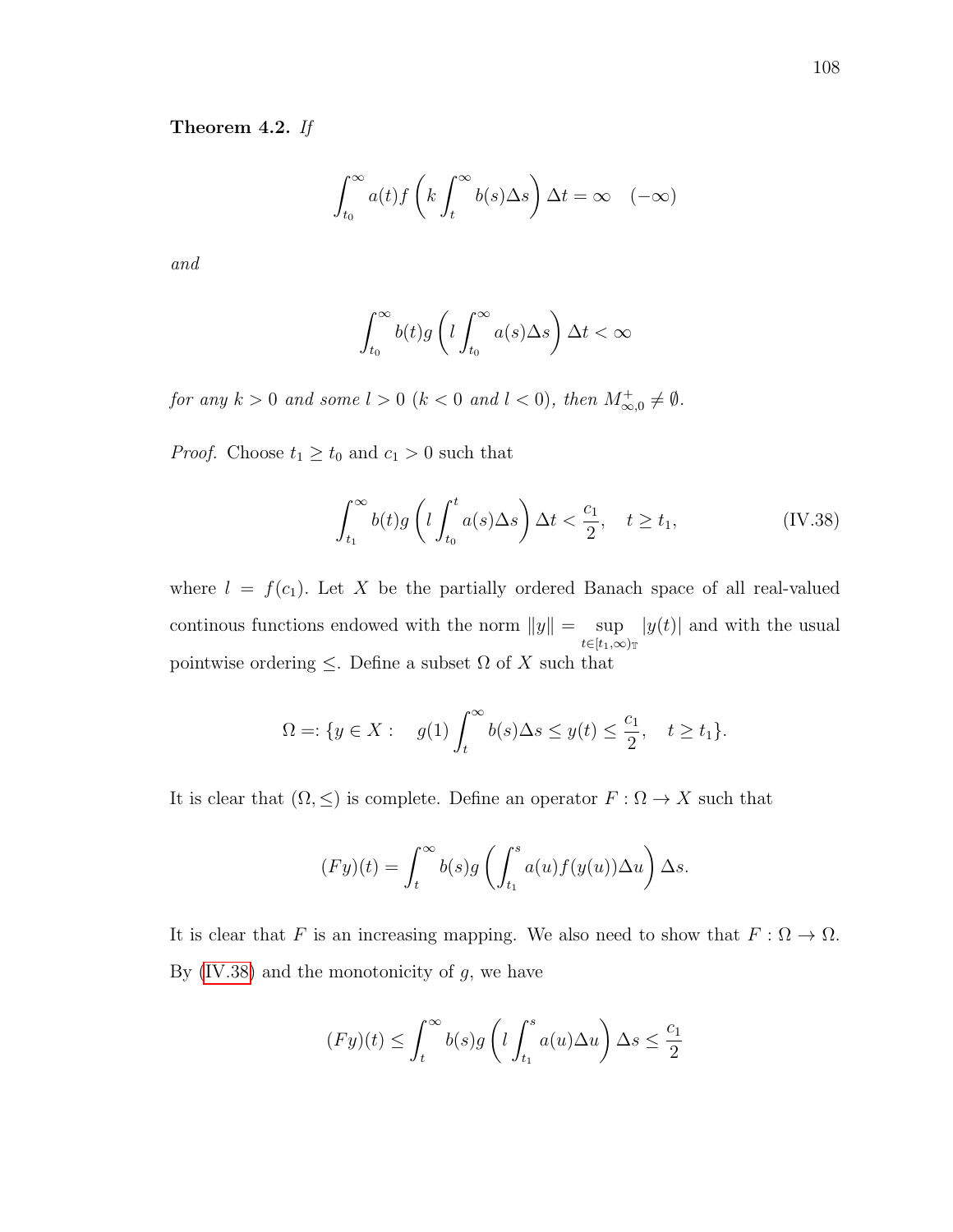for  $y \in \Omega$ . Since

$$
\int_{t_0}^{\infty} a(t) f\left(k \int_t^{\infty} b(s) \Delta s\right) \Delta t = \infty,
$$

there exists  $t_2 \geq t_1$  such that

$$
\int_{t_2}^t a(s)f\left(k\int_s^{\infty} b(u)\Delta u\right)\Delta s > 1
$$

for  $t \ge t_2$  and any  $k > 0$ , so by setting  $k = g(1)$ , we have

$$
(Fy)(t) \ge \int_t^\infty b(s)g\left(\int_{t_1}^s a(u)f\left(g(1)\int_u^\infty b(\lambda)\Delta\lambda\right)\Delta u\right)\Delta s \ge g(1)\int_t^\infty a(s)\Delta s,
$$

for  $t \ge t_2$ . Then, by the Knaster fixed point theorem, there exists  $\bar{y} \in \Omega$  such that  $\bar{y} = F\bar{y}$ . Then we have

$$
\bar{y}^{\Delta}(t) = -b(t)g\left(\int_{t_1}^t a(u)f(\bar{y}(u))\Delta u\right).
$$

Setting

$$
\bar{x}(t) = \int_{t_1}^t a(u) f(\bar{x}(u)) \Delta u
$$

and taking the limit as  $t \to \infty$  give us that  $\bar{x} \to \infty$  and  $\bar{y} \to 0$ , i.e.,  $M^+_{\infty,0} \neq \emptyset$ . The case  $k < 0$  and  $l < 0$  with  $x < 0$  can be shown similarly.  $\Box$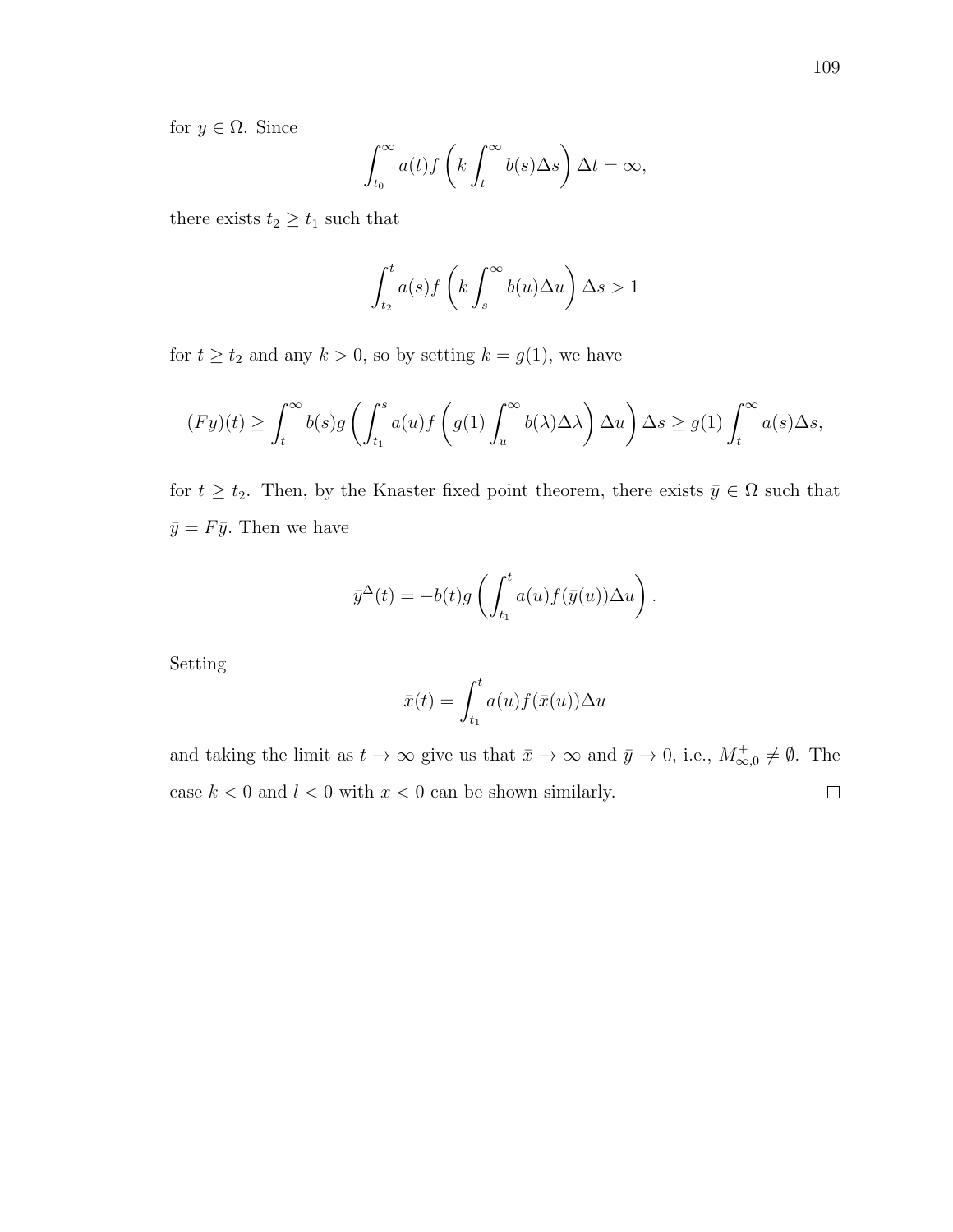#### REFERENCES

- [1] D. R. Anderson. Oscillation and Nonoscillation Criteria for Two-dimensional Time-Scale Systems of First Order Nonlinear Dynamic Equations. Electronic Journal of Differential Equations, Vol. 2009 (2009), No. 24, pp 1-13.
- [2] M. Bohner and A. Peterson. Dynamic Equations on Time Scales: An Introduction with Applications. Birkhäuser, Boston, 2001.
- [3] M. Bohner and A. Peterson. Advances in Dynamic Equations on Time Scales. Birkhäuser, Boston, 2003.
- [4] P. G. Ciarlet. Linear and Nonlinear Functional Analysis with Applications. Siam, 2013.
- [5] T. S. Hassan. Oscillation Criterion for Two Dimensional Dynamic Systems on Time Scales. Tamkang Journal of Mathematics, Volume 44, Number 3, 227-232, Autumn 2013.
- [6] B. Knaster. Un théorème sur les fonctions d'ensembles. Ann. Soc. Polon. Math., 6 (1928), 133 – 134.
- [7] W. Li, S. Cheng. Limiting Behaviors of Non-oscillatory Solutions of a Pair of Coupled Nonlinear Differential Equations. Proc. Edinb. Math. Soc., (2000) 43, 457-473.
- [8] W. Li. Classification Schemes for Nonoscillatory Solutions of Two-Dimensional Nonlinear Difference Systems. Computer and Mathematics with Applications, 42 (2001), 341-355.
- [9] O. Oztürk, E. Akın. Classification of Nonoscillatory Solutions of Nonlinear Dynamic Equations on Time Scales. Dynam. Systems and Appl., To appear, 2015.
- [10] O. Öztürk, E. Akın, I. U. Tiryaki. On Nonoscillatory Solutions of Emden-Fowler Dynamic Systems on Time Scales. Filomat, To appear, 2015.
- <span id="page-120-0"></span>[11] O. Oztürk, E. Akın. Nonoscillation Criteria for Two Dimensional Time Scale Systems. Nonautonomous Dynamical Systems, To appear, 2016.
- [12] X. Zhang. Nonoscillation Criteria for Nonlinear Delay Dynamic Systems on Time Scales. International Journal of Mathematical, Computational, Natural and Physical Engineering, Vol:8, No:1, 2014.
- [13] S. Zhu and C. Sheng. Oscillation and nonoscillation Criteria for Nonlinear Dynamic Systems on Time Scales. Discrete Dynamics in Nature and Society, Volume 2012, Article ID 137471.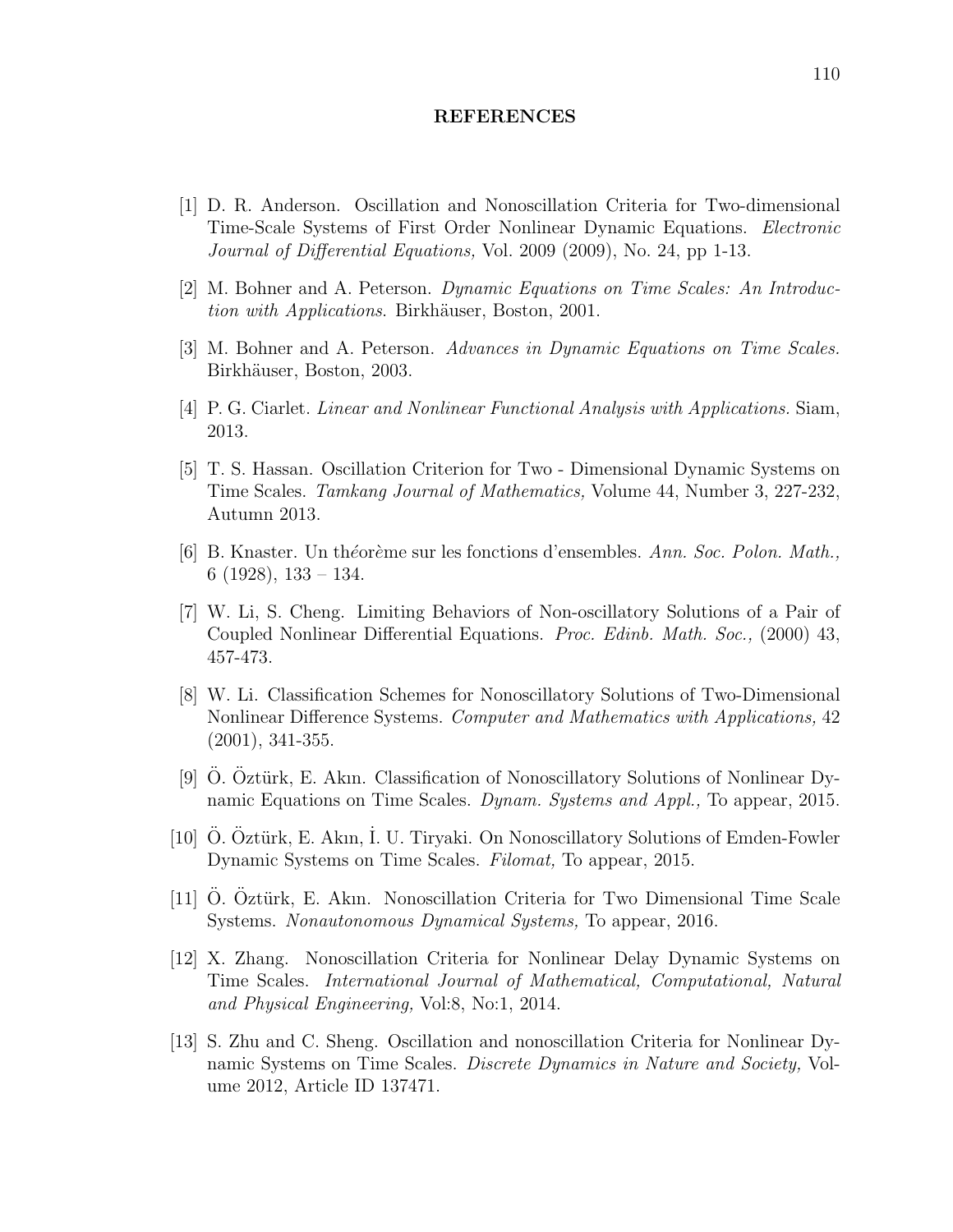### SECTION

## 2. CONCLUSIONS

In this thesis, we investigated the existence and nonexistence of nonoscillatory so-lutions of equation [\(I.1\)](#page-22-0) and systems [\(II.1\)](#page-49-0), [\(III.1\)](#page-73-0), and [\(IV.1\)](#page-97-0) in  $M^+$  and  $M^-$ . Investigation of classification of nonoscillatory solutions to dynamic equations and systems on time scales is related with the signs of their solutions.

In the first paper, we consider equation  $(I.1)$  which can be rewritten as a system of first order dynamic equations

<span id="page-121-0"></span>
$$
\begin{cases}\nx^{\Delta}(t) = \left(\frac{1}{a(t)}\right)^{\frac{1}{\alpha}} |y(t)|^{\frac{1}{\alpha}} sgny(t) \\
y^{\Delta}(t) = b(t) |x^{\sigma}(t)|^{\beta} sgnx^{\sigma}(t),\n\end{cases} \tag{2.1}
$$

where  $y = x^{[1]}$  defined in [\(I.12\)](#page-27-0).

The following tables indicate the criteria for nonoscillatory solutions of [\(I.1\)](#page-22-0) (or system [\(2.1\)](#page-121-0)) in  $M^+$  and  $M^-$  based on the integrals  $J_1, K_1, J_2$ , and  $K_2$  defined as  $(I.8)$  -  $(I.11)$ , respectively.

| $M_{B,B}^+$      | $\neq \emptyset (= \emptyset)$ | $J_1 < \infty$ and $K_1 < \infty$ $(J_1 = \infty$ or $K_1 = \infty)$ |
|------------------|--------------------------------|----------------------------------------------------------------------|
| $M_{B,\infty}^+$ | $\neq \emptyset (= \emptyset)$ | $J_1 < \infty$ and $K_1 = \infty$ $(J_1 = \infty$ or $K_1 < \infty)$ |
|                  |                                | $J_1 < \infty$ or $K_1 = \infty$                                     |

Table 2.1 Classification for  $(I.1)$  in  $M^+$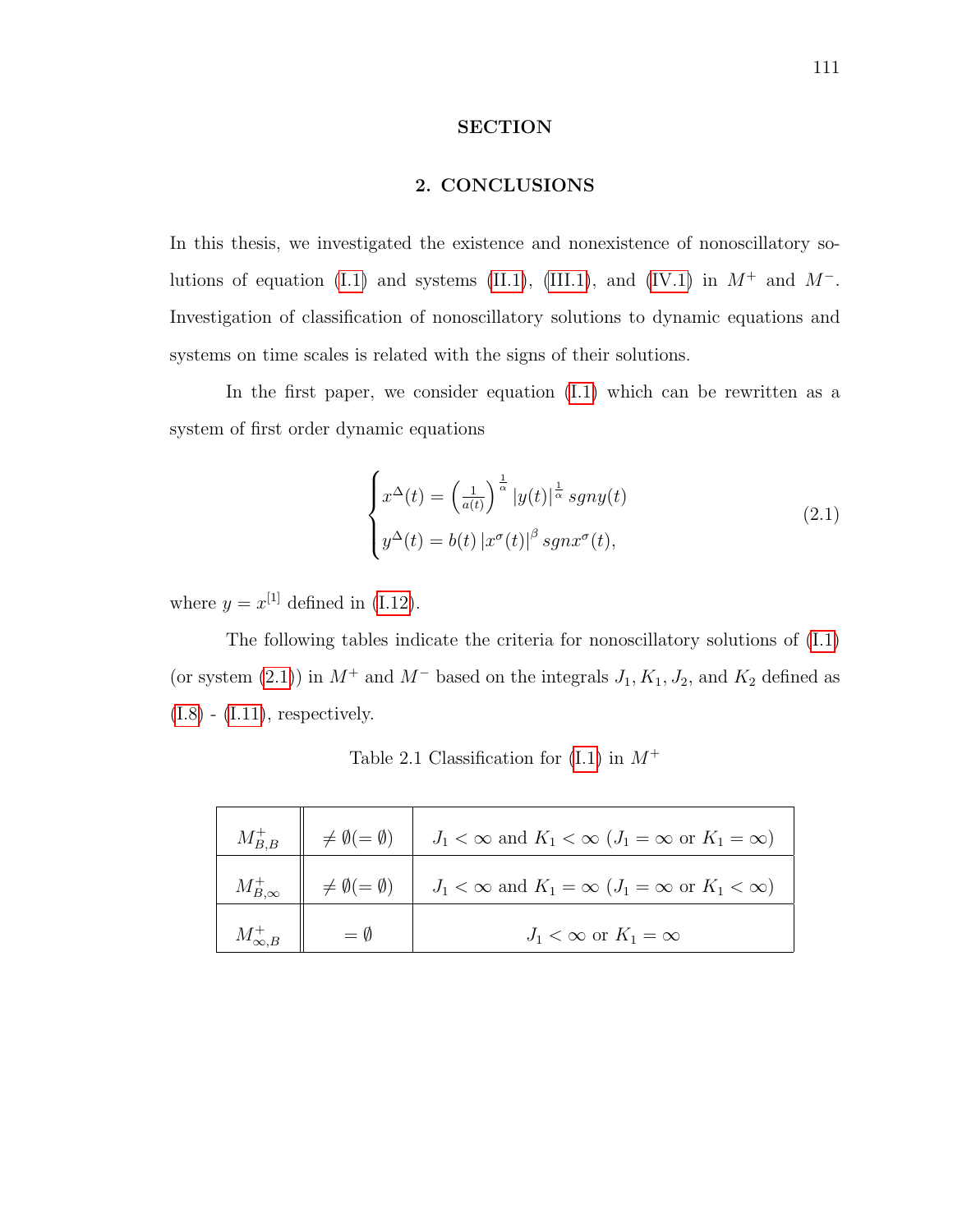|               | $M_{B,B}^- \parallel \neq \emptyset \, (= \emptyset)$ | $I < \infty$ and $K_2 < \infty$ $(I = \infty$ or $K_2 = \infty)$                                         |
|---------------|-------------------------------------------------------|----------------------------------------------------------------------------------------------------------|
| $M_{0,B}^-$   | $\neq \emptyset$ (= $\emptyset$ )                     | $K_2 < \infty$ $(K_2 = \infty)$                                                                          |
| $M_{B,0}^-$   | $\neq \emptyset$ (= $\emptyset$ )                     | $I < \infty$ and $K_2 = \infty$ $(J_2 = \infty \text{ or } K_2 < \infty \text{ with } \beta \ge \alpha)$ |
| $M_{0.0}^{-}$ | $=$ 0                                                 | $I < \infty$ or $K_2 < \infty$ with $\beta > \alpha$                                                     |

Table 2.2 Classification for  $(I.1)$  in  $M^-$ 

The second paper is concerned with system [\(II.1\)](#page-49-0). Table [2.3](#page-122-0) presents the clas-sification of nonoscillatory solutions of [\(II.1\)](#page-49-0) in  $M^+$  by using the integrals  $Y_a, Z_b, J_\alpha,$ and  $K_{\beta}$  defined by [\(II.3\)](#page-51-0), [\(II.5\)](#page-57-0), and [\(II.6\)](#page-57-0), respectively. Here, we assume  $Y_a = \infty$ and  $Z_b < \infty$ .

Table 2.3 Classification for  $(II.1)$  in  $M^+$ 

<span id="page-122-0"></span>

|  | $M_{B,0}^+$ $\left\ \neq\emptyset\right\ $ $J_{\alpha}<\infty$                      | $\alpha < \beta$ and<br>$K_{\beta}<\infty$                                    | $\alpha < \beta, \beta \geq 1$<br>and $J_{\beta} < \infty$ | $\alpha \leq 1$<br>and<br>$K_{\alpha}<\infty$ |
|--|-------------------------------------------------------------------------------------|-------------------------------------------------------------------------------|------------------------------------------------------------|-----------------------------------------------|
|  | $M^+_{\infty,B}$ $\neq \emptyset$ $K_{\beta} < \infty$                              | $\alpha > \beta$ and<br>$J_{\alpha} < \infty$                                 | $\alpha \geq 1$ and<br>$J_{\beta}<\infty$                  |                                               |
|  | $M^+_{\infty,0}$ $\neq \emptyset$ $J_{\alpha} = \infty$ and<br>$K_{\beta} < \infty$ |                                                                               |                                                            |                                               |
|  | $M_{B,0}^+$ $\parallel$ = $\emptyset$ $\parallel$ $J_{\alpha} = \infty$             | $\alpha > \beta$ and either<br>$K_{\beta} = \infty$ or $J_{\beta} = \infty$   | $\alpha \geq 1$ and $K_{\alpha} = \infty$                  |                                               |
|  | $M^+_{\infty,B}$ = $\emptyset$ $K_{\beta} = \infty$                                 | $\alpha < \beta$ and either<br>$J_{\alpha} = \infty$ or $K_{\alpha} = \infty$ | $\beta \leq 1$ and $J_{\beta} = \infty$                    |                                               |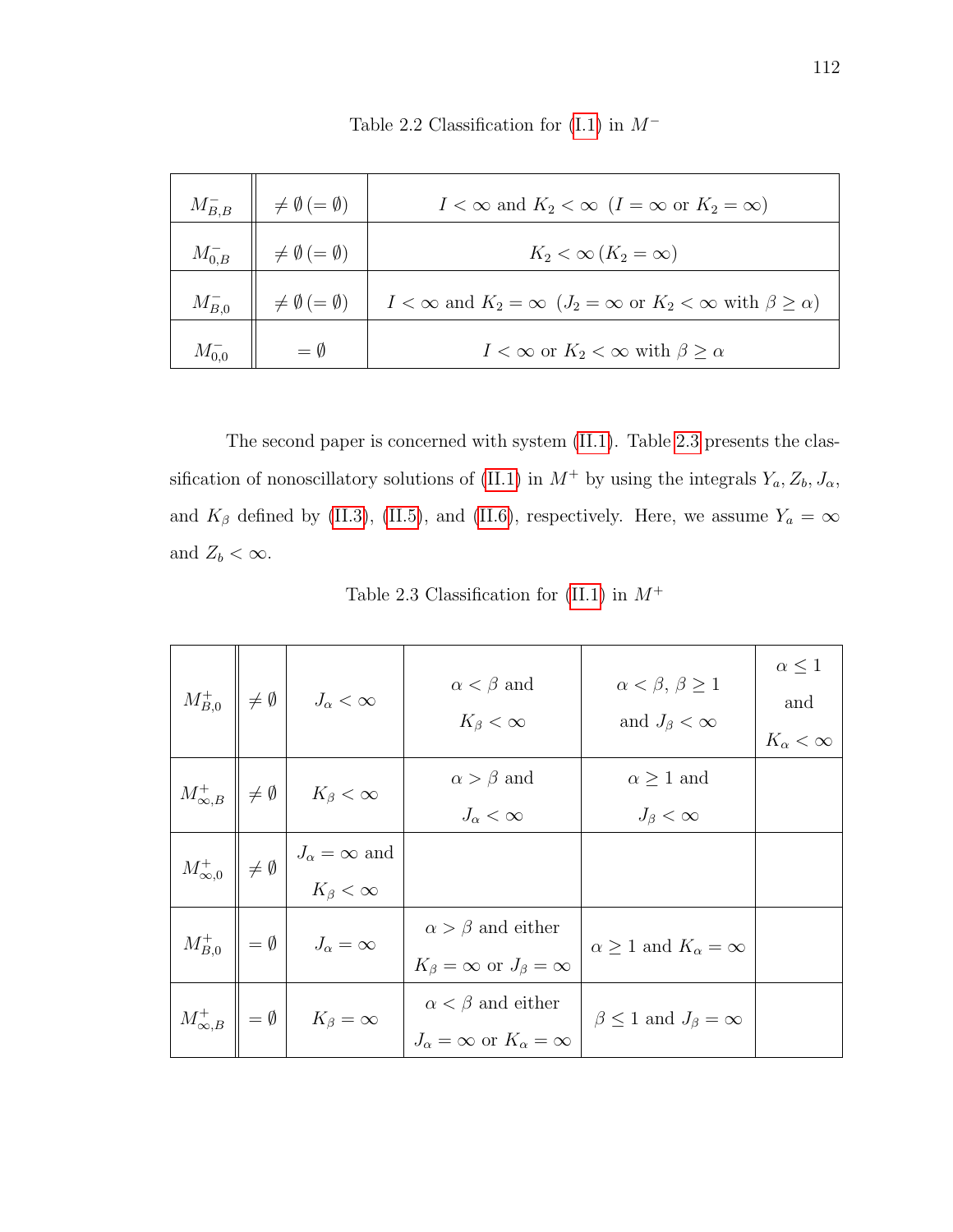We also prove the (non)existence of nonoscillatory solutions of [\(II.1\)](#page-49-0) without any need of  $J_\alpha$  and  $K_\beta.$  Therefore, we have the following table:

|  | $M_{B,B}^+ \parallel \neq \emptyset \parallel Y_a < \infty$ and $Z_b < \infty$ |
|--|--------------------------------------------------------------------------------|
|  | $M_{B,0}^+ \parallel \neq \emptyset \parallel Y_a < \infty$ and $Z_b < \infty$ |

Table 2.4 Classification for  $(II.1)$  in  $M^+$ 

In order to classify of nonoscillatory solutions of  $(III.1)$  and  $(IV.1)$ , for simplicity we let

$$
I_{1} = \int_{t_{0}}^{\infty} b(t)g\left(c_{1} \int_{t}^{\infty} a(s) \Delta s\right) \Delta t, \quad I_{2} = \int_{t_{0}}^{\infty} b(t)g\left(k - l \int_{t}^{\infty} a(s) \Delta s\right) \Delta t,
$$
  
\n
$$
I_{3} = \int_{t_{0}}^{\infty} a(s) f\left(k \int_{t_{0}}^{s} b(\tau) \Delta \tau\right) \Delta s, \quad I_{4} = \int_{t_{0}}^{\infty} a(t) f\left(k \int_{t}^{\infty} b(s) \Delta s\right) \Delta t,
$$
  
\n
$$
I_{5} = \int_{t_{0}}^{\infty} a(s) f\left(d_{1} + k \int_{s}^{\infty} b(u) \Delta u\right) \Delta s, \quad I_{6} = \int_{t_{0}}^{\infty} b(s) g\left(c_{1} \int_{t_{0}}^{\tau(s)} a(u) \Delta u\right) \Delta s,
$$
  
\n
$$
I_{7} = \int_{t_{0}}^{\infty} a(t) f\left(\int_{t}^{\infty} b(s) g\left(c_{1} \int_{t_{0}}^{s} a(u) \Delta u\right) \Delta s\right) \Delta t,
$$
  
\n
$$
I_{8} = \int_{t_{0}}^{\infty} a(s) f\left(\int_{t_{1}}^{s} b(u) g\left(c_{1} \int_{u}^{\infty} a(\lambda) \Delta \lambda\right) \Delta u\right) \Delta s,
$$
  
\n
$$
I_{9} = \int_{t_{0}}^{\infty} b(s) g\left(c_{1} \int_{t_{0}}^{s} a(u) \Delta u\right) \Delta s, \quad I_{10} = \int_{t_{0}}^{\infty} b(t) g\left(l \int_{t_{0}}^{\infty} a(s) \Delta s\right) \Delta t.
$$

In the third paper, we assume that  $Y(t_0) = \infty$  and  $Z(t_0) < \infty$  for the following tables, where  $Y(t_0)$  and  $Z(t_0)$  are defined in [\(III.2\)](#page-74-0).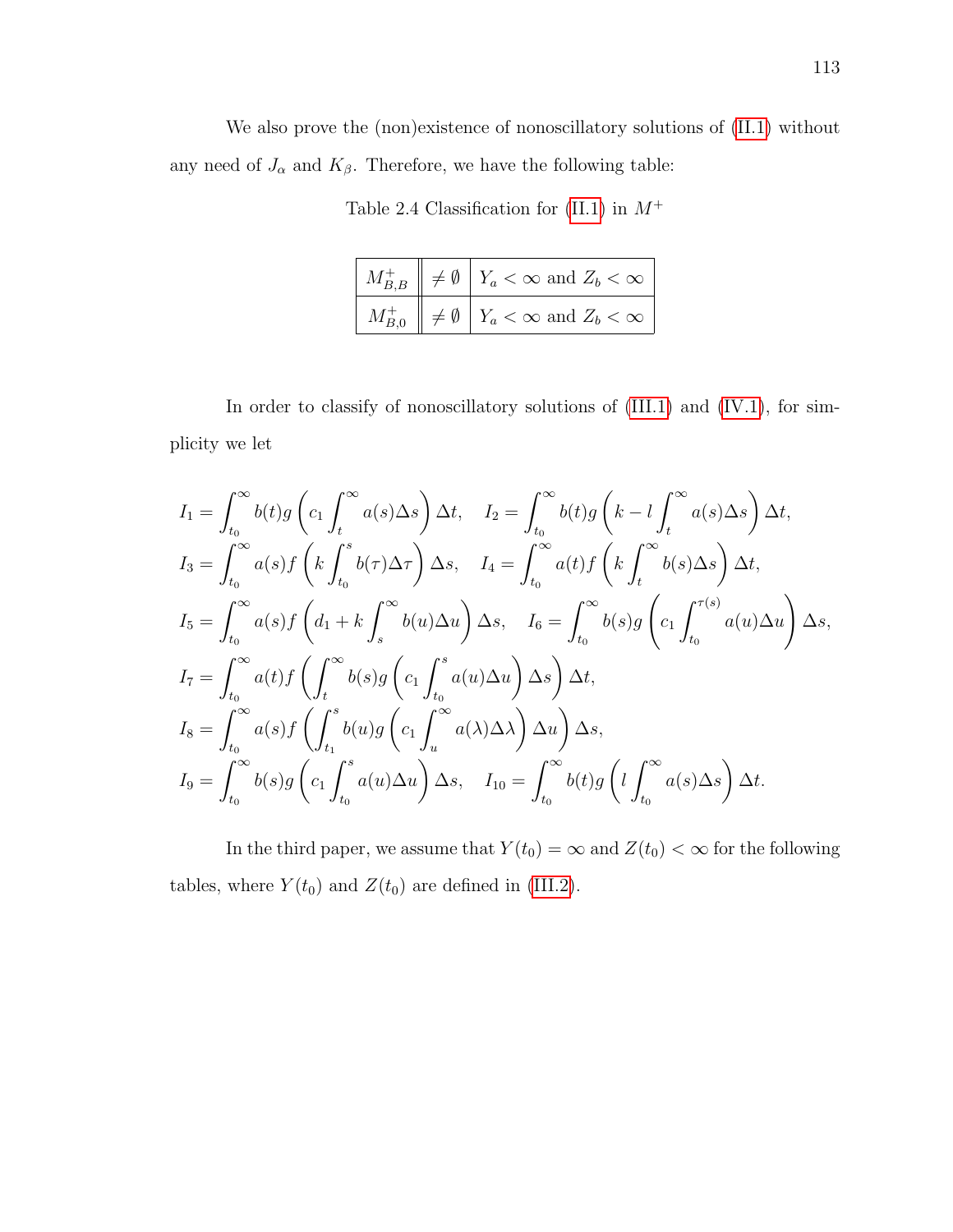| $M_{0,B}^-$      | $\neq \emptyset$ (= $\emptyset$ ) | $I_1 < \infty (I_1 = \infty)$     |
|------------------|-----------------------------------|-----------------------------------|
| $M_{B,B}^-$      | $\neq \emptyset$ (= $\emptyset$ ) | $I_2 < \infty$ $(I_2 = \infty)$   |
| $M_{B,\infty}^-$ | $\neq \emptyset$ (= $\emptyset$ ) | $I_3 < \infty$ $(I_3 = \infty)$   |
| $M_{0,\infty}^-$ | $\neq \emptyset$                  | $I_4 < \infty$ and $I_1 = \infty$ |

Table 2.5 Classification for  $(III.1)$  in  $M^-$ 

In the fourth paper, Tables [2.6](#page-124-0) - [2.8](#page-125-0) present how we classify nonoscillatory solutions of the delay system [\(IV.1\)](#page-97-0) in  $M^+$  and  $M^-$  and of system [\(IV.32\)](#page-116-0) in  $M^+$ . For Tables [2.6](#page-124-0) and [2.8,](#page-125-0) it is assumed that  $A(t_0) = \infty$  and  $B(t_0) < \infty$ , while for Table [2.7,](#page-125-1) we assume that  $A(t_0) < \infty$  and  $B(t_0) = \infty$ , where  $A(t_0)$  and  $B(t_0)$  are defined in [\(IV.2\)](#page-98-0). Finally, in the case  $A(t_0) < \infty$ ,  $B(t_0) < \infty$ , and  $I_5 < \infty$ , we obtaine the existence of nonoscillatory solutions of [\(IV.1\)](#page-97-0) in  $M_{B,B}^+$ .

Table 2.6 Classification for  $(IV.1)$  in  $M^+$ 

<span id="page-124-0"></span>

| $M_{B,0}^+$      | $\neq \emptyset$ (= $\emptyset$ ) | $I_4 < \infty (I_4 = \infty)$ |
|------------------|-----------------------------------|-------------------------------|
| $M^+_{\infty,B}$ | $= \emptyset$                     | $I_6=\infty$                  |
| $M^+_{\infty,0}$ | $=\emptyset$                      | $I_7 = \infty$                |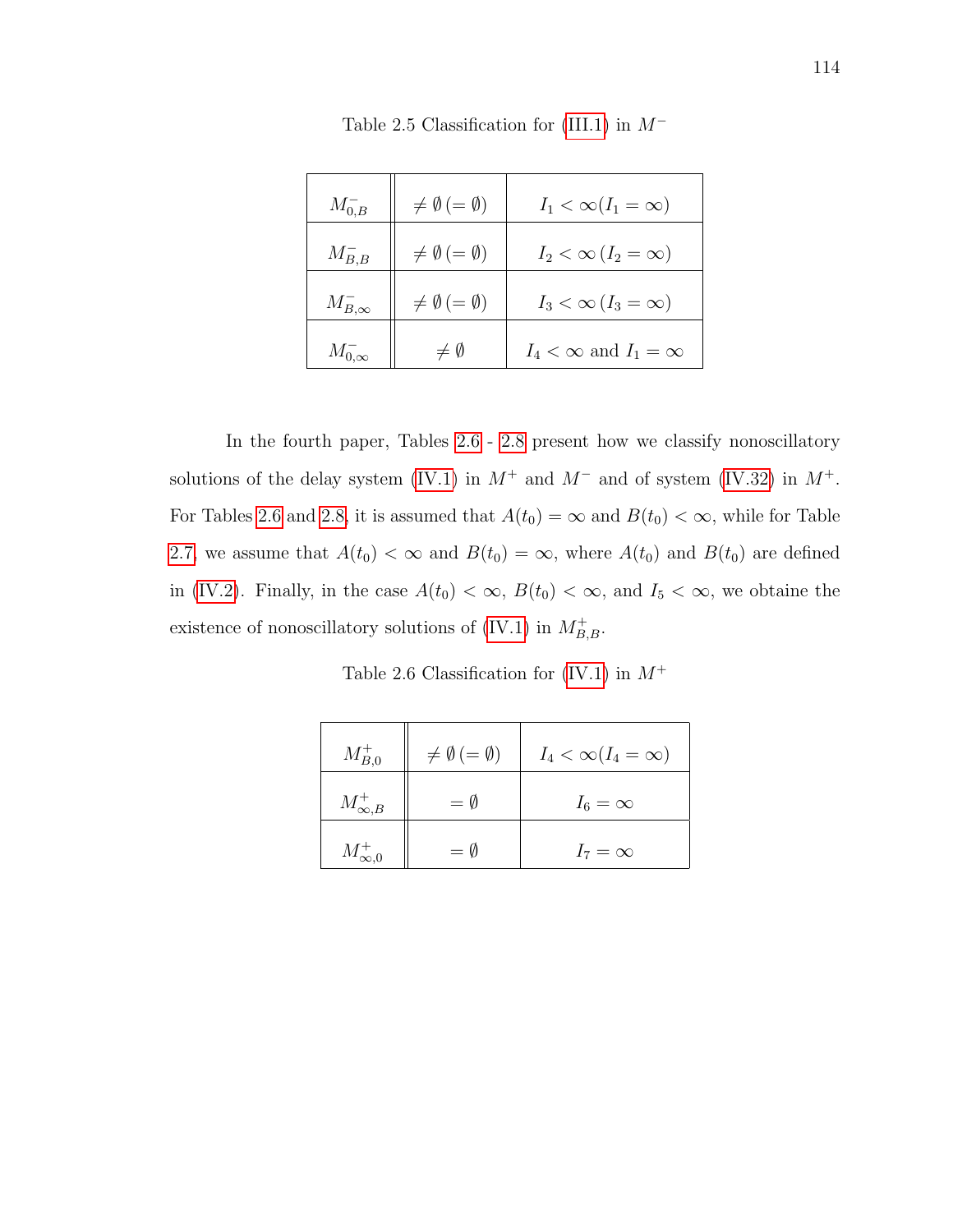<span id="page-125-1"></span>

| $M_{B,\infty}^-$ | $\neq \emptyset$ (= $\emptyset$ ) | $I_3 < \infty (I_3 = \infty)$ |
|------------------|-----------------------------------|-------------------------------|
| $M_{0,B}^-$      | $=\emptyset$                      | $I_1 = \infty$                |
| $M_{B,B}^-$      | $= \emptyset$                     | $I_2=\infty$                  |
| $M_{0,\infty}^-$ | $= \emptyset$                     | $I_8 = \infty$                |

Table 2.7 Classification for [\(IV.1\)](#page-97-0) in  $M^-\!$ 

<span id="page-125-0"></span>

| $M^+_{\infty,B}$ | $\neq \emptyset$ (= $\emptyset$ ) | $I_9 < \infty (I_9 = \infty)$        |
|------------------|-----------------------------------|--------------------------------------|
|                  | $\neq$ 0                          | $I_4 = \infty$ and $I_{10} < \infty$ |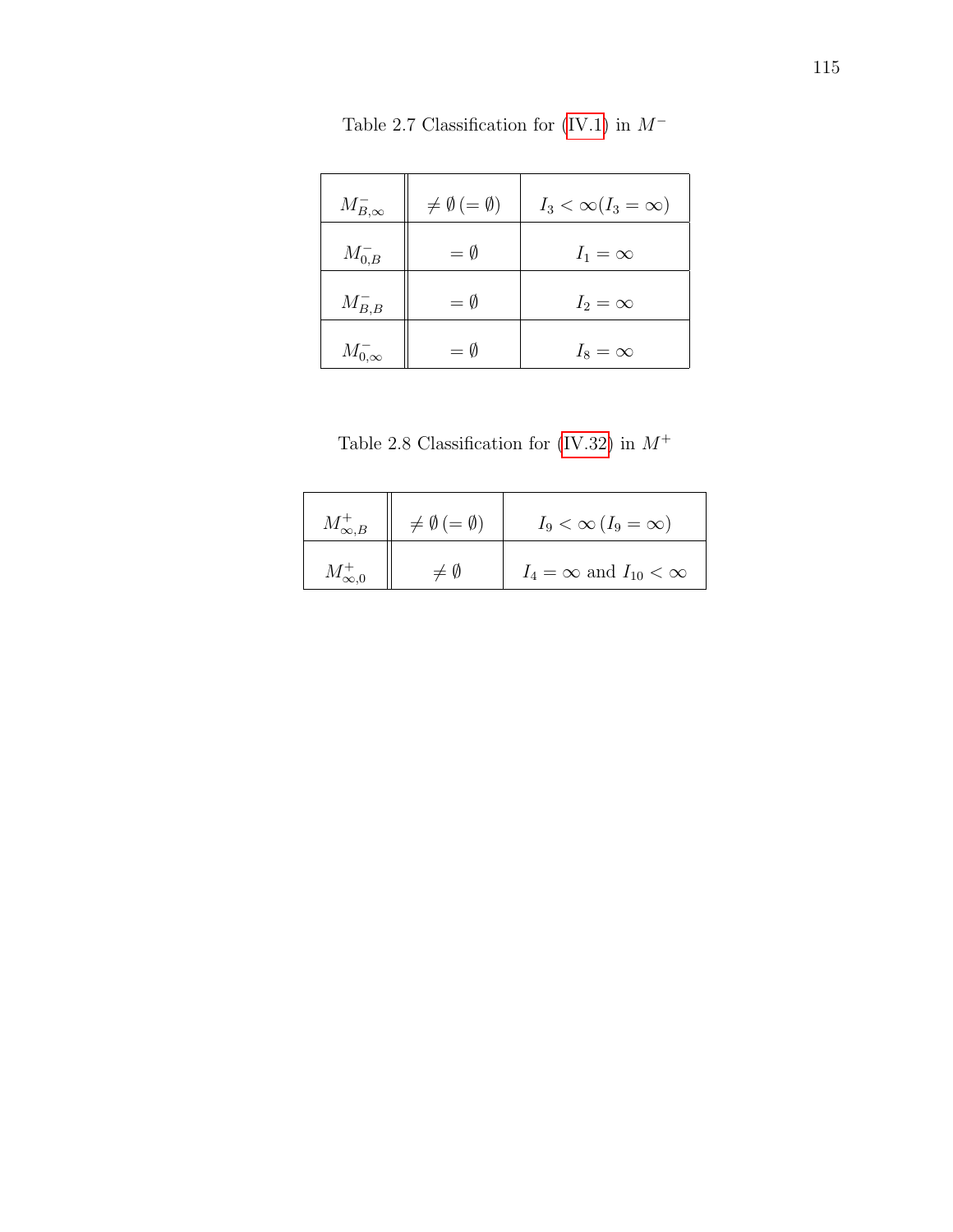#### REFERENCES

- [1] R. P. Agarwal and J. V. Manojlović. On the Existence and the Asymptotic Behavior of Nonoscillatory Solutions of Second Order Quasilinear Difference Equations. Funkcialaj Ekvacioj, 56 (2013) 81-109.
- [2] R. P. Agarwal. Difference Equations and Inequalities. Marcel Dekker, Inc., New York, 1992.
- [3] A. Akgül, E. Akın. Almost Oscillatory Three-Dimensional Dynamical Systems of First Order Delay Dynamic Equations. Nonlinear Dynamics and Systems Theory, 14(3) (2014), 208-222.
- [4] E. Akın-Bohner. Positive Decreasing Solutions of Quasilinear Dynamic Equations. Math. and Comput. Modelling, 43(3-4):283-293, 2006.
- [5] E. Akın-Bohner. Positive Increasing Solutions of Quasilinear Dynamic Equations. Math. Inequal. Appl., 10(1):99-110, 2007.
- [6] E. Akın-Bohner. Regularly and Strongly Decaying Solutions for Quasilinear Dynamic Equations. Adv. Dyn. Syst. Appl 3(1), 15-24, 2008.
- [7] E. Akın-Bohner, M. Bohner and Samir H. Saker. Oscillation Criteria for a certain class of second order Emden Fowler Dynamic Equations. Electron. Trans. Numer. Anal., 27: 1–12, 2007.
- [8] E. Akın-Bohner and J. Hoffacker. Oscillation Properties of an Emden Fowler Type Equation on Discrete Time Scales. J. Difference Equ. Appl., 9 (6)(2003), 603 - 612.
- [9] E. Akın-Bohner and J. Hoffacker. Solutions Properties on Discrete Time Scales. J. Difference Equ. Appl., (1) (2003), 63 - 75.
- [10] E. Akın, Z Došlá and B. Lawrence. *Oscillatory Properties for Three-Dimensional* Dynamic Systems. Nonlinear Analysis 69 (2008) 483-494.
- [11] E. Akın, Z Došlá and B. Lawrence. Almost Oscillatory Three-Dimensional Dynamical Systems. Advances in Difference Equations 2012, 2012:46.
- [12] D. R. Anderson. Oscillation and Nonoscillation Criteria for Two dimensional Time-Scale Systems of First Order Nonlinear Dynamic Equations. Electronic Journal of Differential Equations, Vol. 2009 (2009), No. 24, pp 1-13.
- [13] R. Bibi, M. Bohner, J. Pećarić, S. Varošanec, Minkowski and Beckenbach-Dresher Inequalities and Functionals on Time Scales. J. Math. Inequal., Volume 7, Number 3, 299 - 312, 2013.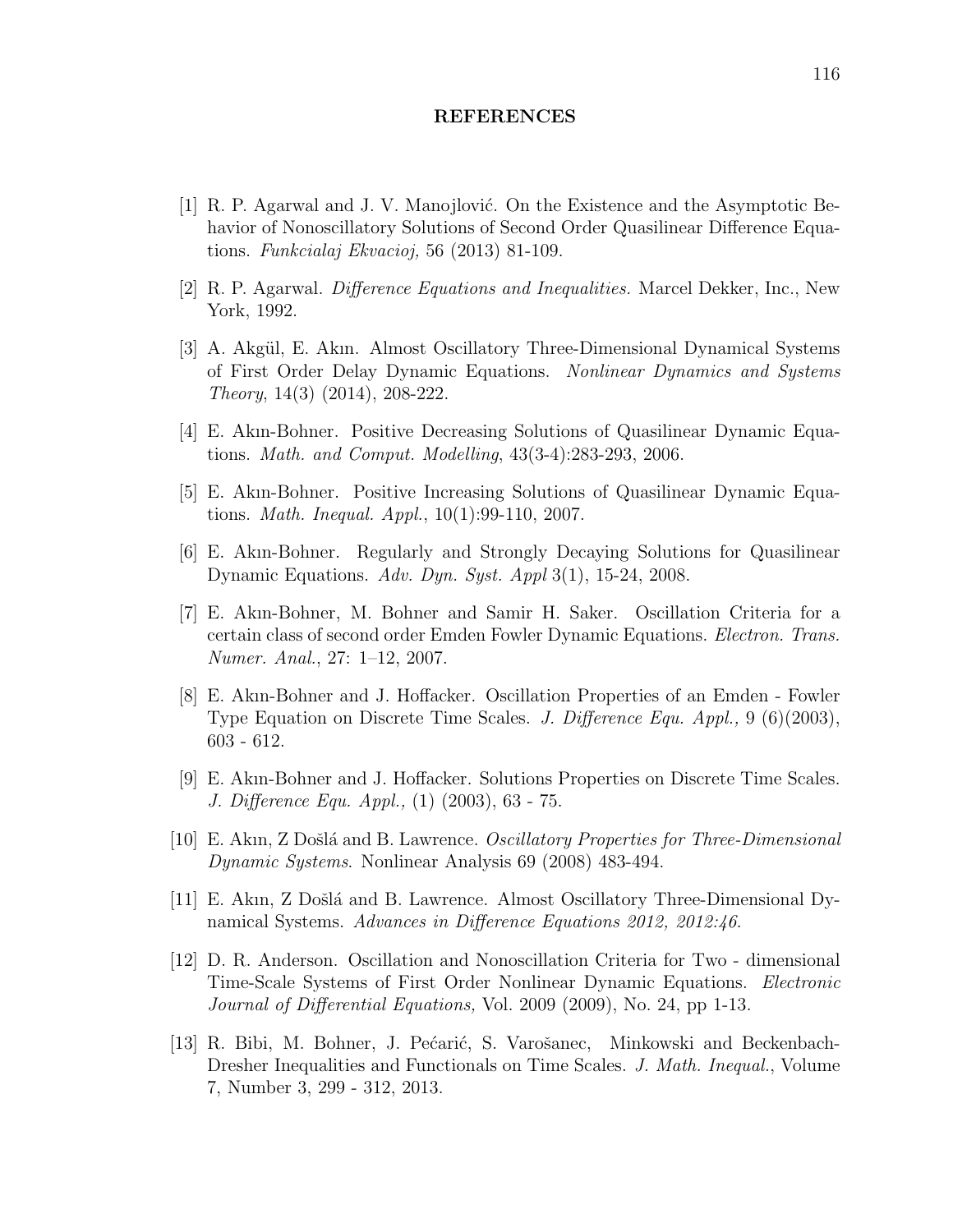- [14] M. Bohner and A. Peterson, Dynamic Equations on Time Scales: An Introduction with Applications. Birkhäuser, Boston, 2001.
- [15] M. Bohner and A. Peterson, Advances in Dynamic Equations on Time Scales. Birkhäuser, Boston, 2003.
- [16] S. Chandrasekhar. Introduction to the Study of Steller Structure. University of Chicago Press, Chicago, 1939, Chap. 4. (Reprint: Dover, New York, 1957).
- [17] S. Chandrasekhar. Principles of Stellar Dynamics, University of Chicago Press, Chicago, 1942, Chap. V.
- [18] M. Cecchi, Z. Došlá, M. Marini, and Ivo Vrkoč. Integral Conditions for Nonoscillation of Second Order Nonlinear Differential Equations. Nonlinear Anal. 64, 1278-1289, 2006.
- [19] M. Cecchi, Z Došlá, and M. Marini. Unbounded Solutions of Quasilinear Difference Equations. Comp. Math. Appl., 45(6-9):1113 - 1123, 2003.
- [20] M. Cecchi, Z Došlá, and M. Marini. On oscillation and nonoscillation properties of Emden-Fowler difference equations. Cent. Eur. J. Math., 7(2), 322 - 334, 2009.
- [21] M. Cecchi, Z Došlá, and M. Marini. On Nonoscillatory Solutions of Differential Equations with p - Laplacian. Adv. Math. Sci. Appl., 1 (2001), 419 - 436.
- [22] M. Cecchi, Z Došlá, and M. Marini. Positive Decreasing Solutions of Quasilinear Difference Equations. Comput. Math. Appl., 42 (2001), 1401 - 1410.
- [23] P. G. Ciarlet. Linear and Nonlinear Functional Analysis with Applications. Siam, 2013.
- [24] J.I. Diaz. Nonlinear partial differential equations and free boundaries, vol. 1: Elliptic equations. Pitman Advanced Publ., 106, 1985.
- [25] Z. Došla and M. Marini. On Super-linear Emden-Fowler Type Differential Equations. Elsevier, J. Math. Anal., Appl. 416 (2014) 497-510.
- [26] Z. Došlá and I. Vrkoč. On an extension of the Fubini theorem and its applications in ODEs. Elsevier, Nonlinear Analysis, 57 (2004) 531-548.
- [27] O. Došly. Methods of Oscillation Theory of Half linear Second order Differential Equations. Czechoslvak Math. J., 50 (2000), 657 - 671.
- [28] L. Erbe, J. Baoguo, A. Peterson. On the asymptotic behavior of solutions of Emden Fowler equations on time scales. Annali di Mathematica, 191:205-217, 2012.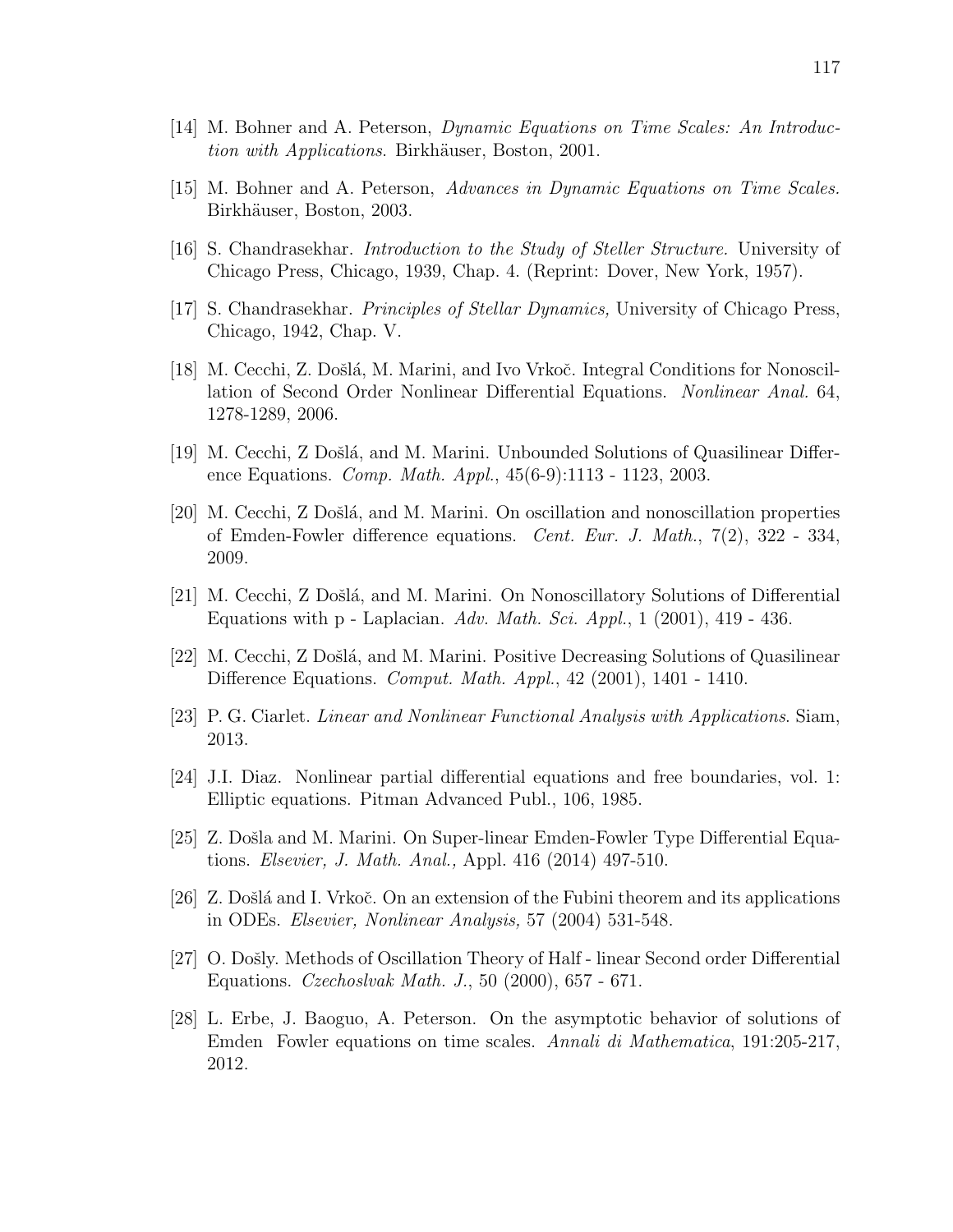- [29] R. H. Fowler. The Form Near Infinity of Real, Continuous Solutions of a Certain Differential Equation of the Second Order. *Quart. J. Math.*, 45 (1914), pp. 289-350.
- [30] R. H. Fowler. The Solution of Emden's and Similar Differential Equations. Monthly Notices Roy. Astro. Soc., 91 (1930), pp. 63-91.
- [31] R. H. Fowler. Some Results on the Form Near Infinity of Real Continuous Solutions of a Certain Type of Second Order Differential Equations. Proc. London Math. Soc., 13 (1914), pp. 341-371.
- [32] R. H. Fowler. Further Studies of Emden's and Similar Differential Equations. Quart. J. Math., 2 (1931), pp. 259-288.
- [33] M.R. Grossinho and P. Omari. A multiplicity result for a class of quasilinear elliptic and parabolic problems. Electron. J. Diff. Eqns., 8:1-16, 1997.
- [34] P. Hartman. Ordinary Differential Equations. John Wiley & Sons, Inc., New York, 1964.
- [35] T. S. Hassan. Oscillation Criterion for Two-Dimensional Dynamic Systems on Time Scales. Tamkang J. Math., Volume 44 (2013), Number 3, 227-232.
- [36] I. J. Homerlane. On the Theoretical Temperature of the Sun under the Hypothesis of a Gaseous Mass Maintaining Its Volume by Its Internal Heat and Depending on the Laws of Gases Known to Terrestial Experiment. Amer. J. Sci. and Arts, 4 (1869-70), pp. 57-74.
- [37] V. Kac and P. Cheung. Quantum calculus. Universitext, Springer-Verlag, New York, 2002.
- [38] B. Knaster. Un théorème sur les fonctions d'ensembles. Ann. Soc. Polon. Math., 6 (1928), 133–134.
- [39] Wan-Tong Li. Classification Schemes for Nonoscillatory Solutions of Two-Dimensional Nonlinear Difference Systems. Computer and Mathematics with Applications, 42 (2001), 341-355.
- [40] W. Li, S. Cheng. Limiting Behaviors of Non-oscillatory Solutions of a Pair of Coupled Nonlinear Differential Equations. Proc. Edinb. Math. Soc. (2000) 43, 457-473.
- [41] D.S. Mitrinović, J.E. Pečarić, A. M. Fink. Classical and New Inequalities in Analysis. Kluwer Academic Publishers, 1993.
- $[42]$  O. Oztürk, E. Akın. Classification of Nonoscillatory Solutions of Emden-Fowler Dynamic Equations on Time Scales. Dynam. Systems and Appl., To appear, 2015.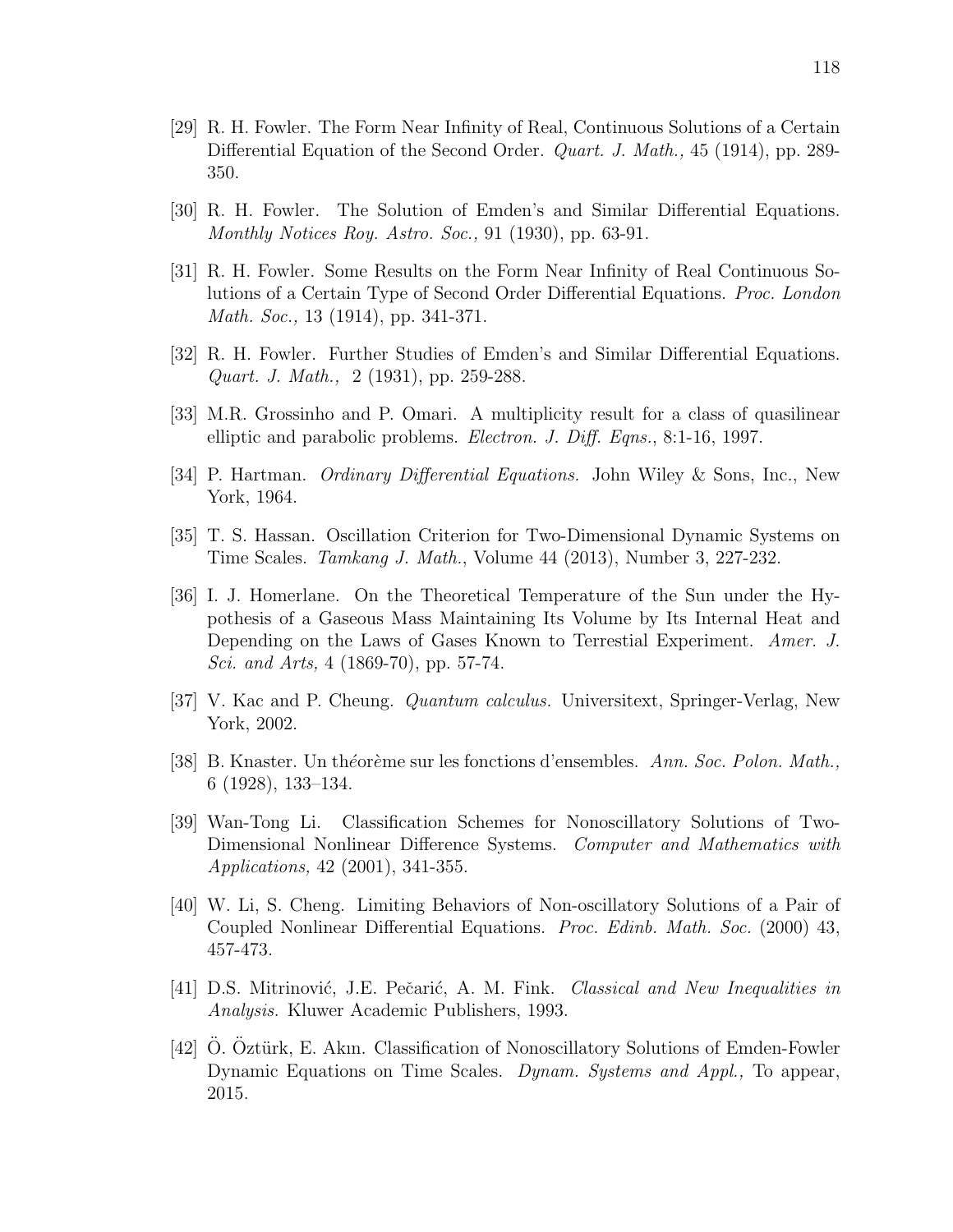- [43] O. Oztürk, E. Akın, Ismail U. Tiryaki. On Nonoscillatory Solutions of Emden-Fowler Dynamic Systems on Time Scales. Filomat, To appear, 2015.
- [44] O. Oztürk, E. Akın. Nonoscillation Criteria for Two Dimensional Time Scale Systems. Nonautonomous Dynamical Systems, To appear, 2015.
- [45] M. A. Sidney, E. S. Noussair. The Schauder-Tychonoff fixed point theorem and applications. *Mat. Casopis Sloven. Akad. Vied*, Vol. 25, No. 2, pp.  $165-172$ , 1975.
- [46] T. Tanigawa. Existence and Asymptotic Behavior of Positive solutions of Second Order Quasilinear Differential Equations. Adv. Math. Sci. Appl.,, Gakkotosho, Tokyo, Vol. 9, No. 2, pp. 907-938, 1999.
- [47] W. Thompson (Lord Kelvin). On the Convective Equilibrium of Temperature in the Atmosphere. Manchester Philos. Soc. Proc., 2 (1860 - 62), pp. 170-176; reprint, Math and Phys., Papersby Lord Kelvin, 3 (1890), pp. 255 - 260.
- [48] P. Rehak. Half linear Dynamic Equations on Time Scales: IVP and Oscillatory Properties. Nonlinear Funct. Anal. Appl., 7 (3) (2002), 361 - 403.
- [49] P. Rehak. *Half linear Discrete Oscillation Theory.* PhD Thesis, Masaryk University Brno, 2000.
- [50] E. Zeidler. Nonlinear Functional Analysis and its Applications I : Fixed Point Theorems. Springer Verlag New York Inc, 1986.
- [51] X. Zhang. Nonoscillation Criteria for Nonlinear Delay Dynamic Systems on Time Scales. International Journal of Mathematical, Computational, Natural and Physical Engineering, Vol:8 (2014), No:1.
- [52] S. Zhu and C. Sheng. Oscillation and nonoscillation Criteria for Nonlinear Dynamic Systems on Time Scales. Discrete Dynamics in Nature and Society, Volume 2012, Article ID 137471.